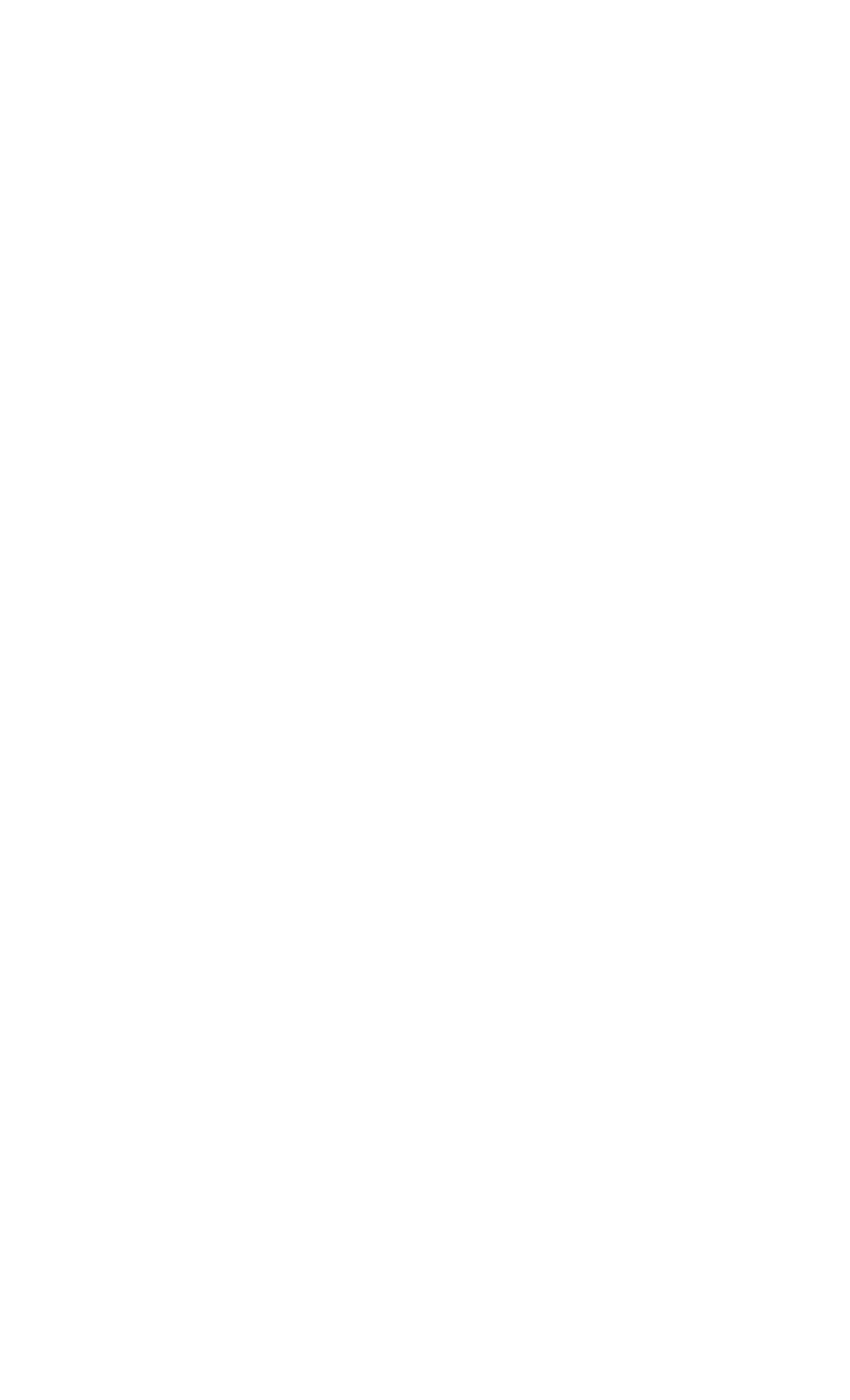## PUBLISHING STUDIES

directed by Giandomenico Sica

VOLUME 2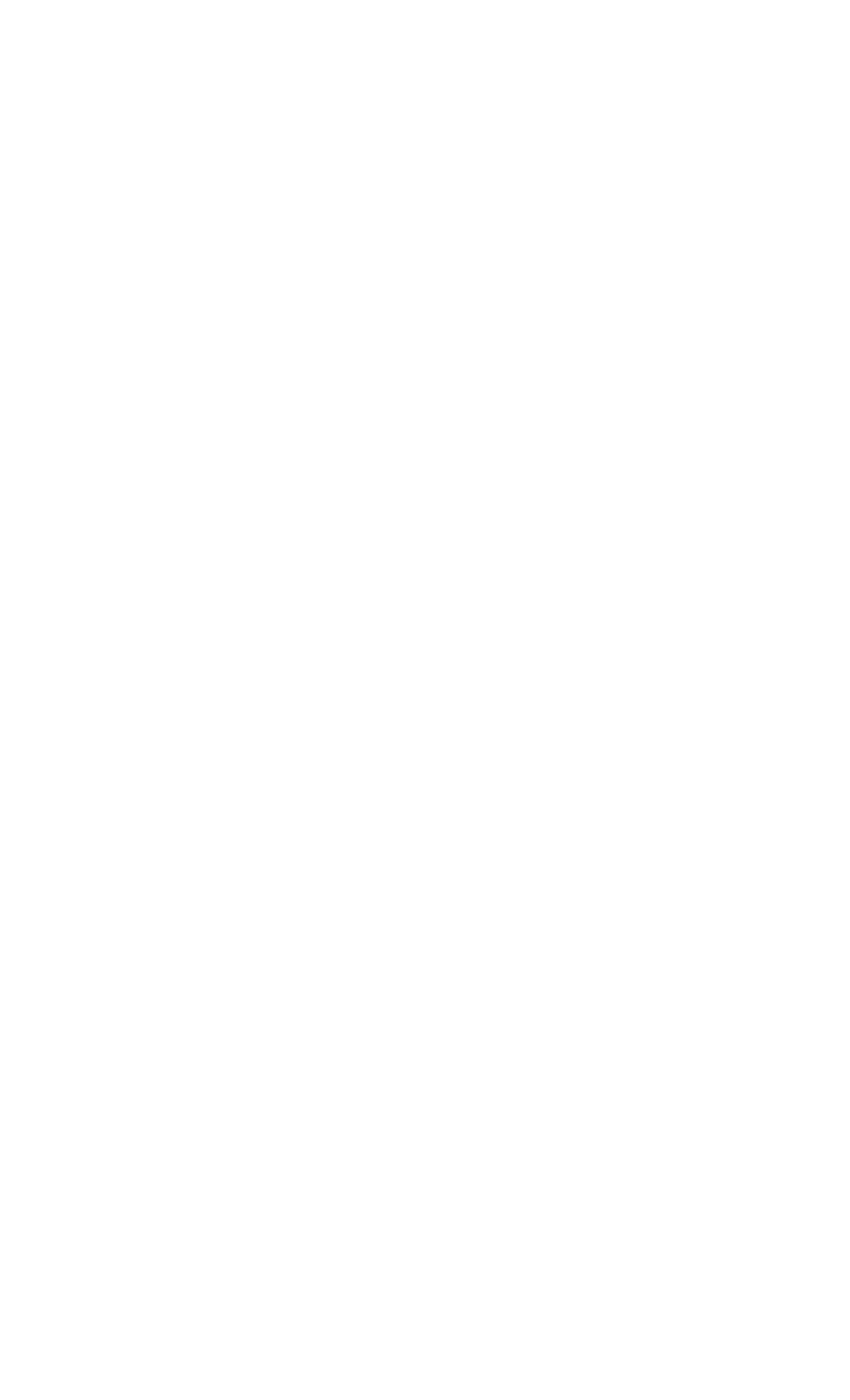**MICHAEL GURSTEIN**

## **WHAT IS COMMUNITY INFORMATICS (and Why Does It Matter)?**

Polimetrica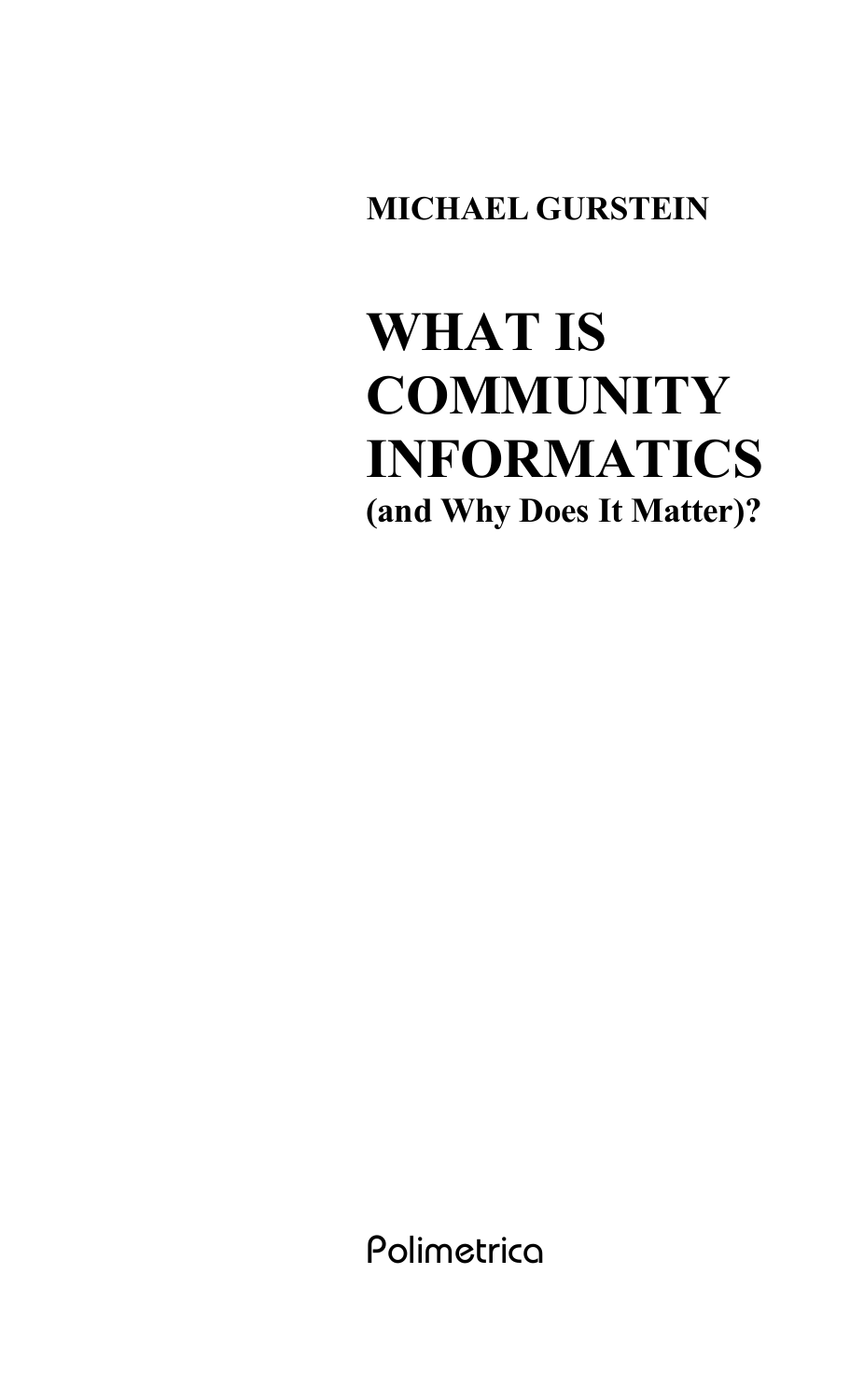## **Copyright and license**

You are free:

**to Share** — to copy, distribute and transmit the work

**to Remix** — to create and reproduce adaptations of the work

Under the following conditions:

**Attribution.** You must attribute the work in the manner specified by the author or licensor (but not in any way that suggests that they endorse you or your use of the work).

**Noncommercial.** You may not use this work for commercial purposes.

\* For any reuse or distribution, you must make clear to others the license terms of this work. The best way to do this is with a link to this web page.

\* Any of the above conditions can be waived if you get permission from the copyright holder.

\* Nothing in this license impairs or restricts the author's moral rights.

The work is licensed by the author through the following license: Creative Commons license Attribution-NonCommercial 3.0 Unported

2007 Polimetrica  $\mathbb{R}$  S a s. Corso Milano, 26 20052 Monza (Milan) – Italy Phone: ++39. 039.2301829 E-mail: info@polimetrica.org Web sites: www.polimetrica.com/eu/it/org

ISBN 978-88-7699-097-7 Printed Edition ISBN 978-88-7699-098-4 Electronic Edition ISSN 1973-6061 Printed Edition ISSN 1973-6053 Electronic Edition

Printed in Italy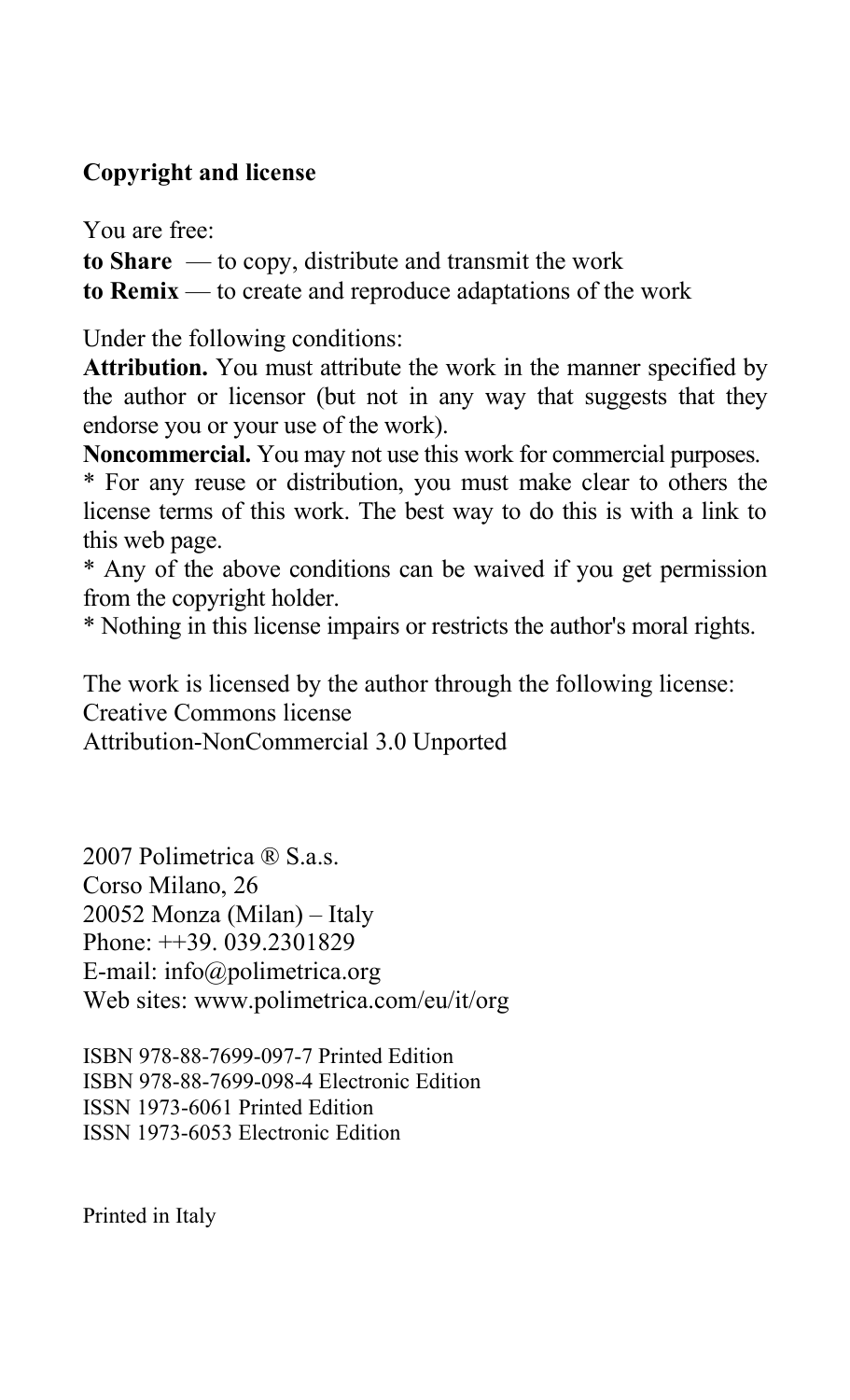#### **Note for the Reader**

In our view, doing research means building new knowledge, setting new questions, trying to find new answers, assembling and dismantling frames of interpretation of reality.

## **Do you want to participate actively in our research activities?**

#### **Submit new questions!**

Send an email to the address **questions@polimetrica.org** and include in the message your list of questions related to the subject of this book.

Your questions can be published in the next edition of the book, together with the author's answers.

#### **Please do it.**

## **This operation only takes you a few minutes but it is very important for us, in order to develop the contents of this research.**

Thank you very much for your help and cooperation!

We're open to discuss further collaborations and proposals. If you have any idea, please contact us at the following address:

*Editorial office POLIMETRICA Corso Milano 26 20052 Monza MI Italy Phone: ++39.039.2301829 E-mail: info@polimetrica.org*

## **We are looking forward to getting in touch with you.**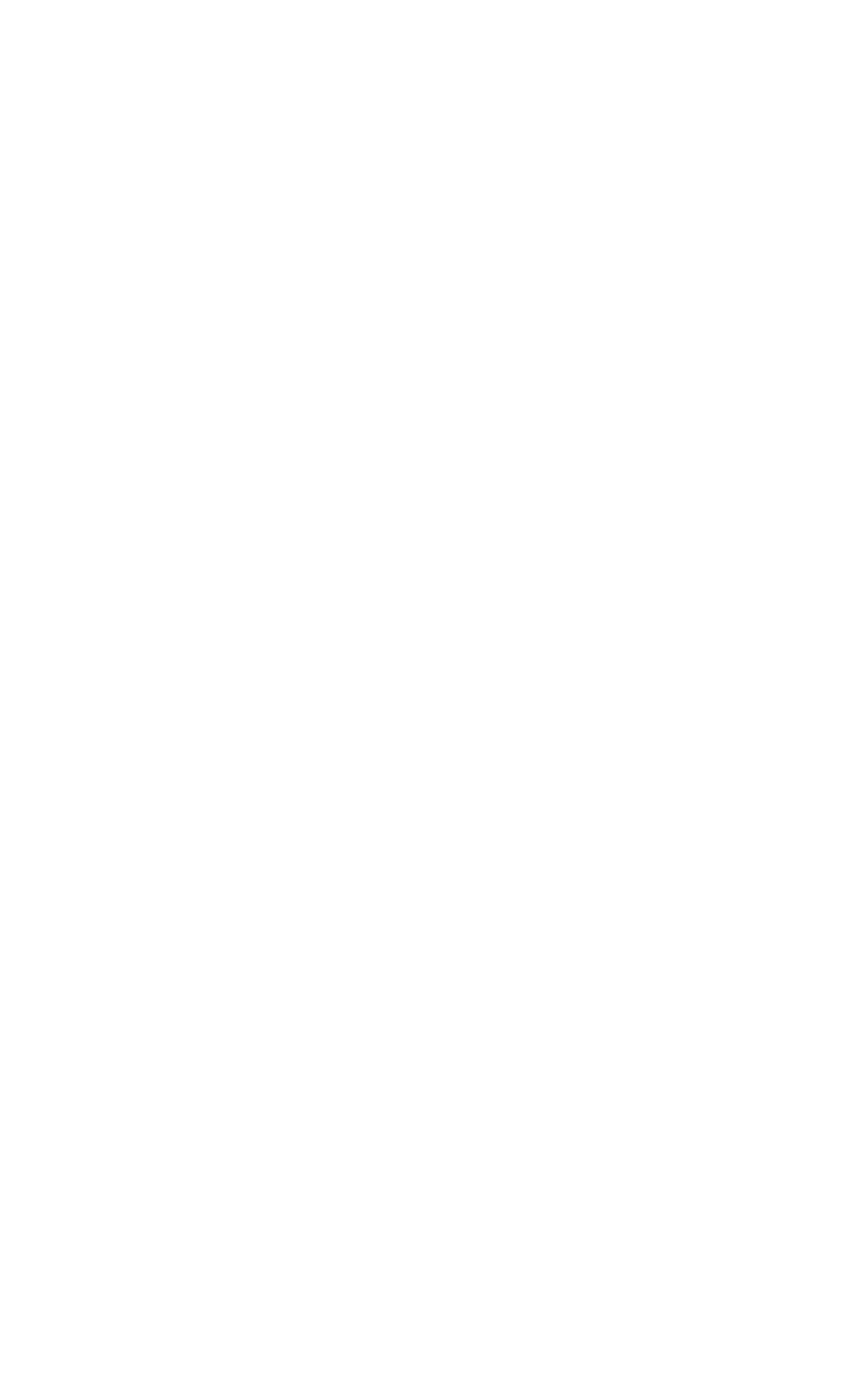## **LIST OF QUESTIONS**

| What role does CI play in an Information                                                                                  |  |
|---------------------------------------------------------------------------------------------------------------------------|--|
| Is Community Informatics a Critique of or Parallel<br>to Networked Individualism and the Facebook Society?                |  |
| What is the relationship between networked (virtual) Community<br>Informatics and (place based) Community Informatics? 21 |  |
| What is the relationship between Community Informatics                                                                    |  |
| What role does Research Play in CI Development? 28                                                                        |  |
| What is the difference between Management (Information)<br>Systems research (MIS) and Community Information               |  |
| Are there specifically CI areas and principles of Research? 35                                                            |  |
| What is the relationship between Community Informatics<br>research and Community Informatics theory and practice?38       |  |
| What is the difference between Community Informatics                                                                      |  |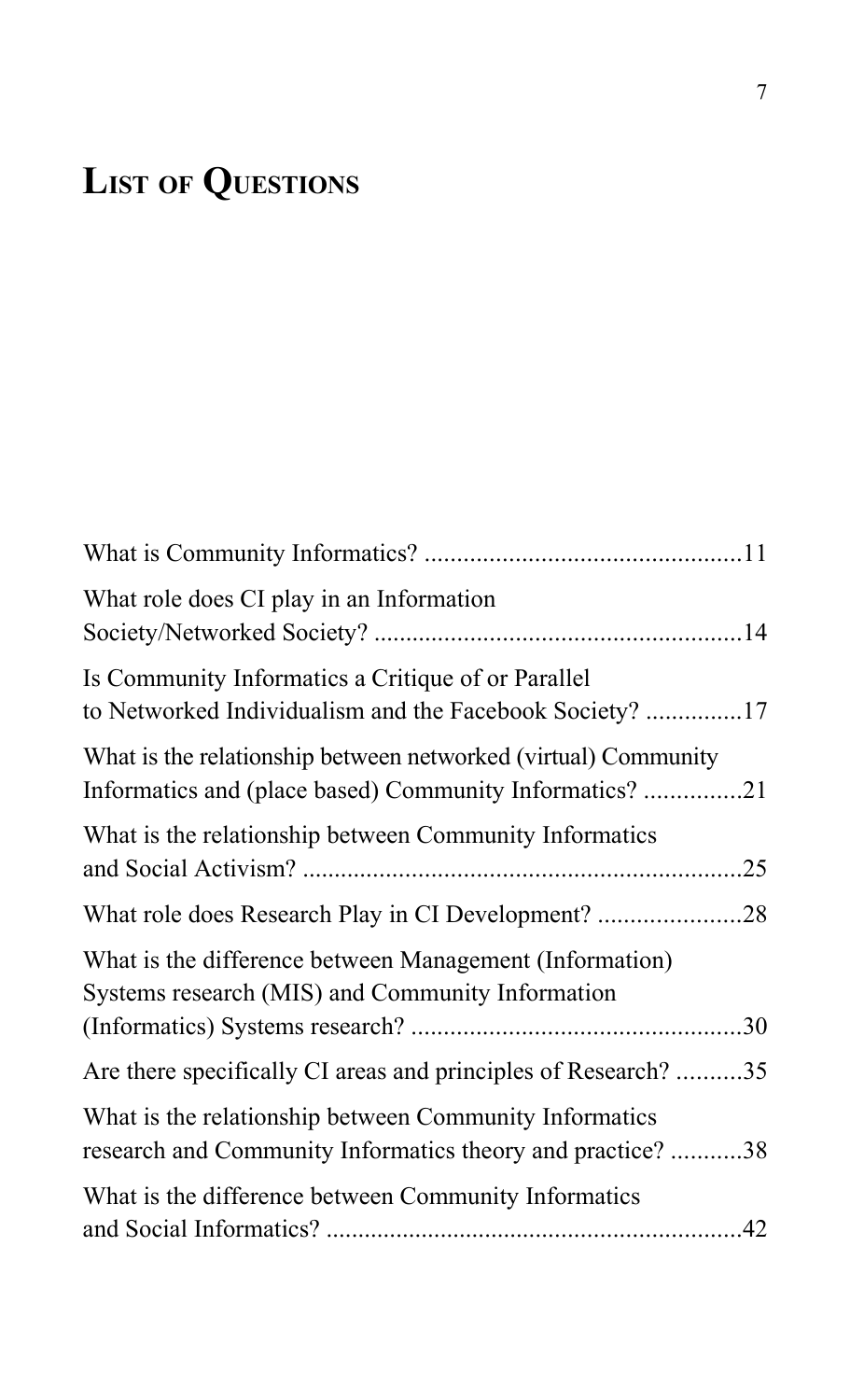| Is Community Informatics about anything more than                                                                           | .44 |
|-----------------------------------------------------------------------------------------------------------------------------|-----|
| What is "Effective Use" and what is its role                                                                                |     |
| What are some typical examples of Community                                                                                 |     |
| Is there a specifically Community Informatics model                                                                         |     |
| What is the role of Community Informatics in ICT policy? 57                                                                 |     |
| Is Community Informatics anything more than Community<br>Networking or Telecentres and what of the role of Universities? 59 |     |
| What is the relationship between CI and ICT for Development? 63                                                             |     |
| What is the relationship between CI and Community                                                                           |     |
| What is the connection between Community Informatics                                                                        |     |
| What is the relationship between Community Informatics                                                                      |     |
|                                                                                                                             |     |
| How does Community Informatics Contribute<br>to Social Capital and what about "Sustainability"? 74                          |     |
|                                                                                                                             |     |
| What are the Challenges and Opportunities facing                                                                            |     |
| What is likely to be the long term impact of Community                                                                      |     |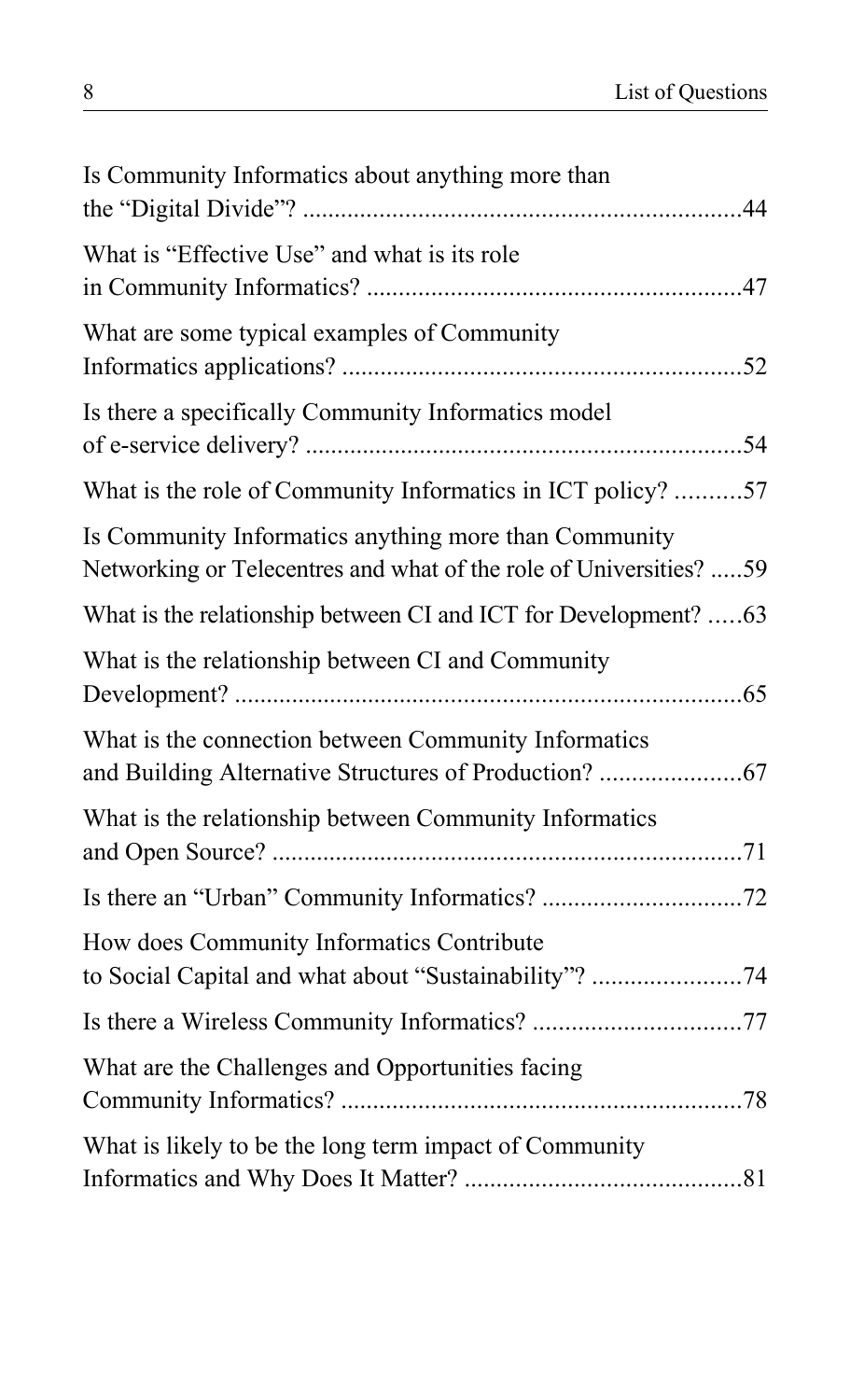## **INTRODUCTION**

This brief volume is meant as an Introduction to my thinking about Community Informatics (CI) rather than specifically as an Introduction to CI. I make that distinction because at this stage in its early development CI represents a number of different things to different people.

To some, it represents a way of talking or thinking about a particular set of Information and Communications Technology (ICT) tools that are available for use in and by local communities. For others, CI is a form or methodology of Community Development that happens to use ICTs rather than blackboards as a primary means for facilitating community communications. For others, CI is a way of formulating and integrating the use of ICTs as an instrument for economic and social development into more mainstream Information Systems thinking and research. For still others, CI is the beginnings of a "movement" by means of which ICTs are appropriated by the marginalized to realize a new role for themselves in the Information Society. For myself, CI is a bit of all of these, but at its most basic CI is about a new but necessary way of approaching Information Systems and in fact represents an evolutionary advance on traditional systems by integrating them with the dynamism and adaptability of life as lived in organic communities.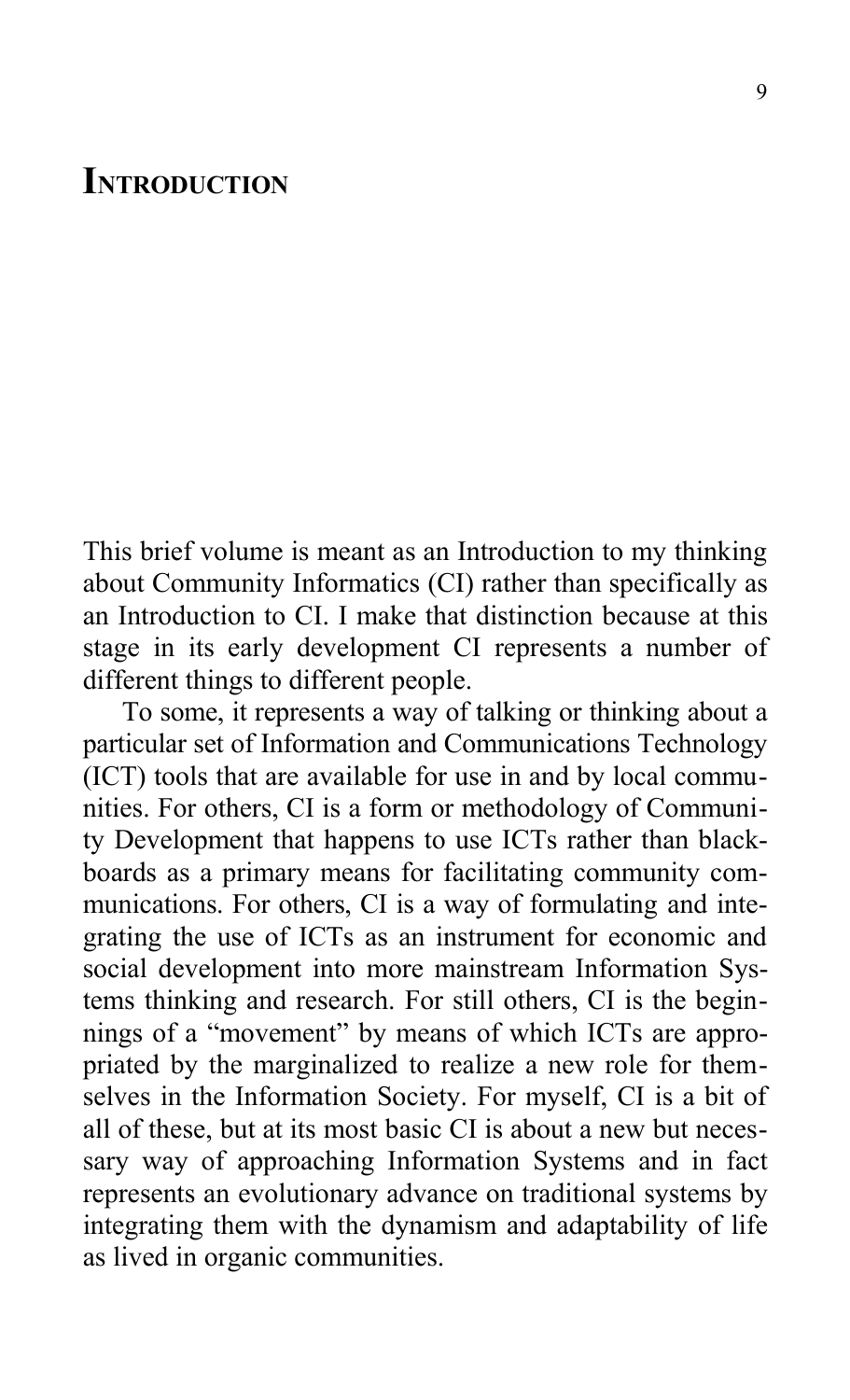The Question and Answer format suggested by the publisher is an interesting one in that it suggests a degree of informality and iterative thinking which is rather in keeping with CI at least in its current formulation. Also, a format such as this indicates that what is being presented is itself partial and subject to evolution and change along with the contents of what is being discussed.

A number of the specific areas presented are in fact adapted from other of the things that I have written in some case in collaboration with other people. I've tried to indicate where this has occurred but my apologies if any of these instances have been overlooked and my gratitude to my colleagues in each case where the development of the thinking was formally shared. Of course, all of the thinking concerning CI has been collaborative and iterative and thus all of this document should be seen as informally the result of the range of collaborations which I've been privileged to participate in over the years.

I would like to point particularly to my work with Richard Civille and our collaboration on our work for the Ford Foundation, Tom Horan for the paper we did together for the Davis Minneapolis workshop, Wal Taylor for continuing interactions in various parts of the world, and the multitude of colleagues who have contributed to the Community Informatics Research Network and the CRACIN e-lists.

The errors and omissions are of course, my own.

And of course, my thanks always to my wife Fernande Faulkner without continuing collaborations none of this would likely have ever seen the light of day.

> Michael Gurstein (E-mail: gurstein@gmail.com) Centre for Community Informatics Research, Training and Development Vancouver – Canada http://www.communityinformatics.net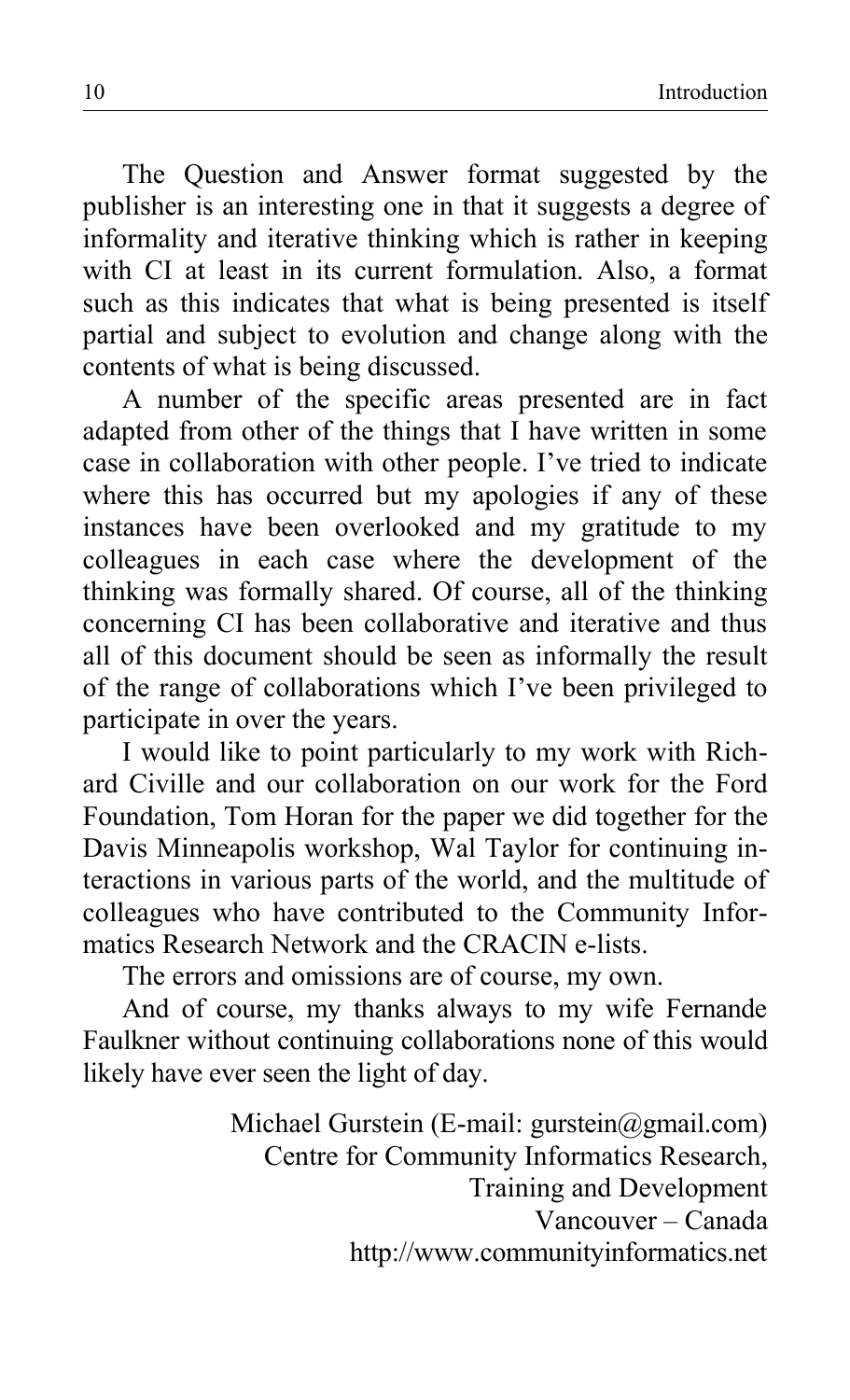## *What is Community Informatics?*1,2

## **KEYWORDS:**

COMMUNITY INFORMATICS, INFORMATION AND COMMUNICATIONS TECH-NOLOGY (ICT)

Community Informatics (CI) is the application of information and communications technology (ICT) to enable and empower community processes. The objective of CI is to use ICT to enable the achievement of community objectives including overcoming "digital divides" both within and between communities. But CI also goes beyond discussions of the "Digital Divide" to examine how and under what conditions ICT access can be made usable and useful to the range of excluded populations and communities and particularly to support local economic development, social justice, and political empowerment using the Internet.

CI is emerging as the framework for systematically approaching Information Systems from a "community" perspective and parallels Management Information Systems (MIS) in the development of strategies and techniques for managing their community use and application. As well, it is closely linked with the variety of Community Networking3 research and applications.

CI is based on the assumption that geographic communities (also known as "physical" or "geo-local" communities) have characteristics, requirements, and opportunities that require different strategies for ICT intervention and development from the widely accepted, implied models of individual or in-home computer/Internet access and use. Also, CI addresses the concern for ICT use in Developing Countries as well as among the poor, the marginalized, the elderly, or those living in remote locations in Developed Countries.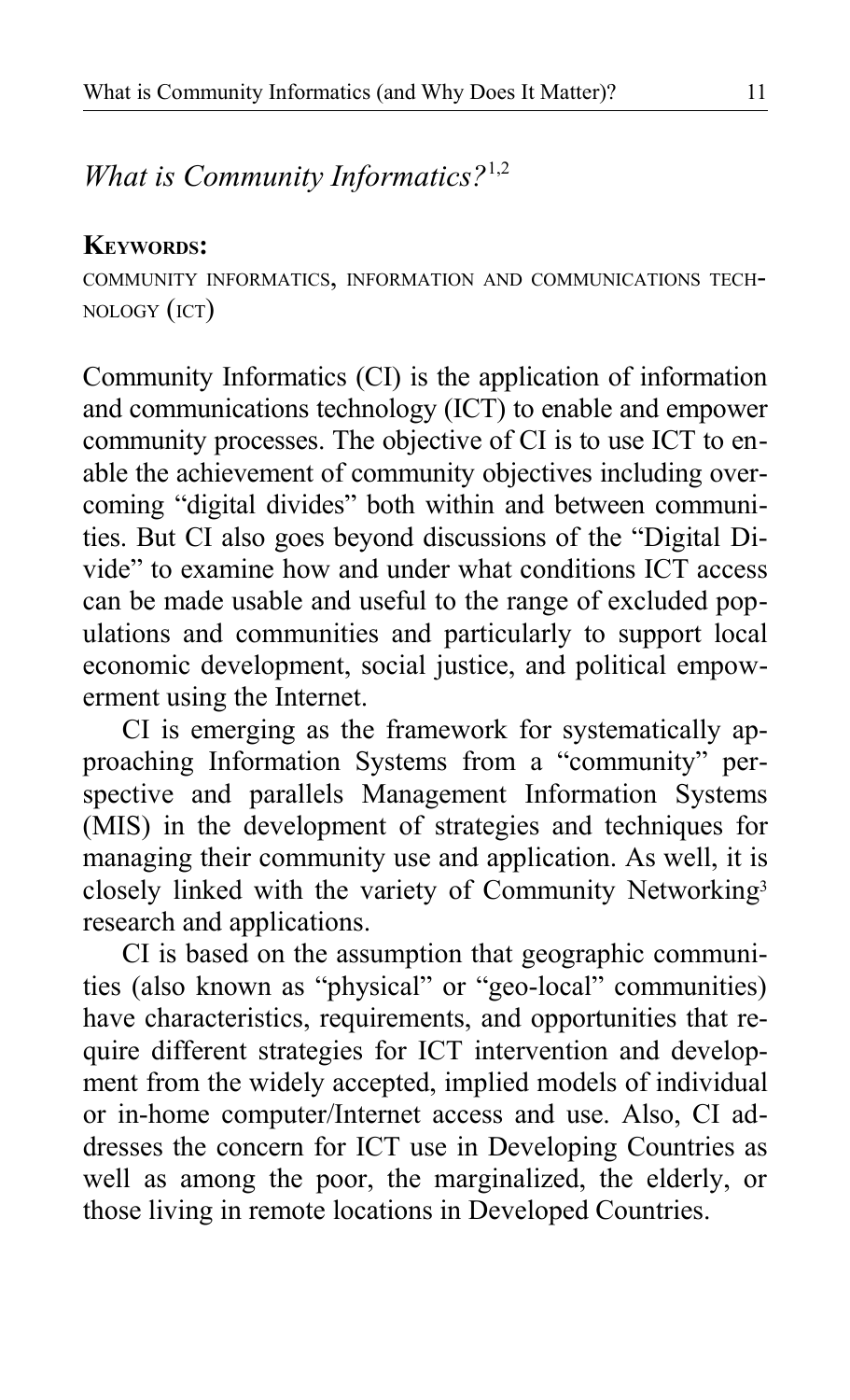CI represents an area of interest both to ICT practitioners and academic researchers and to all those with an interest in community-based information technologies. CI addresses the connections between the academic theory and research, and the policy and pragmatic issues arising from the tens of thousands of Community Networks, Community Technology Centres, Telecentres, Community Communications Centres, and Telecottages currently in place globally.

What characterizes a CI approach to public computing is a commitment to universality of technology-enabled opportunity including to the disadvantaged; a recognition that the "lived physical community" is at the very center of individual and family well-being – economic, political, and cultural; a belief that this can be enhanced through the judicious use of ICT; a sophisticated user-focused understanding of Information technology; and applied social leadership, entrepreneurship and creativity.

CI presents a challenge to technology and technologists to respond to the needs of those who wish to use technology to better their daily lives. Equally CI presents a challenge to academics and academic researchers to move beyond narrow and self-reflexive research disciplines towards an engagement with the ways in which technology is and can be made useful in transforming living conditions and life chances in both the developed and developing world. Finally, CI presents to policy makers the need to recognize the ways in which ICT is now making possible new modes of governance, self-organization and self-management.

A theory and a practice of Community Informatics is gradually developing. Partly this is arising out of experiences with community access and community networks and partly out of a need to develop systematic approaches to some of the challenges which ICT is surfacing with astonishing speed, including the recognition that access in itself is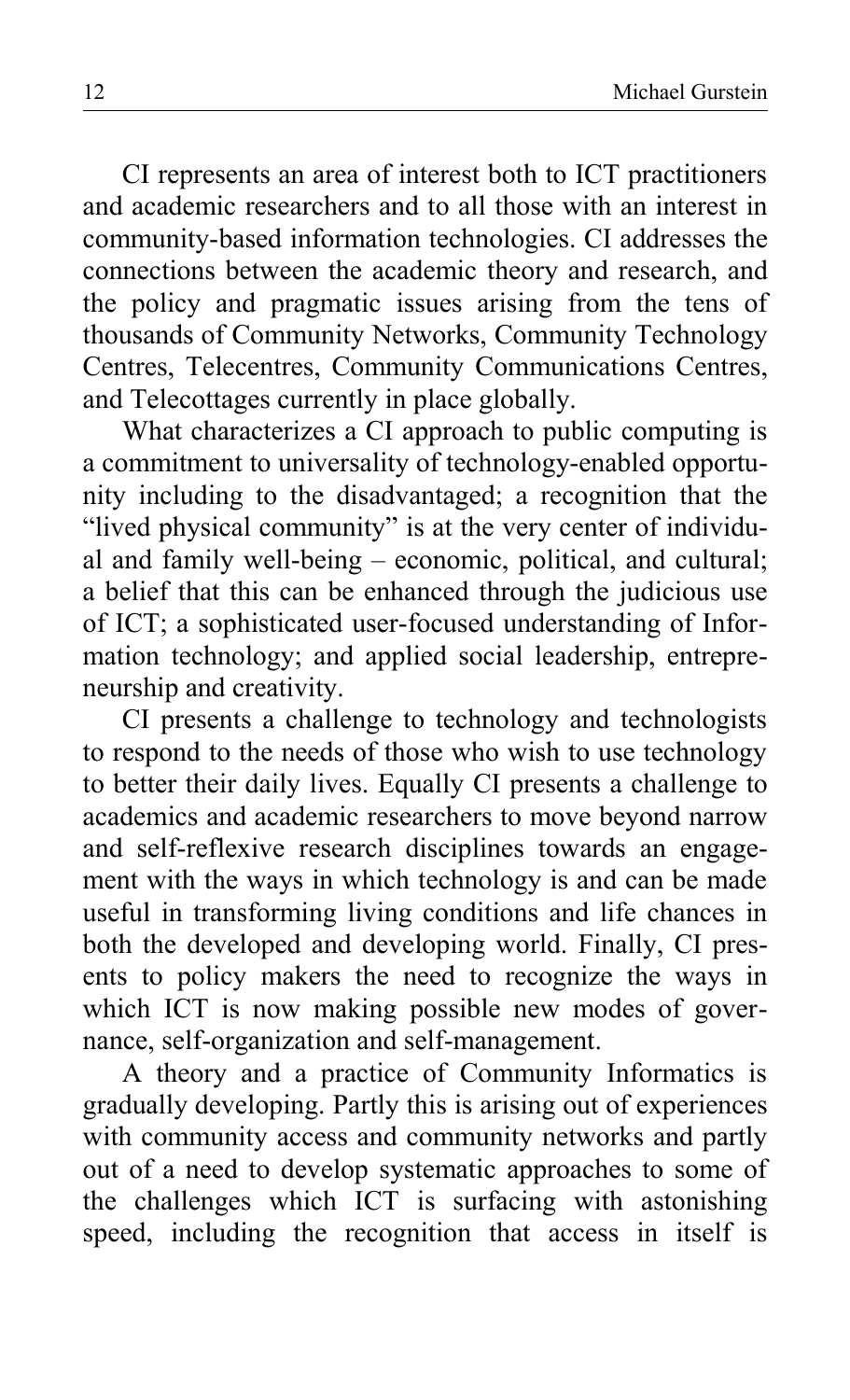insufficient – rather it is what is and can be done with the access that makes ICT meaningful. CI is also developing to ensure a local, civic and "public" presence in an increasingly commercialized Internet environment and as a basis for enabling and supporting local innovation particularly as this is requiring an adjustment to technology change and the globalization of production and competition.

CI from my perspective has multiple and intersecting antecedents. These include:

- Organizational studies of the application and implementation of information systems;
- Management Information Systems as the study of the design and development of systems in support of organizational goals;
- À Social activism as the undertaking to accomplish certain normative objectives in the world (in this case through the use of ICT);
- Community development as the process of animating and bringing communities to a state where they are able to self-manage and self-organize;
- Policy studies and public administration as the understanding of the means by which the public interest may be realized through the implementation of public programs;
- ICT for Development (and development studies) as the use of ICT as a tool to promote social and economic development; and
- Service design as the approach to determining how services may be delivered most efficiently and effec-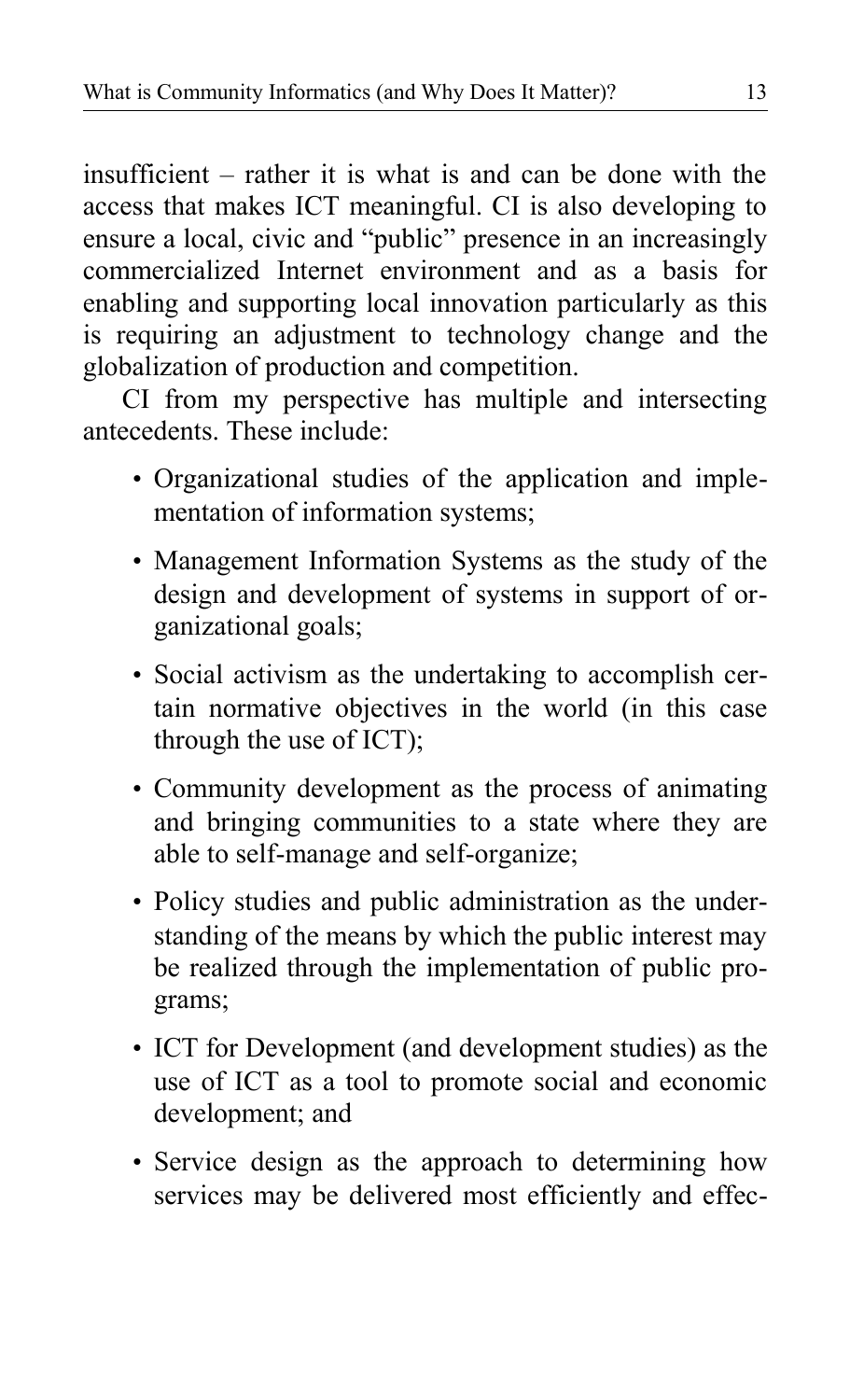tively (in this case in relation to community goals and through the use now, of ICT).

All of these come from different perspectives and with different histories and modes of implementation. In fact, it is through the process of implementation and practice that all of these have become fused as CI activities; and along with the social processes of which they are a part, they have come to interact with and respond to the range of social environments for ICT implementation and have elicited a variety of local responses and adaptations which are the heart of Community Informatics.4

*What role does CI play in an Information Society/ Networked Society?*

## **KEYWORDS:**

INFORMATION SOCIETY, MANAGEMENT INFORMATION SYSTEMS, NETWORKED SOCIETIES, MANUELL CASTELLS, NETWORK, COMMUNITY INFORMATICS, ICT

The development of the Information Society (or probably more appropriately individual national "Information Societies" is also a massive restructuring of various societal processes, structures and institutions as these are driven to adapt to the opportunities (and risks) presented by digital technologies. However, this restructuring does not deploy in a purely random or disinterested fashion. In fact, the development of these new societal structures conventionally operates so as to enrich and empower those with the resources (and the capabilities) to manage and direct those processes in their own interests both on corporate and individual levels.

As a typical example, Management Information Systems (MIS) are conventionally developed precisely as a way of supporting (enabling/empowering) management and corpo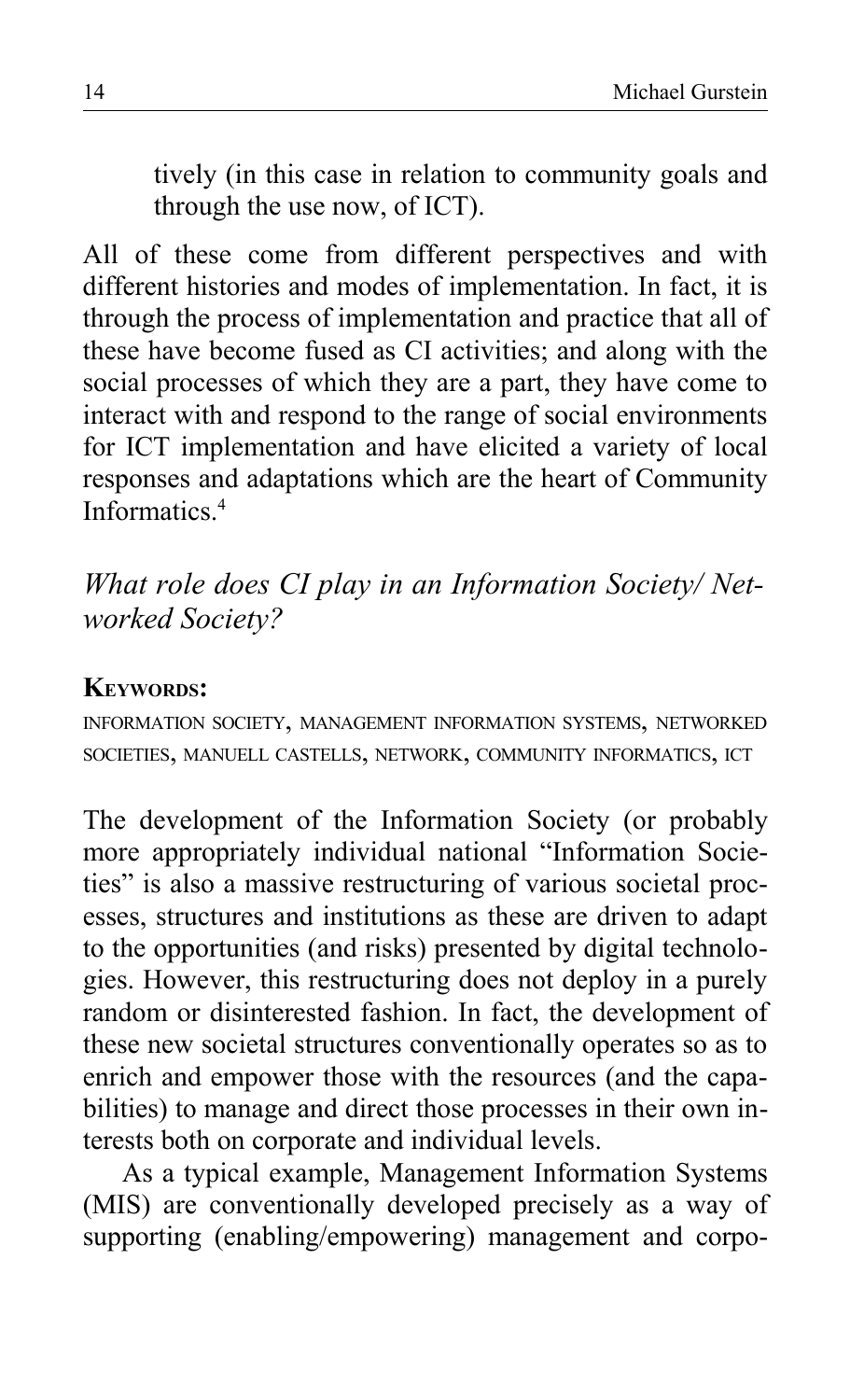rate processes (and not as would otherwise be possible, processes in support of labour, consumer, or other "stakeholder" interests). These systems provide management with the capability of controlling and directing resources including of course information resources through the use of information technology. The significance of this is often lost since the usual way of approaching information systems is as though these were neutral or disinterested rather than as the matrix through which power is deployed within institutional structures. The significance of Community Informatics in this context is that CI is a basis for empowering those in society who are normally without power in these systems.

It might thus be more useful and revealing to be discussing the role of ICT in "networked societies" rather than "information societies", as the former would focus attention more on the manner in which ICT is precipitating this restructuring of economic and social (and political) systems (and including the power relations within these) rather than on the content of such systems i.e. "information" where such restructuring (and its impact on power distribution) may be less immediately visible. In this we are of course following Castells in his highlighting of "networks" as the dominant and pervasive structural feature of the digitized society and economy although other of our observations and conclusions in this regard diverge rather directly from Castells' positions.<sup>5</sup>

What we mean here by the "networked society" is a society where the emerging if not (yet) the dominant structure of productive relations is one where production (particularly information based production) is undertaken primarily by means of and transacted through a technology (ICT) mediated infrastructure. In this context then the role of the network, networked relationships and the instance that such relationships are necessarily ICT-mediated, has a pervasive transfor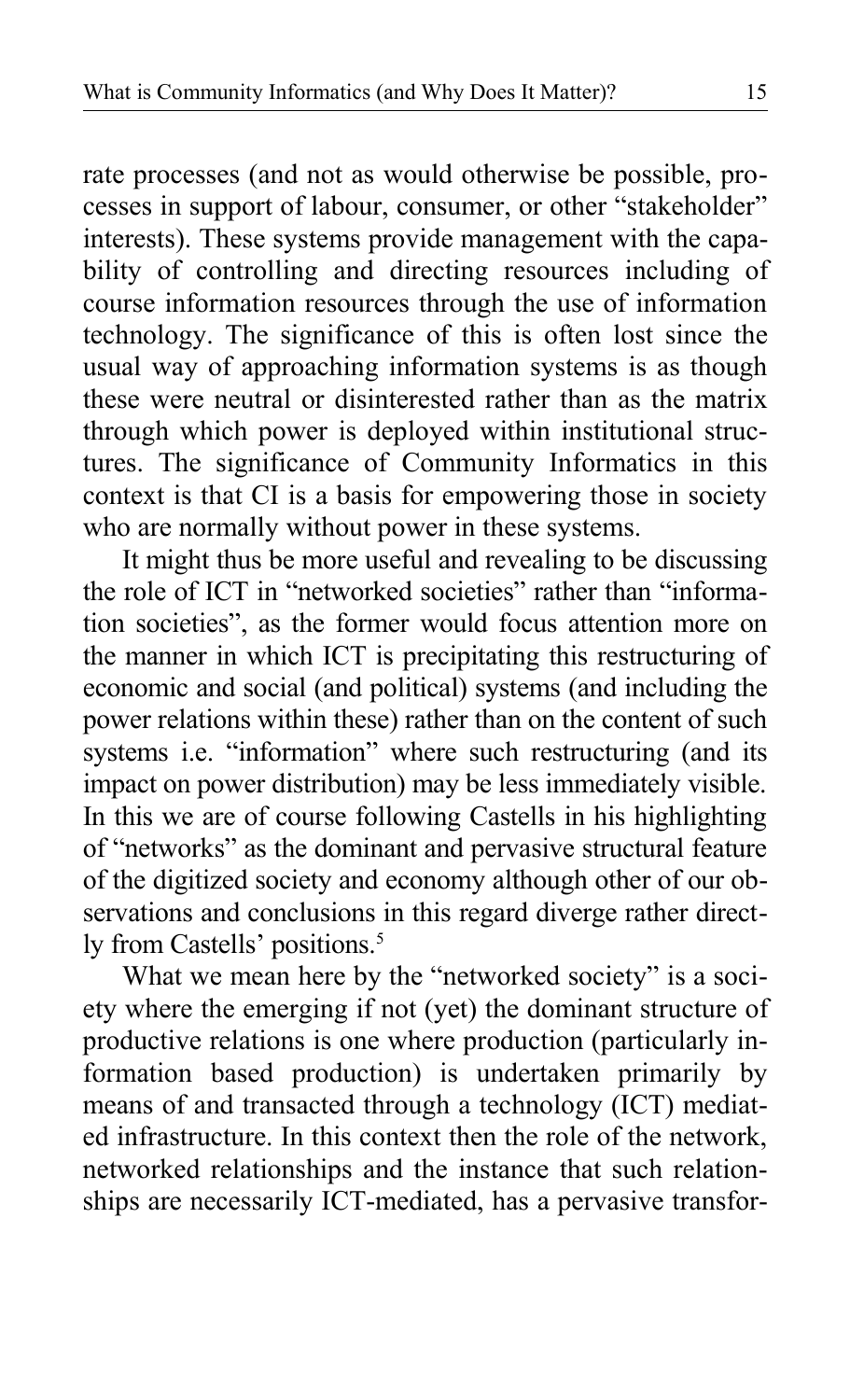mative effect on all aspects of these network-based transactions and interactions.

The "Networked Society" is a society which is re-forming itself based on open-ended and widely dispersed network structures and connections rather than, for example, on those structures which reflect the requirement for face to face connections or physically mediated relationships such as families. In this sense, the notion of the *network* is to some degree in opposition to the notion of *community* in that networks are conventionally structured around the relationships of autonomous and self-directed individual actors (or nodes) where the basic structuring is of individuals (nodes) interacting with other individuals (nodes) with linkages between nodes being based on individual choice. The contrast here with communities is that *communities* assume collectivity or communality within a shared framework which may include common values, norms, rules of behaviour, goals and so on.

The role of communities in the Networked Society is in this sense, to provide creative and dialectical tension with and a counter-post to the individual-based "network" from the perspective of (and to achieve the benefits of) broader sharing and collectivity. An analysis or an "informatics" based on "communities" thus is in contrast to the dominant mode of analysis which sees technology mediated networks as consisting of inter-linked individuals aggregated only through their positioning as quasi-independent nodes.

In the current and conventional approach to the Networked Society, the contrast is sometimes presented as "networks" being **technologically** enabled with "communities" being based on **social and human** connections. In fact though, in some if not in many cases information technology can act equally as the enabler of communities as with the enablers of networked individuals/nodes. This process of enabling communities (through Community Informatics) thus becomes a process of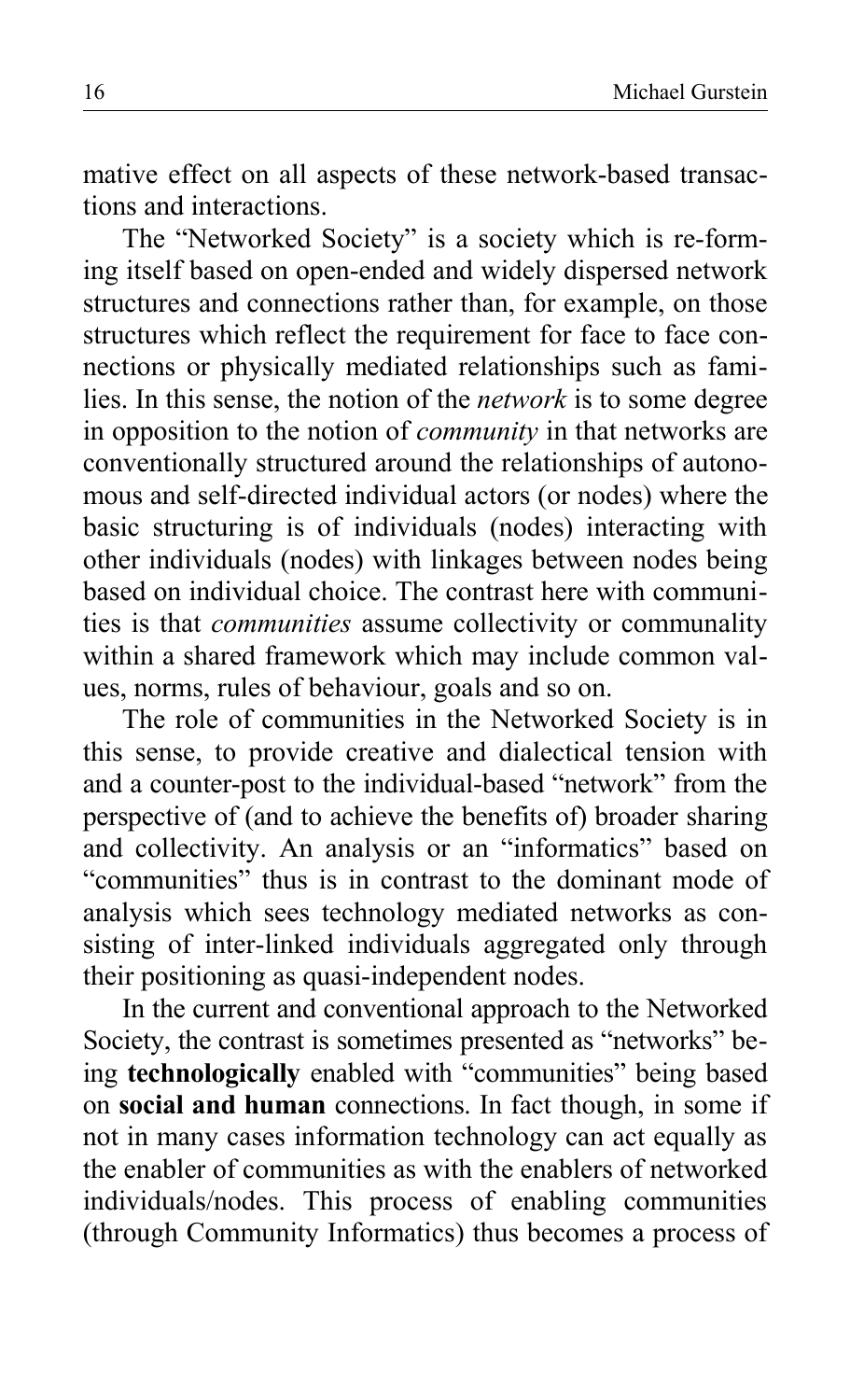community informaticization with the information technology acting as the carrier and the facilitator of the connections either or both between communities or within communities. These communities in turn may be formed with equal efficiency and effectiveness on an IT platform, with ICT (as with non-ICT-mediated connections) in this instance, acting as a community enabler alongside its more readily recognized role as the enabler of individual-based networks.

*Is Community Informatics a Critique of or Parallel to Networked Individualism and the Facebook Society?*<sup>6</sup>

## **KEYWORDS:**

BARRY WELLMAN, NETWORKED INDIVIDUALISM, SOCIAL NETWORKING SOFTWARE, NETWORK, IDENTITY, SELF-ORGANIZED NETWORKS, ONTOLOGY, COMMUNITIES

Barry Wellman and his colleagues<sup>7</sup> have presciently characterized the nature of the status and relationships between individuals within electronic networks as being that of "networked individualism".<sup>8</sup> An example of this is of course the type of "networking" which takes place within the rapidly emerging social networking software category (viz. Facebook, Myspace, Flickr etc.). In addition, although to my knowledge they haven't made this connection, networked individualism can be seen as the most appropriate means for conceptually framing the emergent form of employer-employee relationship most clearly characterized by Wal-Mart's "associates". Here rather than managers and management organizations providing the basis of work coordination and organization it is the electronic infrastructure, the "network" which provides this coordination and structuring of work activities including the integration of individual work activities into the broader corporate and administrative structure.<sup>9</sup> This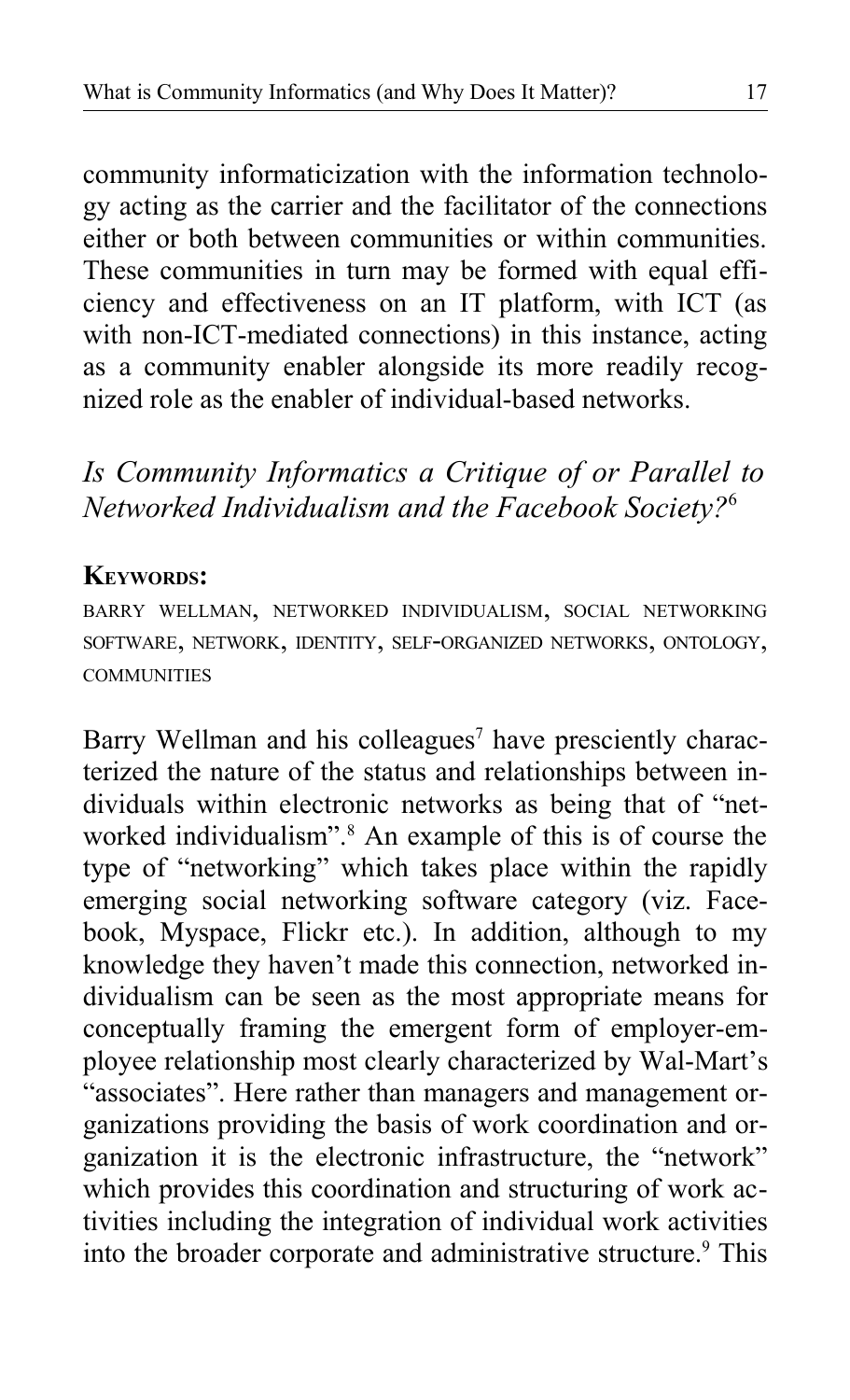employment structure is based on a form of individualism quite unknown in earlier management employee-relationships. The reason that this is possible, and the basis for its occurrence and the strength of these structures in relation to individual employees is, of course, the pervasive availability and application of ICT.

Wellman's notion of "networked individualism" as the way in which identity manifests itself in the "networked" society is a useful one in that it highlights both the manner in which the network links into the individual in a socially unmediated fashion (the network is the social mediation rather than for example family, ethnic or religious group or community) and the manner in which the individual both experiences and interacts with the dispersed and (from his/her) perspective centreless network directly, rather than through the mediation of any of these social groupings. It also gives a sense that the individual, in the context of an environment where she is engaged in multiple electronically-enabled connections ("networks"), is in turn a construct linking together fragmented identities/individualisms structured or created in response to the variety of only partially, if at all, overlapping, networks. Thus the creation of the self in this context may be (and is generally) understood as an act of individual will which may take different forms for different individuals or even different forms for the same individual in different contexts or occasions.<sup>10</sup>

Following from this, it should be understood that individual action within this context takes place not in a social framework but rather within and through the individual networks where the self is able (or available) to act (or interact) with others, but only within the very limited areas of linkage or interconnection that are presented by the specific network. As an example, an individual game player, part of a Massive Multi-Player Online Role-Playing Game (MMORPG) is able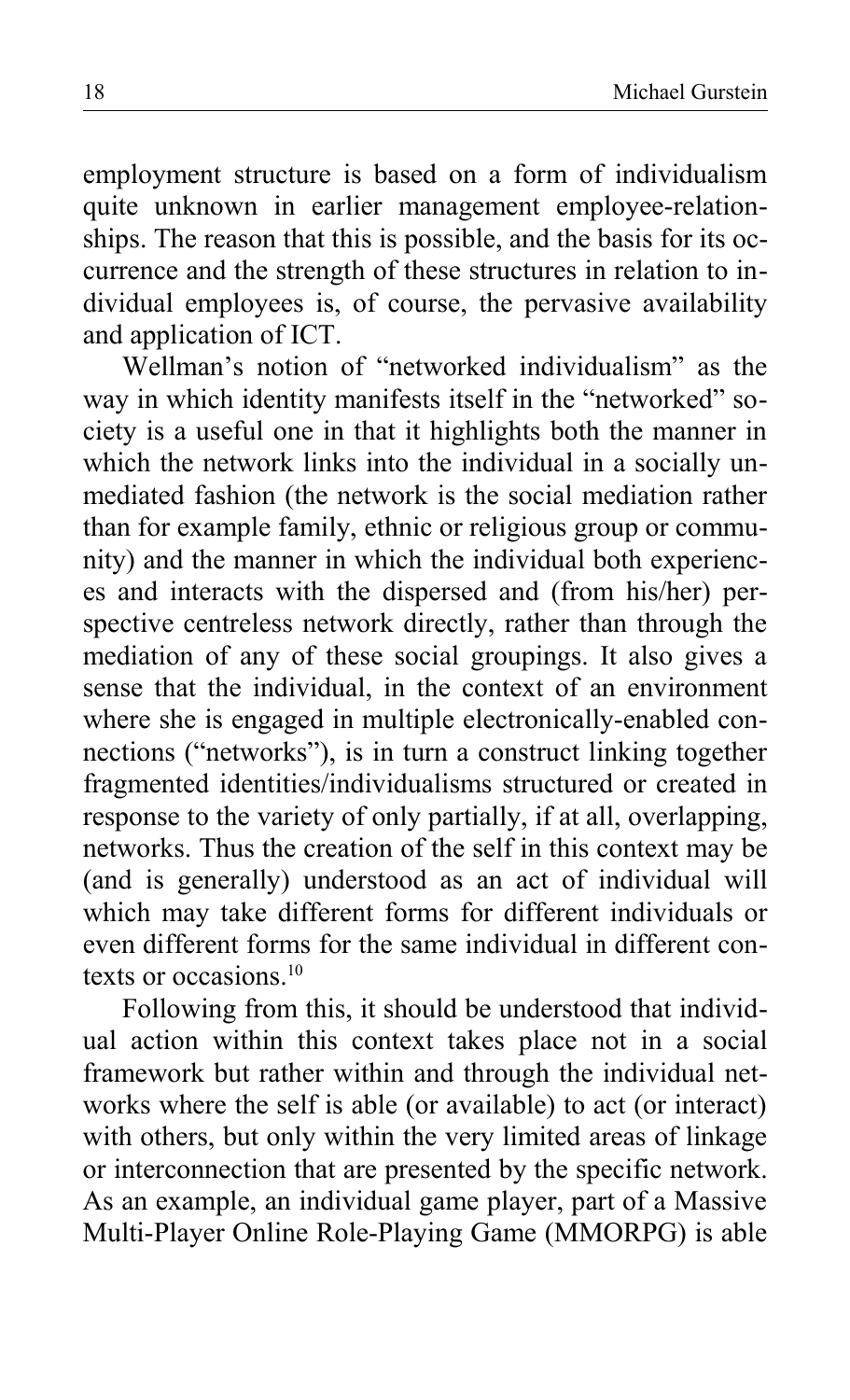to interact with her fellows and act within the game but only in ways and with actions that are prescribed and circumscribed within the specific parameters of the network and thus the rules (and defined identities) of the game. Similarly the individual buying or selling on E-Bay, performs their respective actions within the parameters defined by the interaction between the individuals as per their "profile" within E-Bay and within E-Bay's prescribed and technologically enforced rules of interaction or "policies".<sup>11</sup>

The notion of identity and through this individual action as a "networked individual" is thus a peculiar one in that while the individual may define their specific "identity" within the context of the specific network (the definition of the individual's "profile" within that network), the manner in which that identity may in turn execute or perform actions within that network are directly a function of the centrally determined and prescribed standards or regulations, i.e. the "code" of that network.<sup>12</sup> The individual may control their profile (identity) but they can do so only within rules over which they have no direct influence and which they can resist or ignore only at the risk of being de-networked and thus delinked or *erased* from participating in the network. In network terms, of course, being erased is tantamount to being obliterated – i.e. not simply killed or destroyed, in which case traces may be allowed to remain within the network – but obliterated i.e. removed including all historical traces or fragments.<sup>13</sup>

Within Wellman's model of "networked individualism", the only ontological mover (independent agent or source of independent action/agency) is the *network* itself. The *individual* in Wellman's formulation is simply the sum of the fragments of her participation in the various externally driven networks (of production, consumption and even socialization) of which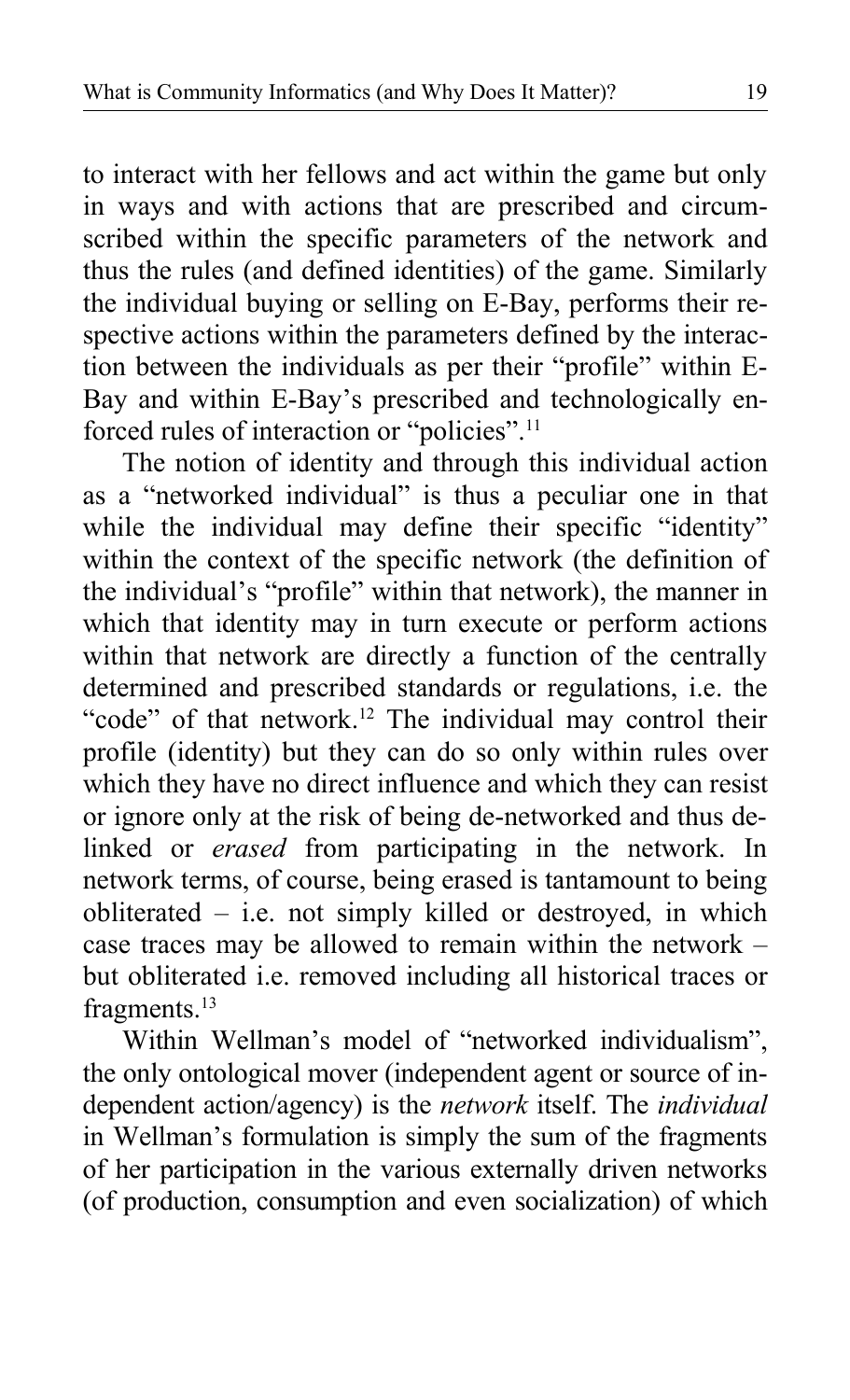she is a member or with which she has contractual relations. In this world, the *network* is all and everything.

However, in the real world, the externally driven network is only one element of reality. In addition to this, there are the self-initiated (self-organized) and participatory networks which inter-link individuals not on the basis of fragments of identity but on the basis of self-initiated and self-realized identities. These networks function as "communities" (whether based on physical or virtual connections) through which action may be undertaken, projects realized, reality confronted and modified.

These "communities" both physical and electronically-enabled, represent an additional (and structurally oppositional) ontology to the "network" ontology as described by Wellman. These communities provide a basis or a foundation element for the construction of an alternative reality. This alternative "reality" is in practice a set of organizational, economic and social structures which operate independently of the centrally controlled networks and are capable of opposing and creating different processes, structures and "realities" to those being produced (and forcefully reproduced and extended) through the centralized/individualized networks as discussed by Wellman and as realized by such corporate agents as Wal-Mart and (as will be discussed below) Microsoft.

This observation, that "communities", whether electronically- or physically-enabled have an independent and selfstanding ontological status is a significant one since within much of the social science and technical literature, "communities" are regarded as phenomena secondary to either individuals, groups or corporations. The assertion here is that "communities" can and should be seen as free-standing and primordial and as the platform or conceptual agent on the basis of which for example, one could (and should) undertake technical i.e. hardware and software, design.14 In this way, one can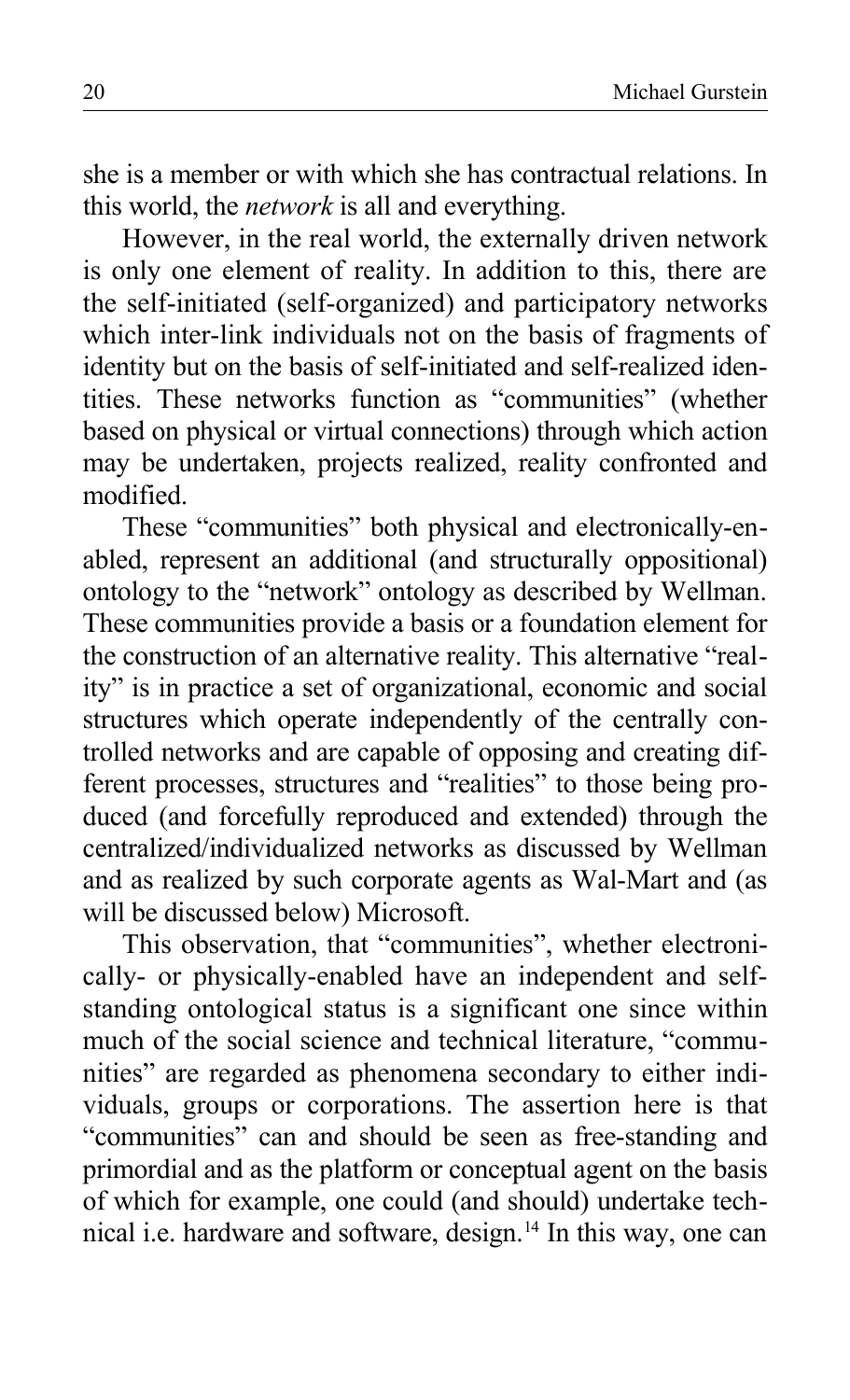(and this is the conceptual foundation for a "Community" Informatics) specifically develop information, communications and networking systems which would provide the means for communities to be enabled and empowered and to effect action in the world. This approach would be directly parallel to the use of information, communication and networking technology for enabling and empowering "corporations" (or as in the social networking context, "individuals").<sup>15</sup>

*What is the relationship between networked (virtual) Community Informatics and (place based) Community Informatics?*

## **KEYWORDS:**

NETWORKED COMMUNITIES, BOTTOM-UP, USERS, PARTICIPATION, COM-MUNITIES, COLLABORATIVE DECISION MAKING, EMERGENT COMMUNI-TIES, SUSTAINABILITY, VIRTUAL OR ELECTRONIC COMMUNITIES, PEER TO PEER, CONVERGENCE

"Networked communities" (equally with community networks) have a variety of "essential" characteristics which differentiate them from other and centrally determined networks and networked individuals.

Networked communities are "bottom-up", that is they are developed and driven by the users or participants themselves rather than being centrally initiated or externally driven. What this means is that users or participants are actors in the networks and these networks in turn are community-based, developing through pre-existing or self presented individualisms rather than (as discussed above) with the inter-individual connections being externally defined and elicited. In this way participation in a community is rather more rounded and integrated from the participant's perspective than the fragmented and largely "contractual" or rule based relationships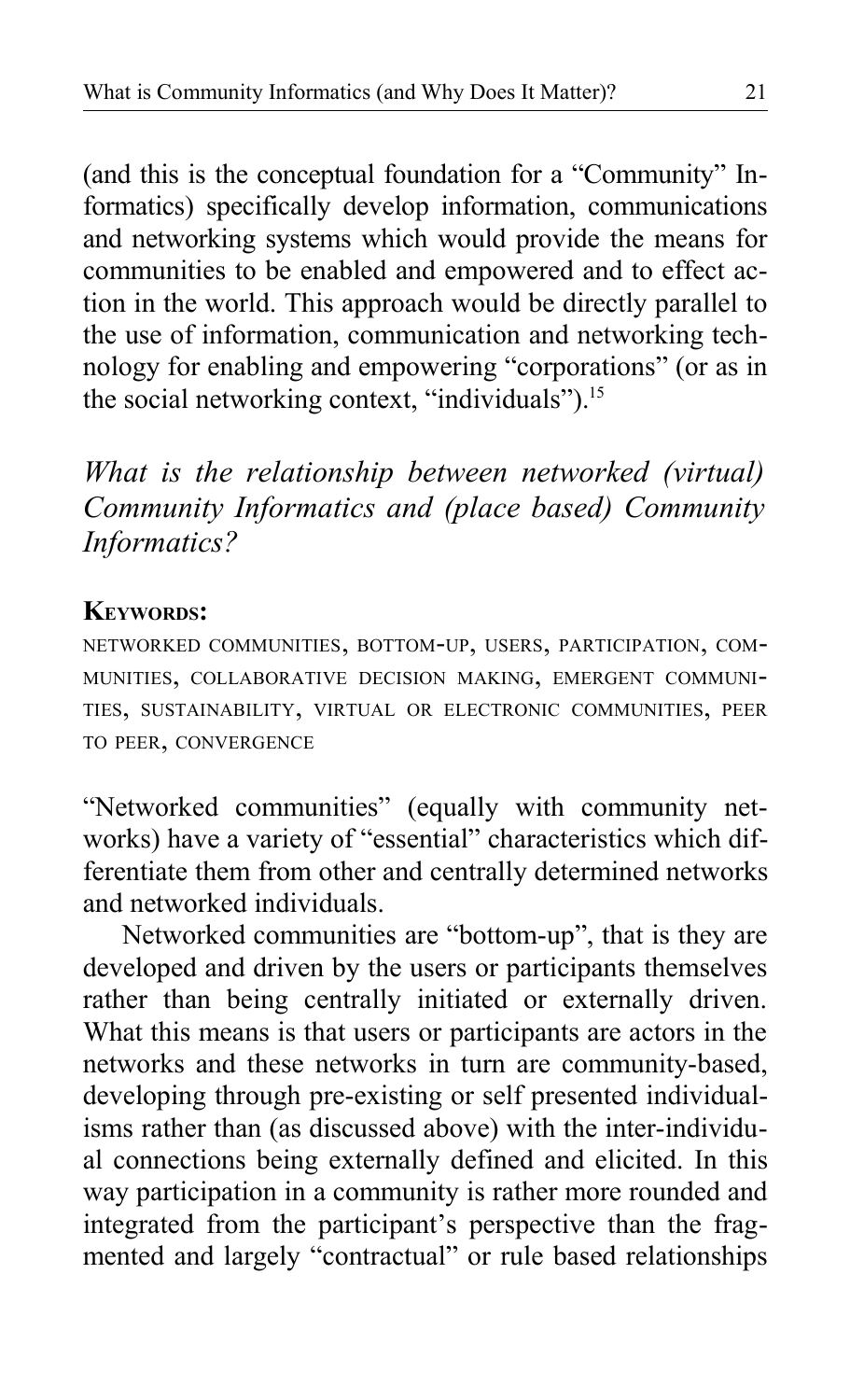of the individualism based networks as defined by Wellman. This in turn gives the nature of the community participation a stronger and fuller grounding in the lived context.

Participation in networked communities is voluntary and self-initiated. Individuals participate in networked communities on a voluntary basis, that is they choose to participate (in the case of physical communities it is rather in the form of choosing not to "not participate") and this participation is based on individual decision and volition rather than through entering into contractual relationships. There may be an exchange of "value" (in the form of cash, goods or services) through a networked community, in fact there is very often quite a considerable such exchange, but that is not the basis of the participation in the community and the relationships are with the community as a whole rather than on a bi-lateral basis where there is an enforced or enforceable structured value exchange relationship.

In communities, the goals and the methods for achieving these goals, are the result of collaborative decision making processes. These processes of course, may differ significantly from context to context but in each case there is an element of participation by those involved and responsiveness to the decisions made. In practice these processes reflect some form of "consensus" position on the part of the participants although the achievement of formal consensus may or may not occur and in many communities there are many, more formalized, structures for decision making.

Networked community structures are autonomous and capable of the independent initiation of action. In this context, networked communities function as the "edge" of the various larger networks in which they are participants. As in the Internet itself, the notion is that the intelligence (and relatedly the capacity for autonomous action and independent i.e. non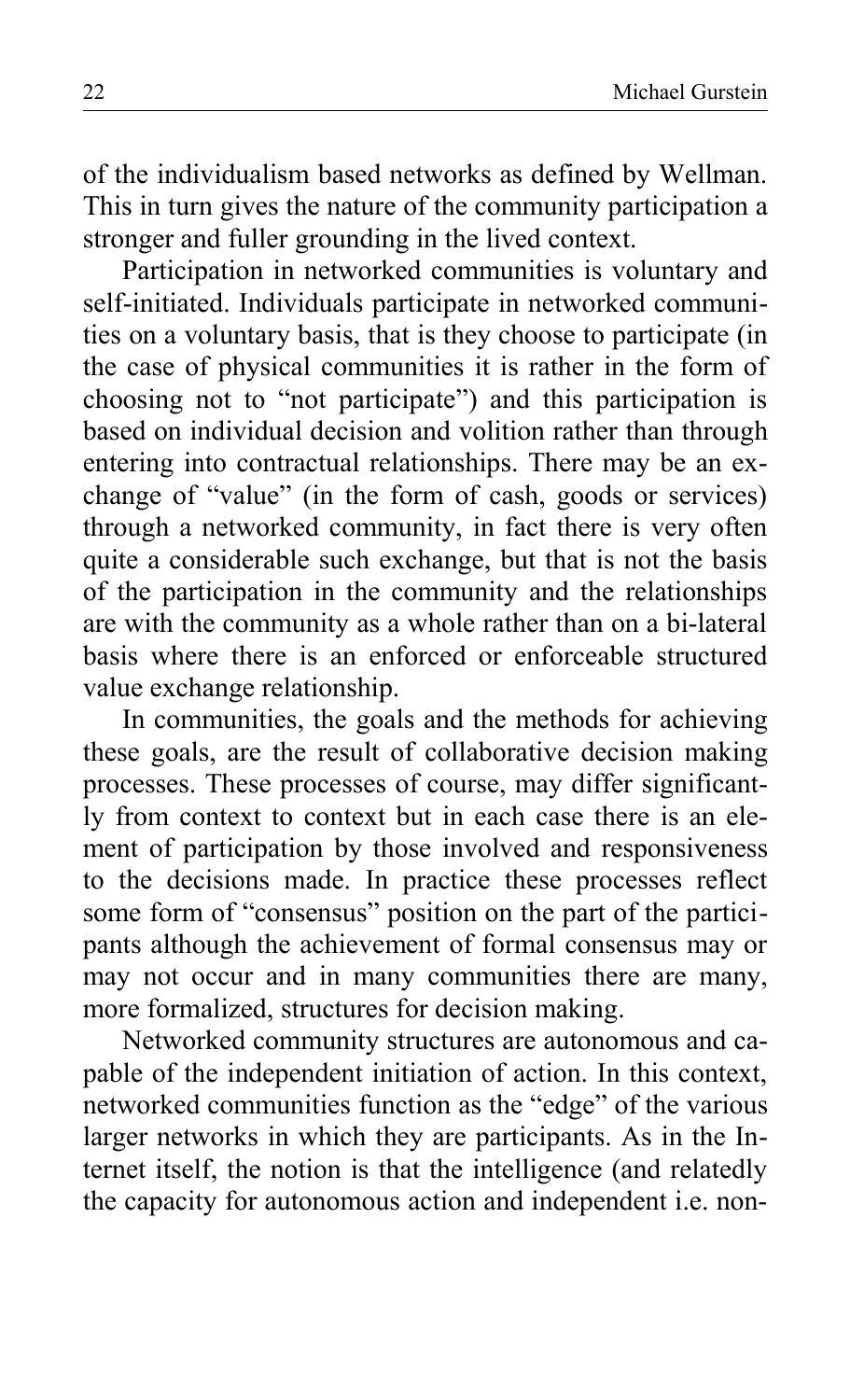coerced participation in the network) is found at the edges of the network.

Networked communities are "emergent" in that they come into existence (rather than having a formal substantive reality over time), often in response to some external condition or circumstance. That they are "emergent" doesn't mean that they don't or haven't persisted for a lengthy period but rather that they may have lain nascent until called forward into formalized existence by an external stimulus or by internal processes of (for example) "social entrepreneurship" or self-initiated problem-solving. In the same manner "networked communities" may and do evolve over time and move into and out of "existence" in formalized terms. That no formal structures of a "networked community" can be externally identified does not mean that "the networked community" does not exist, but rather it is that the networked community in its structured form is still nascent waiting to be called forth.

This approach provides a means to understand the "sustainability" paradox which is that while the formal structures of communities may or may not be "sustainable"16 over time, nevertheless the "community" itself is sustaining and may "spring to life" i.e. re-emerge in the form of formalized structures at a future but as yet unpredictable occasion. This suggests the obvious but frequently overlooked conclusion that "communities" are not defined simply by their structures, but rather are the connections which persist over time as between members of the community, with structures being simply formalizations of these connections.

Communities in a networked environment (including networked communities) may take either of two forms: they may be physical communities which are enabled both internally and in their relationship with the outside world through the use of ICT or they may be communities which only exist in and through the electronic networks which enable them.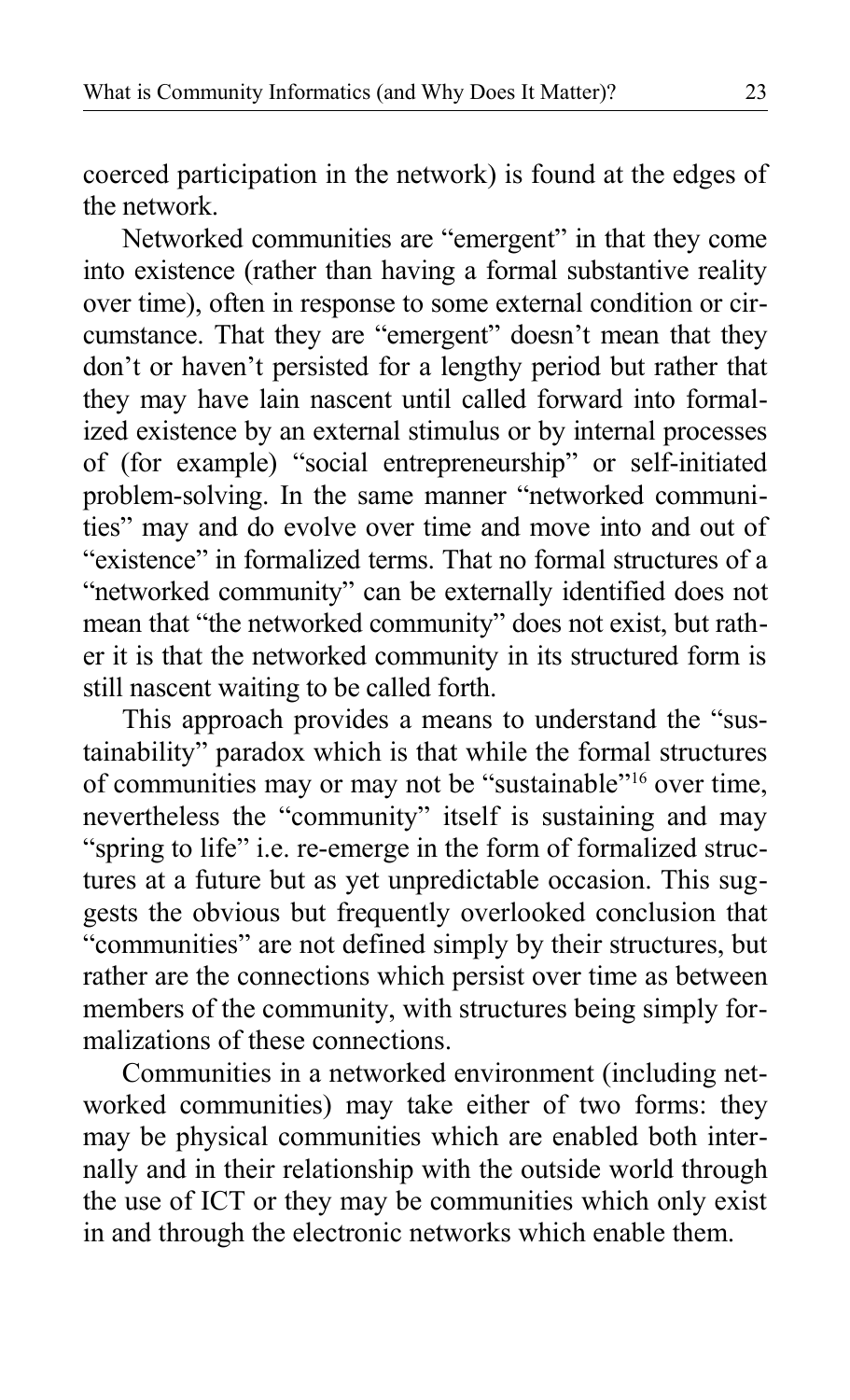In the latter instance, these communities may also be known as "virtual" or "electronic" communities indicating their origins in the act of networking and of inter-individual peer-to-peer communication. In many cases these communities reflect a repurposing of top-down centrally driven e-networks where individuals as end users/participants in these networks begin to by-pass the central network authority and enter into direct peer to peer communication. Centrally driven networks are almost always structured so as to preclude the possibility of peer-to-peer connections (by-passing the centre) recognizing that this type of "organizing" would be of little advantage to those at the centre (and in control) and could potentially present threats. $17,18$ 

Further, as the use of ICT to support electronically enabled communities becomes common, and as experience in enabling physical communities with ICT is acquired there is emerging a convergence or an over-lap between these two forms of community. Thus for example, electronically enabled communities are beginning to seek out ways of becoming linked more directly into physical interactions and physical processes and ICT enabled physical communities are beginning to enhance and extend their activities and reach by incorporating elements of virtual relationships as aspects of their on-going physical and face-to-face relationships.

This on-going trend towards convergence is built on a recognition of the value-added both by the virtual connections (information at a distance and access anytime, anywhere) and of face to face connections (the opportunity to rapidly build trust and to overcome the ambiguities and distortions of computer mediated communication). With both of these presumably sharing the longer term goal of an optimal seamless inter-connection and inter-weaving of the physical with the virtual and the enormous power for the achievement of collaboratively identified outcomes.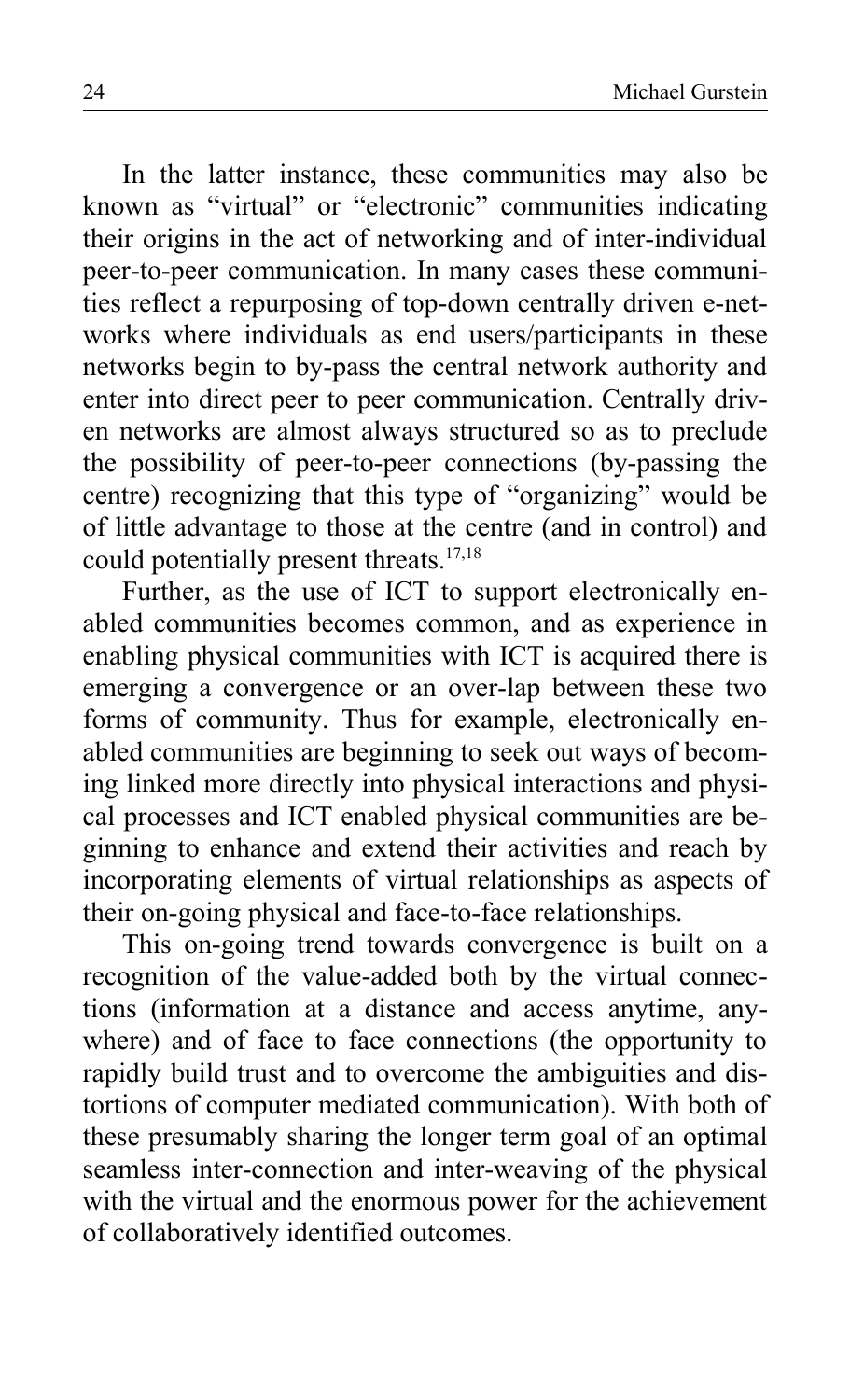*What is the relationship between Community Informatics and Social Activism?* 

## **KEYWORDS:**

SOCIAL POWER, INFORMATION SOCIETY, GLOBALIZATION, WAL-MART, RESISTANCE, PLACE-BASED COMMUNITIES, CODE, PEER TO PEER, INDI-VIDUALISM, PROFILE, COMMUNITY, RESISTANCE, ACTIVISM

There is an assumption in CI that ICT are the new source of social power and that access to and use of ICT is the basis on which power is being redistributed within society. Community Informatics at its core is thus about power and how power is distributed in society.

As we drive forward into the "Information Society" the overwhelming force of globalization not simply as a metaphor but as a defining condition of the dominant structures of the emerging economy becomes increasingly evident. Globalization in this context means the creation of centrally coordinated networks of producers and consumers, of supply chains and distribution networks. And necessarily and crucially these processes in their current late  $20<sup>th</sup>$  and early  $21<sup>st</sup>$ century manifestations are enabled and empowered by ICT.<sup>19</sup> The very rapid rise to national and increasingly global dominance of a select number of massively electronically enabled corporations of which the most visible and successful is Wal-Mart (in the retail sector) is the defining example of these processes.

What is characteristic of Wal-Mart and all of the companies linked into the Wal-Mart web of alliances, suppliers and sub-suppliers as well as the companies whose own drive for globalization emulates or parallels that of Wal-Mart is the very high degree of centralization and centralized control which they exert even through their highly dispersed operations.<sup>20,21</sup>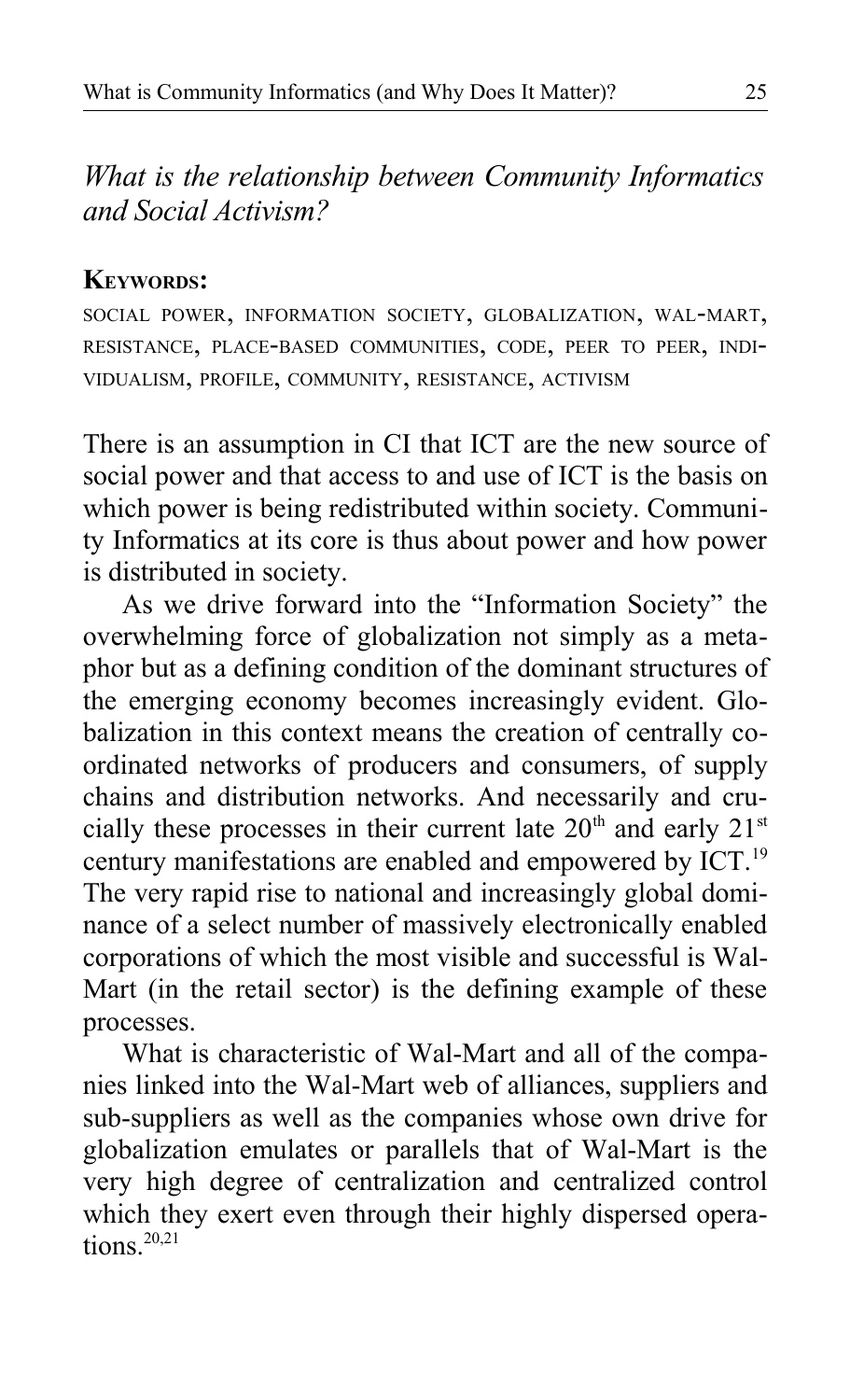A notable characteristic of Wal-Mart as well, is not only is it a "globalized" enterprise but it is also a "globalizing" enterprise and not only in the reach of its business activities but also and even more tellingly in the drive of its technology systems to create ever more efficient structures for information flow and information management along its supply and sales chains; its extended supplier eco-system; and of course towards an ever-smoother integration of the two. $22$ 

And yet, we are seeing manifestations of resistance and even coordinated resistance to these networks and their impacts and particularly in the context of physical communities throughout the US and elsewhere. Notably, the only effective resistance to the Wal-Mart juggernaut and including competitive resistance in the market place has come initially from place-based communities and in general, relatively integrated small communities which have mounted active resistance to the location of a Wal-Mart store within their immediate environment even where for example, by contrast a variety of unions have spent very large amounts of energy and money attempting to organize Wal-Mart employees with notably little success $23$ 

It should be noted that in this context, the capacity to resist or to "organize" within the network is in itself a feature determined and circumscribed by the network's code. This code in turn determines in what manner "individuals" are allowed to interact and coordinate their behavior outside of the centrally prescribed coordination as for example, determined by the rules and standards of the individual networks.

Only by stepping outside of these networks and drawing upon or creating an "individualism" which is either outside of these networks or based on a non-network derived identity is collaborative action or "organizing" possible. Otherwise, this type of interaction (i.e. *peer to peer*) is precluded through the subordination of inter-individual connections to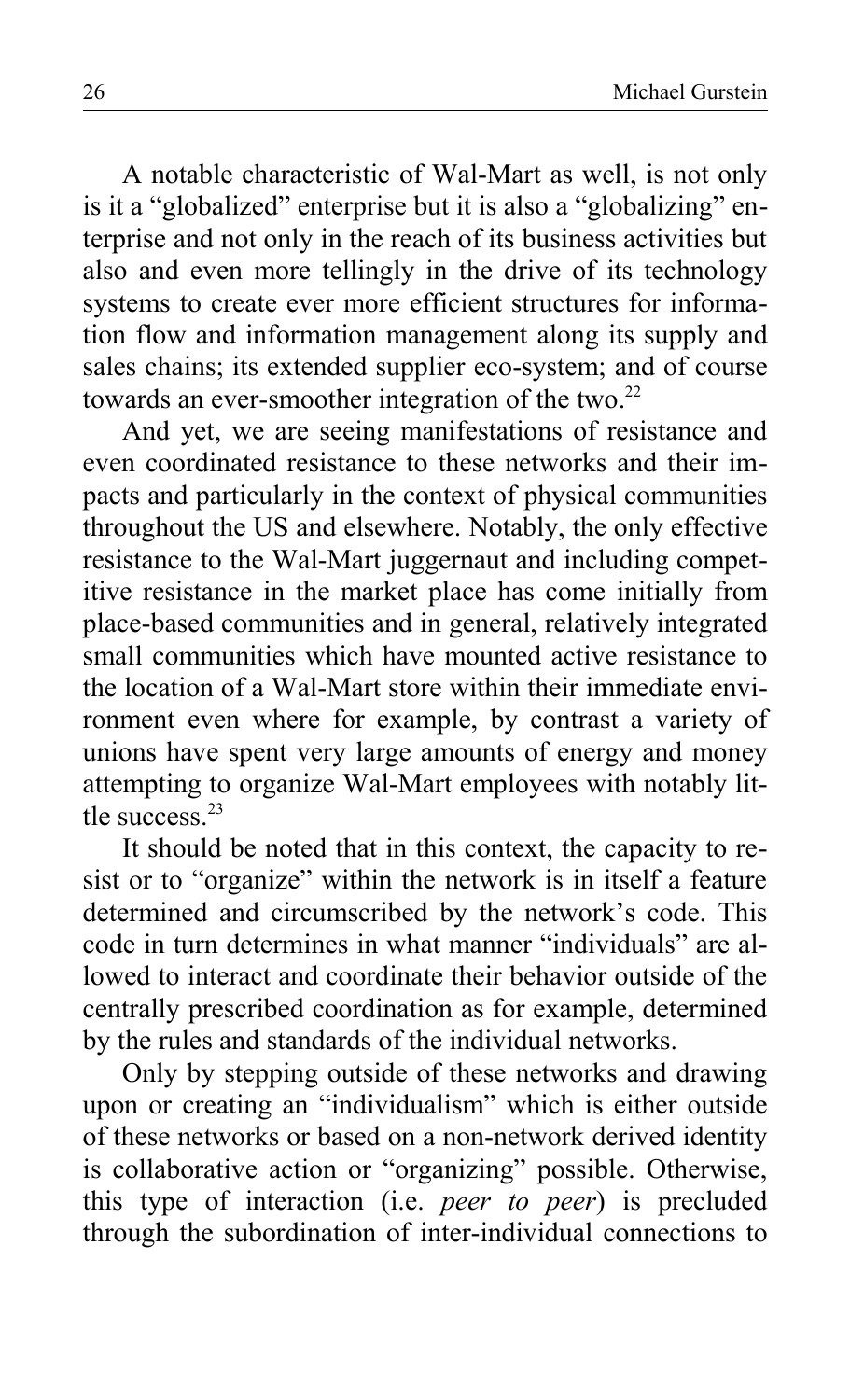those which are allowed within the structure of coordinated networked relationships. In environments or for individuals whose identities are largely structured in relation to these externally driven networks – those for whom employment, gaming, purchasing networks – are the sum of their "individualism", little may be left as a residual base of identity on which to form such non-externally coordinated inter-relationships (i.e. non-externally dependent networks) as a foundation for *resistance*.

The electronically enabled network that is Wal-Mart and the parallel centrally-controlled electronically-enabled networks that underpin the contemporary advanced economies and cultures are, at their very core, "totalizing" systems in the sense in which thinkers such as Hegel and Marx understood "totalizing systems". That is, they are systems whose inner life is one of extreme and even cancerous and explosive growth and through this to the absorption or transformation of ever wider circles of production (and consumption) into extensions of these ever-expanding network chains.

And remembering that the characteristic mode of human participation in these networks is through a necessarily fragmented participation as an individualistic networked electronic "profile", it is not surprising that the resistance to this totalization comes from opportunities and frameworks which enable the individual to overcome this fragmentation and to integrate their identity and more importantly to find the means for entering into collaborative relationships with others. This process of re-integration or overcoming contractually structured and fragmented "networked" relations in favor of organic and wholistic coordinated relationships is in fact what takes place in "communities" and is in some senses the defining characteristic of communities – where *Communities* are places "where others know your 'name' and not just your 'sig' (electronic signature) and where others interact with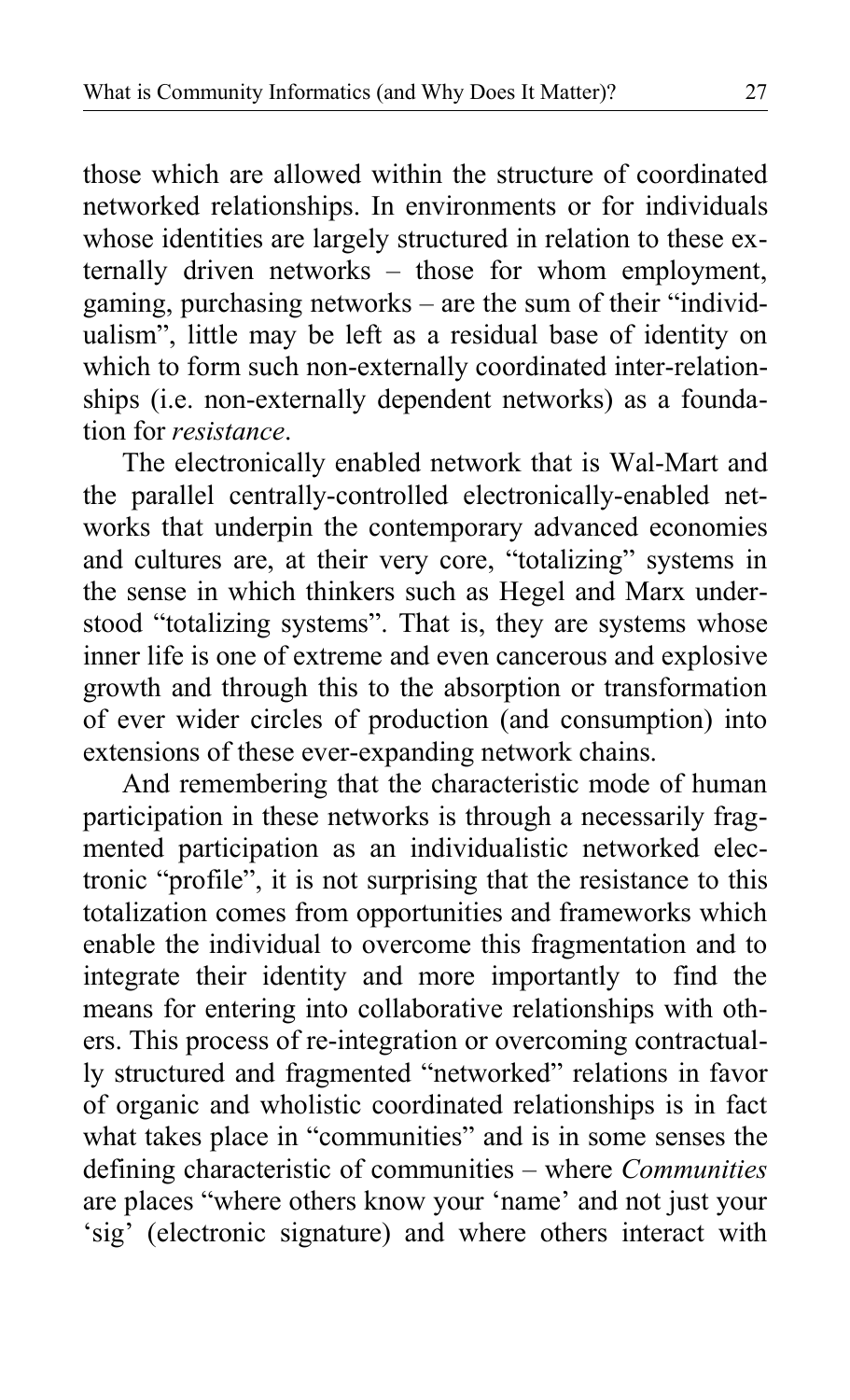you as an integrated person not simply as an electronically mediated 'profile'".

Thus the structure of "resistance" to the totalizing forces of technology and network-enabled market accumulation as per Wal-Mart is necessarily and theoretically (as well as in practice) the discovery or rediscovery of "community" and of organic and integrated inter-individual relationships rather than purely contractual and electronically fragmented internetworked connections.24

And these relationships of resistance can be seen not simply as resistances in themselves, but also as dialectically produced and structured resistance (in struggle) with the networked structures being invasively engendered by the Wal-Mart and similarly structured technology platforms. In fact, the relationship here is a "dialectical" relationship between "community" and centrally-controlled, distributed electronic networks which are the characteristic form that capitalist production is currently taking.

Thus CI as a vehicle for enabling and empowering is at its very core an "activism" or at least an enabler of activism in that it is giving the tools of empowerment to those whose need for such instruments it greatest.

## *What role does Research Play in CI Development?*

## **KEYWORDS:**

RESEARCH AND DEVELOPMENT, MIS, NETWORKED COMMUNITIES, COM-MUNITY-BASED SYSTEMS

Research has played a very significant role in the advance of centrally facilitated networking. The development of the technical systems including the basic network infrastructure, the hardware on which it resides, and the software which enables it are all the products of research and development ac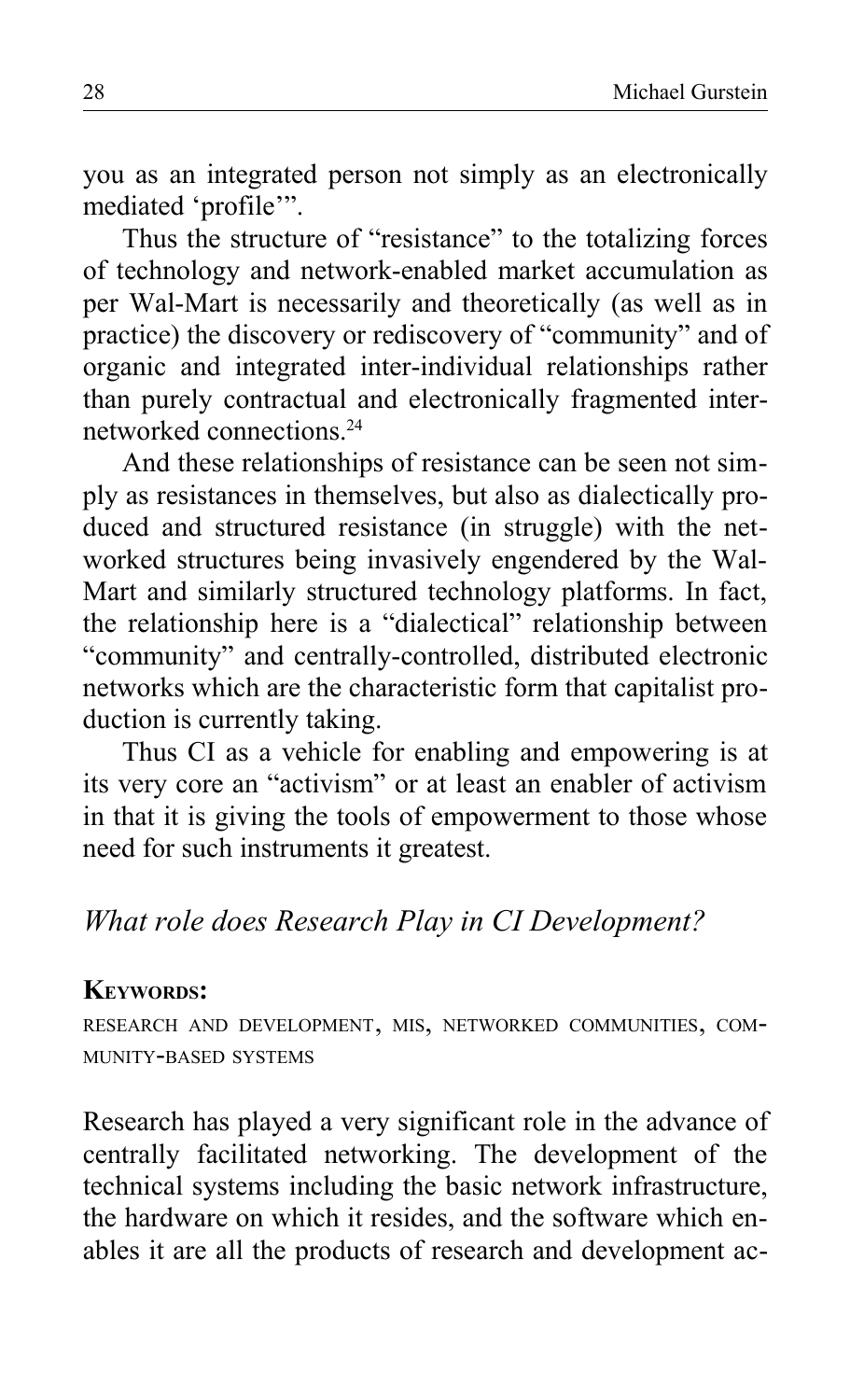tivities and to a considerable degree of university supported engineering and computer science research.

The basic paradigm of this research has been that of the design and development of MIS, that is, information systems designed so as to enable concentrated and centralized decision-making by (primarily) corporate management. In addition these systems are used as a means for achieving efficiencies in business applications and increasingly for managing and controlling the various inter-relationships which corporations have with those outside the corporation with whom they have on-going relationships whether as customers, suppliers, lenders, regulators and others.

The research driving much of this advance has of course, been technical in nature. The basic managerial assumptions (centralization of decision making, structuring around a "command and control" model, exclusionary access to information and so on) on which this technical research is founded are deeply embedded and taken as necessary and commonplace. Any suggestion that these assumptions are anything but necessary is viewed with suspicion and incomprehension. Even the research which is concerned with the application and use of Information Systems in not-for-profit enterprises makes the same basic assumptions concerning the nature and structuring of the organization and the necessity of empowering centralized management.

However, the research issues and strategies for networked communities are somewhat more complex than for managed networks in that networked communities require that the assumptions and characteristics of themselves as communities must be included as elements and assumptions within the context of the research. Thus, the research component for CI requires an understanding and sensitivity towards the *social* elements of computing and communication in addition to the *technical* elements. As well, there is a need to break away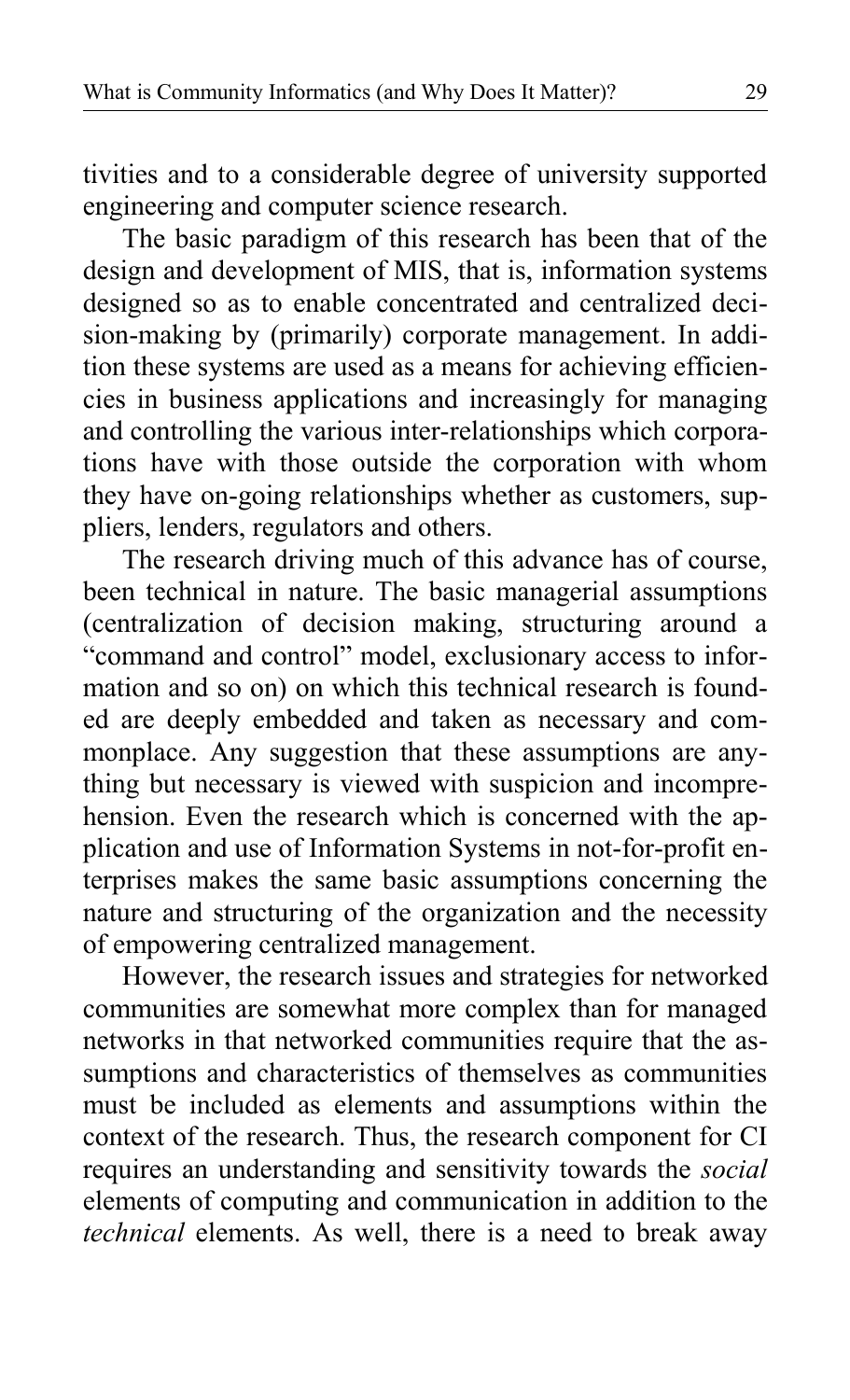from received research designs and assumptions given that networked communities must be seen at some levels as being in a *dialectical relationship* with the dominant, intrusive and engulfing forces of the centrally-coordinated networks and networking.

In this context then, *research* is not simply about the nature of the activity or how it might be enabled using ICT. It must also be informed as to the nature of the on-going and structured relationships between the research and how it supports the use of ICT to enable dominant social and economic forces (or alternatively the relationships of resistance or *struggle* which are necessary responses to the exertion of this ICT enabled power). It is through the development of the latter forms of community-based systems where CI makes its contribution, i.e. through ensuring the provision of the ICT functionality and of the enabling and empowering ICT systems and associated services.

*What is the difference between Management (Information) Systems research (MIS) and Community Information (Informatics) Systems research?*<sup>25</sup>

### **KEYWORDS:**

COMMUNITY INFORMATICS RESEARCH, MIS RESEARCH, APPLICATION, COMMUNITIES, PRACTICE, OUTCOMES, INFORMATION SYSTEM, SYSTEMS DESIGN, COLLABORATIVE DECISION MAKING, ACTION RESEARCH, "LOCAL" VS. "GLOBAL", COLLABORATIVE SYSTEMS, INTELLIGENCE AT THE EDGES, **EFFECTIVE USE** 

Community Informatics research is necessarily wholistic including paying specific attention to and being explicit concerning the particularities of the social context in which CI systems are to be implemented. This is in contrast to MIS research where such assumptions are buried and implicit and it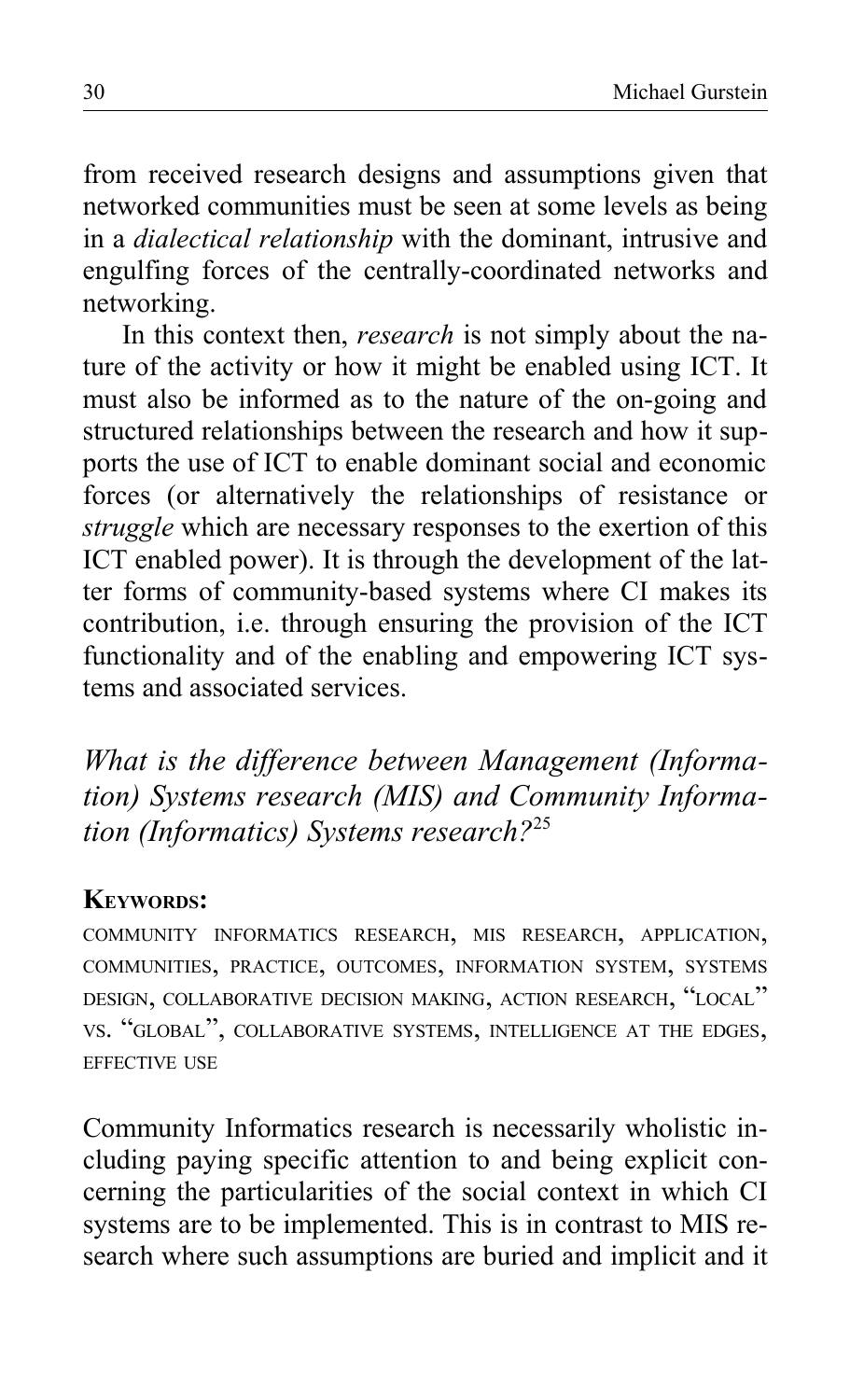is assumed that findings or recommendations are universal and context independent.

Also, for CI the goals of the application are at least in part linked directly into the requirements of the networked community through the complexity of responding to the emergent needs of communities in their diversity and the specificity of their functioning as communities. This is in contrast to MIS applications where goals are relatively straightforward in the sense of being concerned with ensuring efficiency of operation and thus profit maximization. CI goals are necessarily more diffuse and of course, include the various specific elements required to reflect and ensure the continuity of the "community" for which the application is being developed.

This "wholistic" approach requires therefore, a much greater understanding of and insight into the broader social and even physical (as well as technological) environment within which the application is being introduced. It follows from this that the nature of CI is primarily "practice" i.e. outcome driven, rather than methods or theory driven.

For MIS the link to outcomes is in relation to business (or organizational) applications or business practice and the ultimate measure of success is the degree to which the outcomes are usable and provide useful results. For CI, the practice is parallel to this but here of course, the measure of success is the degree of usefulness or usability by end user communities. As above, given the emergent and impermanent nature of networked communities, there is a clear need for continuous and structured linkages and feedback (and feed forward) mechanisms between researchers, practitioners and community users.

A central organizing notion in this discussion is the question of who is to be identified as the "owner" or operative "agent" for an Information System (IS). For classical IS, the agent is clearly the "organization" or more particularly the "manager" as in *Management* Information Systems. But in the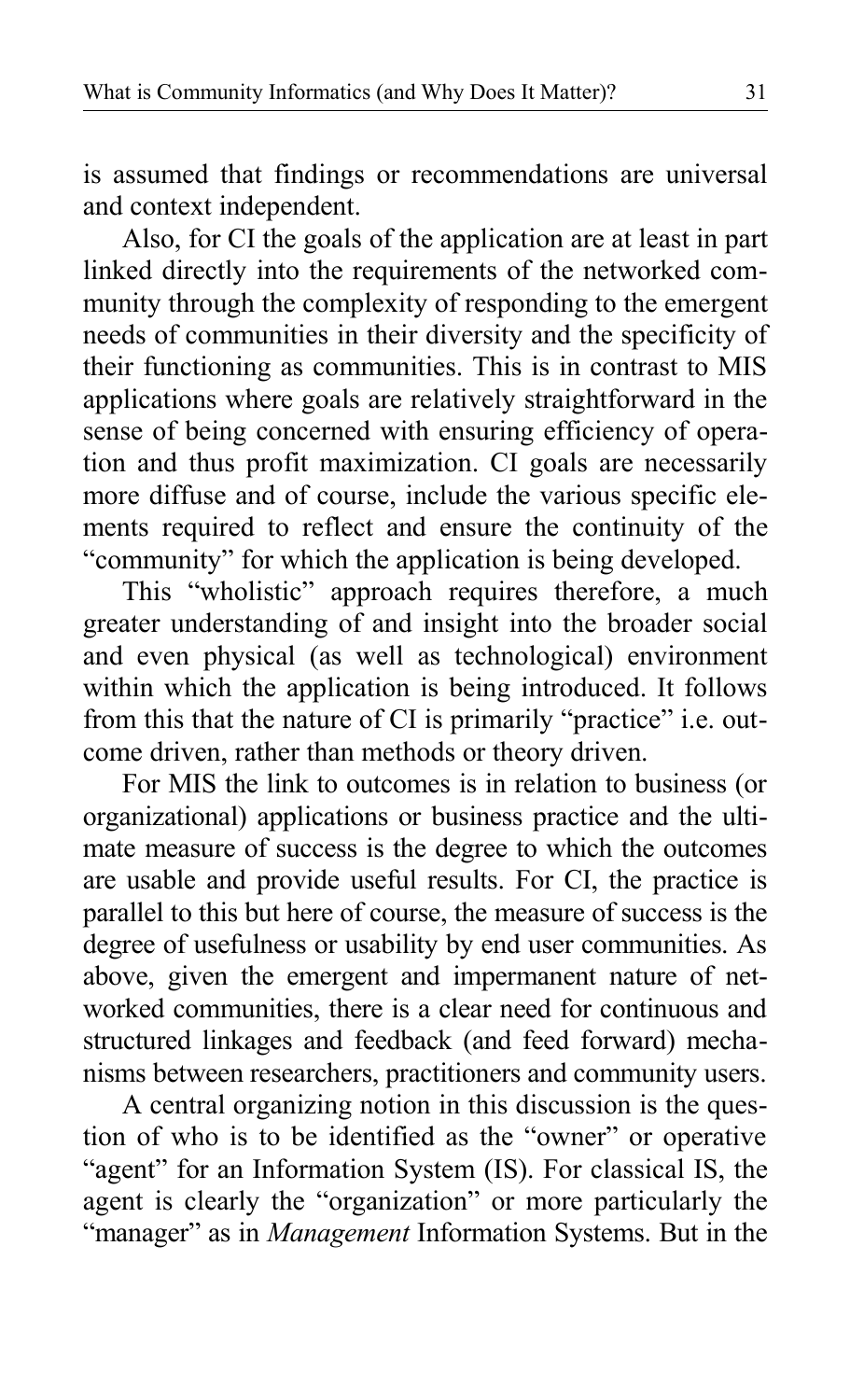context of community-based applications of IS whether in the form of community technology centres or electronically enabled communities of practice, the operative agent is clearly not a "manager" or "managers" or even an "organization" as such. Rather, the "owner" of the system and ultimately the target user from a design perspective would be a somewhat more dispersed or "democratic" (consensus driven) operative agent such as a "community" (understood here as a collectivity of individuals linked around a common goal).

In this latter context, systems design rather than being premised on providing support for what are in effect "management" decisions by organizational agents, would come to be framed around what are (to the community) internal and dispersed and/or collaborative (even consensus driven) decision-making processes. Further, an equally common operative or guiding design principle (even a tacit assumption) for IS i.e. that of promoting or enhancing the "efficiency" of an operation, may be of less significance (or in practice subject to contestation) in a community context where principles of design stressing inclusiveness, representativeness or equal access may be of equal or greater importance. Thus for example, an IS approach to the design of an e-Government system might look to optimize speed of transaction processing and efficiency of process management while a communitydriven (CI) e-Governance system might look to maximize inclusiveness, transparency and dispersed and democratic participation in service governance and delivery.

From a research perspective, the organizing notion for CI is that of an inter-disciplinary approach to communities and technology, combining computing and engineering with social science; community, social and economic development; and social practice. In addition, CI incorporates as a necessary element of its system design strategy, approaches that are consis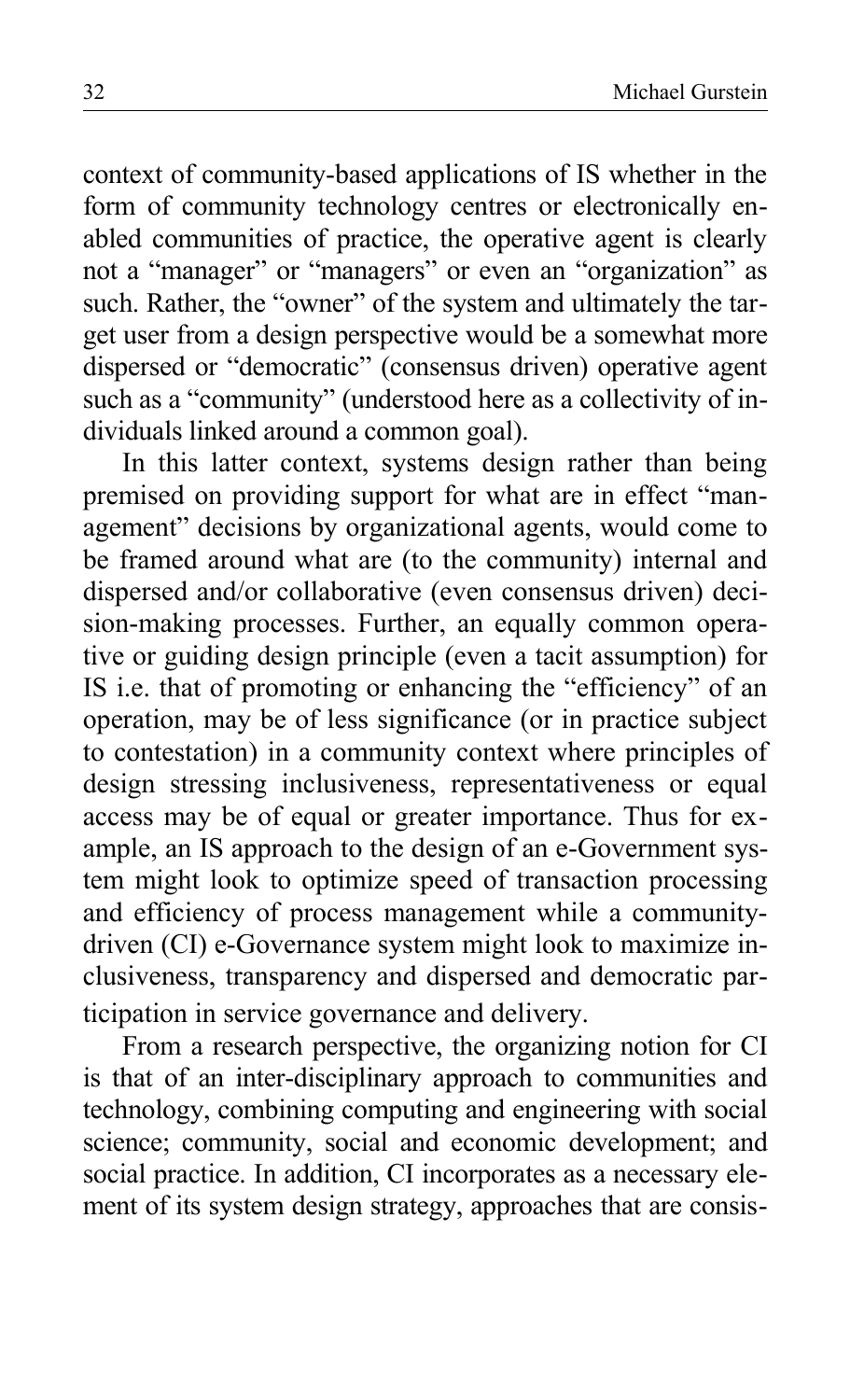tent with and contributory to the methodology of Action Research as a way of knowing for Information Systems.

The contention here is that CI provides a fundamentally different set of organizing principles and processes that is best considered a cousin to, rather than a derivative from traditional MIS, namely concerning:

- *Inputs*. The MIS aim is to process and provide information that can improve the efficiency and profitability of an enterprise. In a CI system a primary input for system design is the social or community context of the system – who the users are, what they need, what skills they bring (or don't bring) to the use of the system. The CI system then could be said to be designed around and for the users and secondarily for the processes that are being supported.
- À *System goals.* Local is everything in CI. CI systems act so as to enable the "local" rather than the "global", the "dispersed" rather than the "concentrated", the "decentralized" rather than the "centralized" or the "disaggregated" rather than the "aggregated". Thus the basic model of information technology is not one of "hub and spoke" where the technology core (application, information source, service provider, and transaction hub) is at a "center". Rather it is one that favors "peerto-peer" or face-to-face communication where the selfselected participants are randomly dispersed but in loose electronic connection with each other through the core/center or "peer-to-peer" relationships.
- *Process*. In classic MIS, the focus is on using such systems to deliver competitive advantage to firms through actionable information on business activities. CI can be seen as favoring the "communal" that is the "collaborative' rather than the "competitive" and thus it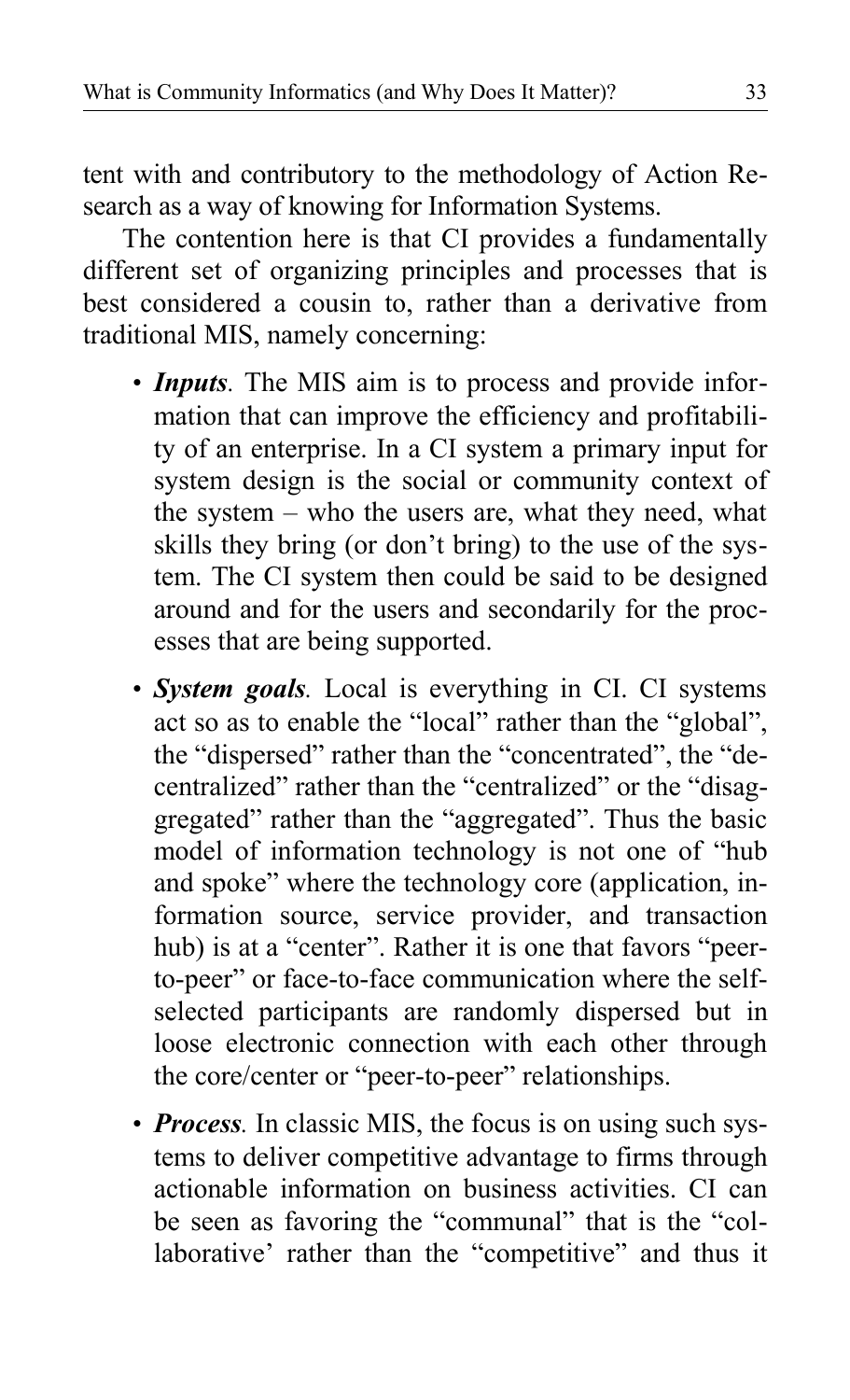supports open systems and the free sharing of knowledge; collaborative or consensus rather than hierarchical decision-making; and inclusive rather than exclusionary or selective decisions or information sharing processes.

- *Outputs*. For CI, the information or service outputs are strongly determined by the enacted views of those stakeholders that use, want, or value social and community related information. Thus a CI system is one where output, intelligence about the output, and the means to influence output is distributed to the edges rather than concentrated in a center or hub. This intelligence and the information that is the resource that enables its use, is thus available to communities and users for the achievement of their goals and not, as traditionally, concentrated in a standardized model, such as a "scorecard" of outputs available only for use within a highly constrained and competitively focused context.
- *Outcomes*. CI favors "effective use" rather than "passive access"; "production" rather than "consumption"; and information or knowledge creation and use, as the basic model for end-user computing by those at the system periphery. Thus, rather than a concern with responding to, for example, the "Digital Divide" by extending opportunities for technology or Internet access, the issue is redefined as finding ways of using ICT's to respond to issues and requirements that are meaningful and significant in the daily lives of individual users within their communities. There is also a concern for empowering and enabling end-users (within community or collaborative contexts) to make use of the systems to support their applications and as a response to their needs.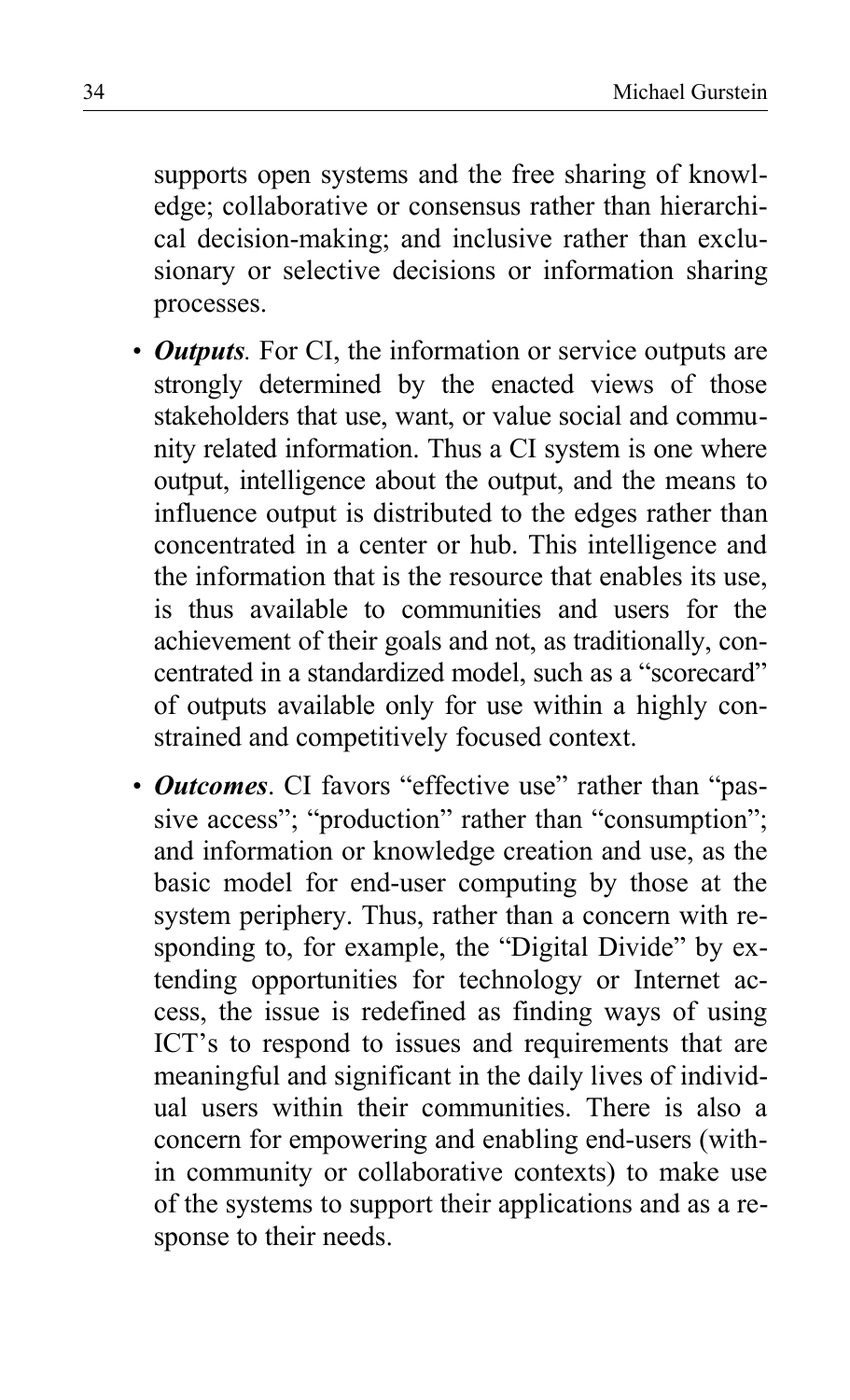• **Contextual Factors**. As noted above, the system context in many ways drives the differences in inputs, process, and outputs. In classic MIS, there is a business to run and there is a need for information as an assist in improving competitive performance. In CI, the community is more fluid in terms of its direction and fundamentally responsive to the desire for and willingness to contribute information by users, community members and other stakeholders. Societal gains in terms of community growth, equity, and quality of life are much less susceptible to a priori codification (and thus translatable into highly structured systems). Thus the supporting systems are required to be much more responsive to emerging interests and needs and open to assisting communities-as-users in identifying and clarifying system goals appropriate for them and as well as the most effective systems applications for achieving these.

## *Are there specifically CI areas and principles of Research?*

### **KEYWORDS:**

DIGITAL DIVIDE, ECONOMIC AND SOCIAL DEVELOPMENT, RESEARCH, SUS-TAINABILITY, RESEARCH DESIGN, KNOWLEDGE SHARING, RESEARCH NET-WORK, RESEARCH "PEERS", RESEARCH AS "PROCESS", TECHNOLOGY AS POWER, PARTNERSHIPS

Very considerable public (and private philanthropic as well as commercial) resources are being directed toward responding to the perceived Digital Divide as well as using ICT as a platform for enabling economic and social development among marginalized populations and in Less Developed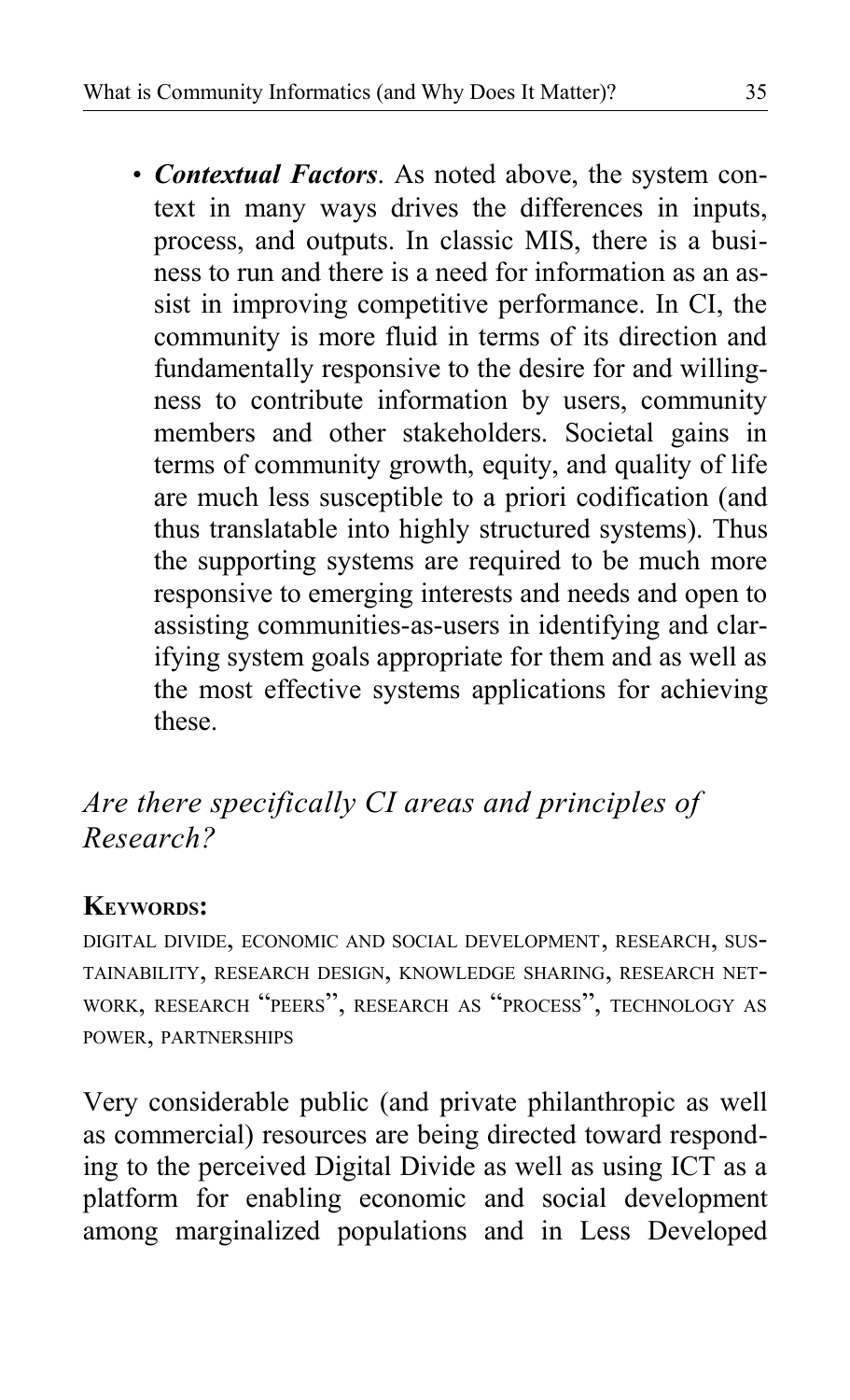Countries. Determining how these resources might most effectively be deployed, as, for example, through "community" institutions, and the most appropriate strategies and models, requires both formalized research and the systematization of the range of practical experience.

The research issues of interest to CI include how communities can become the "subject" of technology applications and how technology in turn can enable communities to become more active, effective and secure as "subjects"; the differing strategies required for urban and rural, low and moderate income, digitally literate and non-literate communities to become technologically enabled; strategies for "re-engineering community processes" of environmental and land management, cultural production, and democratic participation/empowerment; appropriate and sustainable business models for community based e-commerce initiatives; and the most effective methods of scaling/linking these processes laterally between networks of similarly enabled communities. A further issue of considerable practical importance is the on-going economic/institutional "sustainability" of local access--how it will survive once initial funding sources and volunteer participation are exhausted. The issue of "sustainability", of course, raises issues of the on-going benefits that ICT provide to community members.

It is possible to identify some working principles or general guides to CI research practice:

- 1. **The use of the research is to be built into the research design itself**: CI research is not generally done simply for the research but rather in relation to a specific outcome or action in the world of practice.
- 2. **Building-in strategies for knowledge sharing and collaborative knowledge building**: A key element of CI research is the contribution that it makes to the larg-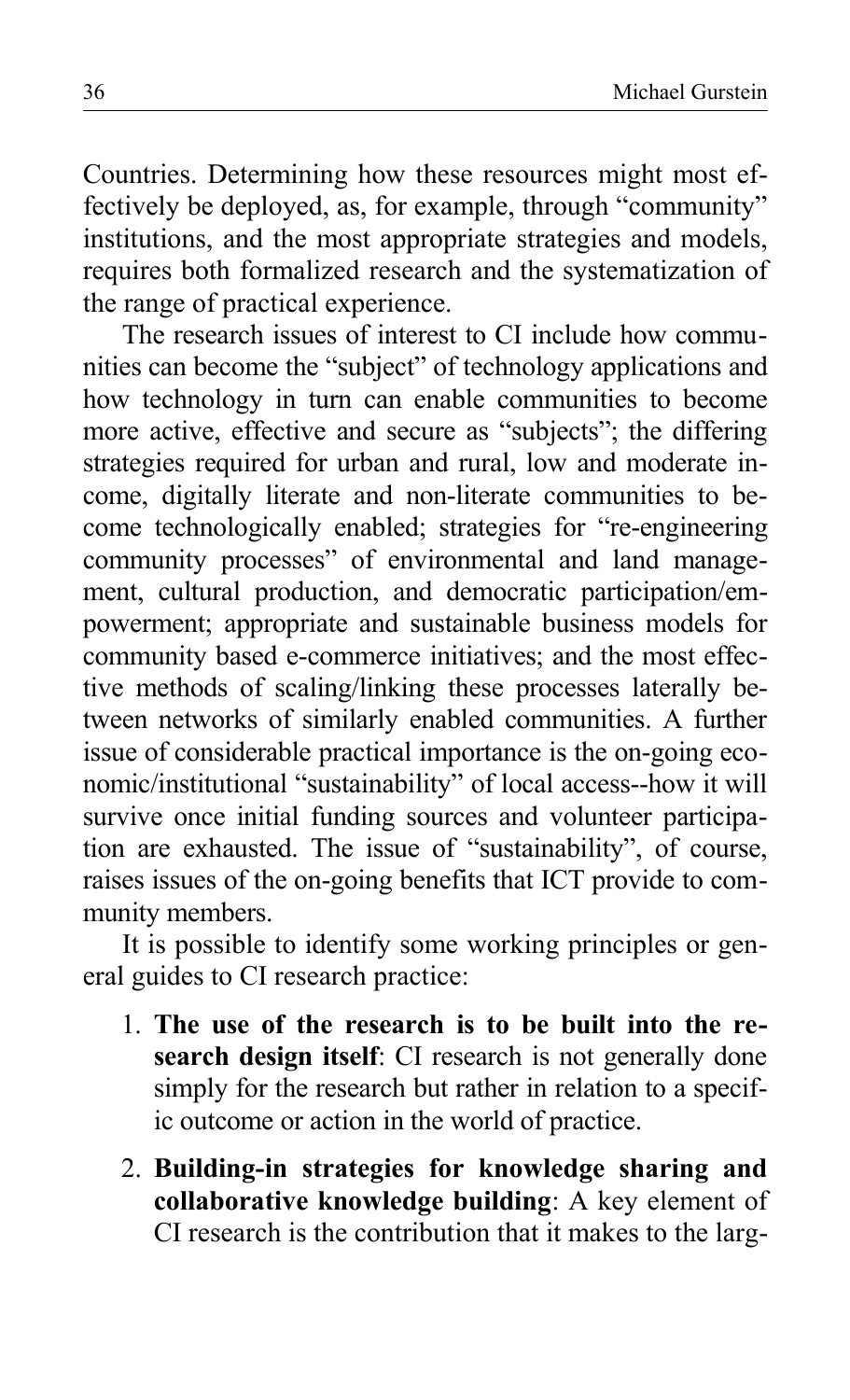er CI research and practitioner community, thus an element of the research design must be the identification of a strategy for contributing to and participating in knowledge sharing and collaborative knowledge-building right from the beginning.

- 3. **Research knowledge as an output of the "network" rather than a solitary "hero"**: The basic model of CI research is that of the research network (including academic researchers, practitioners and those involved in policy – all of whom contribute to the research in their own way and all of whom derive specific benefits from the outcome of the research). The research model is thus not that of the solitary "hero" researcher gathering knowledge and bringing it forth in authoritative pronouncements to an expectant universe.
- 4. **Non-researchers as research "peers"**: Similarly, there is in CI research a recognition and an acceptance of non-researchers as research "peers" i.e. as equal partners in the design, conduct and analysis of research.
- 5. **Research as "process" rather than "product"**: CI research is an on-going and iterative engagement between the researcher and the "subject" of the research and thus moves back and forth in an iterative fashion between problem definition, information collection, analysis, engagement at the level of practice, assessment and feedback and then back again to problem definition and so on.
- 6. **The technology is an instrument of power**: CI-oriented technology is technology which enables communities to achieve a degree of persistence and a degree of autonomy in the midst of attempts to eliminate these zones of independence. Thus while individual items of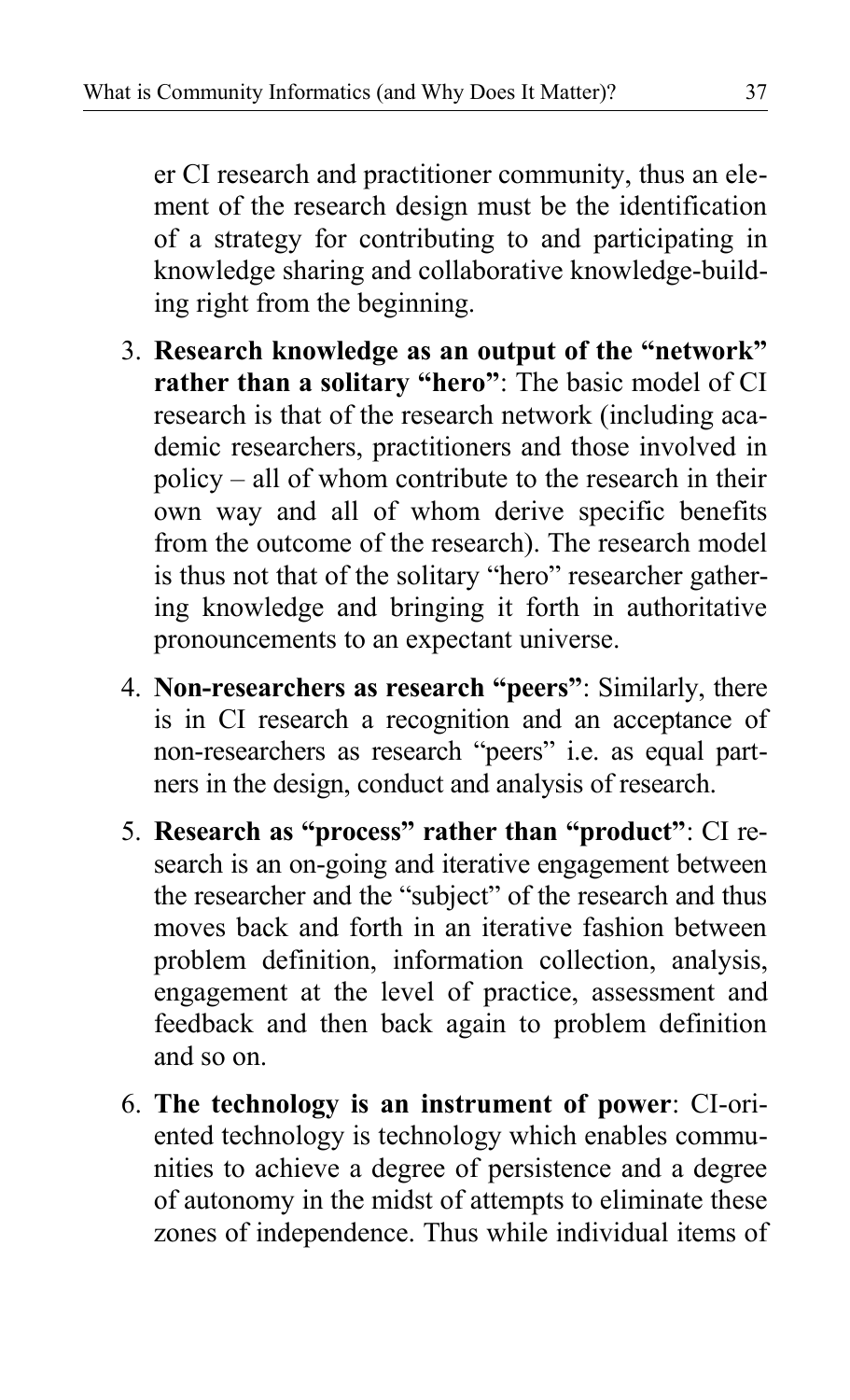technology may in themselves be seen as neutral for use by either side of these struggles, the broad force of the technology and thus the manner in which it is specifically instantiated is understood within CI as either supporting or undermining the autonomous and selforganizing role of networked communities.

The notion of "partnerships" between community users and researchers is a powerful one as well, but also one with some associated difficulties. Differences in short-term objectives (and criteria of achievement – users looking for applications, while researchers are requiring certain formalized institutional acknowledgement as for example that which results from peer review); differences in language and even in cultural norms and practices; incommensurable schedules and timelines (users looking for immediate results with researchers being to a considerable degree, governed by institutional commitments and calendars); and so on make the relationship (or working partnerships) between CI researchers and communities or practitioners somewhat difficult, but not impossible.

*What is the relationship between Community Informatics research and Community Informatics theory and practice?* 

### **KEYWORDS:**

THEORY, APPLIED RESEARCH, PRACTICE, COMMUNITY ONTOLOGY, EMERGENT PHENOMENA, MODELS, NETWORKED COMMUNITIES, ITERATIVE APPROACH, COMMUNITY PROCESSES, ACADEMIC DISCIPLINE

Theory in CI as in other areas of applied research has the role of informing and guiding practice, and of giving guidance to research in relation to practice. Specifically in CI research,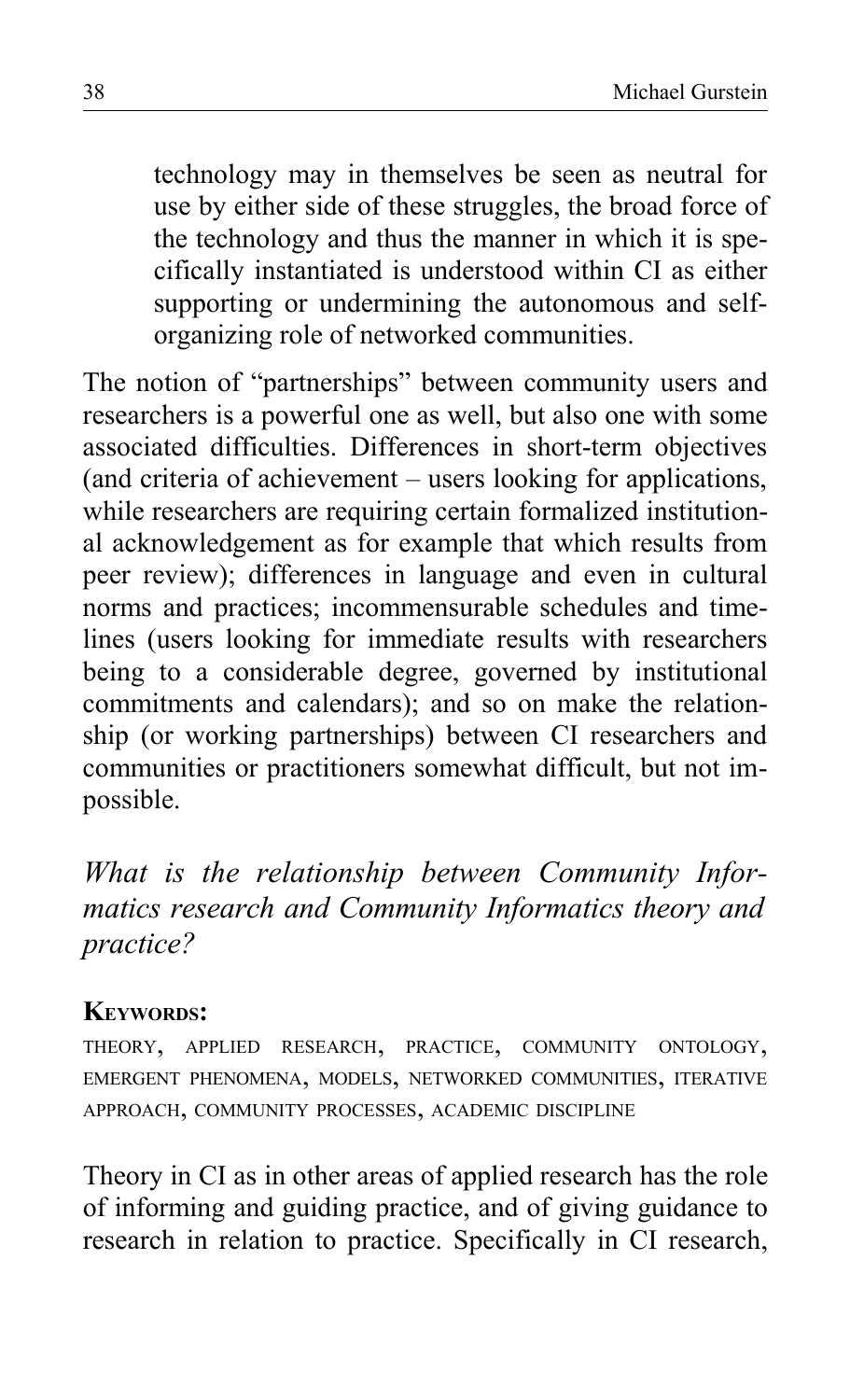theory is needed to provide insight into the particular areas where the community ontology presents design or application challenges which diverge from those which underlie other areas of applied technology. Thus for example, how can one understand, conceptualize and model dispersed and consensus based decision-making as a basis for collaborative action and as a design criterion for technology systems to enable such processes.

As well, the challenge of CI research to enable or empower "communities" as persistent formalized structures even though "communities" in this context may be neither permanent nor fully realized. Rather they can be seen as emergent phenomena in the context of responding to the presentation of opportunities (or threats) from the larger environment; where, notably, the centrally driven networks operate with a continuous drive to encroach on and engulf all areas of activity including whatever small areas of autonomous action communities might be able maintain within these pressures and encroachments.

The role and objective of CI research is to document (within the context of ICT) these areas of conflict and resistance; identify those areas of small victory (where autonomous community-enabling activities and objectives are realized); determine those strategies which have achieved success; and suggest means for replicating, reproducing and extending these. Additionally, the opportunity for appropriating, integrating and repurposing existing technology as community supports while equally facilitating the development of technologies which in their very design reflect the specific ontology of communities presents very significant challenges and opportunities for CI researchers.

In this context the deeper and more formalized understanding of collective and non-hierarchical decision-making and consensus-building and the effects of electronically me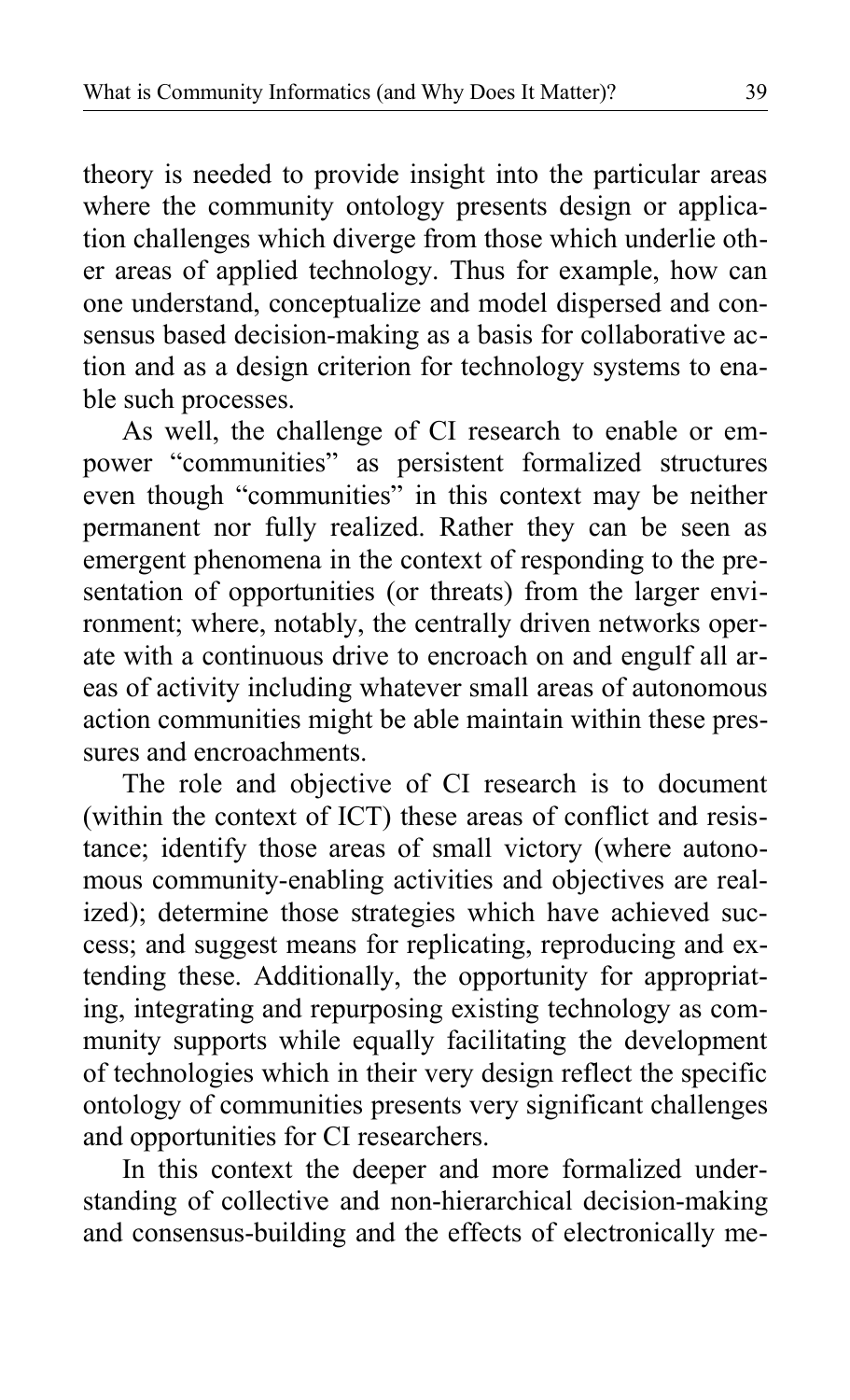diated communication on these, will all inform the CI research in its relation to the outcome as practice. In this as well, since there are deep interplays between the specific nature (affordances) of individual technologies and the related interactive processes, these understandings (formulations, "theories") are works in progress rather than once for all universal insights. These understandings as well, may as readily take the form of inductive constructs (models) as of deductive propositions leading to formalized conclusions.

And, as the ultimate test of theory in this context is its usefulness and appropriateness of fit in relation to on-going and evolving practice, theory itself has to be seen as an ongoing and evolving set of formulations. These formulations finally, can be seen as responding both to changes in the technology environment and to the specific situations/contexts of its application.

What CI can do is to provide a larger framework and context into which each of multiple individual initiatives might be placed locally, nationally, globally and in terms of the broad development of a Community Informatics theory and practice overall. Thus, rather than seeing the success or outcome of individual initiatives as being slight particularly when only looked at in their specific local environments; when seen in a different light, as outcomes of struggle with the truly massive forces of the centralized and encroaching technologies of enforced dependency (including of course, the technologies of e-Government and e-Service delivery) they can be reinterpreted as being real successes.

The networked community is by its nature iterative in that its nature changes – grows, evolves, shrinks, disappears – in a recurrent and responsive fashion. As well, the various instances of its substantiation (formalization) may, and very often do, grow from and build on one another and thus evolve along with the technologies on which they are based.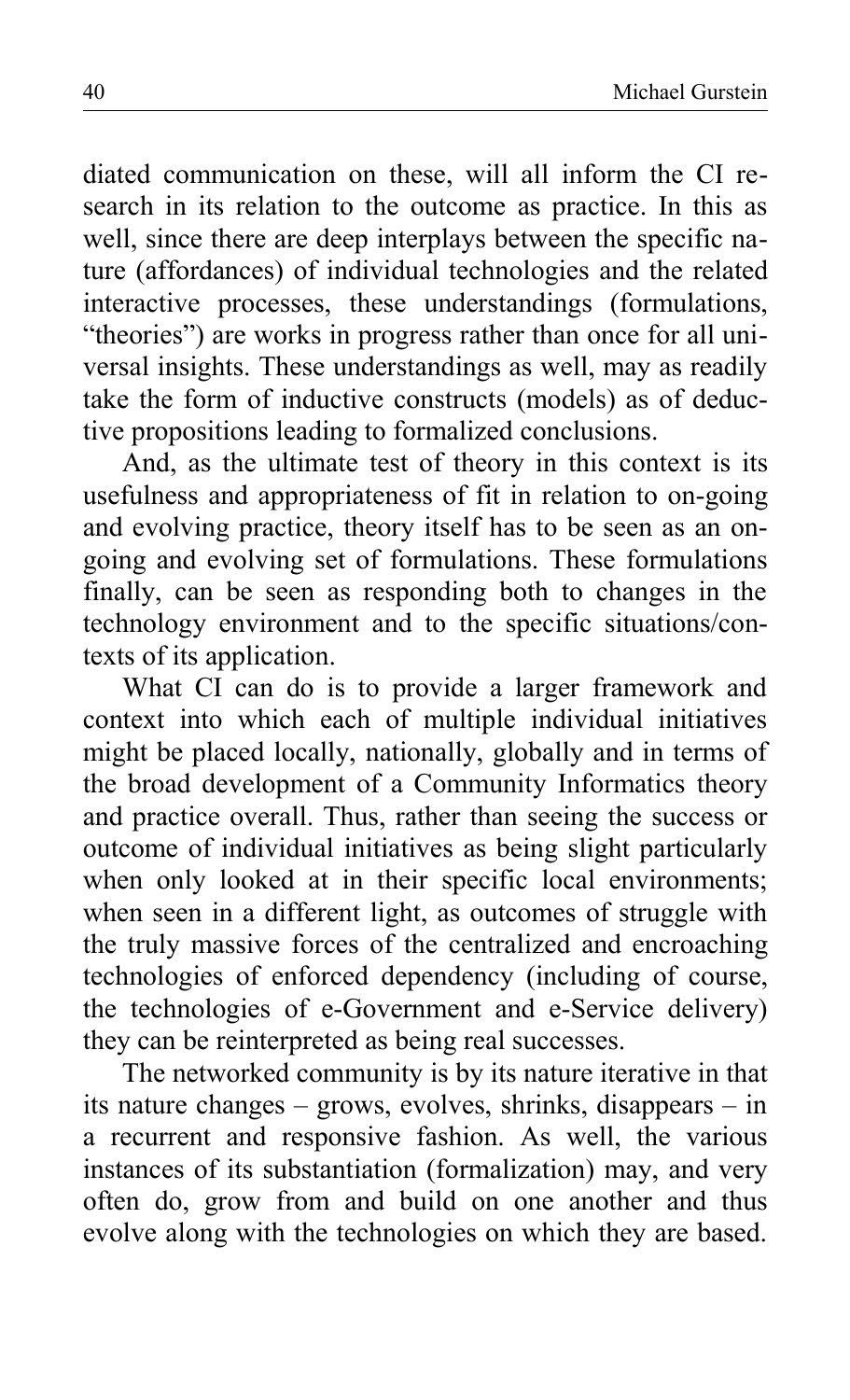Thus networked communities (and community networks) change over time, and design and analytical processes applied to these equally must recognize and make provision for such iterations and evolutions.

What this means is that CI theory and practice is always partial, and temporal and even context-specific, providing insight and direction for future developments and activities but necessarily reflecting and representing reality as based on a recognition and (interpretive) understanding of the nature of the local social and technology context and how this mediates any development or application. Thus, as findings and insights are realized, they may have a value in guiding and informing future action, design and implementation. At no stage can it be taken as given that there is a CI theory or a practice research that is once for all or has identified approaches which are universally "necessary" rather than locally "contingent".

In addition, this type of iterative approach implies a specific relationship between research and practice (one of partnership and knowledge sharing) and a certain humility in the manner in which research is presented and reported. Finally, there is a necessary recognition that results will always be partial and in evolution and that ultimately their value will come from the insight they provide as a basis for future action rather than as a once-for-all development of universally applicable models or theories.

Community Informatics at its base is necessarily a practice. That is the basic motivation for working within a CI framework is to act in and on the world through integrating the use of ICT with community processes and within the context of community objectives. As well however, CI functions within an academic environment as a research discipline and as such provides the basis for professional training for those working, implementing, or managing community-based tech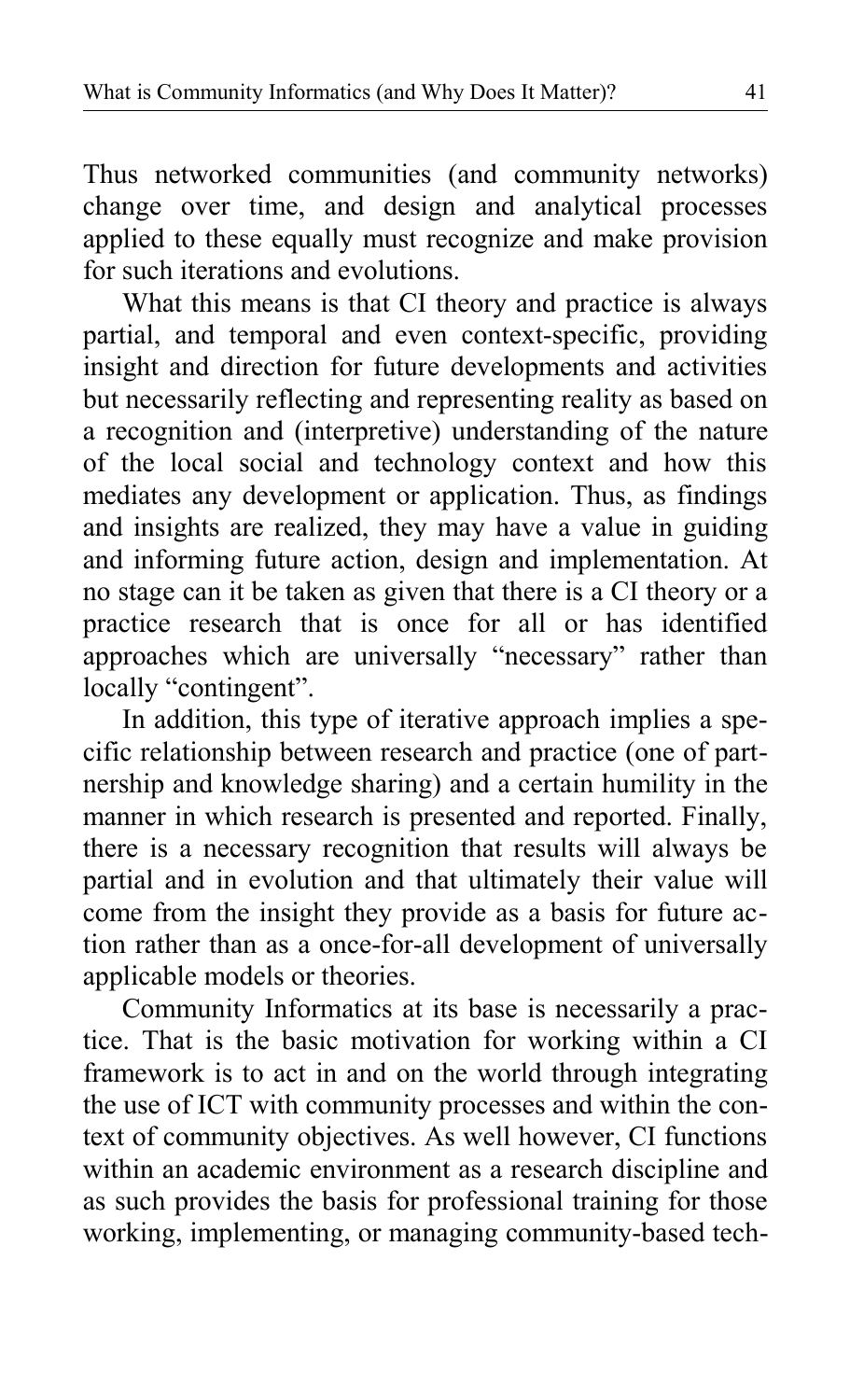nology initiatives. In both areas it is still emerging, with a number of recent initiatives in universities and colleges and with attempts in various parts of the world to provide formalization and certification for community based technology practitioners.

As an academic discipline CI draws resources and participants from a wide range of backgrounds including Computer Science, Management, Information and Library Science, Planning, Sociology, Education, Social Policy and Rural, Regional, and Development Studies. As a practice, CI is of interest to those concerned with Community and Local Economic Development both in Developing and Developed Countries and has close connections with those working in such areas as Community Development, Community Economic Development, Community Based Health Informatics, Adult and Continuing Education, and Agricultural Extension.

*What is the difference between Community Informatics and Social Informatics?* 

#### **KEYWORDS:**

COMMUNITY INFORMATICS, SOCIAL INFORMATICS, ROB KLING, SOCIETY, DESIGN, ACTIVISM, INFORMATICS

There has been some continuing discussion about the relationship between Community Informatics and Social Informatics. Social Informatics (SI) is generally linked with the work of Rob Kling and his colleagues at the Centre for Social Informatics at the University of Indiana. Kling defined "social informatics" as "the body of research and study that examines social aspects of computerization, including the roles of information technology in social and organizational change, the uses of information technologies in social contexts, and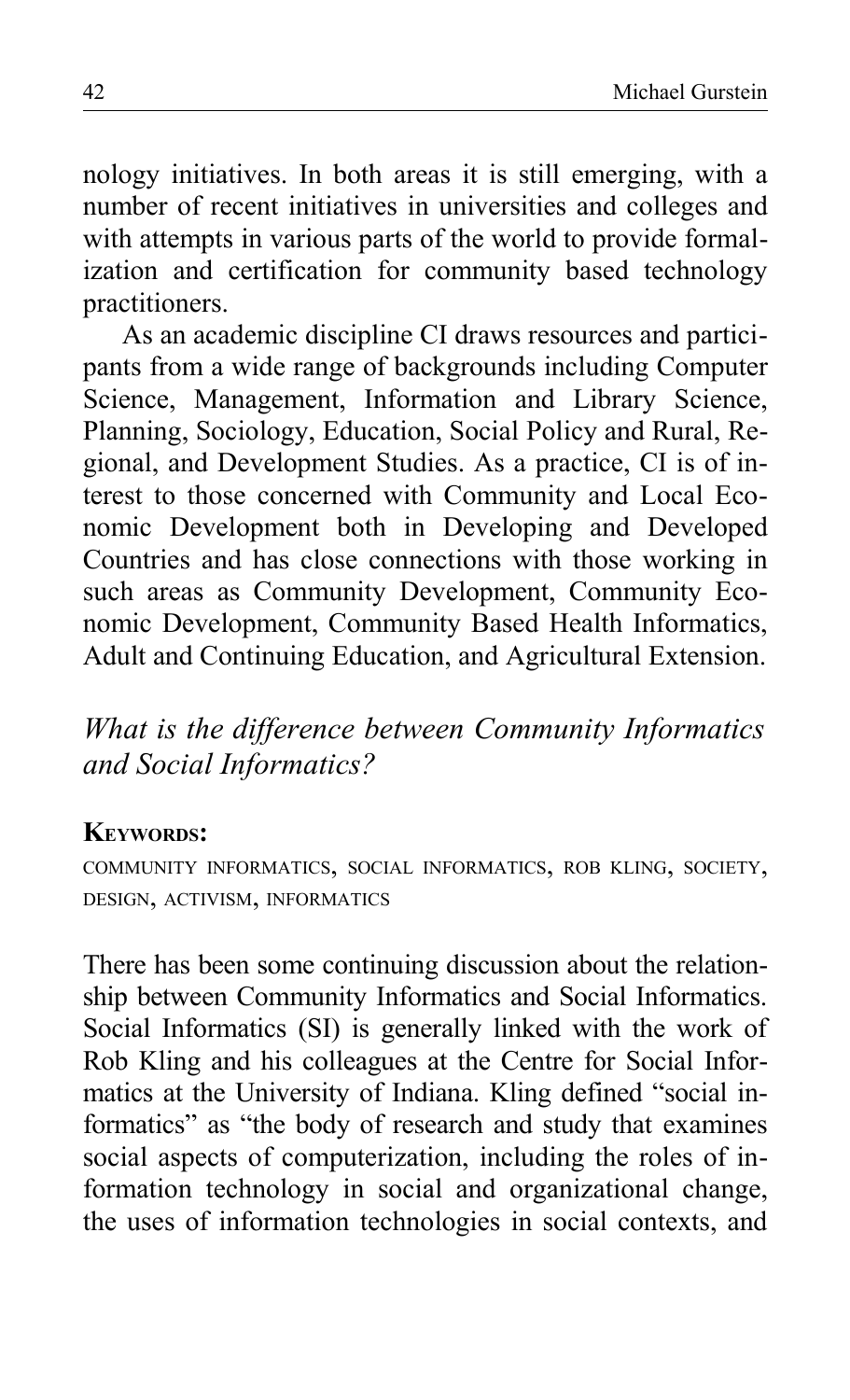the ways that the social organization of information technologies is influenced by social forces and social practices."26 Based on this definition then CI differs from SI in that:

- a. SI is specifically concerned with "research and study" while CI is concerned with the "practice" (as well as the research) of the use of ICT in a "social" context;
- b. SI is concerned with the very general and indeed abstract category of "society" and "social" or "societal" "aspects of computerization" while CI is concerned about how ICT are used in specific concrete identifiable communities;
- c. CI among other things is concerned with specific applications of ICT in social/community contexts (health, economic development, education) while SI is concerned at the more general social or organizational system level;
- d. CI is of direct interest (and is directly interested in) the design and development of ICT hardware and software (as well as applications) while SI seems to have little direct interest in the design or development aspects of ICT; and
- e. CI lends itself to an "activist" involvement (not simply studying but getting involved in changing the role and significance of ICT in the world) while SI is content with simply attempting to describe and understand.

The statement is sometimes made that CI is a "subset" of SI but I don't believe this to be true. The practice component of CI strongly differentiates the "problematique" being addressed by CI from that being addressed by SI even though there is to some degree an overlap in the "subject matter" or "research" terrain. There is of course, the possibility for con-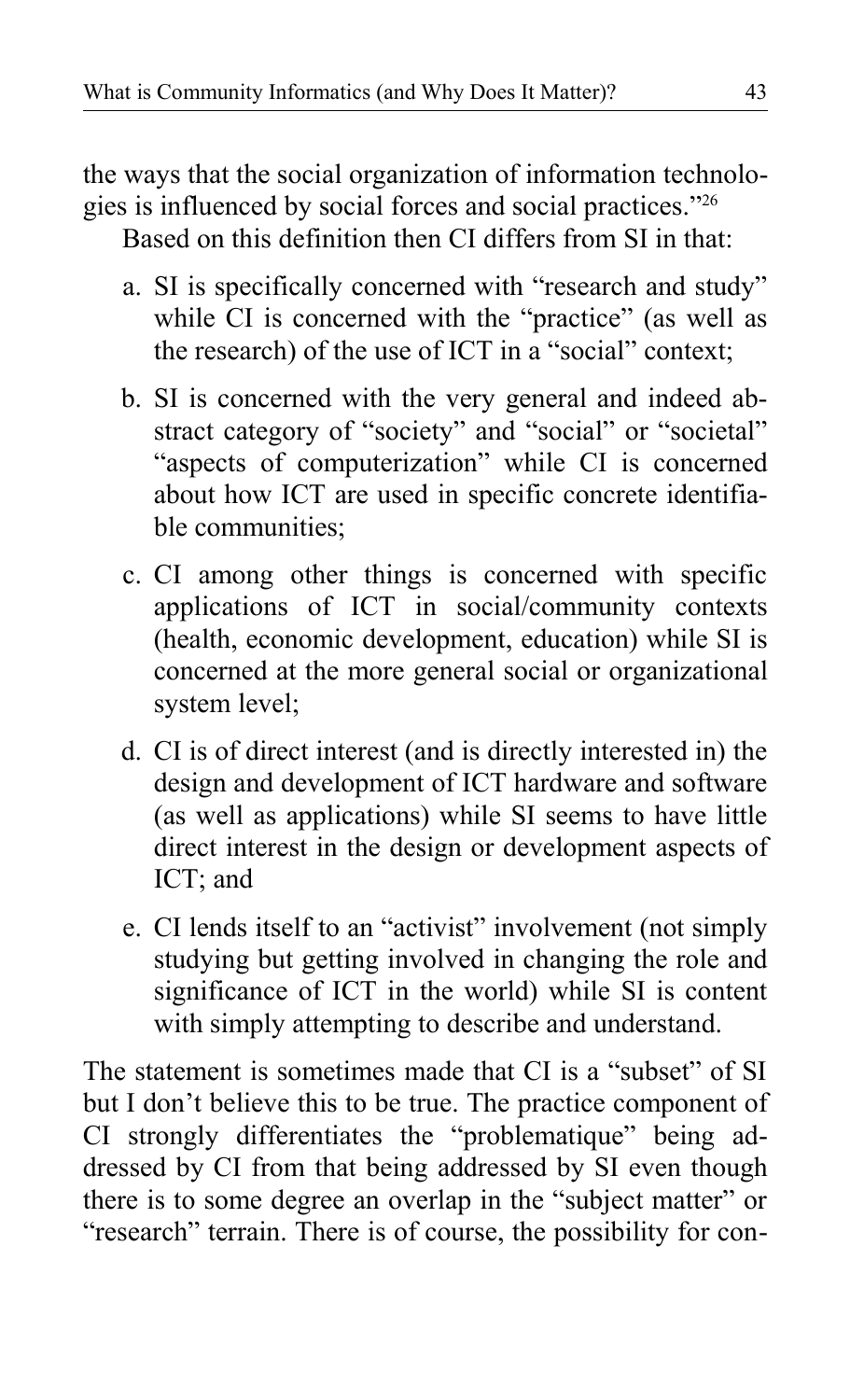fusion since an "informatics" approach to social structures or social processes would to some degree be parallel to the "informatics" approach to community structures and community processes and equally, there is a clear linkage and even nesting of community structures and community processes within these social structures and social processes. However, I think that there may in fact be a misuse of the term "informatics" as used in the phraseology of "social informatics".

In that sense, I have difficulty in understanding what a specifically "social informatics" application might be. I can understand a "social networking" application, or a social servicing application but a specifically "social informatics" application doesn't at least for me have a clear referent or identifiable example.

### *Is Community Informatics about anything more than the "Digital Divide"?*<sup>27</sup>

### **KEYWORDS:**

DIGITAL DIVIDE, INTERNET, ACCESS, INFRASTRUCTURE, DEVELOPMENT, EFFECTIVE USE

A search on Google finds almost 1,000,000 entries for the Digital Divide (DD). Of these some 700,000 refer specifically to the U.S., and an almost equal number to Canada and 300,000 to the DD in Less Developed Countries. There are a variety of definitions of the DD of which that at the "Whatis" Web site is perhaps representative: "The term 'digital divide' describes the fact that the world can be divided into people who do and people who don't have access to – and the capability to use – modern information technology, such as the telephone, television, or the Internet. The digital divide exists between those in cities and those in rural areas. For example, a 1999 study showed that 86 percent of Internet delivery was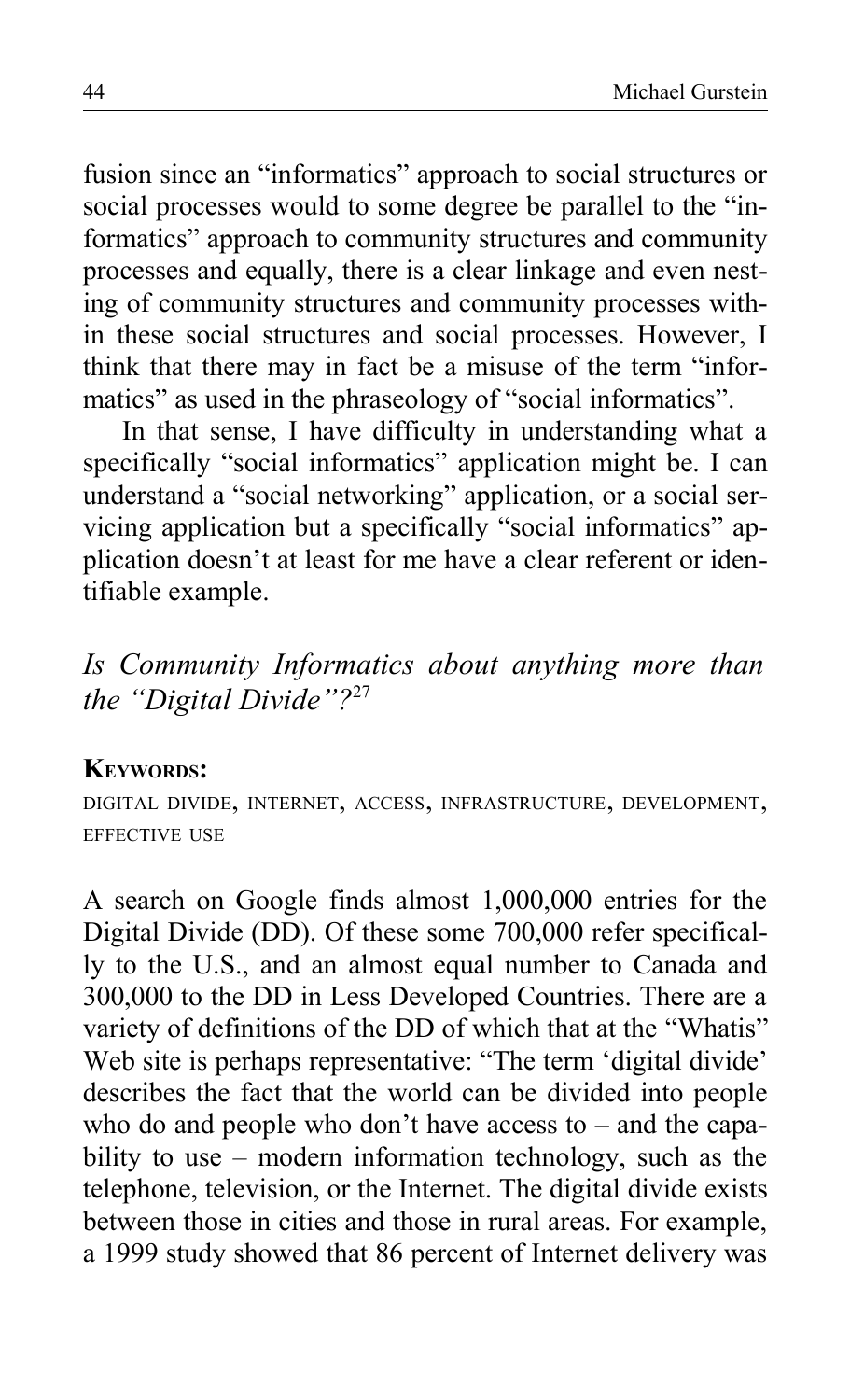to the 20 largest cities. The digital divide also exists between the educated and the uneducated, between economic classes, and, globally, between the more and less industrially developed nations".28

A further definition goes on: "One third of the world population has never made a telephone call. Seventy percent of the world's poor live in rural and remote areas, where access to information and communications technologies, even to a telephone, is often scarce. Most of the information exchanged over global networks such as the Internet is in English, the language of less than ten percent of the world's population. This 'digital divide' is, in effect, a reflection of existing broader socio-economic inequalities and can be characterized by insufficient infrastructure, high cost of access, inappropriate or weak policy regimes, inefficiencies in the provision of telecommunication networks and services, lack of locally created content, and uneven ability to derive economic and social benefits from information-intensive activities"<sup>29</sup>

What is generally not discussed in the many studies and commentaries on the DD is how proposed solutions to the DD "problem" or condition, i.e. "improved access", will, in fact, provide any sort of useful response particularly to the impact that the DD is having. The underlying reasons for the impacts of the DD such as on-going trends towards increasing social and economic polarization – with the well-off getting better off and those behind falling even further behind as they find themselves unable to take advantage of ICT opportunities – are largely ignored. What, for example, is the link between "access" and wealth creation/economic development and does simply providing "access" do anything to provide that "missing link"? Is it reasonable (or useful) to indicate the need for "access" without suggesting a parallel need for training for use; structured links between "access" and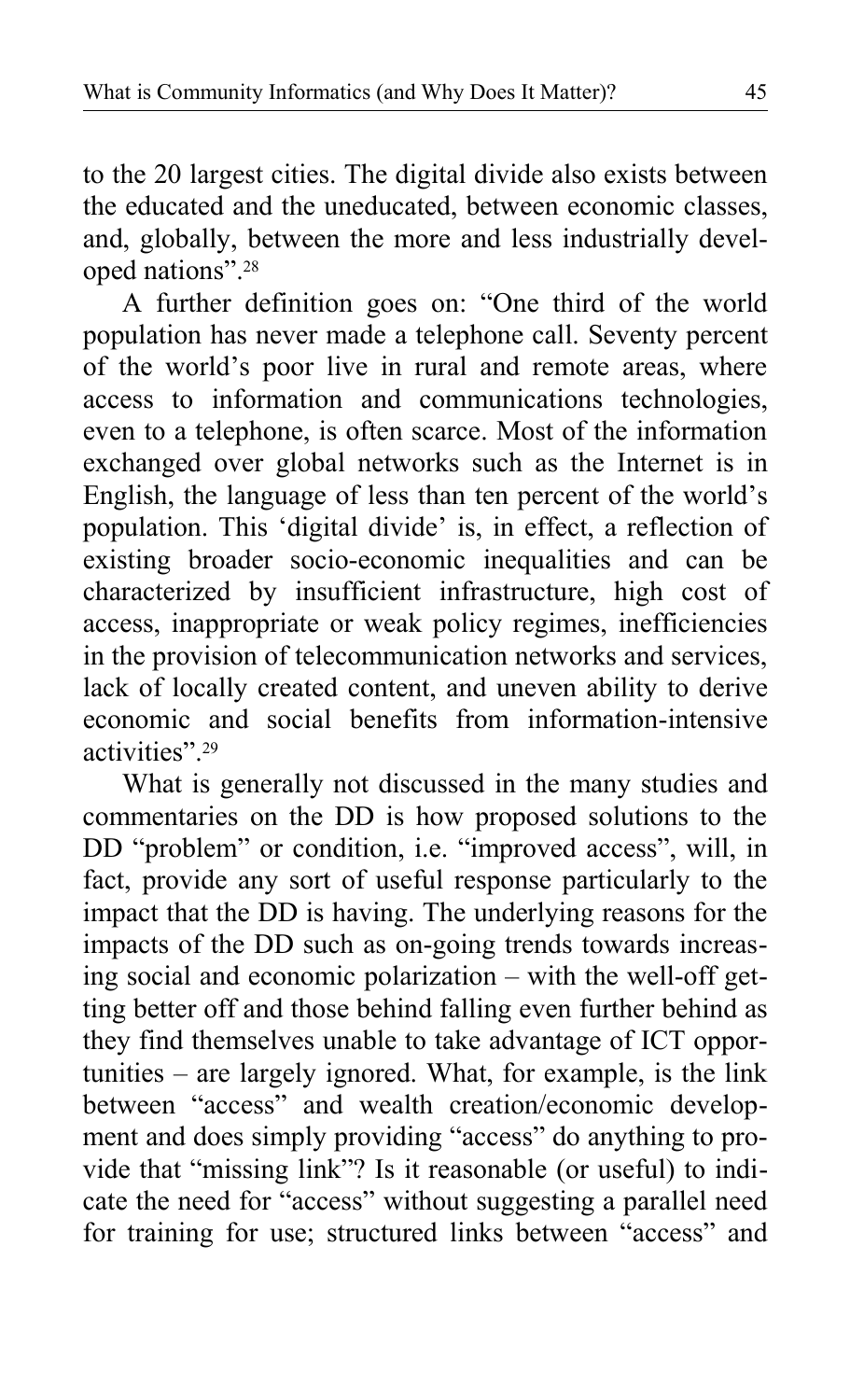production or distribution systems; or targets of "access" which correspond to individual or community needs in usable formats; and so on?

Of course, "access" (to the Network, to I/O devices, to content) is fundamental and basic to all other developments and uses of ICT technology. Without "access" little else is possible. However, the nature of that "access" is not without ambiguity, whether for example, the concern is for simple "access" as, through multiple user environments such as telecentres or whether there is a concern to provide in-home "personal" access; and, what about the quantity, quality and format of that access – Broadband, WiFi, dial-up. Which "access" is sufficient to "bridge the DD" and how or when do we know this?

The tendency moreover is to understand "access" as "technical" or "infrastructure" – related particularly by those directly involved with the issue as for example, those working in "development" or more broadly with policy or regulation in Less Developed Countries (e.g. through telecommunications regulatory agencies or development funding or policies). The result is a greater awareness and capacity to respond to perceived failures in "infrastructure" than there is in other possible issues concerning "access".

However, the use and application of ICT as the basic instrumentalities of the "Information Society" go much beyond discussions of the DD. They include examining how and under what conditions ICT access can be made usable and useful i.e. how "effective use" can be achieved by, among others, marginal or excluded populations and communities. Developing strategies and applications for using ICT to support local economic development, social justice and political empowerment; ensuring local access to education and health services; enabling local control of information production and distribution; and, ensuring the survival and continuing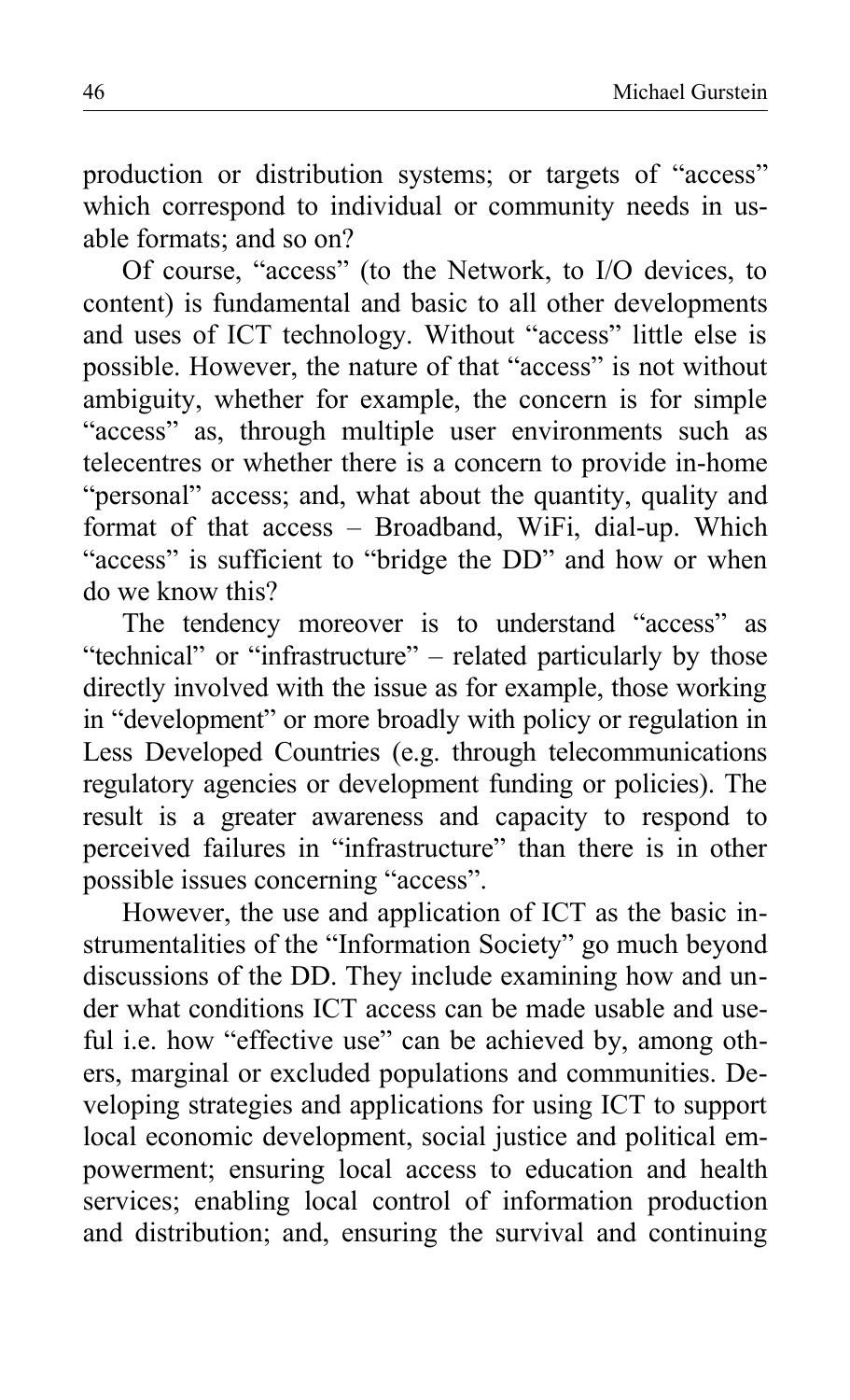vitality of indigenous cultures are among the most significant possible applications and goals.

While considerable development resources have been spent on creating ICT infrastructure and access points (e.g., local telecentres), few of these initiatives, have been directed towards expanding local capacity for developing, managing and maintaining ICT capabilities. Additionally, the kind of ICT developments which would enable an effective participation by local communities in regional, national and even global decision making processes (e-Governance) are largely ignored in favour of the design and implementation of efficient and ever more centrally controlled if electronically enhanced systems for (e-Government and e-Commerce) service delivery. Again the early promise of the Internet as a means for enabling widespread distribution of the means for effective active citizenship has not been carried forward.

*What is "Effective Use" and what is its role in Community Informatics?* 

### **KEYWORDS:**

ACCESS, INFRASTRUCTURE, EFFECTIVE USE, ICT, CONTENT, I/O DEVICES, SERVICE, DEVELOPMENT PROCESS

"Access" in the conventional context is about being able to consume and receive rather than produce and distribute. Participation in the "Information Society" as presented from an "access" perspective is concerned with the capacity to purchase, to download and to interact passively with one or another externally created Web site. Bridging this DD clearly has as its goal to ensure that everyone is accessible to consumer goods and electronically mediated marketplaces.

The difficulty with "access" as the primary concern for those looking to ensure socially equitable use of ICT are the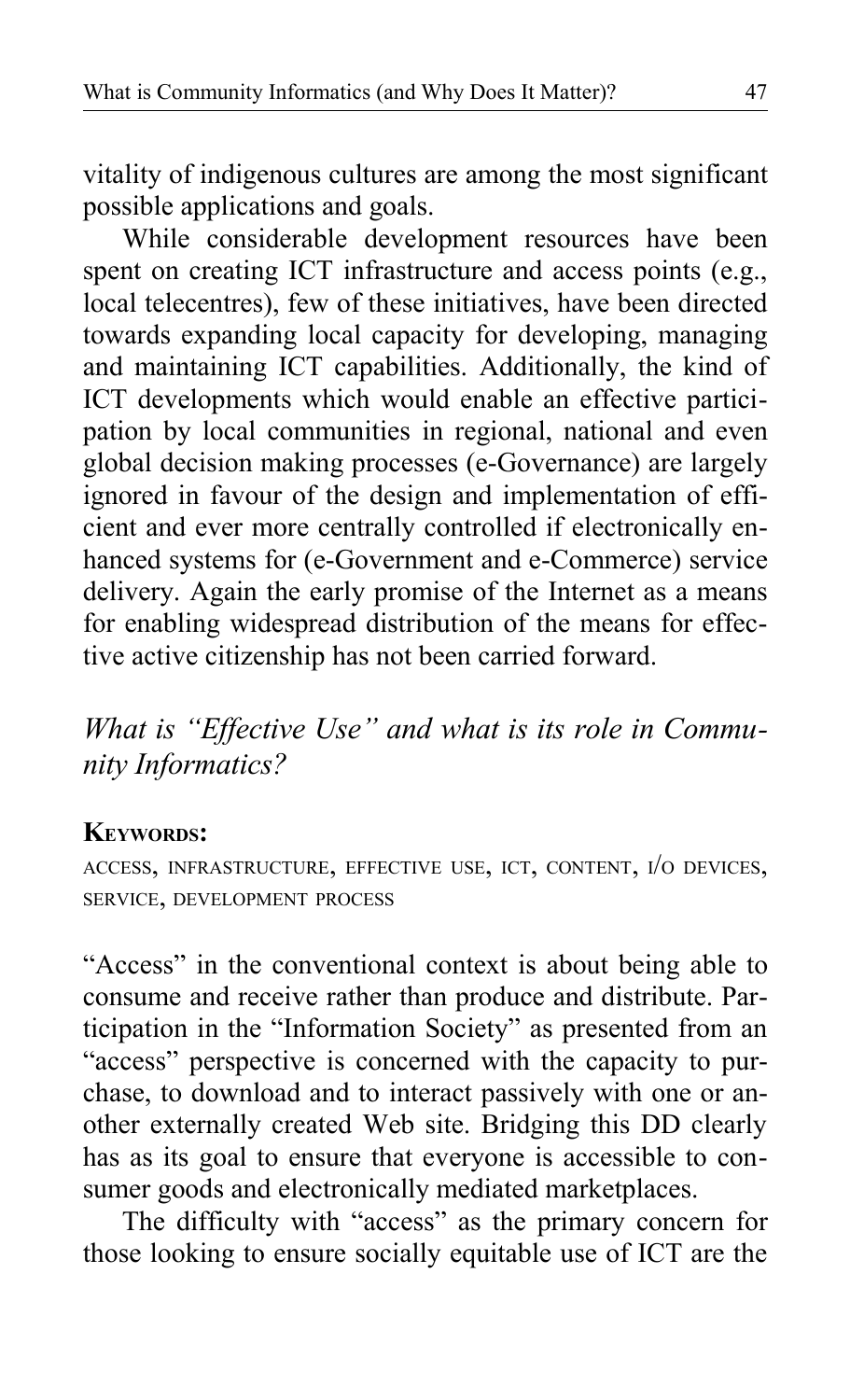questions identified by Clement and Shade – "access for what", "access for what purposes", "access for whom" and "access to what". Without attention being paid to these issues, "access" as most commonly presented within the context of the DD discussion is simply a matter of ensuring opportunities to passively "consume" Internet enabled services and Internet supplied goods or information.

The notions of the Internet as a productive tool (or more broadly as an instrument for transformative change), in fact as the central productive tool of the Information age and of economies whose basic platform are ICT, is lost. Being a "producer" in this context is reserved only for the few. In practice, this is understood as being only for those working for corporations or governments, technologically advanced nations and those communities with specific training and skills as might be required to produce (and not simply consume) in a technology environment. In these contexts the opportunity (and the benefits which follow) of being a producer as well as a consumer are thus available not for those who have simple "access" but for those in the privileged position of designing and developing the uses and applications to which this access is being put.

The key element in all of this is not "access" either to infrastructure or end user terminals (bridging the hardware "divide"), rather it is having the knowledge, skills, and supportive organizational and social structures to make effective use of that access and that e-technology to enable social and community objectives. And even within the context of the consumption of services and goods by means of ICT, without attention being paid to the manner in which access is provided, many if not most will not be able to take advantage of the benefits available because of design or other flaws.

ICT is different in that once available it can readily become not simply a means to deliver content but also a means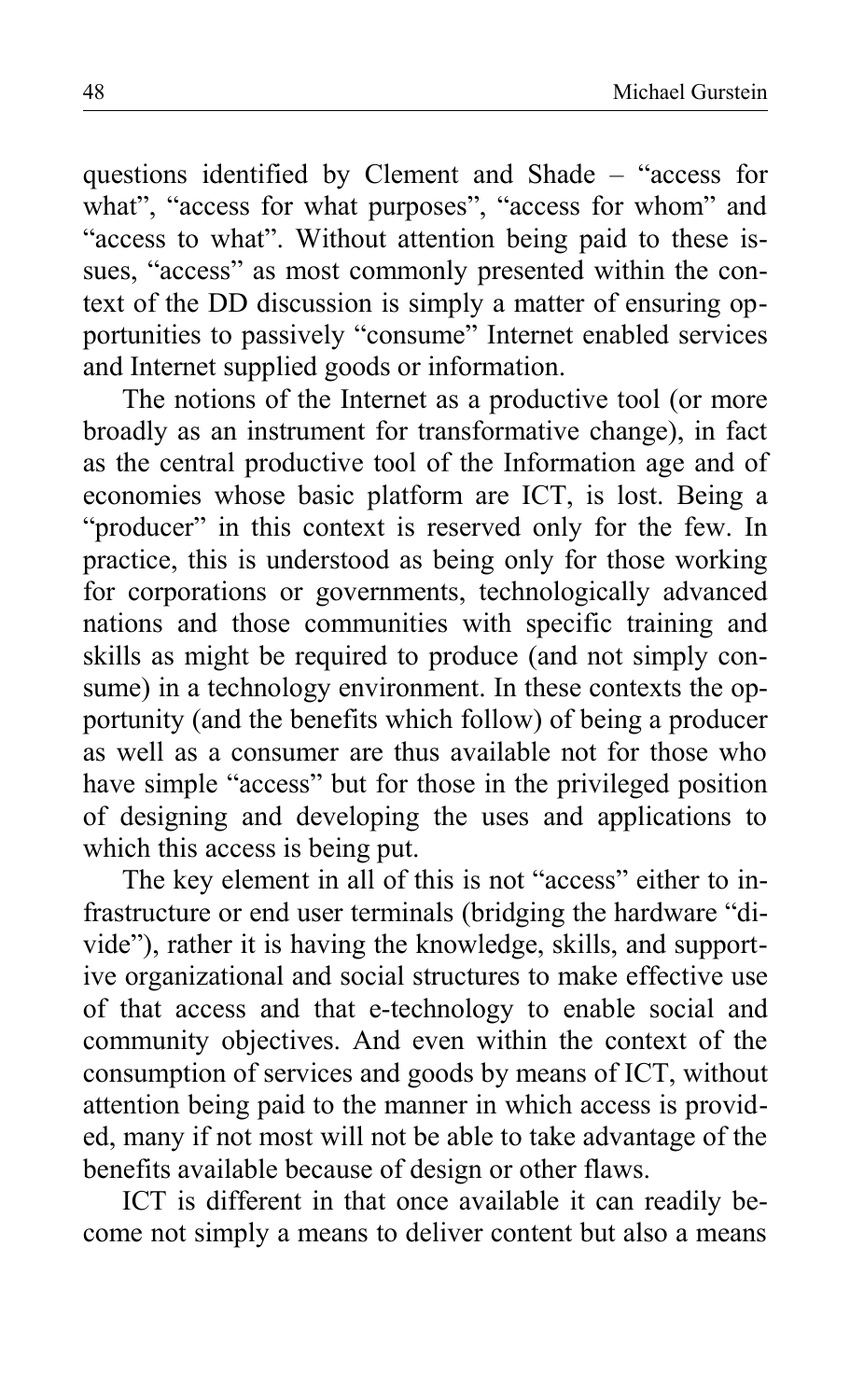for the production, distribution, and sale of "content" locally or globally; and a basic infrastructure for production, distribution, sales and service in any area with a significant information, knowledge or learning component. ICT, it should be clearly understood, are the "satanic mills" of the Age of Information, but contrary to those "satanic mills", ICT presents the opportunity for very widely dispersed application and use.

"Effective Use" of ICT might thus be defined as: *The capacity and opportunity to successfully integrate ICT into the accomplishment of self or collaboratively identified goals* and includes:

1. *Carriage facilities –* What telecommunications service infrastructure is needed to support the application being undertaken? What are the appropriate and required volumes and capacities of bandwidth to be provided by broadband, dialup, WiFi, satellite or other networked telecommunications services? What will it take to ensure that a supportive technology infrastructure is available in the form and quality (bandwidth, error rates, etc.) necessary to accomplish the purpose to which it will be put?

2. *Input/output devices –* What are the devices which users need in order to undertake a particular activity or use? Are they for example, computers for information processing, Personal Digital Assistants (PDA) for mobile information access, printers for text production?

3. *Tools and supports –* What software, physical supports, protocols, service supports are required? For example, databases for keeping track of large volumes of environmental data will be needed by environmental management groups, while physical textbooks may be a requirement for effective use by teachers of the support facilities of Internet enabled educational systems.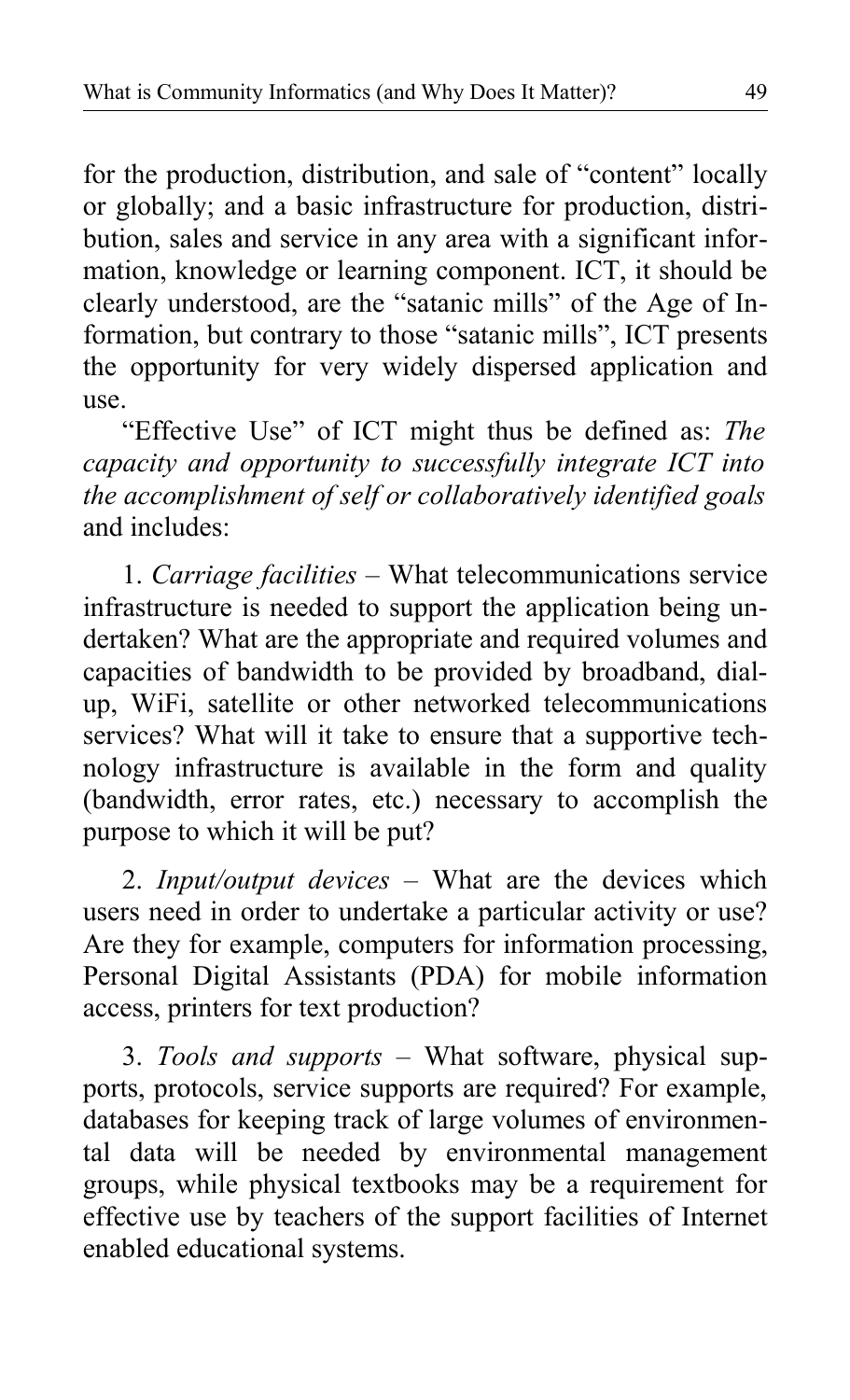4. *Content services –* What specifically designed content is needed for particular application areas? What are the usability and locally contextual requirements for this content *–* language, design, literacy level, localization of references, links and so on. Effective use implies content which is designed to be specifically "effective" *–* usable, trustworthy, and designed for particular types of end users in the appropriate language formats.

5. *Service access/provision –* What type of social and organizational infrastructure, links to local social networks, para-professionals, training facilities are necessary for the particular use being developed? Effective use for many application areas requires an enabling social, as well as technological, infrastructure. Thus for example, effective use of ehealth services in remote areas will require not just the technical access to the physical infrastructure, the information, the I/O devices and the service design but it will also require health application infrastructures including health care providers, para-professionals, community support systems i.e. a social organizational structure for the service to link the information or service being provided into local organizational structures and related delivery and support systems.

6. *Social facilitation –* What local or regional authorities/ resources, community and environmental infrastructure, training, animation are required to locally enable the desired application or use? The effective use of an ICT enabled service will frequently require supporting facilitation since the service likely will not be effectively implemented spontaneously. There will be the need for coordinated planning and design, for training at all levels and for animation of the supporting structures to make the service usable. Overall of course, there will be the need for local leadership.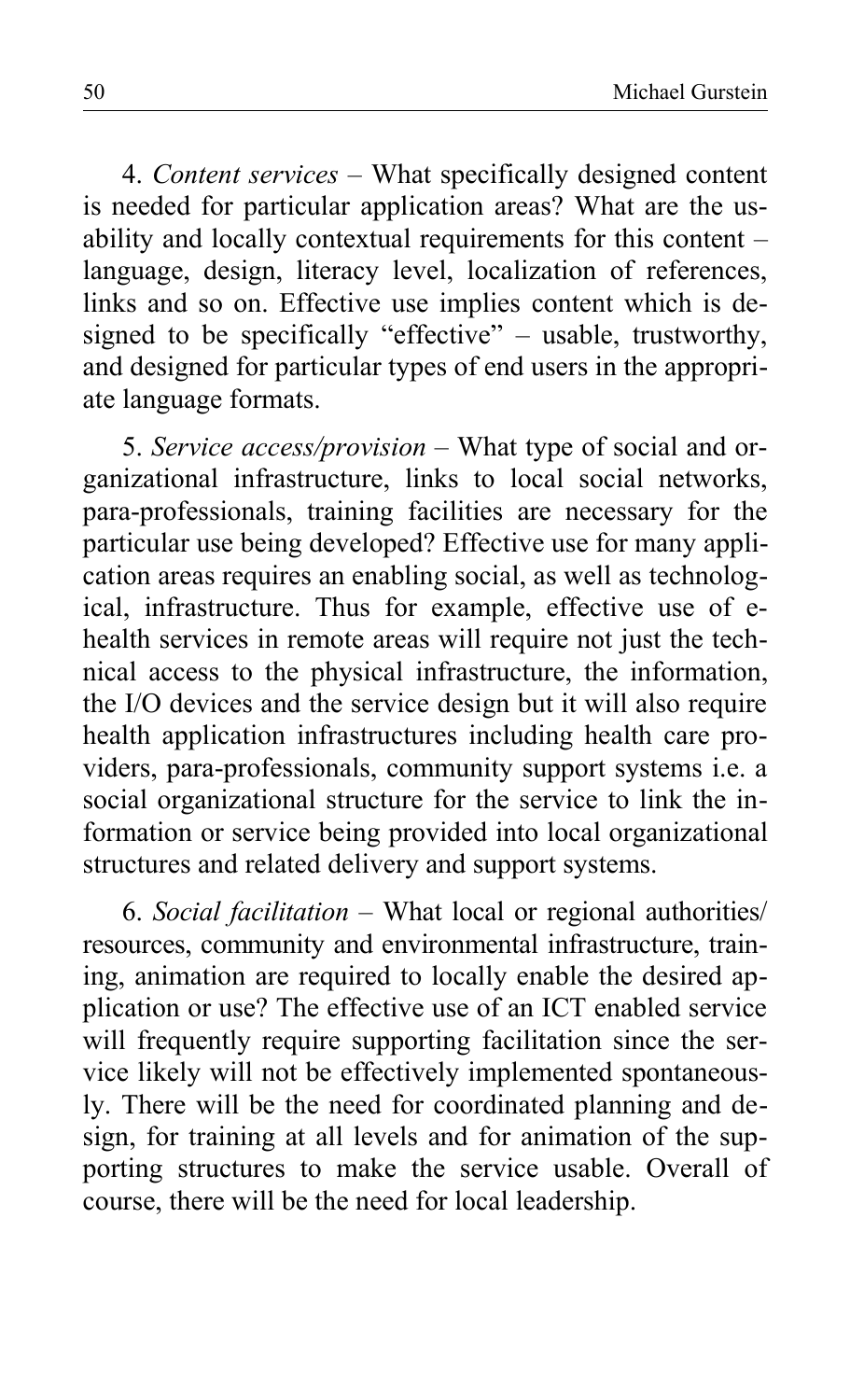7. *Governance –* What is the required financing, regulatory or policy regime, either for governance of the application or to enable the implementation of the application within the broader national legal or regulatory systems? In many cases effective use will require an enabling financial structure, a supportive (or at least not inhibiting) legal or regulatory system as well as political support. Thus, for example, a major restriction on the effective use of e-health services has been the failure of many pre-paid health systems, both private and governmental, to develop financing systems which allow for reimbursement of the cost of electronic health support services provided remotely to end users.

When we are referring to the notion of "effective use" we are significantly extending the focus beyond possible ICT "tools" for development to highlight the entire "development process" including the infrastructure, hardware, software, and social organizational elements that all must be combined for development to occur. Clearly "access" is a pre-condition of "effective use". However, "effective use" as a design and development parameter for ICT is not necessarily included in conventional approaches or understandings of responses to the DD.

Issues concerning "effective use" are moreover, significantly contextualized, that is, what is an effective use in one context will not necessarily be so in another context. The focus on "effective use" is on individual use, or the user, or user community. The opportunity for defining and developing strategies for "effective use" should become a dialogue between those responding to the perceived inequalities of the DD and end users who understand most clearly what applications or uses would be most beneficial in particular local contexts.

All of the above it should be noted is presented solely in a passive and analytic mode. In the real world, there is the need for active participation on the part of the local community to "animate" or "appropriate" the process of technology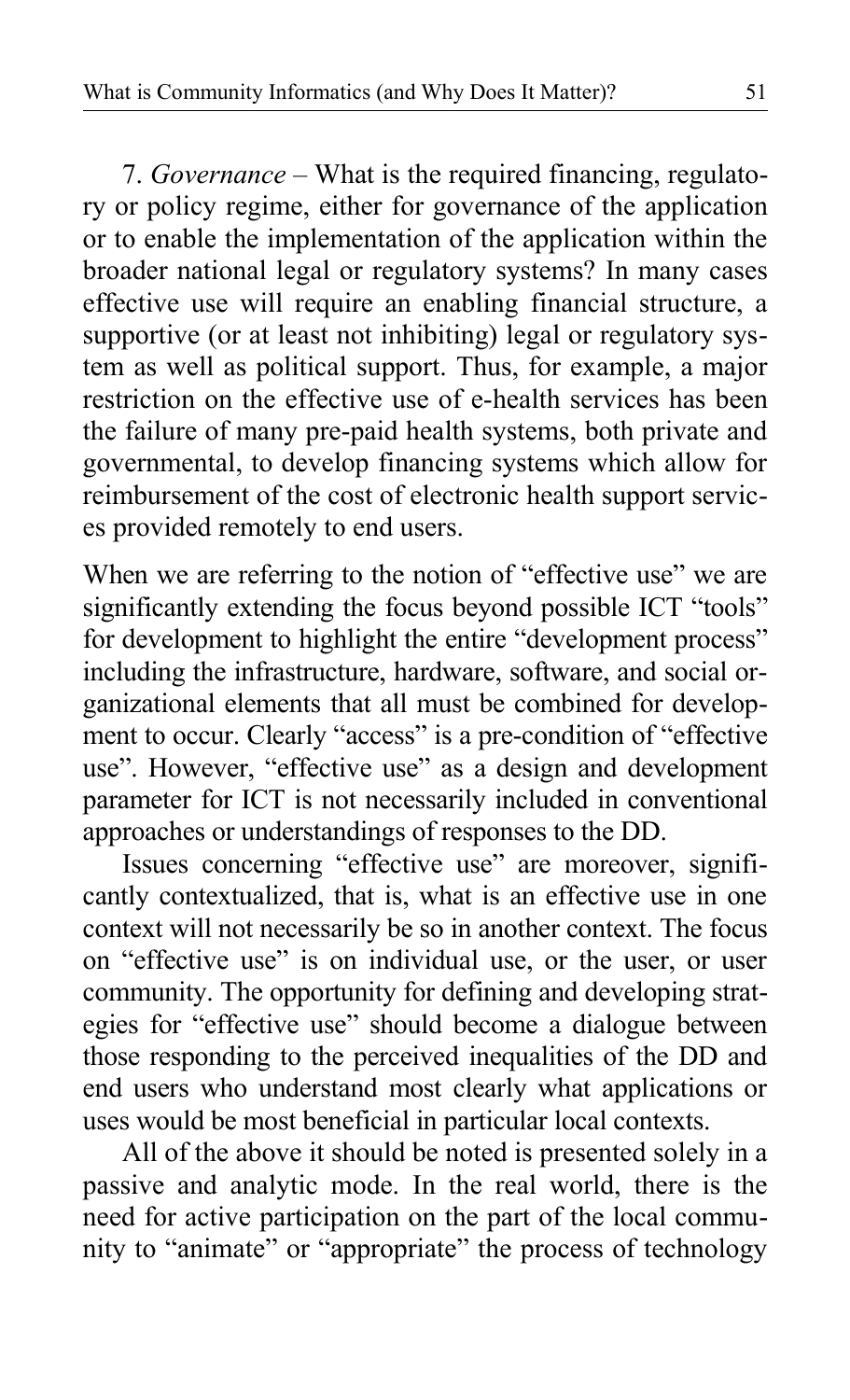acquisition and implementation. There needs to be a community "pull" as well as or in advance of the "top down" or external "push". Even before this there is also the need to create the local "pull" since in many cases communities or local users will be unaware of what types of opportunities are available through ICT. Thus, there may be the need for local animation or community development at the very beginning of an effective use approach to ICT implementation.

*What are some typical examples of Community Informatics applications?* 

### **KEYWORDS:**

APPLICATIONS, SUSTAINABILITY, LOCAL ECONOMIC DEVELOPMENT, K-NET, FIRST NATIONS, ICT INFRASTRUCTURE, SOCIAL NETWORKING, SERVICE DELIVERY, COMMUNITY BASED TECHNOLOGY, SELF-MANAGEMENT

Community Informatics is more an approach to applications than a specific application itself. CI also understands that the process of introducing an application may ultimately be as important for long term value and sustainability as the specific content of the application. Thus for example, a community based (or CI) application for local economic development is concerned with developing at the local level the capacity to manage and deploy the range of resources needed to support the local economic development activity in addition to a supporting a specific, say e-commerce, initiative or investment.

Probably the best example of a fully formed CI application is that of K-Net in Northern Ontario, Canada.<sup>30</sup> K-Net is the technology (ICT) and telecommunications arm of the Federation of Northern Chiefs and is one of the largest and most significant First Nations (aboriginal) technology users and implementers in Canada and very likely the world. Beginning from a base as a telecommunications integrator and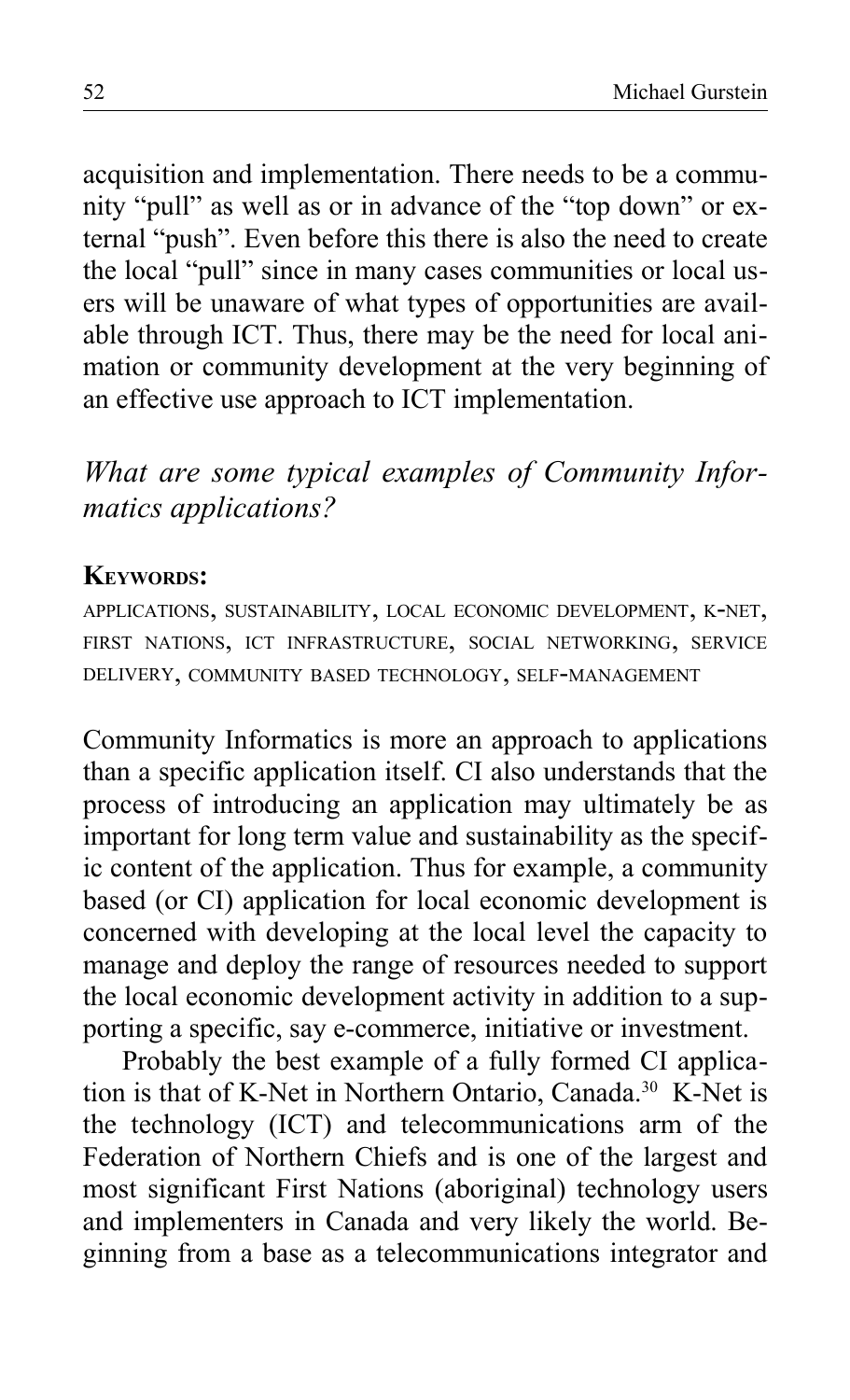service provider K-Net has moved forward to develop and manage its own highly sophisticated and extended ICT infrastructure including broadband, satellite, dial-up and other communications facilities, all to support an increasing range of information/knowledge intensive services for the 27 communities (some 27,000 people) in Northern Ontario many of which are only accessible by air. The services include a K-Net sponsored and managed high school, training programs, distributed e-health and tele-health services, and a fascinating social networking service (providing social connections among mostly young people but also families and others throughout the region resulting in there being some 30,000 email addresses in the region, substantially more than the total numbers of people). $31$ 

What is particularly notable about K-Net is the degree to which service design, development, and implementation has been undertaken at the direction and under the control of the local community service provider (as represented by K-net) and the local communities themselves. Thus K-net has operated so as to adapt and develop the range of services using an ICT base but specifically concerned with making those services as useful and usable to the community as possible and as well, providing a range of supports and development benefits both direct (service delivery) and indirect (local employment creation, local expenditures, literacy upgrade, training). It should be noted that, not surprisingly, this position and the development and success of these services has not been without conflict as K-net has had to struggle with both the traditional communications service providers (to gain control over the communications infrastructure) and the content service providers (to shift the management and control of these services from centralized service providers to locally based services and service managers).

K-net is at one end of a lengthy spectrum on which many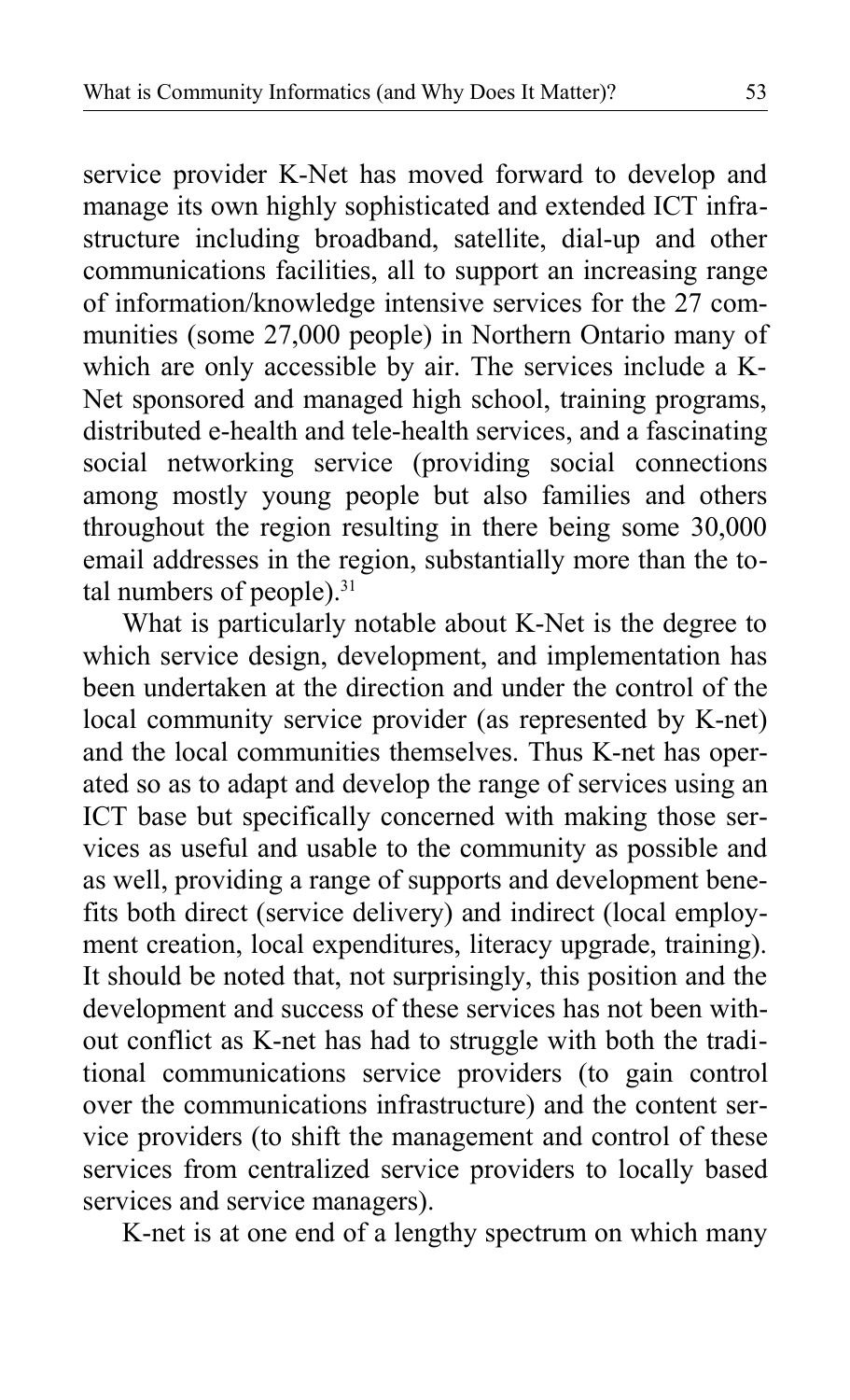if not most community based technology initiatives may be found. An examination of how K-net has come into being and how it operates provides a useful perspective on the various dimensions through which other such initiatives may develop. The primary dimension and difference between K-net and other community based initiatives is the degree of selfmanagement which they have achieved. As they often note in their discussions, a significant difference between they and other such groups and activities is that they have had the capacity to acquire the means to control their own information management and communications infrastructure. This gives them the opportunity to negotiate around the nature and distribution of the range of services coming into their communities, something that other such communities/projects have not yet achieved.

*Is there a specifically Community Informatics model of e-service delivery?* 

#### **KEYWORDS:**

E-SERVICE DELIVERY, LOCAL KNOWLEDGE, INDIGENOUS POPULATIONS, INFORMATION SOCIETY, ICT, EDUCATION, REMOTE MONITORING

In fact, there is a specifically CI model of e-service delivery and one could argue that this model is at the very core of the overall CI approach. This model is one that focuses on using ICT as a support to communities as they manage the delivery of services to themselves. The broad trend within an increasingly professionalized and service intensive economy is to transfer responsibility to specialized institutions whose loyalty and broad responsibility is to agencies, influences and interests much beyond those of local communities. Thus for example, education which at one time was a largely community responsibility concerned with the transfer of local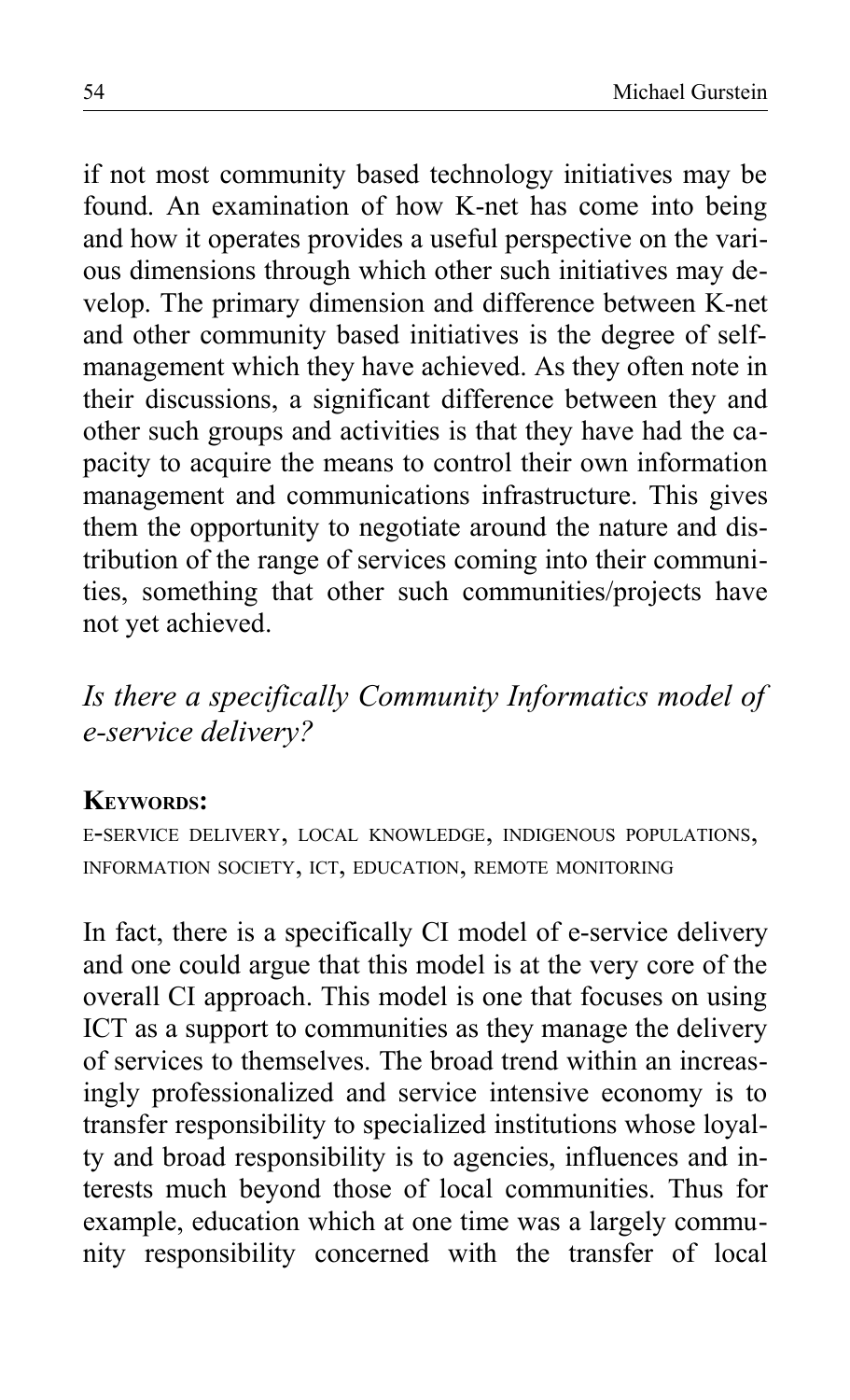knowledge and the integration of young people into on-going community processes and structures is in most environments now under the management and control of professional bodies – governments and professional educators – with little knowledge or interest in community processes or priorities. This transfer largely took place because of increasing complexity in the nature of the knowledge being transmitted and the increasing need for specialized knowledge and skills to transfer this knowledge to young people.

The transfer of responsibility and control over education to distant authorities without local knowledge has proven to be a problem for many and particularly for rural and remote and indigenous populations. The requirement for modern skills has meant in a number of cases that for young people to gain an education it was necessary for them to leave their homes and families and travel to and reside in distant locations where urban temptations outside of family structures has often meant personal difficulties or an overall rejection of education. The alternative of not leaving home in these instances has meant that whole areas of education and training have been unavailable to certain young people and hence they have had no access to the employment and self-development opportunities which are dependent on these. ICT however, has the capacity to provide equal access to knowledge and to whomever (or wherever) those looking either to acquire or to inculcate this may be located. Thus many of the information access reasons for the professionalization and de-localization of education no longer hold in a technologically enabled information society.

There remains of course, the difficulty that the local community may no longer or currently possess certain of the specialized content skills required for education in certain contemporary areas of learning. However, a CI approach would involve looking at the service, in this case education, as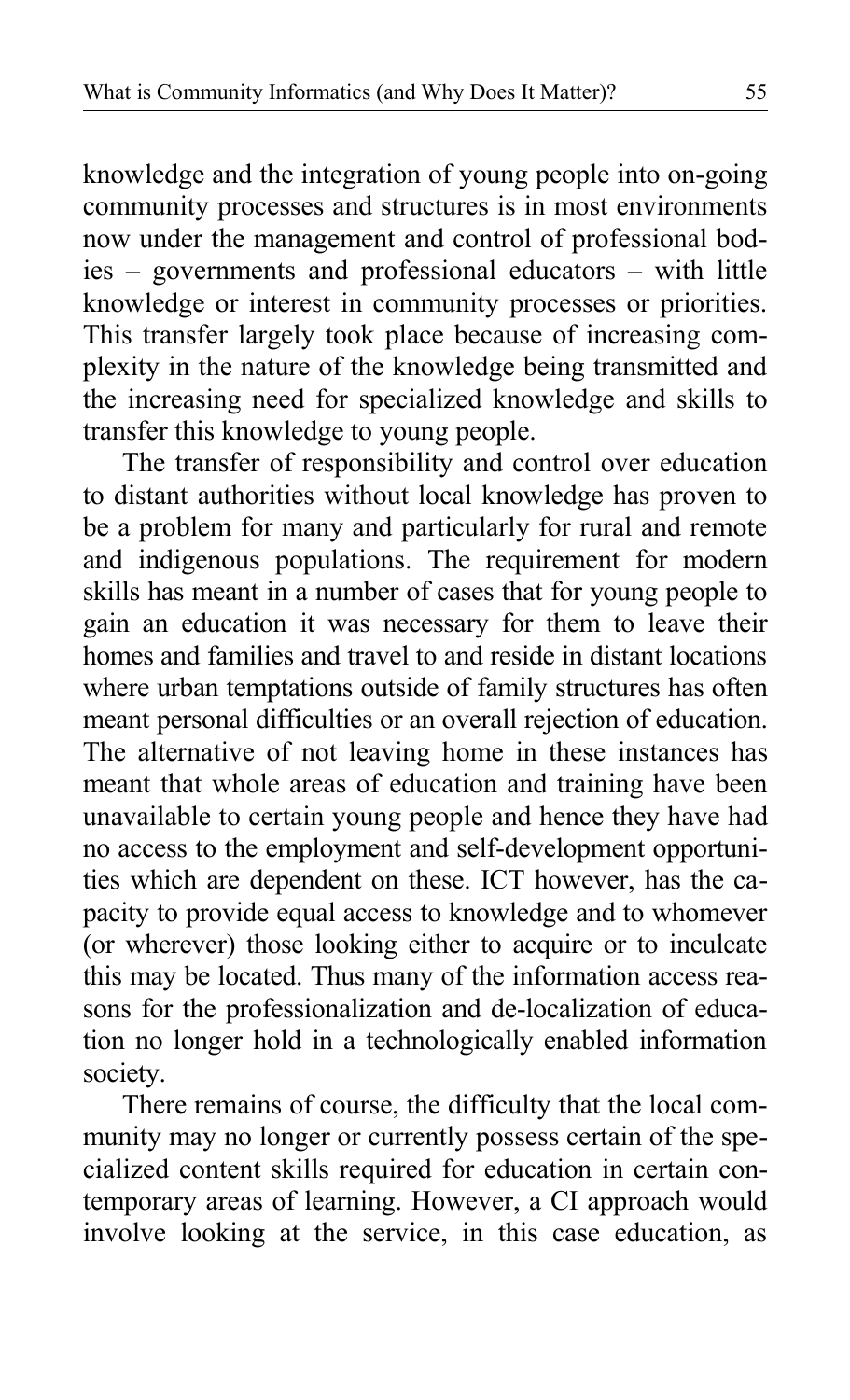something that the community should be enabled to provide and where ICT can be the overall means by which the service could be delivered. The approach would involve re-thinking the service and shifting from a perspective where there was an overall trend towards increasing professionalization and specialization to one where the service was conceptualized as something to be community delivered but within a context where ICT were used as a means to deliver information and skill support to community based service providers.

The service would need in this instance, to be re-thought and redesigned so as to be accessible to being delivered by relatively less professionally skilled community service providers; and where the information communication, delivery and management capability of ICT was used as a means to provide support for this alternative approach. In the case of primary and even secondary education for example, there would be the opportunity to integrate local service delivery (through trained local para-professionals) with additional machine based diagnostic and analytic capability, the use of remote monitoring and mentoring, and the design of teaching modules so as to make maximum use of the affective qualities of local delivery systems combined with the maximum use of the analytic capabilities of appropriately designed information support systems. The use of such an approach at least for identified components and stages in the education process would overcome many of the difficulties experienced by those living in remote and rural communities while still ensuring an appropriate level of education for young people.

A similar approach could be conceived of for the delivery of a wide range of primary health care services where, rather than transferring responsibility for primary health care to professionals, much of the initial health care would be designed so as to be delivered by community based para-professionals appropriately trained and supported with applica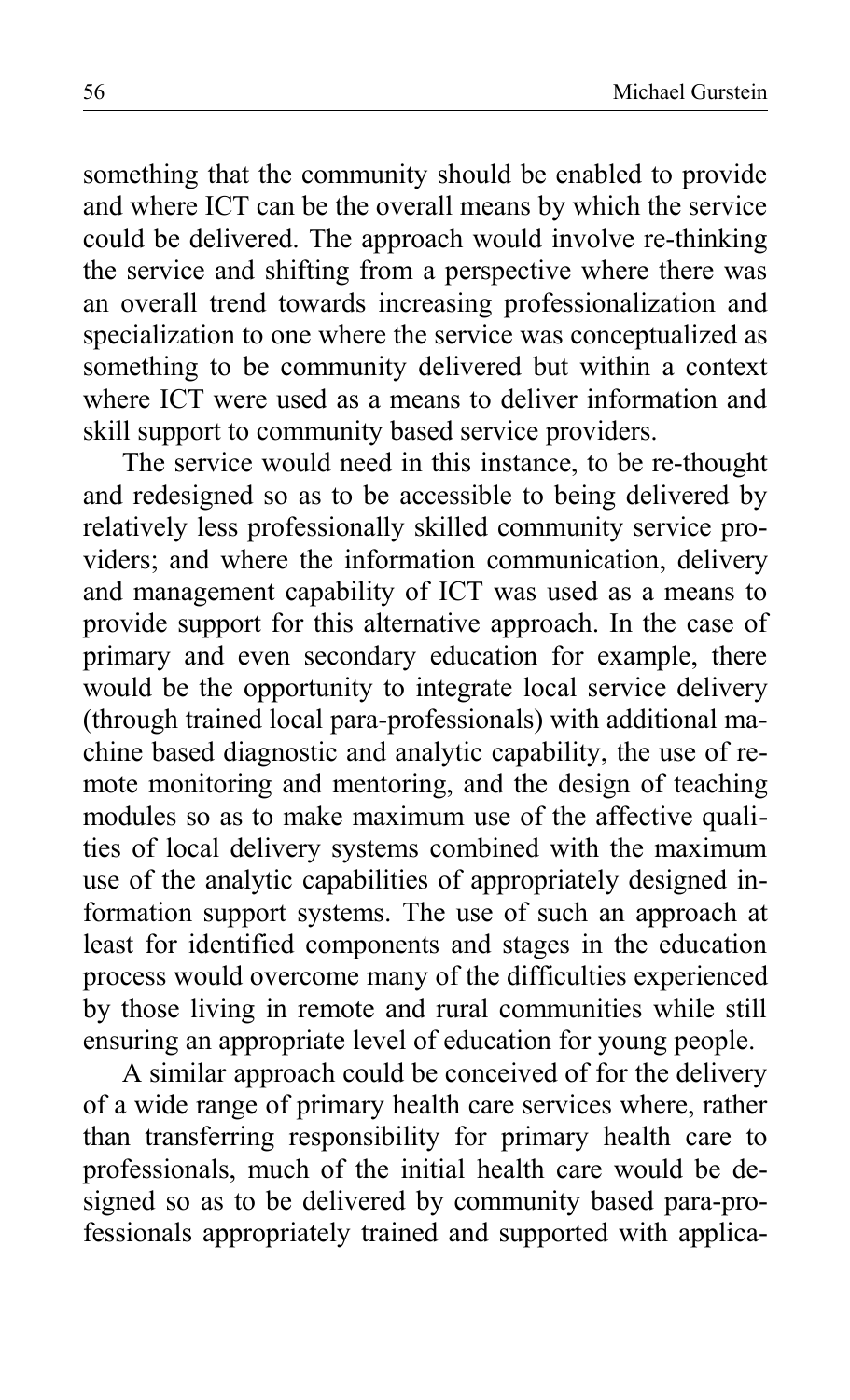tion designed information systems and information content. Such an approach would both allow for an increase in the access at the community level to primary health care (the most significant component of the overall health care system by volume of activity) while drastically reducing costs by shifting the cost structure of this service area away from highly trained and costly professionals and the hospital based services on which they rely, to community based (and much cheaper para-professionals) supported by a range of monitoring, diagnostic, information and assessment tools provided through specially designed ICT.

# *What is the role of Community Informatics in ICT policy?*

### **KEYWORDS:**

GOVERNMENT POLICY, TOP-DOWN DECISIONS, BOTTOM UP PROCESSES, CANADIAN COMMUNITY ACCESS PROGRAM, LOCAL COMMUNITIES, SUS-TAINABILITY, ICT

Government policy and including ICT policy is generally concerned with the making and implementation of top-down decisions. In the case of ICT what this means is for example, the development of projects, programs, policies, standards, regulations and so on that are determined at a bureaucratic or governmental/political level based on criteria and advice that are directed towards general requirements and then applied (imposed) on to the local circumstances in a standardized fashion.

The notion of bottom up processes and particularly of bottom up processes enabled by ICT is one that is almost completely alien to government and government policy even in the context where it would seem most obviously applicable (as for example where programs are being implemented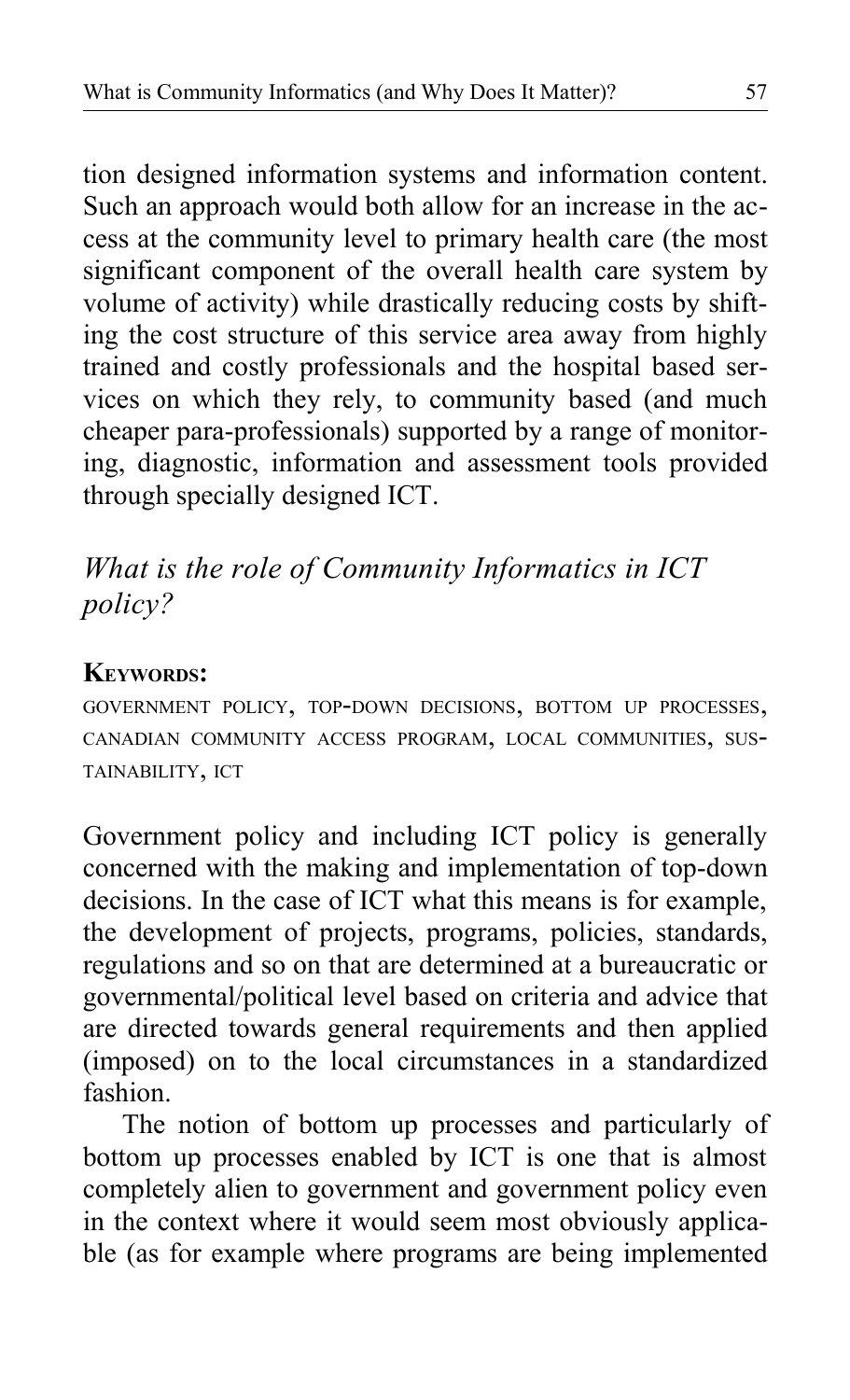in support of local social or economic development). Thus, where there are such programs – funding decisions, infrastructure installations, and application requirements are determined on a "one size fits all" basis and specified by public servants who may, but mostly don't, have local knowledge or experience.

The Canadian Community Access Program which was designed specifically to tap into local communities and local community resources, for the longest time resisted attempts to create inter-community networks as a basis for mutual support and resource aggregation. As well, the attempts to more closely tie project resources to local requirements and local resource availability foundered on the shoals of administrative practice and regulatory requirements. The result was, as might be expected, very limited success for the program and very great difficulty in achieving any degree of local sustainability.

Parallel processes can be found wherever such programs and policy structures have been addressed to the ICT sphere and including, most destructively, in the provision of support for ICT in the context of development processes in Less Developed Countries. In those instances, often funded either by multilateral agencies or bilateral donors, the insistence on top down processes or rather the refusal to allow for bottom up participation in planning and decision making with respect to program policies and program design has resulted in widespread program failure and financial waste and, to a degree, the creation, among some, of an overall negative perception of the value that ICT can contribute to economic and social development.

In those few instances where communities have been allowed to integrate ICT at their own pace and within their own community cultural and decision making structures, the utilization has been significantly more successful including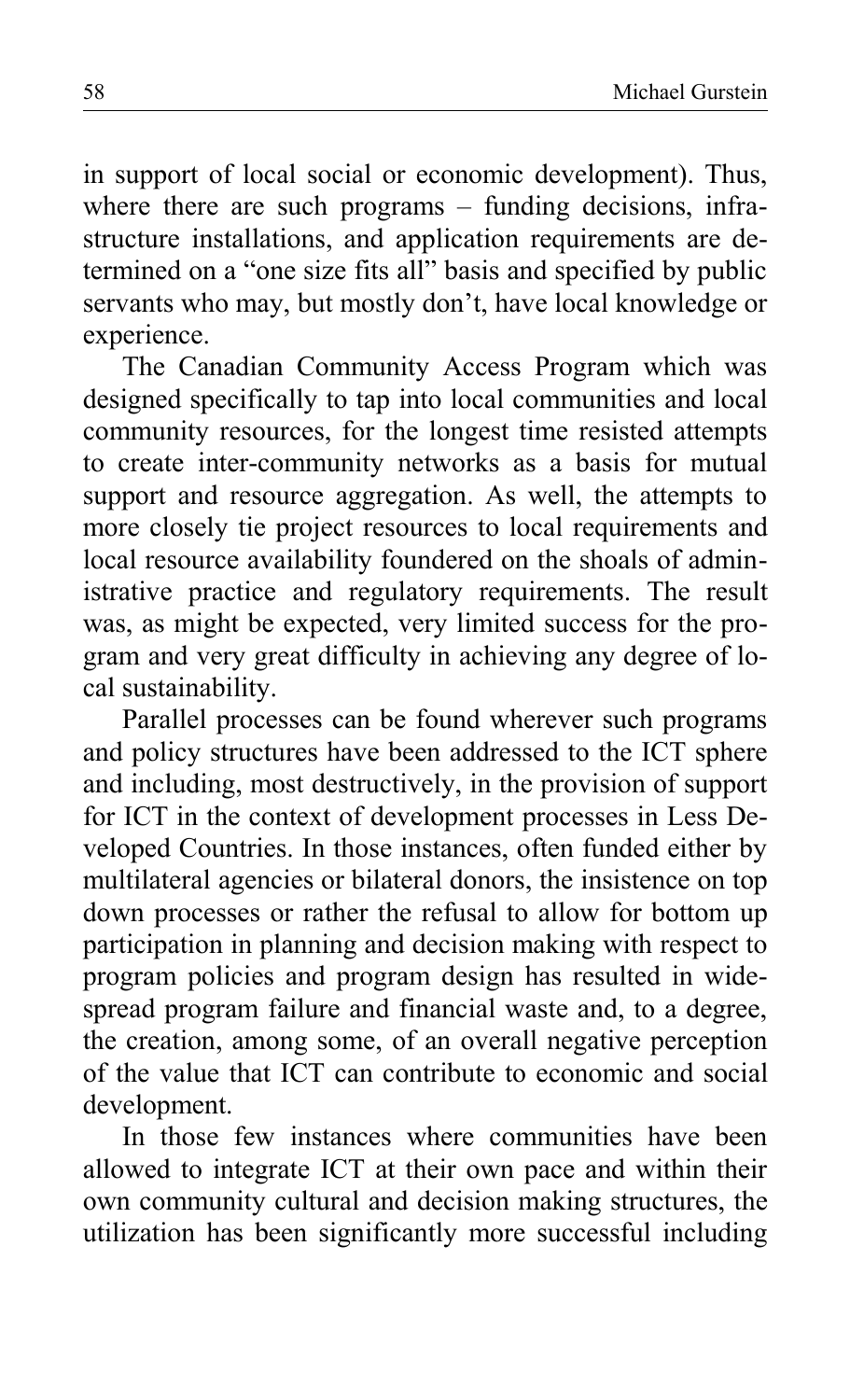in the development of innovative applications and strategies for deployment and use. K-Net in Northern Ontario is one of the best examples of this but others can be found in the work of the MS Swaminathan Foundation in India and the Savodaya Foundation in Sri Lanka.

Thus the role of CI in relation to government policy is to provide a continuing pressure towards the development of policies and programs supportive of bottom up ICT development, implementation and use and to undertake research and evaluations, including developing models and strategies which counter the prevailing top down norms and directions.

*Is Community Informatics anything more than Community Networking or Telecentres and what of the role of Universities?* 

### **KEYWORDS:**

COMMUNITY, NETWORK, COMMUNITY NETWORK, COMMUNITY NETWORK-ING, ASSOCIATION FOR COMMUNITY NETWORKING, COMMUNITY BASED ICT APPLICATIONS, COMMUNITY TECHNOLOGY CENTRES, TELECENTRES, CY-BERCAFE, EFFECTIVE USE, ACCESS, E-GOVERNMENT SERVICES, SELF-MAN-AGEMENT, UNIVERSITIES AND COLLEGES

Merriam Webster dictionary defines community as a "unified body of individuals" or "people with common interests living in a particular area". A Merriam Webster definition for "network" is "a system of computers, terminals, and databases connected by communications lines." The combined definition could be: "A unified body of people with common interests using a system of computers, terminals, and databases connected by communications lines." A somewhat broader definition that includes the technical wording while incorporating social values derived from the above might be: *A community network is a locally based, locally driven communi-*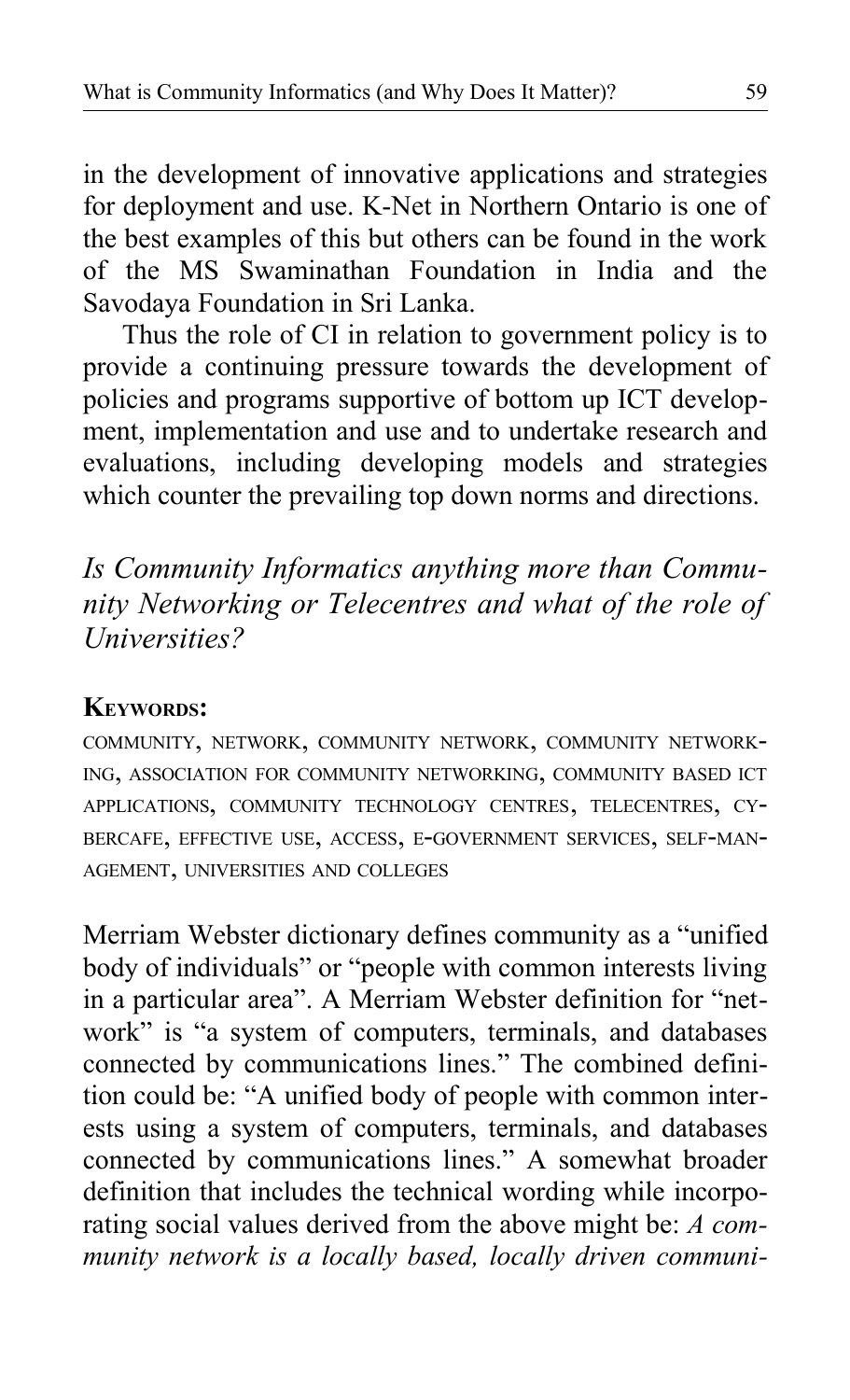*cation and information system designed to enhance community and enrich lives.*

The term "*community network*" or as process, "*community networking*" has been in common use by thousands of community-based ICT projects in many countries for many years, and combines the sense of both the geo-local and online contexts depending upon its usage. The Association for Community Networking, in its inaugural organizational publication defined "community networking" as occurring: "when people and organizations collaborate locally to solve problems and create opportunities, supported by appropriate information and communication systems. A Community Network is a locally-based, locally-driven communication and information system".32

However, as the cost of Internet access has declined, the primarily middle class (and university based) activists who created and maintained the community networks in the developed countries along with their users have tended to lose interest and most of what had been several hundred community networks globally have now disappeared. These have been replaced as the focal points for community based ICT applications (in marginalized communities in Developed Countries and more generally distributed in Less Developed Countries) by what are variously called community technology centres, community access points, telecentres and so on.

In the context of CI, community telecentres are currently the focal point through which ICT involvement in many if not most communities takes place. Telecentres often (particularly in less developed countries) are the site where ICTs and community organizations and community processes come together (through those organizations). Of course, in many communities, cybercafes, that is businesses offering Internet access to all comers for a fee may be in competition with telecentres or may in fact offer, the only Internet access in the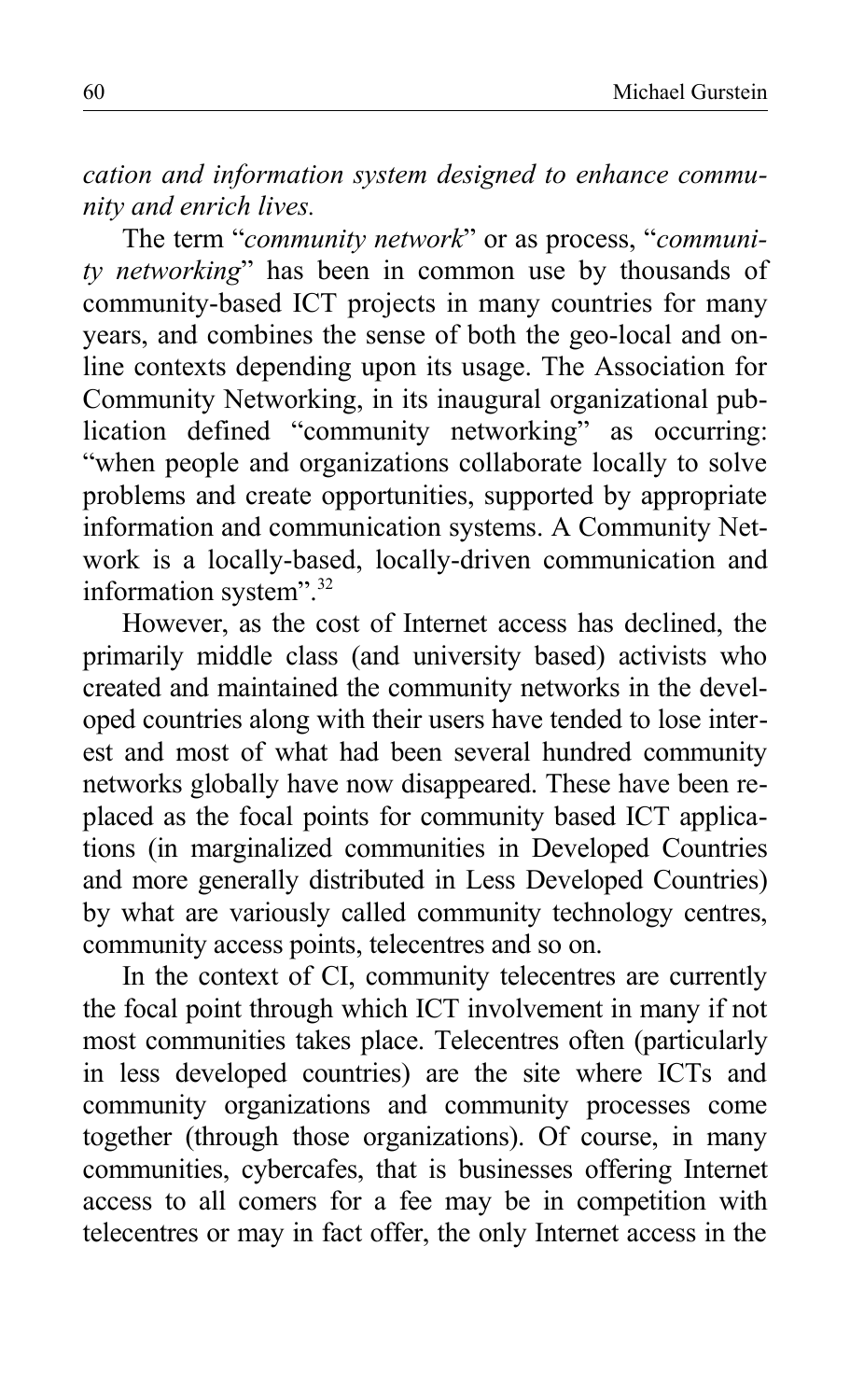community. The difference of course between a telecentre and a cybercafe is not simply that one is "free" and the other is fee-paying (some telecentres charge access or other fees) but rather that the telecentre is a site where activities, services, or targeted programs may be undertaken in support of community activities; while cybercafes are simply sites for individuals to interact with and through the Internet – the purposes of which (at least in theory) are known only to themselves.

This difference means that for example, telecentres are likely to have staff, funds, possibly software and other resource materials all available for supporting various kinds of ICT enabled or delivered programs and services or to facilitate the effective use of the access available through the site, to achieve broader social or economic goals or activities. Thus the telecentre site is not simply a place of "access", rather it is a means through which access is obtained in the context of serving some other sets of organizational, social or other goals and the specific design, staffing, deployment and development of the telecentre has been developed to support this.

From a CI perspective the degree to which the telecentre is developed and structured so as to be truly representative of the broad community and its objectives through the use of ICT, is of considerable importance. Telecentres which are established as for example, to support externally directed services or programs including e-Government services are important to communities. However, having those telecentres as part of on-going community processes where services are identified and then managed through local capacity is much more supportive of long term local development. As well of course, the latter make it much more likely that local resources will be assigned to the centre and thus ensure its long term sustainability.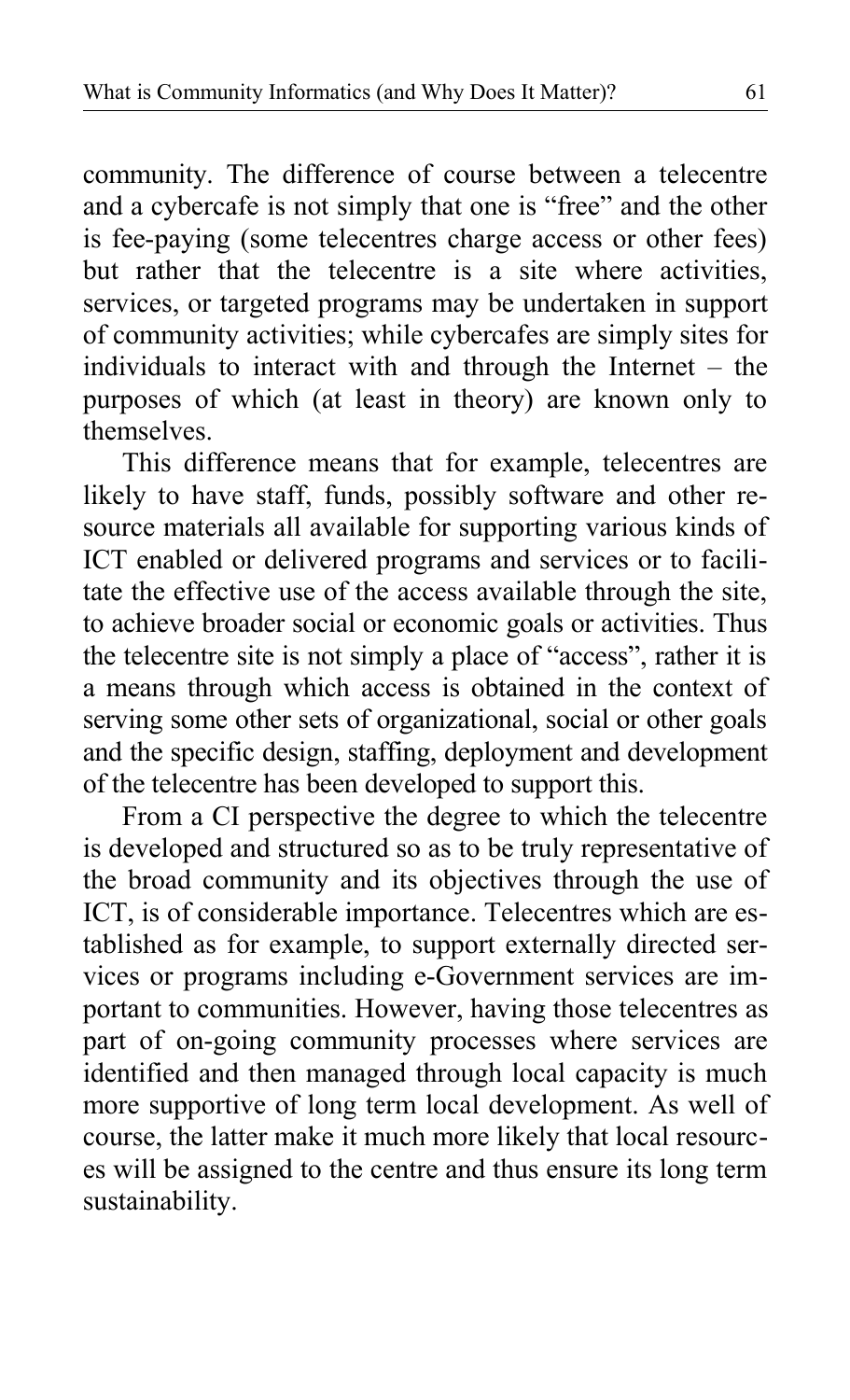As well, a key element in the longer term development and effective use of telecentres is their developing networked relationships with other telecentres (and through this with other communities). It is through the development of these distributed self-directed community-based networks that the capacity for on-going self-development and self-management of a range of services (particularly those where local management is a means to achieve optimal program effectiveness and efficiency) can be achieved. In this way for example, economies of scale in services and transactions may be realized.

Universities and colleges play a special role in information societies (or those aspiring to be information societies). They are of course, places where knowledge and information can be found and more particularly where those who possess or can easily and effectively acquire information and knowledge are found in quite high concentrations. And this is particularly true in areas which are somewhat more advanced than is more traditional or stagnant communities or environments.

Also, universities and university people tend to have access to a degree of discretionary resources of particular value from an ICT perspective – computer and, Internet access, software, access to the skills to manage and deploy information technology cost-effectively, and so on. Finally, among the resources available is a degree of discretionary time which can be devoted to voluntary activities or, in the case of students, can be assigned to support community activities. While none of this is inevitable or unique in fact, in many environments universities and colleges may be the only real resource base that communities can access in support of their ICT efforts.

Thus, it is not surprising that many of the pioneer CI initiatives have come from universities or from university faculty looking to make practical and socially beneficial use of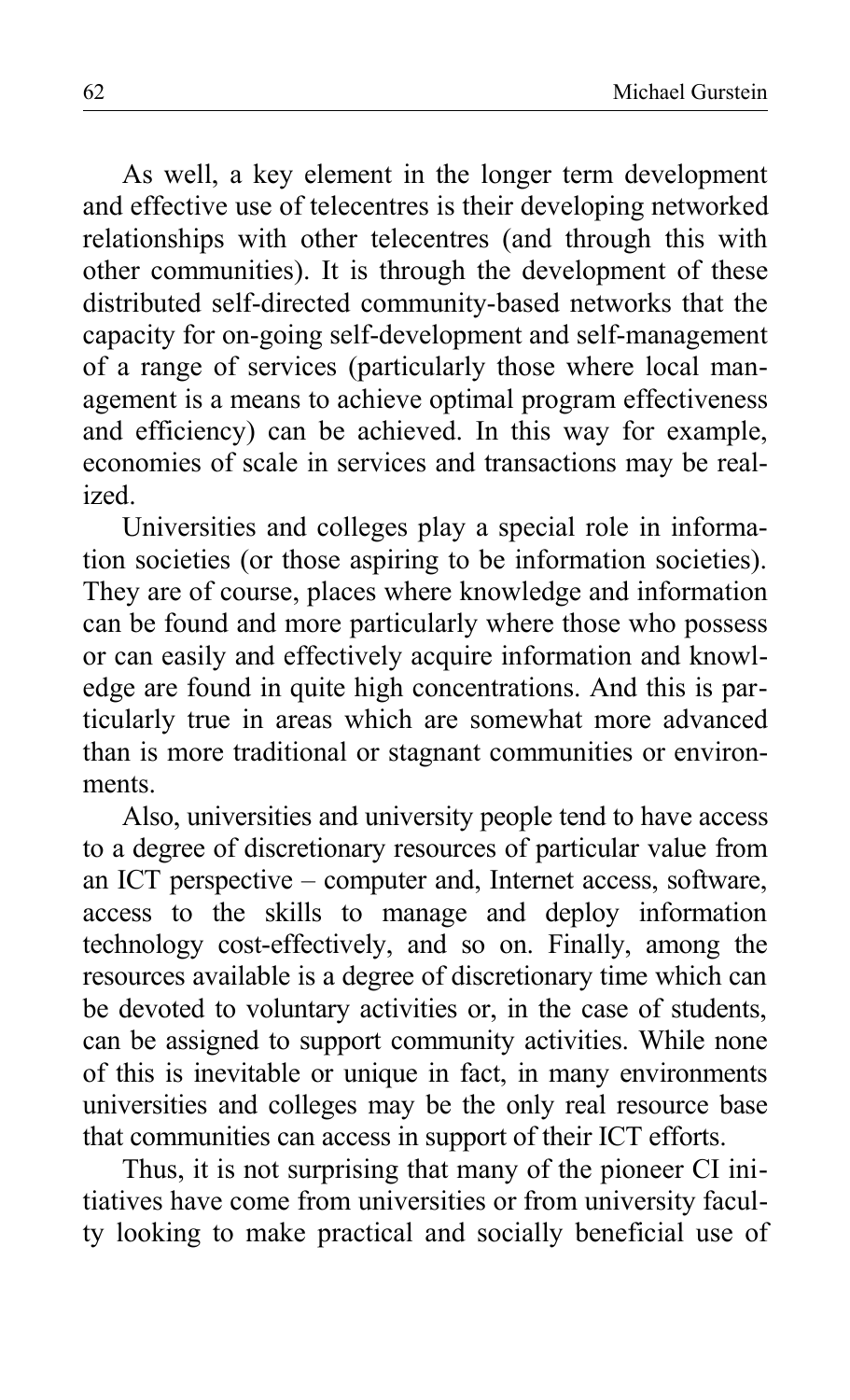their skills and knowledge. As well, it should be added, communities and their use of ICT provides an ideal test bed and experimental environment for certain applications and developments which can in turn lead to broader developments and even commercial products.

## *What is the relationship between CI and ICT for Development?*

#### **KEYWORDS:**

ICT FOR DEVELOPMENT (ICT4D), APPLICATION, INFORMATION SYSTEMS, SYSTEM DESIGN, LESS DEVELOPED COUNTRY, E-READINESS

At one level CI is one of the strategies and directions available to be used within the broad context and framework of ICT for Development (ICT4D). In that sense ICT4D is the generic application of ICT in support of the development process. However, CI at another level is an implicit critique of the conventional approaches to ICT4D. Most of those and including the agencies and even NGO's concerned with ICT4D begin with knowledge of and skills with ICT which they attempt to find ways of transferring to local communities or to societies in general.

A CI approach however, is one which ideally begins with the local community identifying a need or a possible application and then beginning a process of working with those with the requisite skills to respond to or satisfy that need always within a context where the local community is in control and is directing the process of its own technology enablement. This approach to ICT is of course, one which those involved in Information Systems will recognize as being more or less directly parallel to the overall design and deployment of systems within industrial and work contexts (where of course, rather than bottom up processes, the "client" for the system,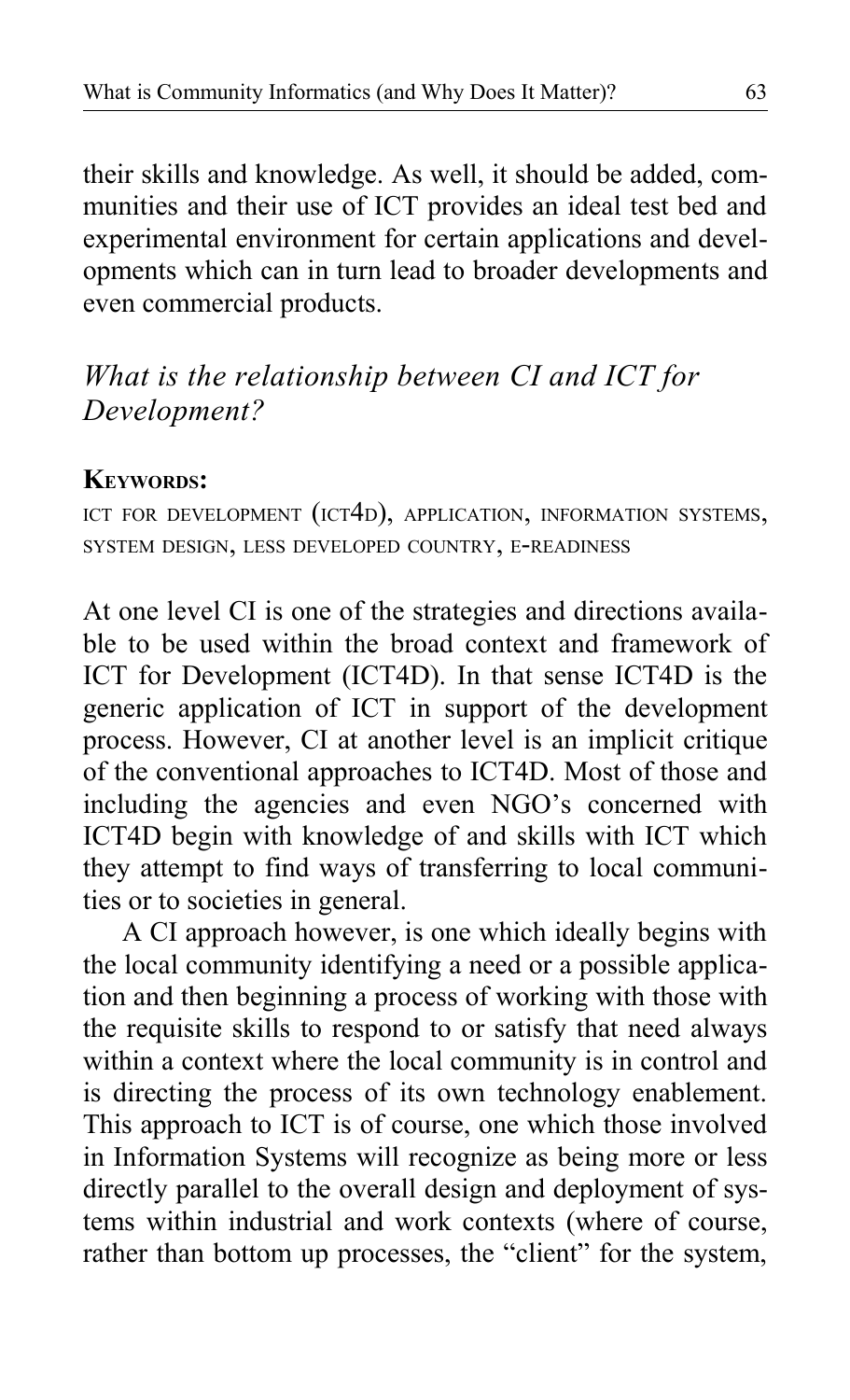responsible for its design and deployment, is corporate management). The overall CI approach here, which is based on a strategy of system design in response to user need and user feedback is one which is well understood in the "systems" context but little understood or implemented in the "development" context.

The utilization of a CI approach to "development" overall (rather than one specifically limited to ICT4D) thus represents a departure from conventional development approaches and practices and, to a degree, presents an implicit critique of these. Rather than CI being only one variety or flavour of ICT4D one can look on CI as a direct substitute or competitor (in the policy or programme sense) with conventional ICT4D. In a jurisdiction which undertook to introduce a CI approach to development and ICT (as has been discussed quite intensively with at least one Less Developed Country) it is quite conceivable that CI would become the overall way in which ICT4D proceeded, and CI itself would become the way in which ICT4D was defined in that context.

In this sense CI has to be seen as an alternative to the e-Readiness approach which has been promoted so actively by the World Bank among others. E-Readiness focuses attention on a limited set of background conditions indicated as being "necessary" for successful ICT implementation. The difficulty with this approach is that it assumes that those conditions are capable of being identified, isolated and responded to. Once appropriate interventions have been made, then it is presumed ICT implementations can be effectively realized. However, this approach fails to recognize the dynamic element in bottom up strategies for ICT appropriation, and that it is precisely this appropriation and those strategies and processes which are the necessary component for ICT to have an impact on local economic and social development. A "deficit" approach to enabling with ICT i.e. one that suggests that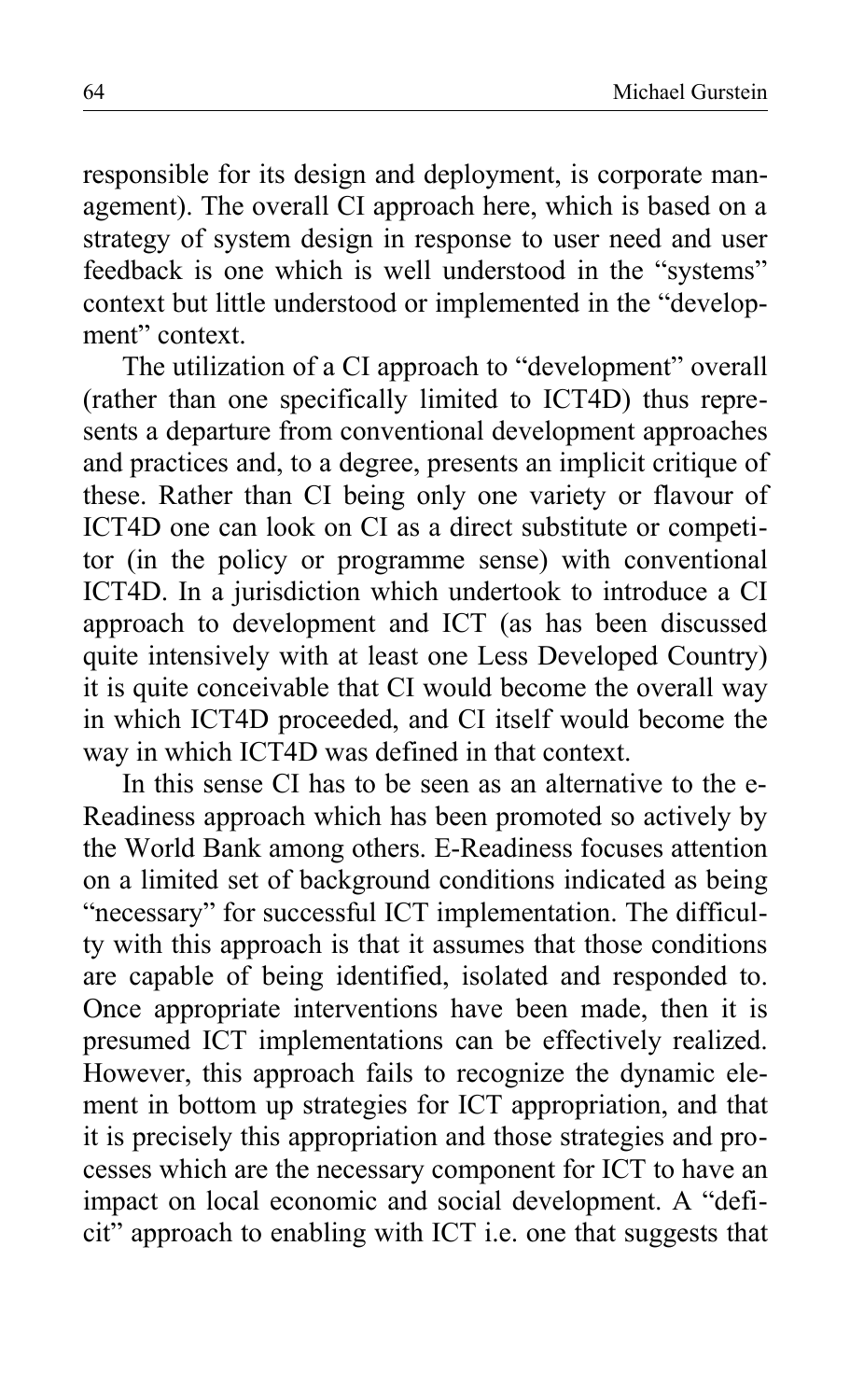there are simple identifiable social deficits to overcome in order to make ICT happen at the local or regional (or national) levels obscures the very real element of social i.e. community processes which are increasingly being recognized as central elements in the achievement of sustainable economic and social development.

*What is the relationship between CI and Community Development?* 

#### **KEYWORDS:**

COMMUNITY DEVELOPMENT (CD), SELF-ORGANIZATION, EMPOWERMENT, COMMUNITY APPROPRIATION OF ICT

Community Development (CD) is a particular approach to communities which has a specific concern with issues of self-organization, self-management and power. As such CD is to a degree on a parallel track with CI in that a number of the processes which CD might undertake within a community might also be those which are being undertaken in the course of the implementation of a CI project or activity. But in this instance CI and CD are potential allies rather than competitors. The goals of CI and CD relative to communities are the same i.e. self-development, self-management, and empowerment. Thus CI (or CD) could build on the skills and strategies of CD (or CI) and where available align itself to CD (or CI) activities or equally to provide additional resources and skills to CD (or CI) processes.

Equally, CI initiatives benefit significantly from having access to CD processes and CD skills within communities and CI applications/implementations can be most effective (and least resource intensive) in their implementation where they can build on pre-existing CD activities. In that sense then CI and CD are complementary and where feasible, syn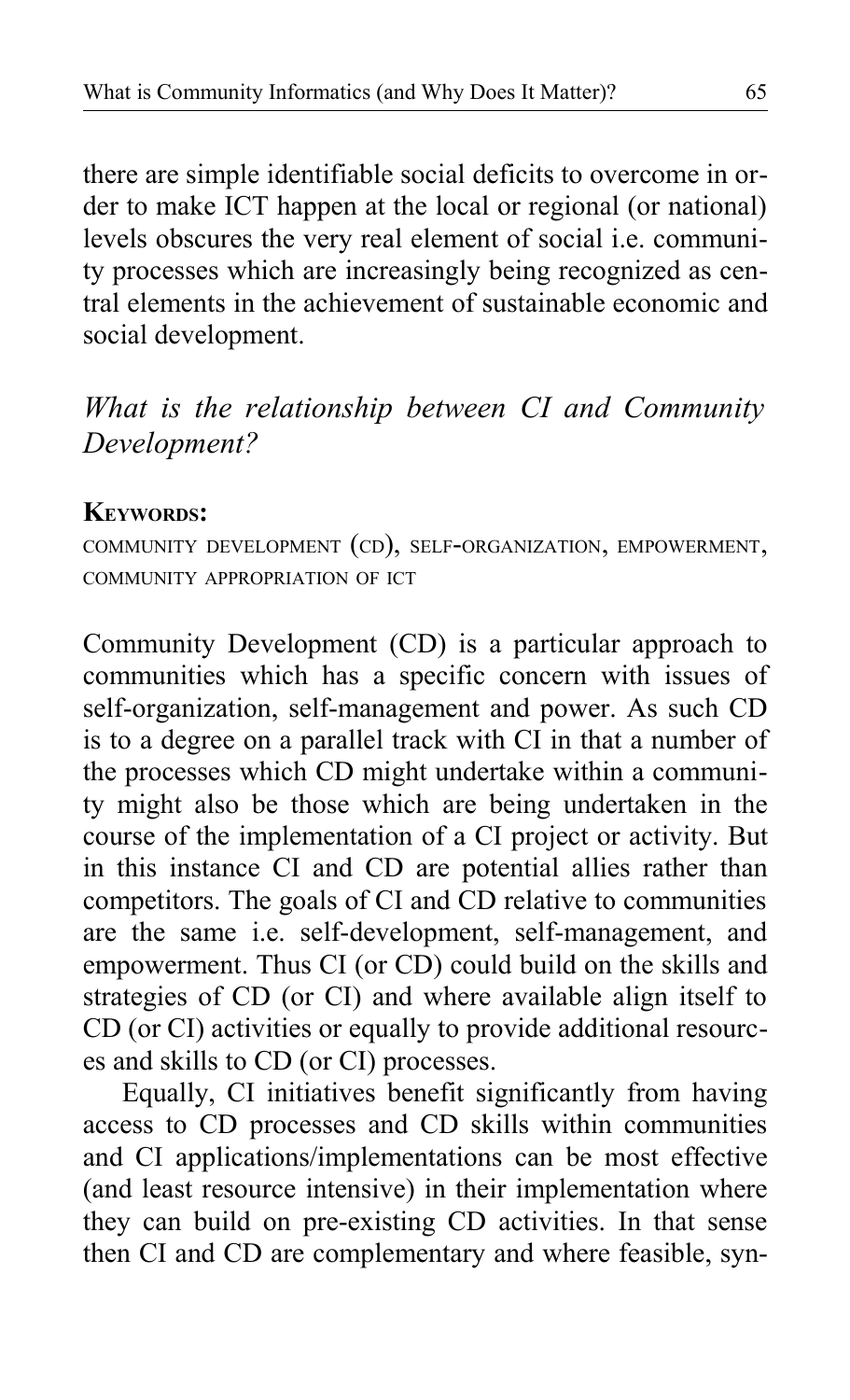ergistic; with CI being necessarily more specific in its focus on ICT as a single skill and resource structure while for CD, CI is but one among a range of skills and potentially available resources.

However, in many if not most instances CI processes run parallel to CD processes with different memberships and leaderships. The reasons for this are complex and vary from community to community, but in many instances the skills and experiences (and orientations towards technology) differ quite dramatically at the local level between those who are ICT oriented and those who may have a more traditional approach to enabling and empowering communities. It is not that one is better or worse than the other but just that some are convinced that face to face processes are a necessary precondition for enabling communities and that self-management with ICT is only one among a possible range of instruments in support of this. Those with a more technology focus might say that there are elements of being enabled and empowered through ICT and particularly in relation to more advanced activities and services (or when dealing with more developed systems) that can only be accomplished through the use of ICT.<sup>33</sup> A third approach might be termed that of community *appropriation* of ICT where the community has moved beyond simply seeing ICT as one among a range of tools and has become sufficiently knowledgeable and comfortable with the technology that it is able to work effectively both in face to face and technology enabled modes depending on the circumstance and the desired output. In this latter instance, the community itself is beginning to see novel ways in which ICT can be used as an on-going element in its selfdevelopment process.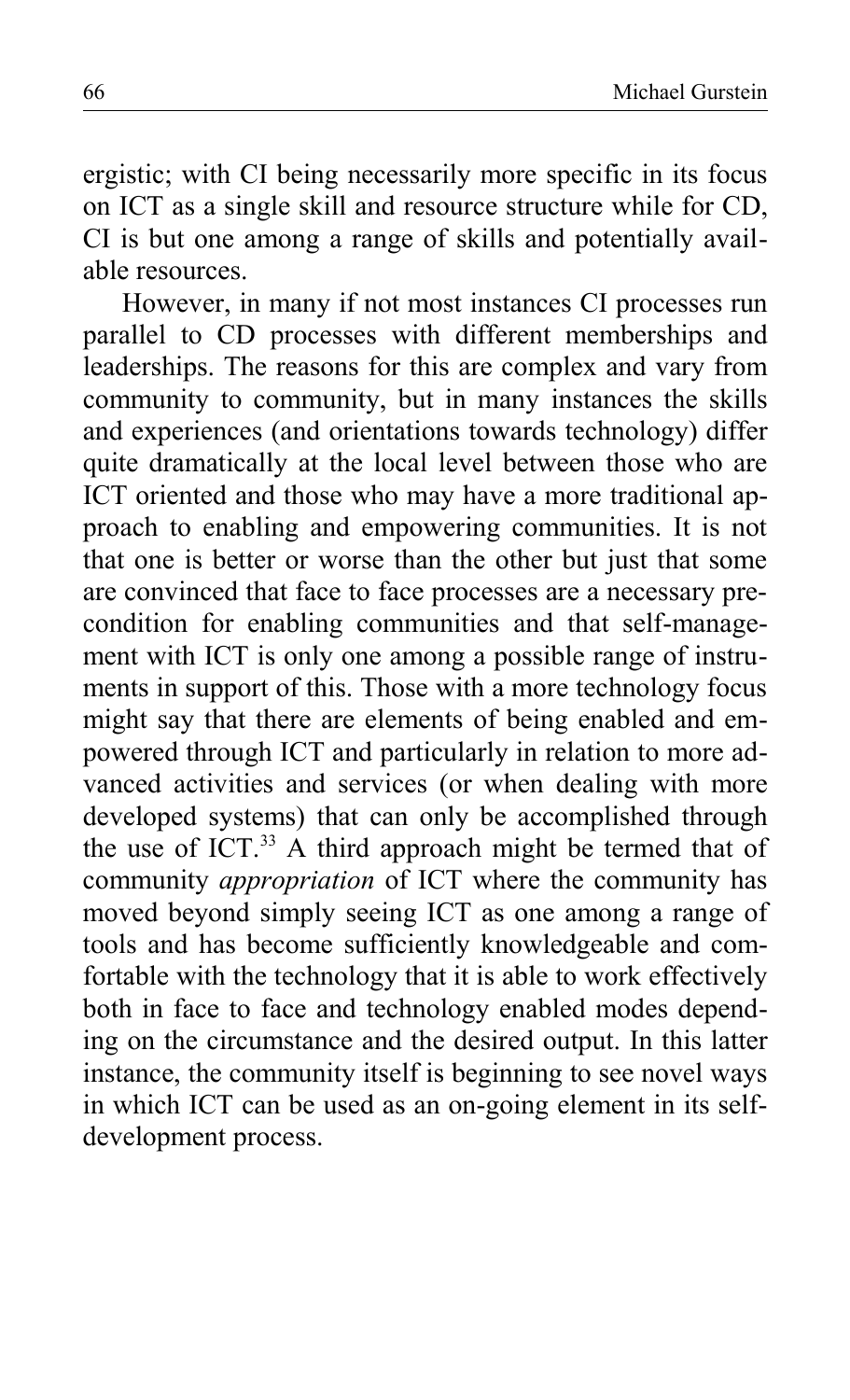# *What is the connection between Community Informatics and Building Alternative Structures of Production?*

### **KEYWORDS:**

INNOVATION SYSTEM, COMMUNITY INNOVATION SYSTEM (CIS), EFFECTIVE USE, SOCIAL NETWORKING, FLEXIBLE NETWORKS, NETWORKED ORGANIZA-TIONS, ONLINE NETWORKS, DISTRIBUTED PRODUCTION

At the community or local level there is the opportunity to "innovate", if only in the form of developing new (for the area) types of businesses, production processes, and markets. Similarly to other forms of "innovation systems",  $34$  the Community Innovation System (CIS) requires access to advanced levels of information and skilled knowledge workers for assimilating and implementing the knowledge being identified. In the community context of course, the scale and level of the information being assimilated is of a more modest nature than for regional or national systems.

An important element of a CIS in addition to the knowledge from which the innovation springs, is the capacity of the local productive and cultural system to absorb and make effective use of the information (and the technology which is often a component of this) which is being made available. In the community context, this capacity is closely linked into local cultural practices and norms. Many communities, particularly smaller and more isolated ones are often characterized by an unwillingness to experiment or to absorb new information or techniques. In addition, many communities and particularly those without a tradition of knowledge based industries or considerable numbers of locally based knowledge workers may be suspicious of new information and indifferent to themselves or their children obtaining the education and particularly advanced education from which innovation can spring.<sup>35</sup>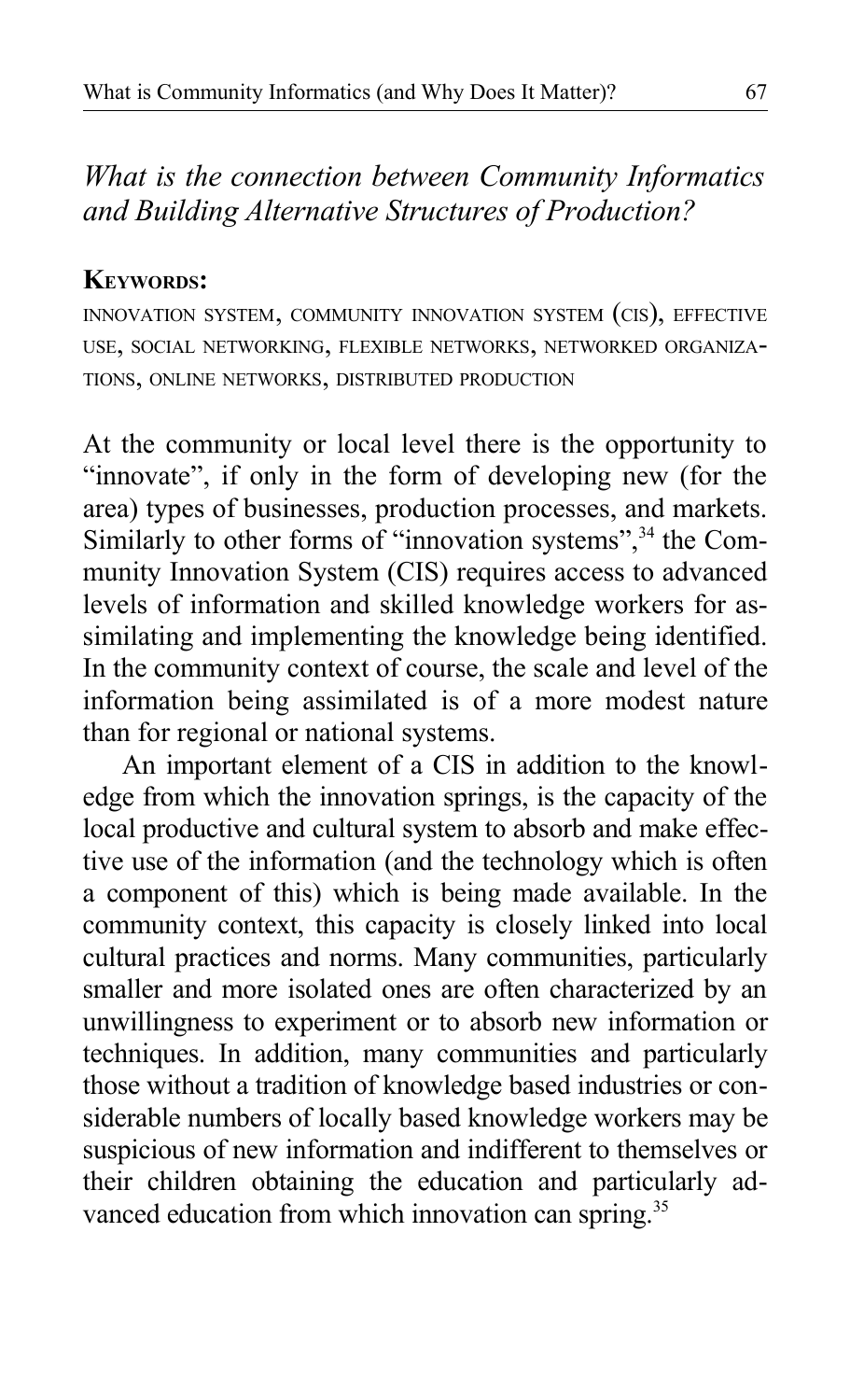This approach to innovation is often based on processes of social networking which are to be found within local and community contexts where such informal associations and networks provide the very substance of connection between individuals. While at the community level such networks are primarily the basis for social inclusion and adhesion, there is little except inertia and tradition which prevents these from becoming a basis for local innovation and the foundation for community innovation systems. In fact, it is precisely these types of connections which have provided the platform and mode of operation for some of the most economically successful and innovative of local communities through the integrated use of local social networks as networks for managing local production and distribution in what is generally referred to as "flexible networks".36

Technology as an exogenous, i.e. external, factor which enters into the community may in many cases be a support for innovation (in other cases it may be a factor in community disruption as well). The opportunity with a Community Informatics<sup>37</sup> approach is for the community to have some direction and responsibility i.e. "ownership" of the innovation and the innovation strategy. The use of a CI technology strategy ensures that "innovation" is done by, with and in the community and not simply something that is done "to" or "for" the community. By adopting a CI approach, there is a degree of assurance that the process of innovation will become an on-going element of community life and activity rather than a once for all investment in, for example, a single high profile "innovating institution".<sup>38</sup>

New types of networked organizations may be created. These could be structured as hubs and multiple self-sufficient nodes. Collaborative specialization, information dispersal and multiple or distributed ownership, decentralized and horizontal support structures, and a high degree of local self-suf-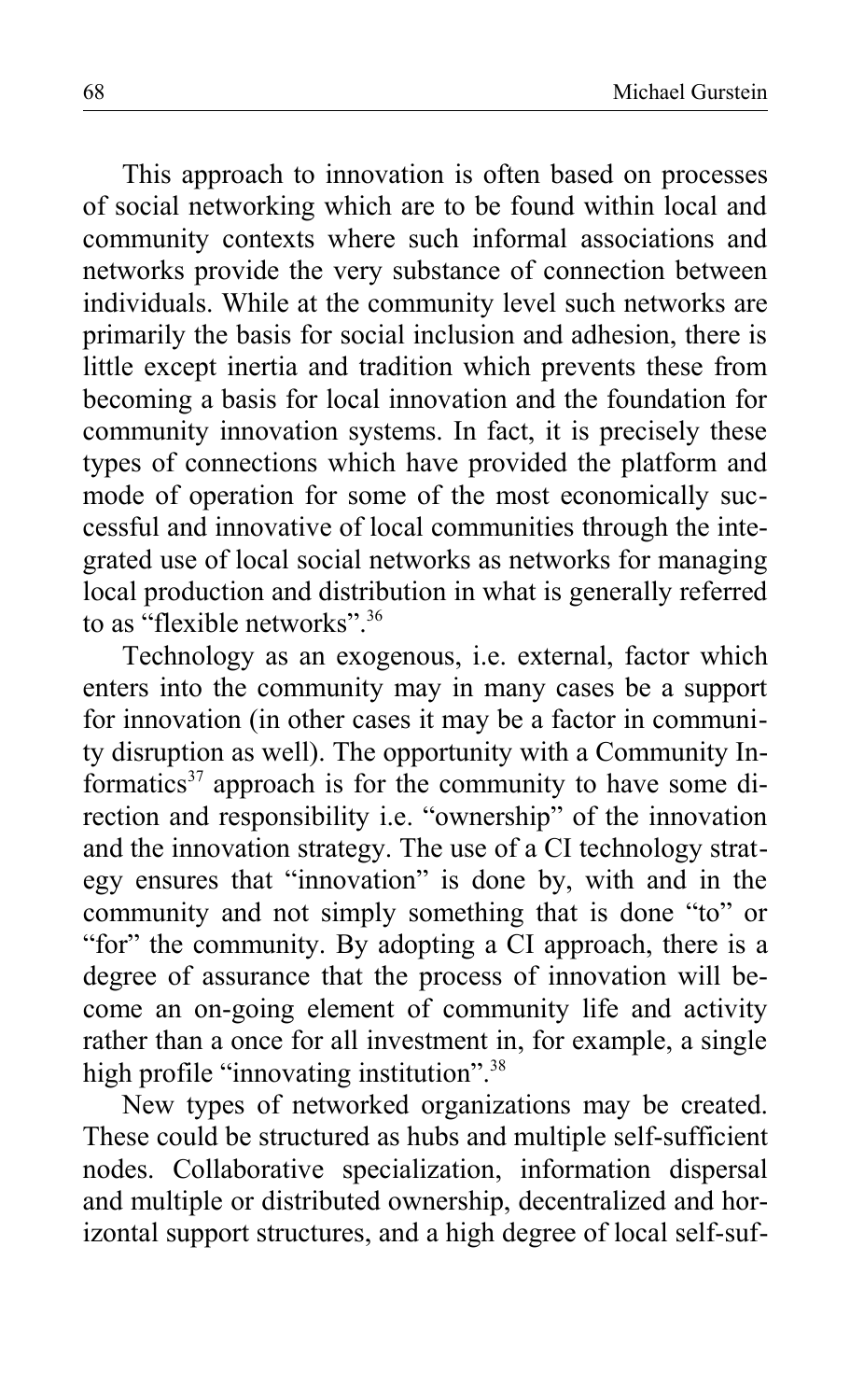ficiency (and thus structural redundancy/survivability) characterizes these new organizations. These structures also allow for a speed of adaptation, highly efficient (low friction) horizontal rather than vertical information flow, and the economies of mutual rather than functional support. Client needs can be responded to more immediately, both geographically and culturally, creating powerful and globally competitive marketing opportunities.

A *flexible network* is a group of two or more firms which have banded together to carry out some new business activity that the members of the network could not pursue independently. "Flexible networks" as well, gain advantage from geographic or cultural distinctiveness and from being a component of a larger network of producers, even when the linkages are largely "virtual". The network can involve similar firms which band together to share the costs of developing a new product or market, or dissimilar but complementary firms which collectively approach the capability of a vertically integrated large firm. Typically the nature of the cooperation within the network is carefully defined so as to preserve each firm's independence and original lines of business. The duration of the collaboration may be very short (or very long) and limited to a particular project for a single customer with a new network being assembled with the best configuration to meet the needs of the next customer as might be required.

Among other strategies, ICT supports the formation of online networks and networking for distributed production and economic development. Technology for example, allows for continuous communication; work sharing; remote administration and management; and, seamless presentation and marketing of multiple centres as a single entity to the world. As well, this could include the electronic (and remote) coordinating of production, in turn allowing for an optimizing of the selective advantages within a network and using the larger scale capaci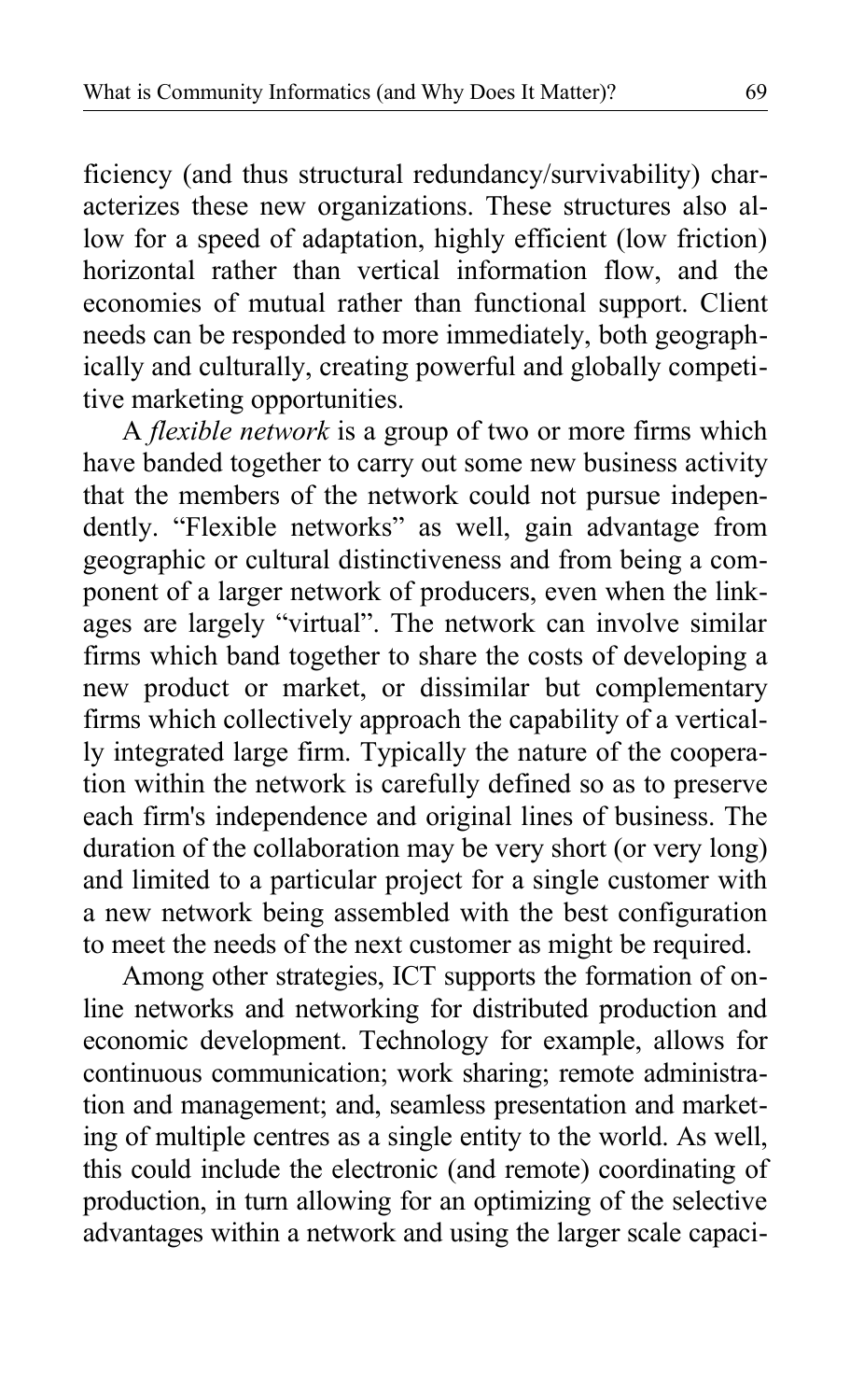ties of the network to undertake more elaborate activities. This approach could be a major opportunity for local economies that previously had been limited by their access to specialized skills and their small and dispersed populations.

A flexible production network is not just a joint venture among several firms. The nature of the collaboration tends to be deeper in a true network, and one form of collaborative endeavour tends to lead to others. Shared input procurement to get large scale cost breaks may lead to joint bids or a common work force training program. These new organizations would utilize the strengths and competitive advantages of existing economies and resources in local areas. In turn, these firms would be highly adaptive to external economic conditions yet assist the development of local economies. On a local or regional scale, there would be an increasing use of information tied to sophisticated market demands, leading to an increasing need (and opportunity) for complex elaborations of products and services, and the capacity to integrate clients directly into the supply chains of dispersed producers.

This in turn would map onto the strengths and competitive advantages of existing local enterprise efforts. Highly adaptive responses to external economic conditions would help the local economy to evolve towards information intensity, increasing complexity and functional elaboration while integrating clients directly into dispersed supplier chains. The resulting disintermediation between user and supplier is precisely what many are predicting as being the organizational model of the marketplace of the immediate future. Several of these networks have been created and have succeeded in creating synergies and economies of scale based on networked coordination rather than organizational structuring; distributed divisions of skills, responsibilities and efforts within the network; and effective distributed marketing, quality control and, even research and development efforts.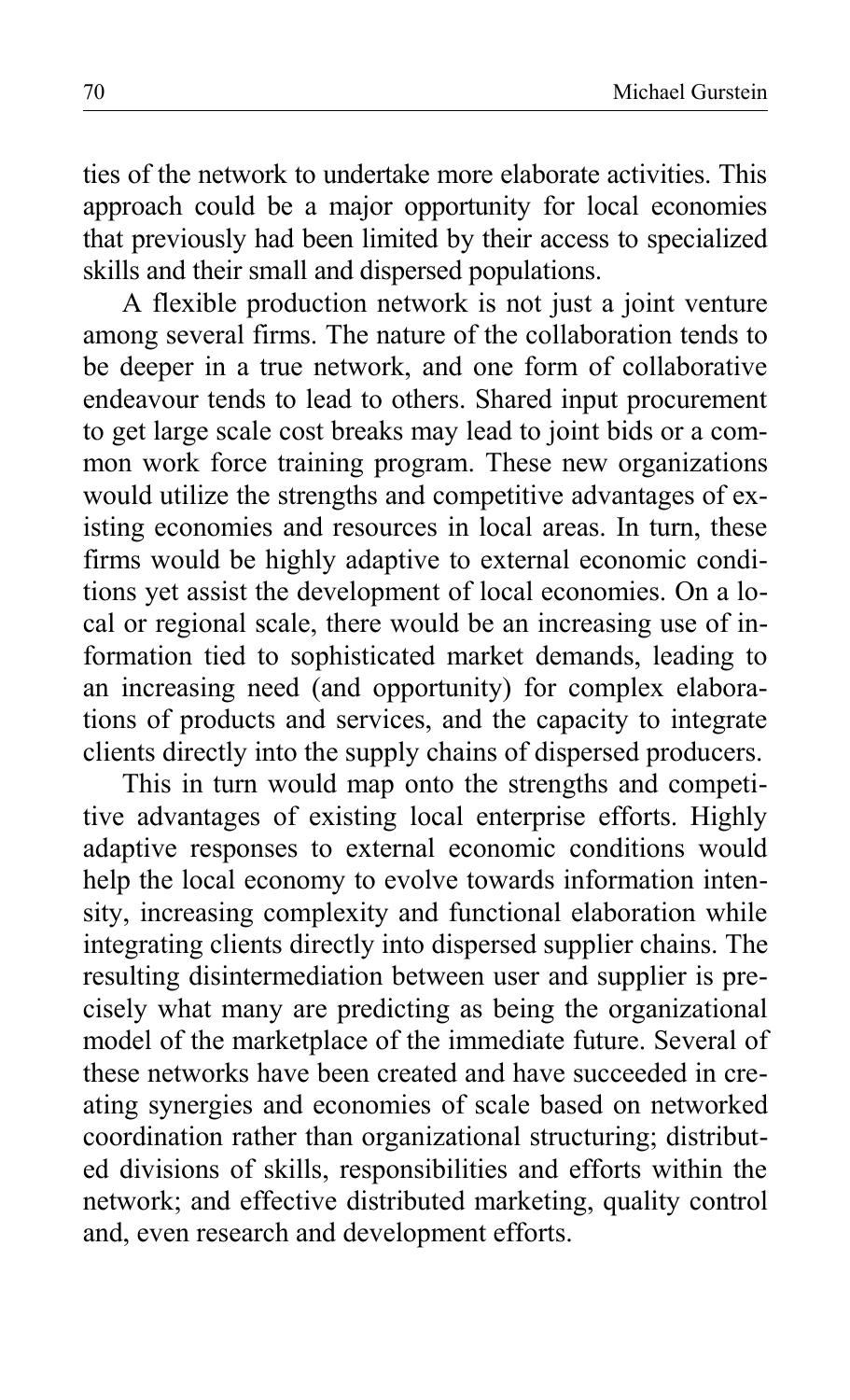### *What is the relationship between Community Informatics and Open Source?*

#### **KEYWORDS:**

OPEN SOURCE, COMMUNITIES OF PRODUCTION, ELECTRONIC INFRASTRUC-TURE, CODE, NETWORKED COMMUNITIES

There is a real opportunity for CI to make common cause with those supporting Open Source and Open Access research since so many of the elements, both of communities networked in the manner in which CI understands these and through the dialectical nature of technologically enabled community action are similar to or inclusive of Open Source research and practice.

There are direct parallels between ICT enabled "communities of resistance" and the "communities of production" within which Open Source software is being produced. Parallel to the creation of a totalizing (monopolistic) retail structure of distribution that Wal-Mart has built on its centrallycontrolled electronic infrastructure, is the monopolistic and totalizing infrastructure-production control systems presented by Microsoft through its Windows operating system.

Microsoft (MS), in a way similar to Wal-Mart uses internal networks for production and, as a progenitor of globalized IT-enabled production and networking, provides *closed* i.e. centrally structured and controlled access software code whose use and application is widely, even universally distributed (and enforced) through Microsoft's monopolistic control of Windows. Even though the individual uses (instantiations) of the application are highly individualized (contextualized), nevertheless the *code* is highly controlled by Microsoft and, through the invisible networks of Personal Computer (OEM) producers and their relationships with other equipment suppliers, MS is able to maintain and reproduce this centralized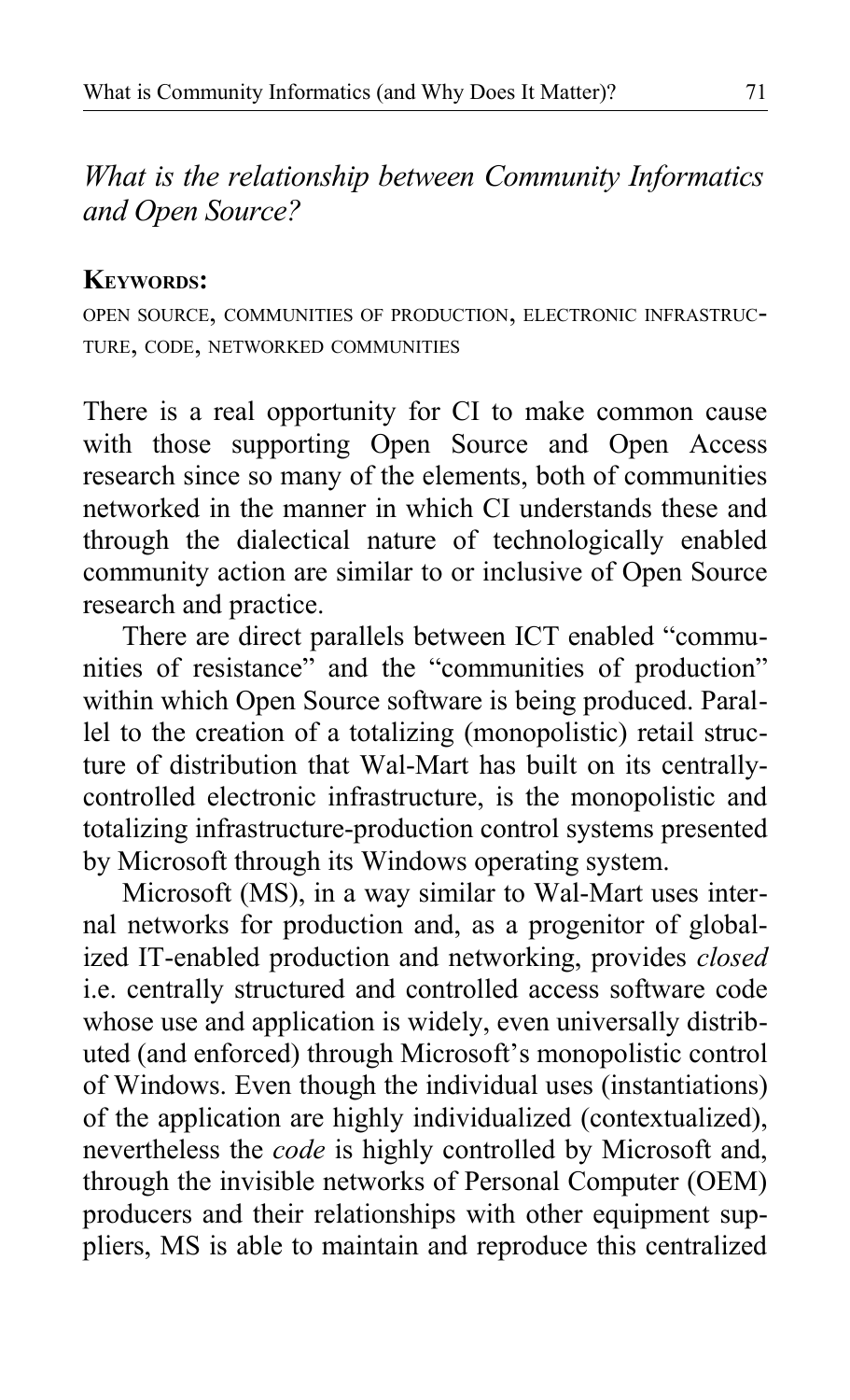control for its own monopolistic gain.<sup>39</sup>

The opposition (resistance) to MS and (pre-Google) the only effective competitive force that has arisen is the Linux/Open Source community of non-centrally-controlled i.e. dispersed, electronically enabled "communities" of software code writers who have created a framework of production and of (more or fewer) products "competitive" to the Microsoft software suites and offerings. In some sense these "communities" present a clearly identifiable alternative model of electronically enabled (networked) "communities". Most notably, rather than being centrally controlled with top down decision making and structured around contractual linkages these communities are founded on relationships of voluntary participation, peer to peer engagement and operate within a distributed (and to a degree) consensus based organizational form 40

The structure here, rather than being one of "networked individualism" is in fact one of "networked communities" which quite evidently have the resilience, breadth, depth, innovative capacity and persistence to represent a very significant competitive threat to perhaps the world's most powerful Information Age corporation.

#### *Is there an "Urban" Community Informatics?*

#### **KEYWORDS:**

COMMUNITY PROCESSES, URBAN AREAS, COMMUNITY, GLOBAL CITY TOP LEVEL DOMAIN NAMES, ELECTRONICALLY ENABLED "COMMUNITIES", ICT ENABLEMENT, RURAL AREAS, ONLINE COMMUNITIES

Perhaps not surprisingly CI developed initially in response to the attempts to find ways of bringing the benefits of ICT to those living in rural and remote locations. The link between ICT and community processes and particularly the identifica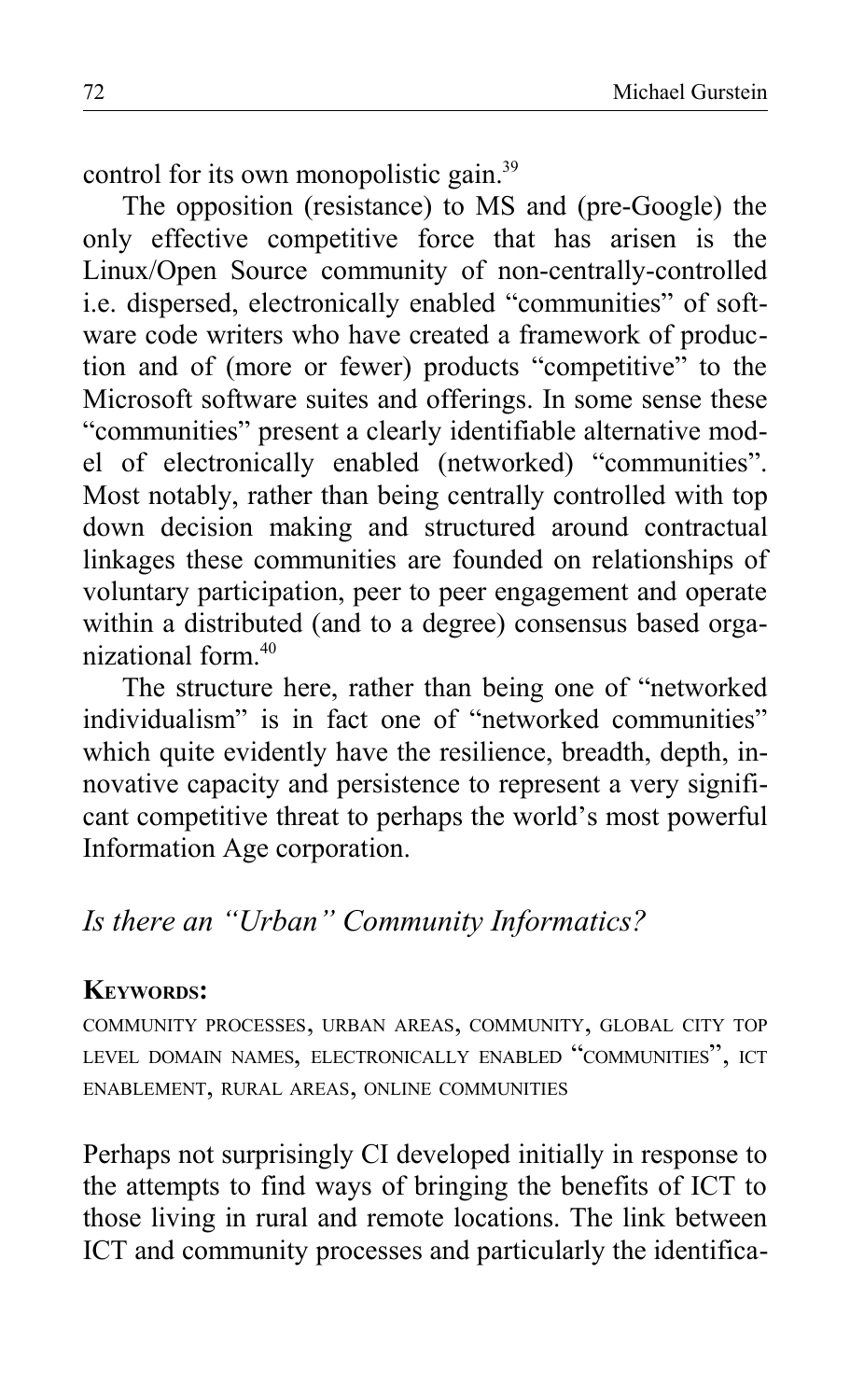tion and alignment of ICT activities with community dynamics is of course, more easily undertaken in rural or smaller communities where traditional "community" processes are more readily identifiable.

This is not to say however, that there is no role for CI in urban areas although at a conceptual and analytic level the task may be more complex.<sup>41</sup> The challenge in an urban environment is to identify "the community". In some instances neighborhoods may function as communities.<sup>42</sup> In some other contexts the entire urban environment may function as a "community". The work being done to create "global city Top level domain names"  $(GC-TLD's)^{43}$  is an example of this as is the Milan Community Network's (RCM's) political dialogue forums.44 In still other and perhaps more common instances, it is the virtual or electronically enabled "communities" developed within a specific urban environment which may function as the community agent for a CI application.

Another element of urban CI is that in an urban environment an individual is most likely to be a member of multiple communities, some of which are electronically enabled but others of which aren't. Equally in this environment, the individual can be expected to be participating in and have loyalty (of varying degrees of course) to these multiple communities. What this means in the urban context is that the overlap between the social processes of communities and the process of ICT enablement is going to be of a rather more hit and miss fashion and far more likely to be selective and user driven than in a rural environment where there is a much greater overlap and integration of the multiple communities/multiple loyalties of which an individual or a family might be part. Thus in the rural environment the possible overall impact of ICT in and through the community processes could be much more intense and transformative than in the urban environment although in the urban setting the larger numbers of par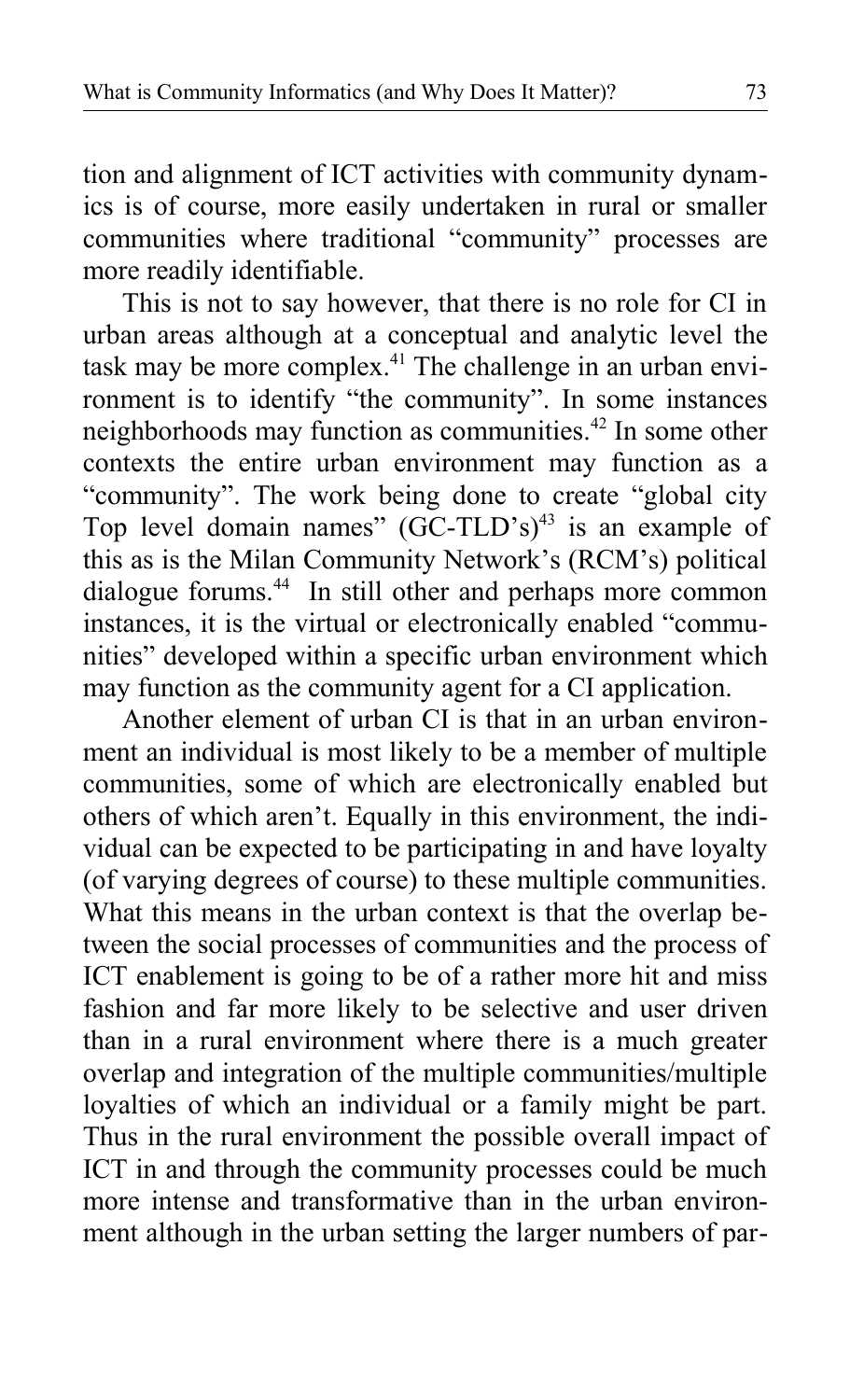ticipants may result in a larger total number of individuals very actively engaged in specific communities than could be found in rural communities.

Also, if one believes (as I do in part) that there is a more or less general or universal desire for participation in community (with the resulting relationships of (limited) intimacy and trust that comes with this) then the more intense and integrated (and overlapping) community connections in rural areas will mean that those in urban areas who seek such a connection (and the values of these communities) may in fact look with even greater hunger to the online communities as a way of getting their community "connectedness". Those in rural areas are able to satisfy these desires in other (face to face) ways.

#### *How does Community Informatics Contribute to Social Capital and what about "Sustainability"?*

#### **KEYWORDS:**

SOCIAL CAPITAL, COMMUNITY INTERACTION, ICT APPLICATIONS, SUS-TAINABILITY, ECO-SYSTEM, CI APPLICATION, SERVICE DELIVERY, COM-MUNITY BASED SUPPORT INFRASTRUCTURE

CI both contributes to and benefits from social capital. If we understand social capital to be the result of community interaction and community connections, then CI as a means for enhancing and extending community interaction (both within and between communities) and allowing for the elaboration and proliferation of community connections again both within and among communities, can be seen as a significant contributor to social capital. As well of course, social capital as understood by the volume of these connections allows for or facilitates the deployment of ICT applications and can contribute to the overall success of these applications by eliciting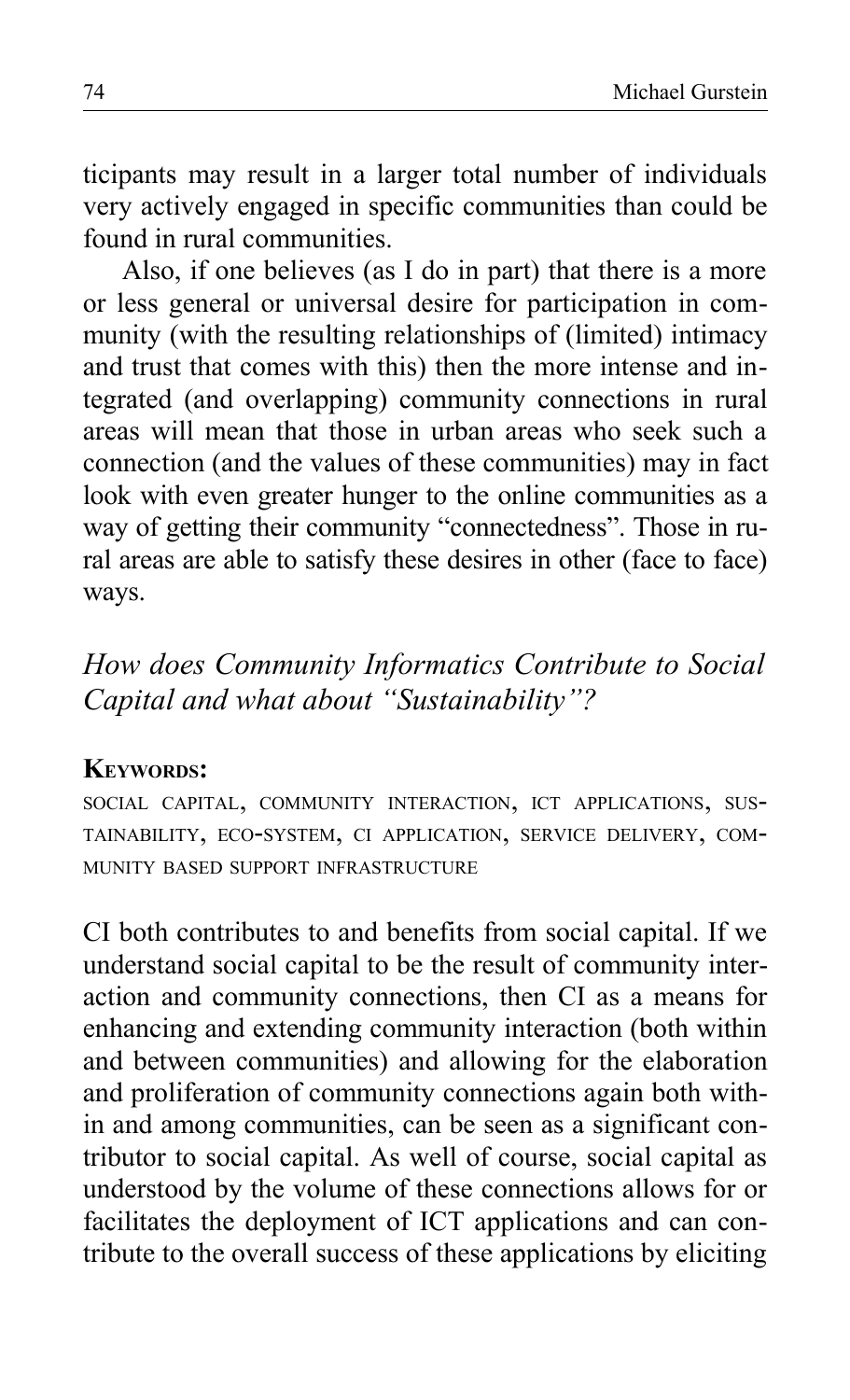contributions of time, skill and resources from community members for a specific deployment as for example in training, management, maintenance and so on.

The use of these connections and this connection for training and skill development, for maintaining and extending networks, for identifying and facilitating access to skills are equally contributors to community social capital. The sometimes subtle interplay between CI and social capital formation has been the subject of some of the most interesting research work done in CI as for example that by Fiorella de Cindio and her colleagues in Italy (and the Milan Community Network) who looked at the role that communities can play in design innovation in the area of e-Government and the role that ICT can play in enhancing democratic participation within communities;<sup>45</sup> and Lyn Simpson in Australia seeing how even the simplest of ICT can make a significant contribution to the development of social (and human) capital as evidenced among the participants in a virtual network/community in rural Queensland.<sup>46</sup>

The question whether CI can be sustainable is really the question of whether CI applications and a CI approach can be sustainable. The question in fact might be turned around  $-$  is it likely or even possible for a non-CI application; that is can an application that is not firmly rooted in community processes and building on community commitment and contributions be sustainable in the longer term (without subsidy). The very nature of a CI application is that it is built of and from community identified needs, responding to and incorporating community resources and skills and designed to be part of local community economic and social "eco-systems", including the broad range of suppliers, resource providers, markets, users and others.

It is through being firmly involved in, contributing to and consuming as part of a local eco-system, that a CI application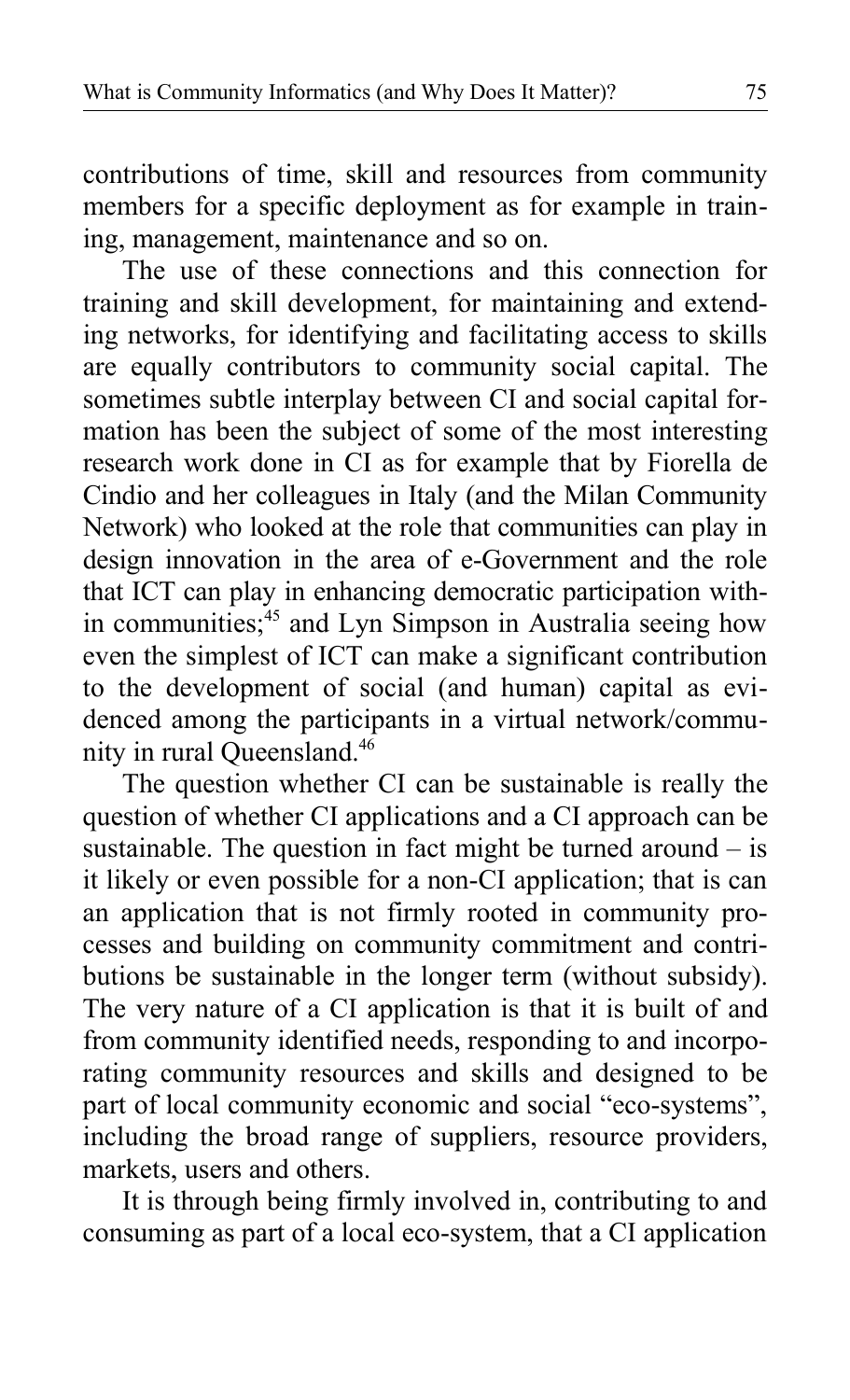(as with other community based initiatives) in fact can be sustainable i.e. being able to survive in the longer term based only on local resources – including voluntary and in-kind contributions as well as fee for service payments. If a CI application is in fact, part of such a local eco-system and is responding to a real felt need at the local level, then the likelihood of the application surviving over the longer term i.e. being sustainable is most certainly the case. Since sustainability is primarily an issue of social i.e. community support, it is more likely for a CI application to be sustainable than a top down and externally maintained/supported/funded application.

It might also be noted here that a CI application is in many service areas the only delivery approach that could be sustainable. The notion that external resources would be available in sufficient volume and over the longer term to, for example, provide primary health care to all in the world through the use of professional staff paid at urban/metropolitan salary levels and with an urban and developed sector support infrastructure, is almost certainly pie in the sky. The design of service delivery and support systems enabling the use of local resources and local infrastructures (with commensurately lower cost levels), integrated with electronic information delivery and management and service support systems, could allow for service levels at least at the primary level to be maintained with existing and even local resources.

Thus for example, the cost of totally professionalized and hospital based health care continues to increase exponentially in developed countries (well beyond the levels of overall GDP increase in most instances) and as the demand for comparable service levels continues to extend into broader segments of the population throughout the world the situation with respect specifically to health service, is almost certainly not-cost sustainable even over the medium term. The re-development of health services built around a community based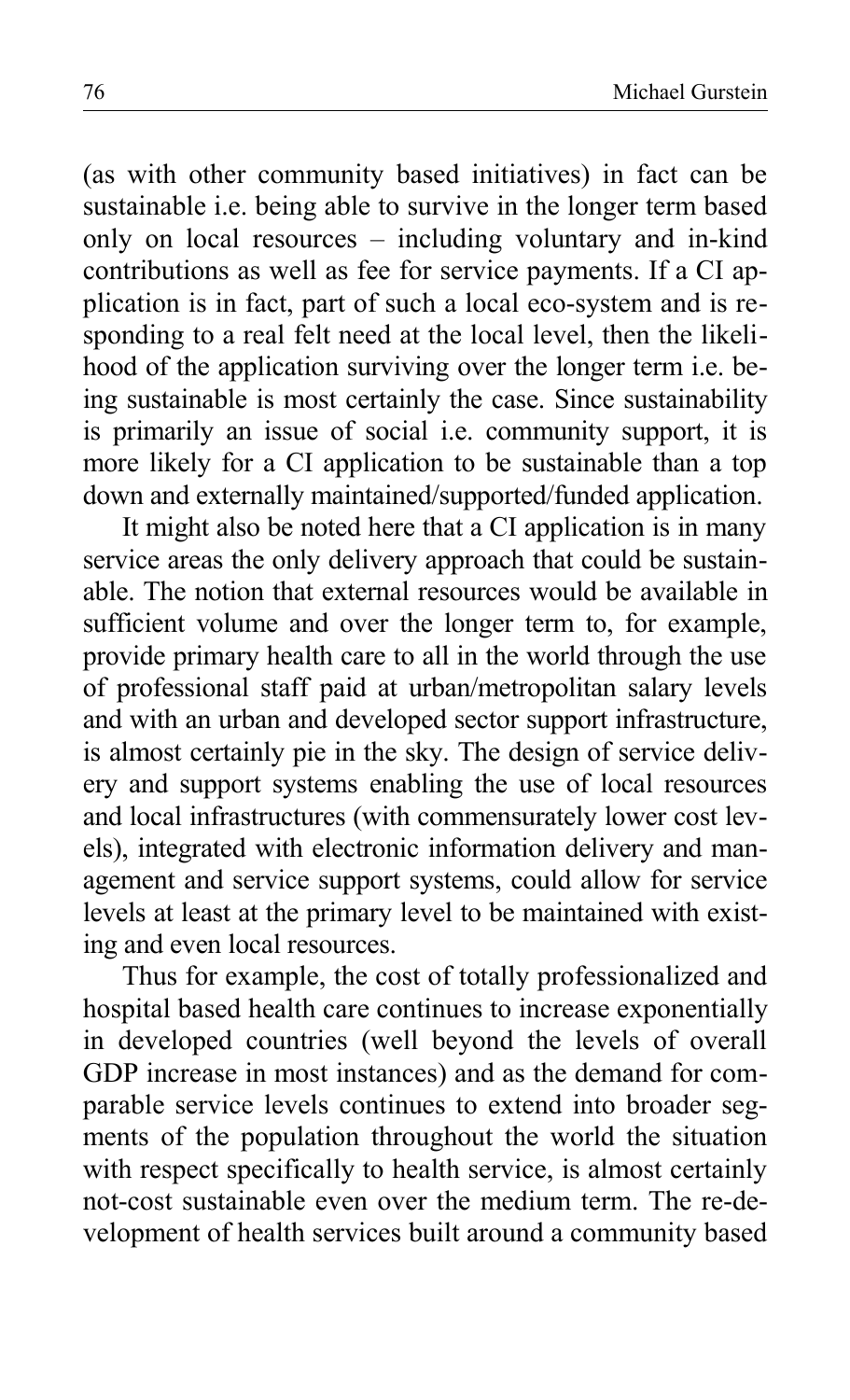delivery and support infrastructure with ICT as a central component for supporting information delivery, training, diagnostics and counseling is almost certainly the direction which must be taken.

#### *Is there a Wireless Community Informatics?*

#### **KEYWORDS:**

WIRELESS COMMUNITIES, WIRELESS COMMUNITY INFORMATICS, COMMU-NITY NETWORKING, COMMUNITY CONNECTIONS, INTERNET SERVICE PRO-VIDER (ISP), HOTSPOT, ILE SANS FILS (ISF)

Issues around wireless communities as communities and whether there is a wireless Community Informatics arise partially from the peculiar artifact that many of the early community wireless innovators, while having somewhat parallel backgrounds to the early community networking innovators (progressive politics, university education, technical proficiency, youthful) and even often referring to themselves as "community networkers", yet had little knowledge of (or interest in) more traditional or long standing community networking advocates or institutions.<sup>47</sup>

The difficulty with thinking about a "wireless community informatics" is that wireless as an infrastructure is necessarily virtual and placeless thus immediately making the creation of community connections (the normative integration necessary for community formation) exceedingly difficult. Wireless users are simply those who use a wireless connection to obtain Internet access and need have no other links or connections to other Internet (or Internet Service Provider (ISP)) users. However, the fact that a wireless connection does have some degree of geographical anchoring (individuals gain access through a geographically anchored "hotspot") opens up the possibility of creating a degree of interconnection among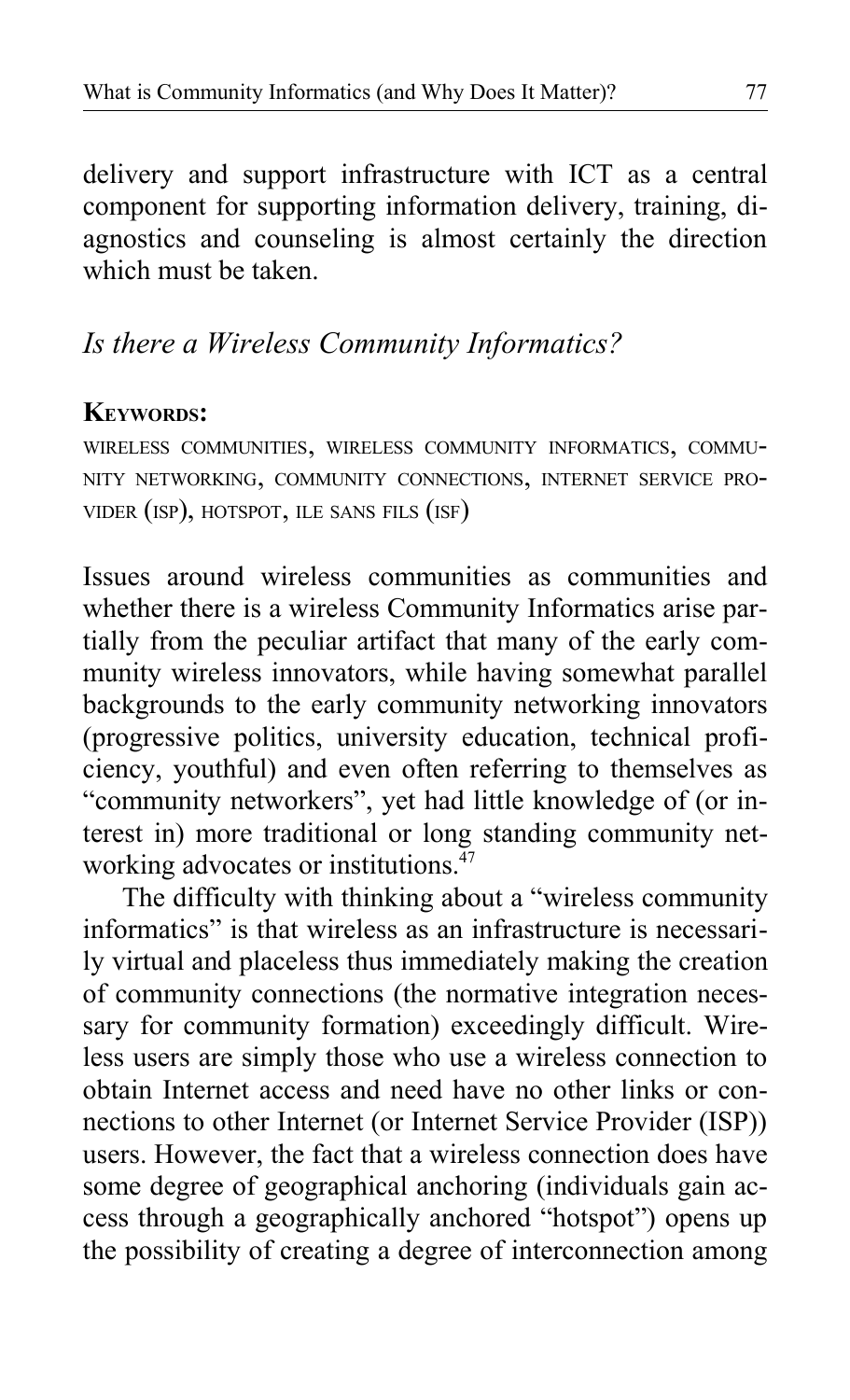users over and above that of a random and anonymous (to each other) group of users of a single ISP.

Certain early ISPs and subsequently AOL, among others, identified a similar difficulty and a similar opportunity and used their role as ISPs to interpose a screen between their users and the Internet. In this way they forced their users to interact with this screen as part of their virtual activities. In most cases they gave that screen a content (generally advertising). In this way the possibility of a many-to-many interaction among those being forced to interact with the interposed screen was created. In the context of wireless, these interposed screens have the possibility of being created and interacted with at the level of the "hotspot". This has given, the ISP (or hotspot operator) an opportunity to develop a degree of inter-connection among these wireless users and to facilitate the formation of a degree of "community" interaction among them or, as in the case of AOL (or Ile Sans Fils – ISF – in Montreal) the means to use this limited amount of interaction as a way of, in one case (AOL), presenting advertising to users (as they are accessing the interposed information) or as is the case of ISF, using this interposition for local promotion and development.

The degree to which this interposition and hotspots or interconnection between hotspots can be used as the basis for social mobilization or community service delivery is the degree to which one can begin to conceptualize and formulate a Wireless Community Informatics.

*What are the Challenges and Opportunities facing Community Informatics?* 

#### **KEYWORDS:**

BOTTOM UP DEVELOPMENT, ICT DEPLOYMENT, INFORMATION SOCIETY, INFORMATION INTENSIVE SERVICES, MANAGEMENT INFORMATION SYS-TEMS, PRACTICE, INSTITUTIONALIZATION, CI AS A MOVEMENT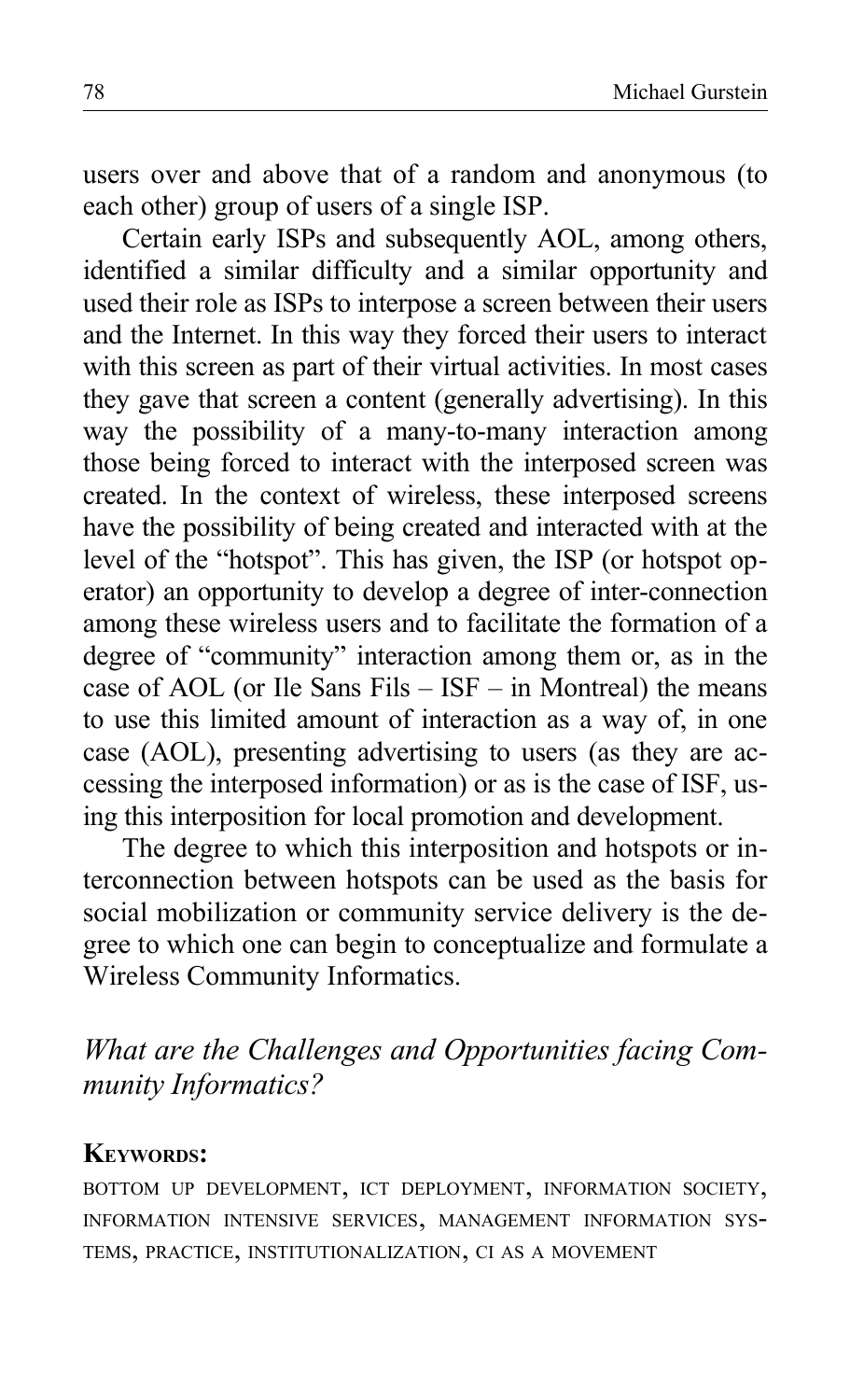CI has the opportunity to provide direction and a basis for rethinking the ways in which communities engage with technology, the direction for the developmental implementation of information systems, and perhaps most important to provide leadership in re-affirming the role and significance of communities in a modern technologically enabled society. At its most fundamental CI presents a critique of conventional approaches to development (a shift from top down to bottom up in the way in which ICT is deployed in society i.e. to empower collectivities as well as individuals) and suggests a new direction for the democratization of the information society (using ICT to transfer responsibility and authority to communities and away from central institutions).

It also represents what will in the medium and longer term prove to be the only feasible (sustainable and cost-effective) way in which to organize and widely distribute information intensive services. That being said the opportunities for CI both as a practice and as an academic field for research and development are outstanding. My own feeling is that CI could (and should) develop as a parallel stream to Management Information Systems within "Information", "Information Studies" or "Information Systems" programs in universities and colleges; however with a stronger element of a "practice" component which in this instance might be cross connected with say Social or Public Administration programs, IT design and development programs and service design and development programs.

However, there are also a variety of challenges facing Community Informatics. Perhaps the greatest immediate challenge is the problems associated with institutionalization. CI started out as an "outsider" phenomenon… gathering together academic outsiders and engaged techie practitioners but particularly academic outsiders who were dissatisfied with the specific academic disciplines in which they found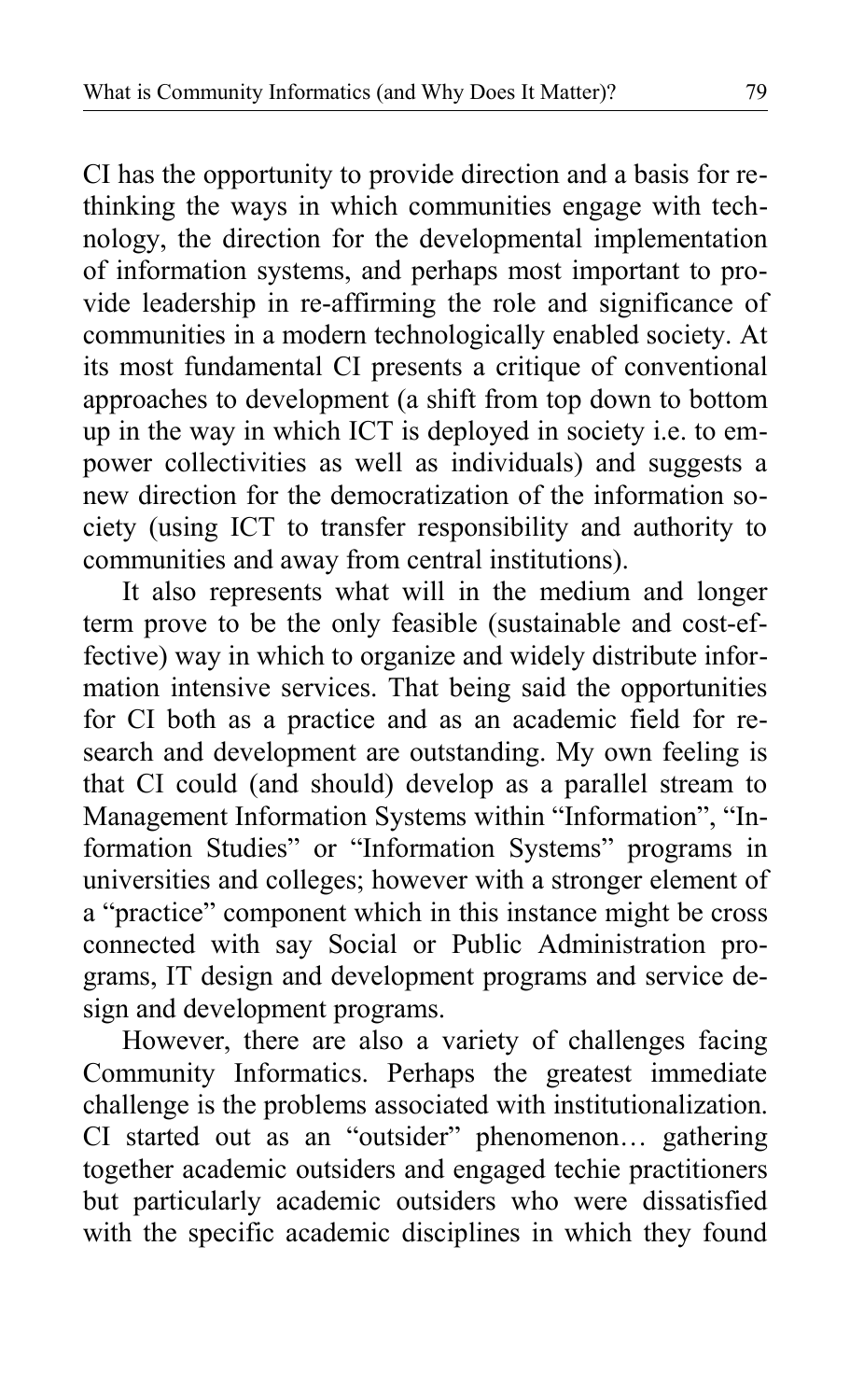themselves and especially because those disciplines seemed not to be taking into account the opportunities and risks associated with the new ICT notably as they might impact on marginalized and developing world populations. Contrary however, to most outsider academics, CI researchers are not necessarily of a "critical" persuasion; that is, while they might be critical of the particular academic framework in which they found themselves either from an institutional or from a conceptual perspective many were intrigued and challenged by the opportunities for broader social change which they saw ICT as representing. Thus, rather than being pessimistic about the changes being undergone they saw many of those changes as being (at least potentially) for the better and they saw their own work as helping or intervening so as to enable or nudge these developments in desirable directions.

I think it was Randall Pinkett at a meeting in Colorado Springs that first suggested to me that CI was not a discipline or a practice but rather a "movement" and I've been intrigued by that idea ever since and have noticed that others have also begun to use that terminology. I think that CI has some of the characteristics of a movement in that there tends to be a degree of ideological adherence and struggles concerning consistency and even doctrine within the CI community. More important than that however there seems to be at the core of CI a vision of how the world might look (with communities as enabled by technology and the restructuring of social and political power that would be associated with that), and some sense of how and under what circumstances that might be achieved – through bottom up approaches to technology implementation and broad social appropriation. As well, there is a sense that a CI perspective is a moral (or even political) perspective rather than simply a set of concepts, models and techniques and, as a moral direction,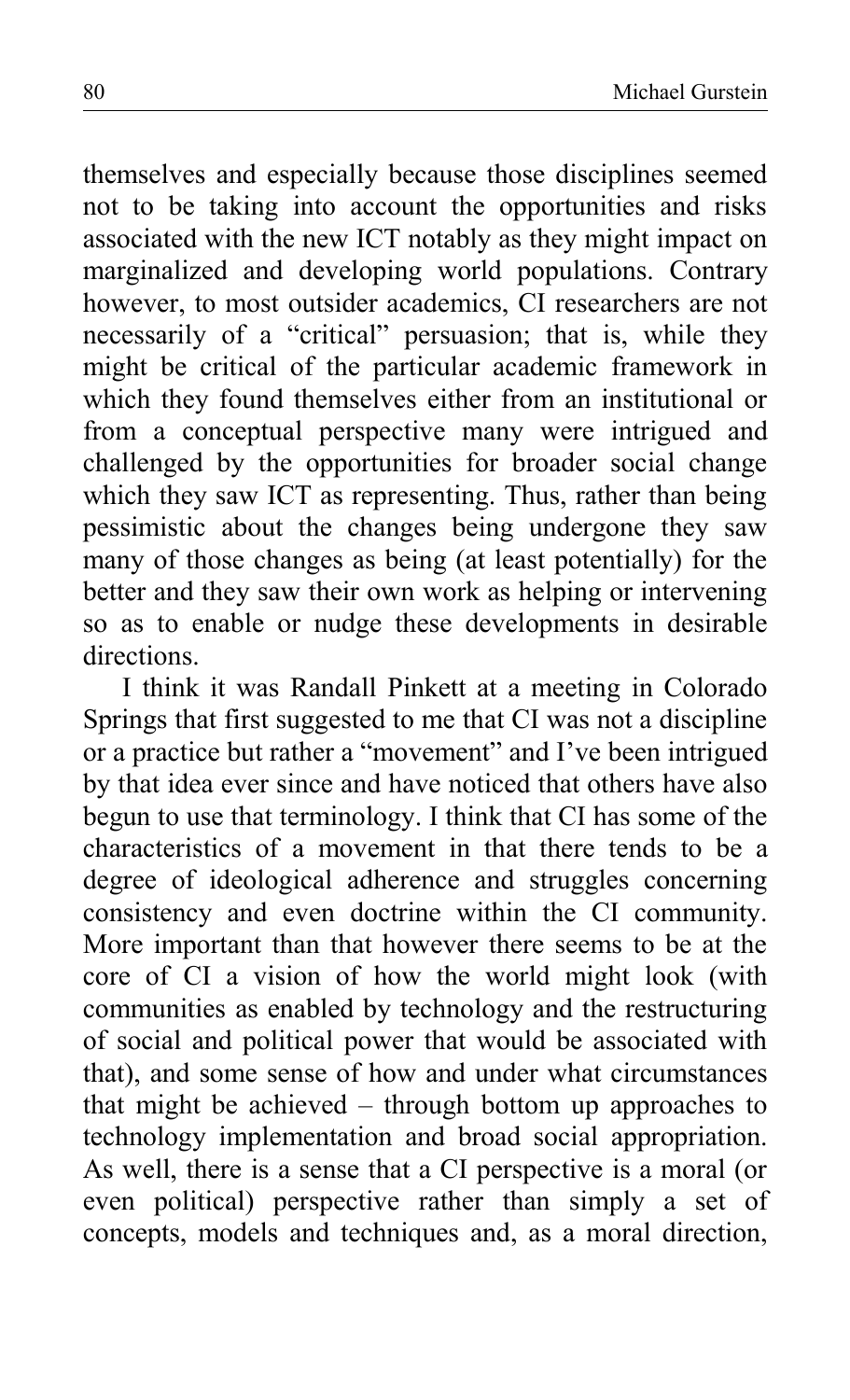there is a sense that involvement with CI is more than simply accepting an academic direction, it is also buying into a directed and collaborative quest.

*What is likely to be the long term impact of Community Informatics and Why Does It Matter?* 

#### **KEYWORDS:**

COMMUNITY INFORMATICS, TRANS-DISCIPLINARY, PROBLEM FOCUSED, PRACTICE, SOCIAL AND ECONOMIC DEVELOPMENT, COMMUNITY EMPOW-ERMENT, INCLUSION, ELECTRONICALLY ENABLED SERVICES, E-HEALTH, INFORMATION SOCIETY, SOCIAL NETWORKING SOFTWARE, BOTTOM UP IMPLEMENTATION

Community Informatics is one of a number of emerging trans-disciplinary approaches which for the most part are "problem" or output focused. A lot of these are technology related – gaming is another example, but CI is perhaps the most ambitious since it is trans-disciplinary at a level which incorporates the social as well as the behavioural rather than simply the behavioural.

Certainly the future for CI as a practice appears to be a bright one, with accelerating interest and an increasing number of adherents both as researchers and as practitioners. Providing technical resources and strategies designed for and implemented by local communities, is such an obvious approach and so obviously superior to top-down approaches for achieving social and economic development goals at the local level that it is difficult to see how this would not become the norm in at least socially progressive developing country contexts.

The issue of community empowerment with ICT is of course a significant element of the broad penetration and use by local communities of ICT and this will not always be seen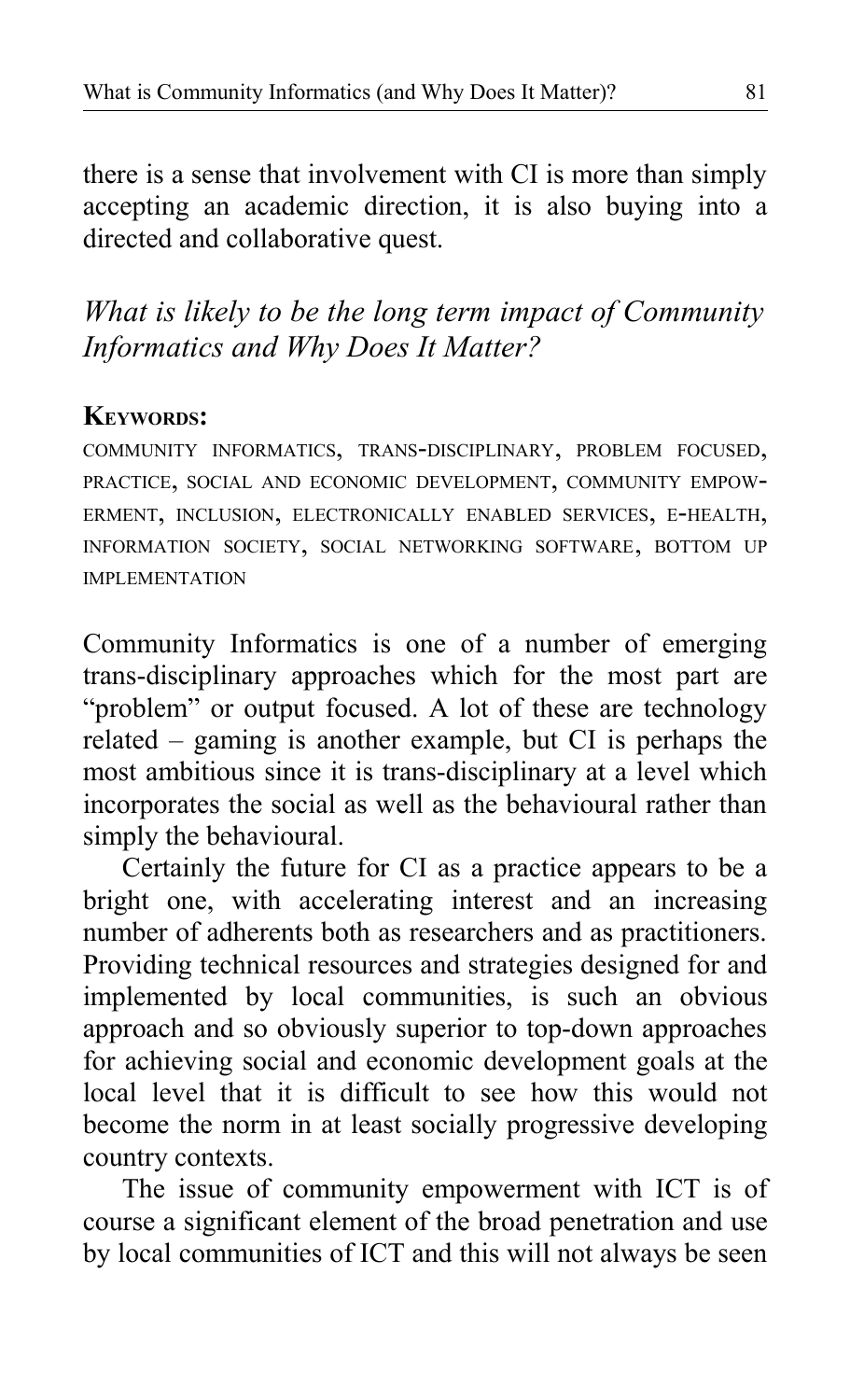in a favourable light by existing authorities. How this will be handled remains to be seen (it is one aspect of the broader transformation of political institutions and processes in response to computerization) but as the need for broader inclusion into the social and economic fabric becomes ever more evident and the link in this with ICT is established, the trend towards CI as a basic policy framework for ICT deployment and use would seem to be very likely.

Whether we will see a broader transformation in the delivery of electronically enabled services into communities within a CI framework is rather less obvious. The transformation that would be required is one that affects the service system at all levels and all stages and to a degree requires the re-thinking of the nature of the service itself including the professional structures which support it. If we think of education as an example (it could be health or the range of other generally publicly provided services) then the notion of shifting the balance to community based learning, utilizing community knowledge resources and personnel as the first line of service providers is an obvious one. In this instance, those up the bureaucratic structure would necessarily need to shift from monitoring and control of professionals to enabling community processes and where professionals, rather than being direct service providers would become supporters of local processes of service delivery at least at the more basic level of skill and requirement.

The area of health however, may be a special case since the cost of health care is becoming increasingly unsupportable and the need to find lower cost alternatives to at least the basic level of service provision is becoming ever more evident. The provision of health care through community based facilities and service providers supported through specially designed content and software would appear to be almost inevitable particularly and initially in least developed countries. It is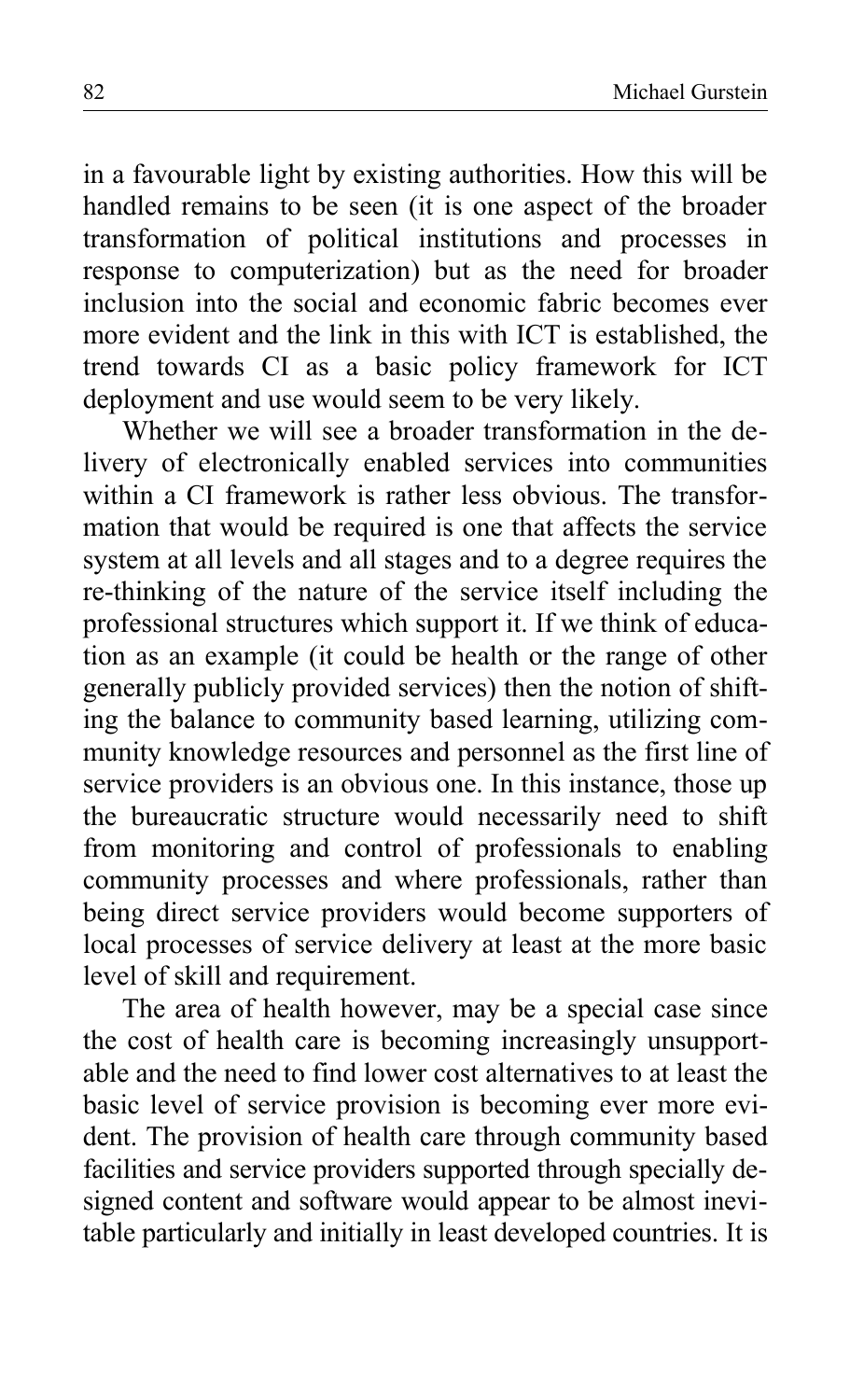likely in more developed ones as well as the message comes through that the aggregate level of health care achieved through this bottom up approach can be dramatically enhanced in this way. The difficulty of course, comes from entrenched positions and interests on the part of current professional and bureaucratic structures and these are the most resistant to change. Any overall change will thus need to be done in large part through engaging and overcoming resistance from these quarters.

The question of if or why Community Informatics "matters" and to whom goes to the very core of the nature of the Information Society and of the options that are available for its development. That there is a desire to use the tools of ICT to maintain, enhance and extend communities is I think, unarguable given the success of social networking software which to a degree is based on precisely these objectives. Equally, there is an emerging broad recognition that only through a concern for bottom up implementation and effective use of ICT can these become useful tools as part of the process of economic and social development.

CI matters because there is a need not only to do but also to systematize and to understand what is being done. In the absence of this understanding then the processes of achieving success are at best random and at worst may result in a continuous wastage of resources, time and credibility as mistakes are never learned from and so repeated, and as successes are never captured and built upon to realize further horizons.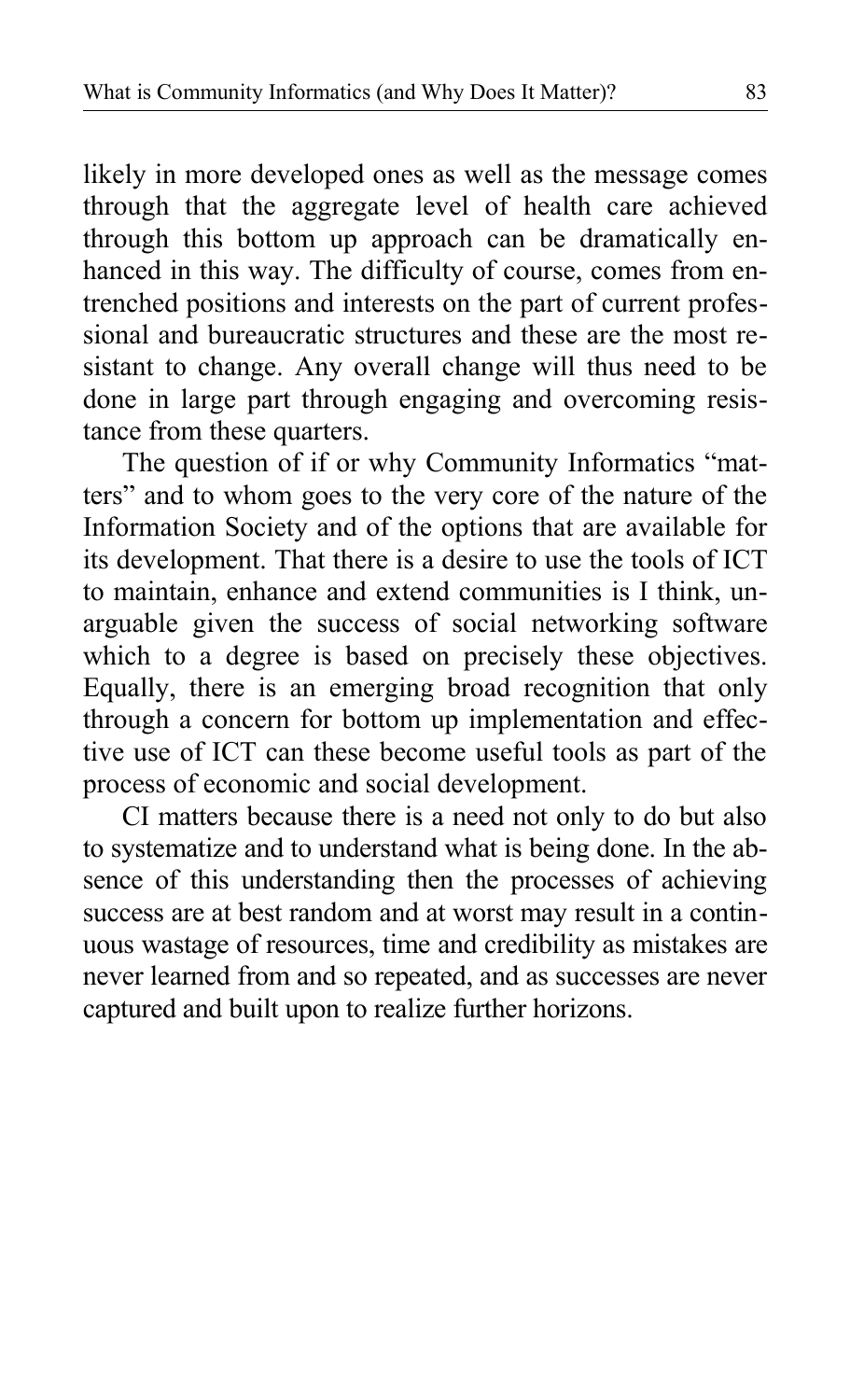### **Resources**

- There are a range of resources available concerning Community Informatics. Those with a continuing interest might begin with the Wikipedia site *http://en.wikipedia.org/wiki/Community\_informatics* and the Community Informatics Research Network (CIRN) website *http://www.ciresearch.net/*
- The Journal of Community Informatics *http://ci-journal.net* is regularly publishing a range of peer reviewed research articles in the area.
- Community Informatics currently functions as a loose network focused around the electronic discussion lists, *Community Informatics@vcn.bc.ca* and *CIResearchers@vcn.bc.ca*. To subscribe send a message to: *sympa@vancouvercommunity.net* with a blank subject line and in the body write: subscribe communityinformatics and/or ciresearchers. Archives are available.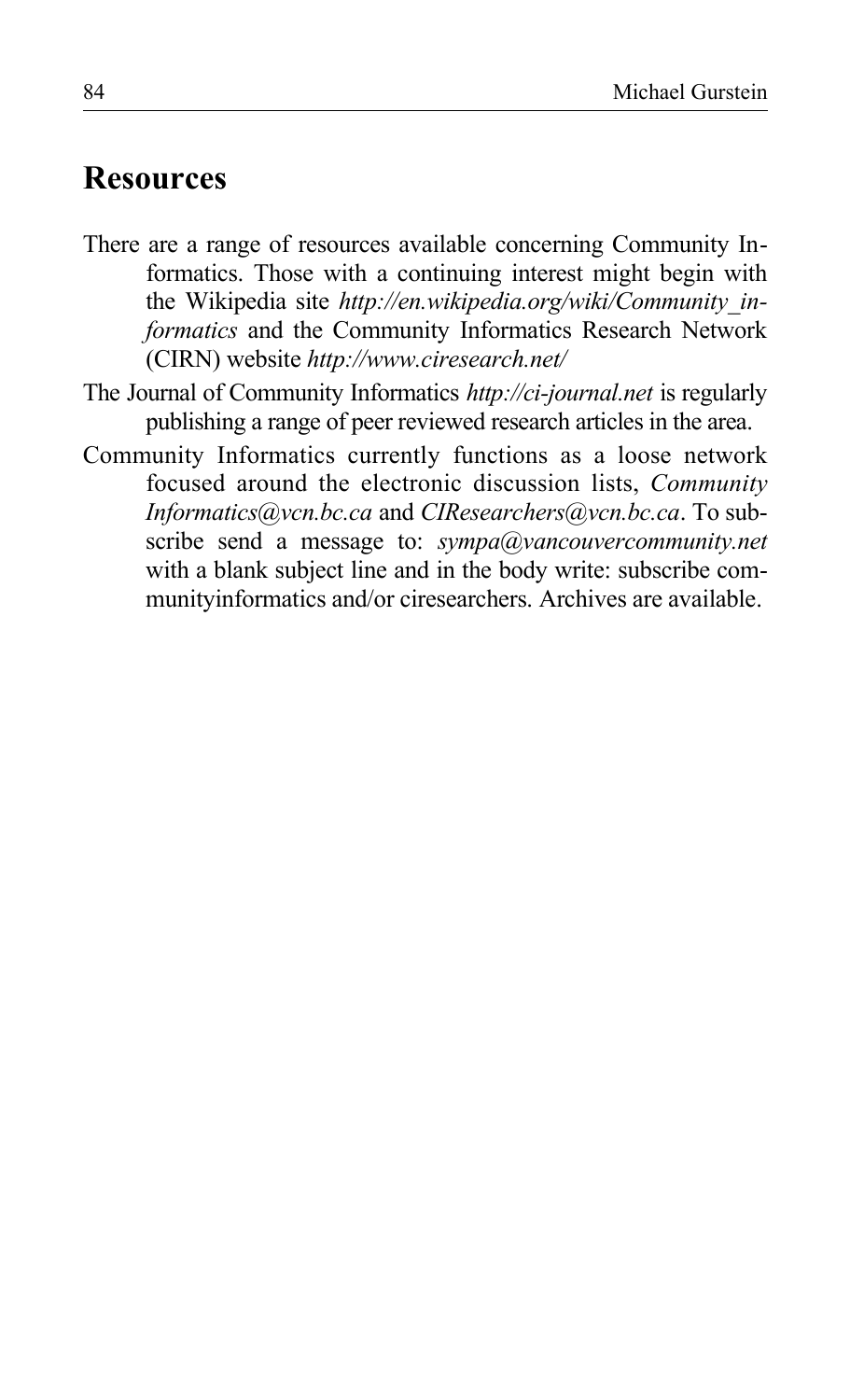### **NOTES**

1 The title is a parallel to Rob Kling's famous article presenting the case for a "Social Informatics" cf. R. Kling, "What is Social Informatics and Why Does it Matter?" *D-Lib Magazine*, January 1999, Volume 5 Number 1.

2 M. Gurstein, Community Informatics: Current Status and Future Prospects – Some Thoughts (source: adapted from *Community Technology Review* winter/spring 2002).

3 For a fuller discussion of this see below.

4 Cf. also M. Gurstein (Ed.) *Community Informatics: Enabling Communities with Information and Communications Technologies*, Idea Group, 2000; L. Keeble & B, Loader (Eds.) *Community Informatics: Shaping Computer-Mediated Social Networks*, Routledge, 2001; and the Proceedings of the IT in Regional Areas Conference: *Using Informatics to Transform Regions* (Eds. S. Marshall, Wal Taylor and Xinghou Yu), (2004).

5 Cf. M. Castells, *Rise of the Network Society: The Information Age: Economy, Society and Culture –* 1996 *–* Blackwell Publishers, Inc. Cambridge, MA, USA.

6 Much of this is drawn from a previously unpublished working paper presented to the CRACIN Workshop Toronto, 2006.

7 B. Wellman, A. Quan-Haase, J. Boase, W. Chen, K. "The Social Affordances of the Internet for Networked Individualism", *Journal of Computer Mediated Communication*, JCMC 8 (3) April 2003.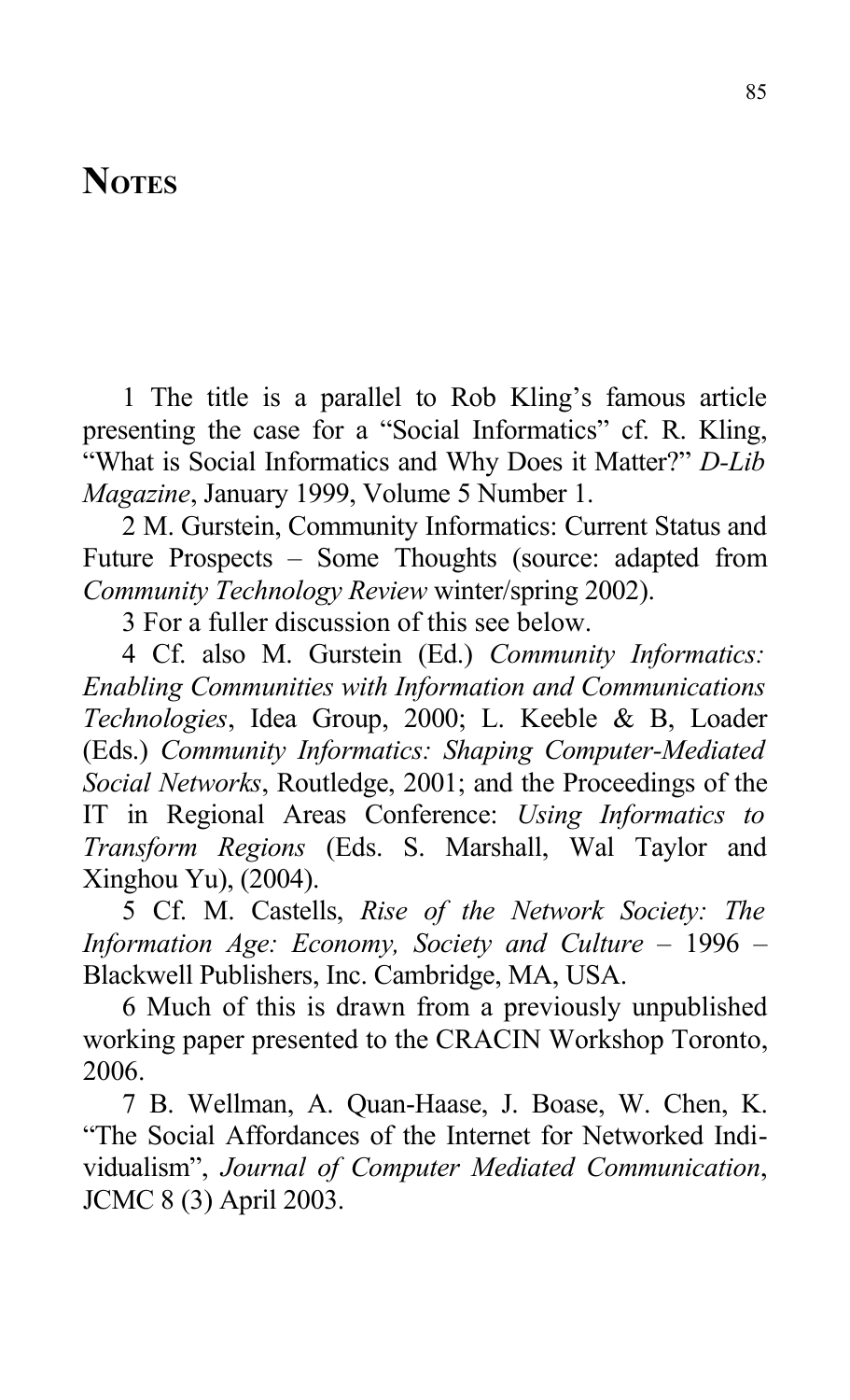8 Van Dijk presents a very useful explication of Wellman's theory as follows: This means that the individual in one of its roles increasingly is the most important node in the network and not a particular place, group or organization. The social and cultural process of individualization is strongly supported by the rise of social and media networks. Using them the individual creates a very mobile lifestyle and a crisscross of geographically dispersed relations. Every mobile phone user knows that (s)he does not any longer reach a place, but a particular person in one of its roles. This practice may be very liberating and self-empowering, but there also is a less positive side to it. Less and less people have a view of us as a whole person: one only knows one or a few sides of our personality playing a particular role (Wellman, 2000). Presently, the last refuge where one is supposed to know each other more completely, the family household, is dispersed also. In families husbands and wives, parents and children are engaged with ever more different activities in other social and media networks. Effects to be observed might be an increase of loneliness, alienation, uncertainty and the feeling of not being understood by others. This might happen in spite of, or because of (?) the virtual explosion of means of communication available. http://www.gw.utwente.nl/vandijk/research/network\_theory/

network theory plaatje/a theory outline outline of a.doc/

9 In this as in other areas, when we are discussing externally-driven networks based on centralized decision making, we should include as direct parallels the processes of the transfer into electronic format of Government services (e-Government) without the parallel development of enhanced means for enabling citizen participation and control at the community level of these services (e-Governance). For a further elaboration of this discussion see M. Gurstein, D. Schauder, and W. Taylor "E-Governance and E-Government", for *In-*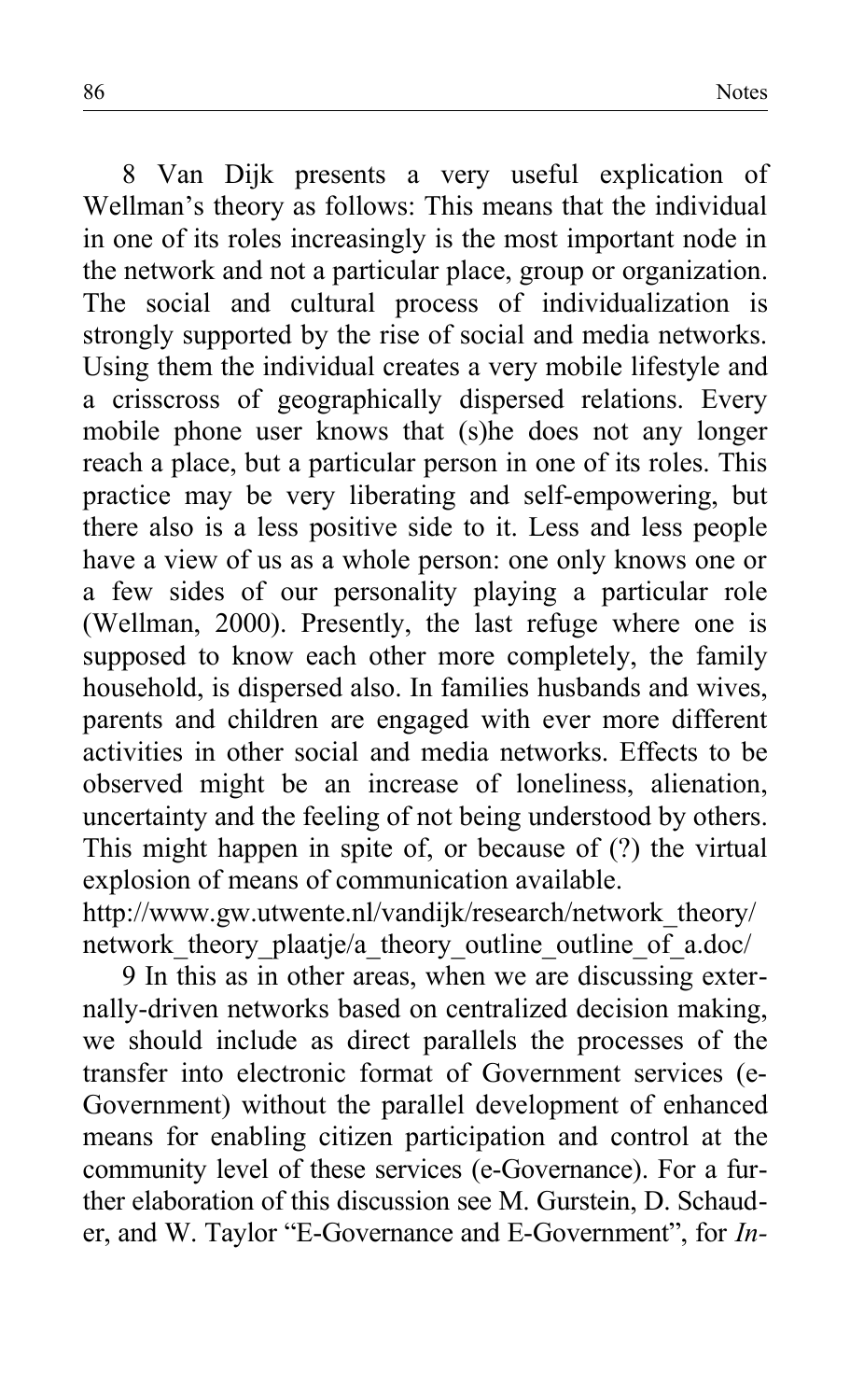*ternational Conference on Engaging Communities*, Brisbane, Australia July 2005.

10 B. Wellman, K. Hampton, "*Living Networked in a Wired World*" Contemporary Sociology, 1999 – chass.utoronto.ca

11 http://pages.ebay.com/help/policies/hub.html?ssPageName =home:f:f:US

12 Cf. The extremely interesting discussions which are emerging concerning the notion of "code as law" for example those by Lawrence Lessig in his electronically published book "*Code and other Laws of Cyberspace*" http://www.code-is-law.org

13 Cf. eBay op.cit. A person suspended from eBay loses all membership privileges. A suspended individual is not permitted to participate on the eBay site using any existing account, or to register new accounts with eBay. A suspension from eBay may be for a fixed length of time, indefinite, or permanent. Suspensions remain in effect until removed by eBay. http://pages. ebay.com/help/policies/rfe-previously-suspended html

It has been indicated that currently some 250,000 individuals and businesses are now deriving a majority of their livelihood from transactions on eBay. Thus being *suspended* from eBay as described above, without right of notice or appeal is potentially an extremely significant sanction and gives those enforcing such rules enormous economic and social power.

14 Cf. *Journal of Community Informatics*, Special Issue on CI and Systems Design.

15 Cf. M. Gurstein & T. Horan. "Why Community Information Systems Are Important to the Future of Management Information Systems and The Field of Information Science (IS)" *The Gordon Davis Series on the Future of Information Systems Academic Discipline: Opportunities and Directions*, 2005.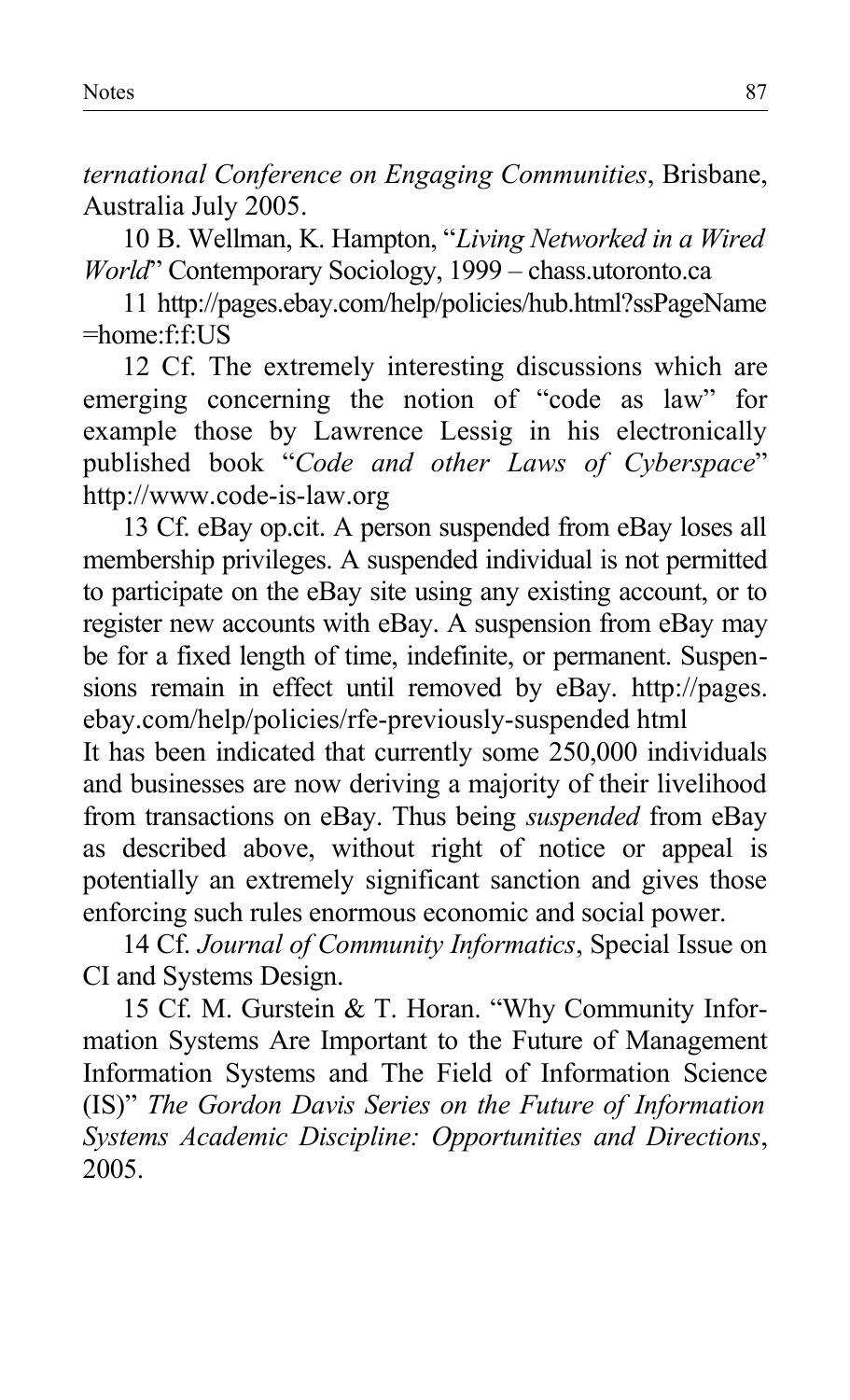16 Cf. Lyn E Simpson, "Community Informatics and Sustainability: Why Social Capital Matters" *Journal of Community Informatics* Volume 1, No. 2, 2005.

17 A number of companies in the DotCom period and immediately after created on-line forums giving customers the opportunity to present feedback to the company and with the intention of creating "communities" around the various products or brands as is promoted by Hagel and Armstrong in their very influential book, Net Gain: Expanding Business Through Virtual Community. Most of these were quickly shut down when the customers began to interact with each other to form groups of customers many of which were directly critical of individual company offerings. A number of these eventually re-emerged in the "xxxsucks.com" phenomenon as in: http://www.mycarsucks.com/ for example.

18 These processes have been quite well examined as for example M. Gurstein, "*Community Informatics: Enabling Communities With Information and Communications Technologies*" and the variety of articles in the *Journal of Community Informatics* http://ci-journal.net

19 "Globalization" as a term has no standard and universally recognized definition. Rather it can be understood to occupy a general conceptual space and is adapted to particular circumstances as required. A fairly typical definition as applied within the context of Information Systems would be the following: "globalization of business refers to a qualitative departure from traditional approaches to doing business internationally. An important distinction is the size of the new business entities. Another, and significantly more interesting aspect is the attempt to set up such entities in various countries to functioning as single, "seamless" business operations. For example, while a corporation's market in international trade is usually considered to be composed of many, country-defined markets, in the globalized approach it is defined as one, huge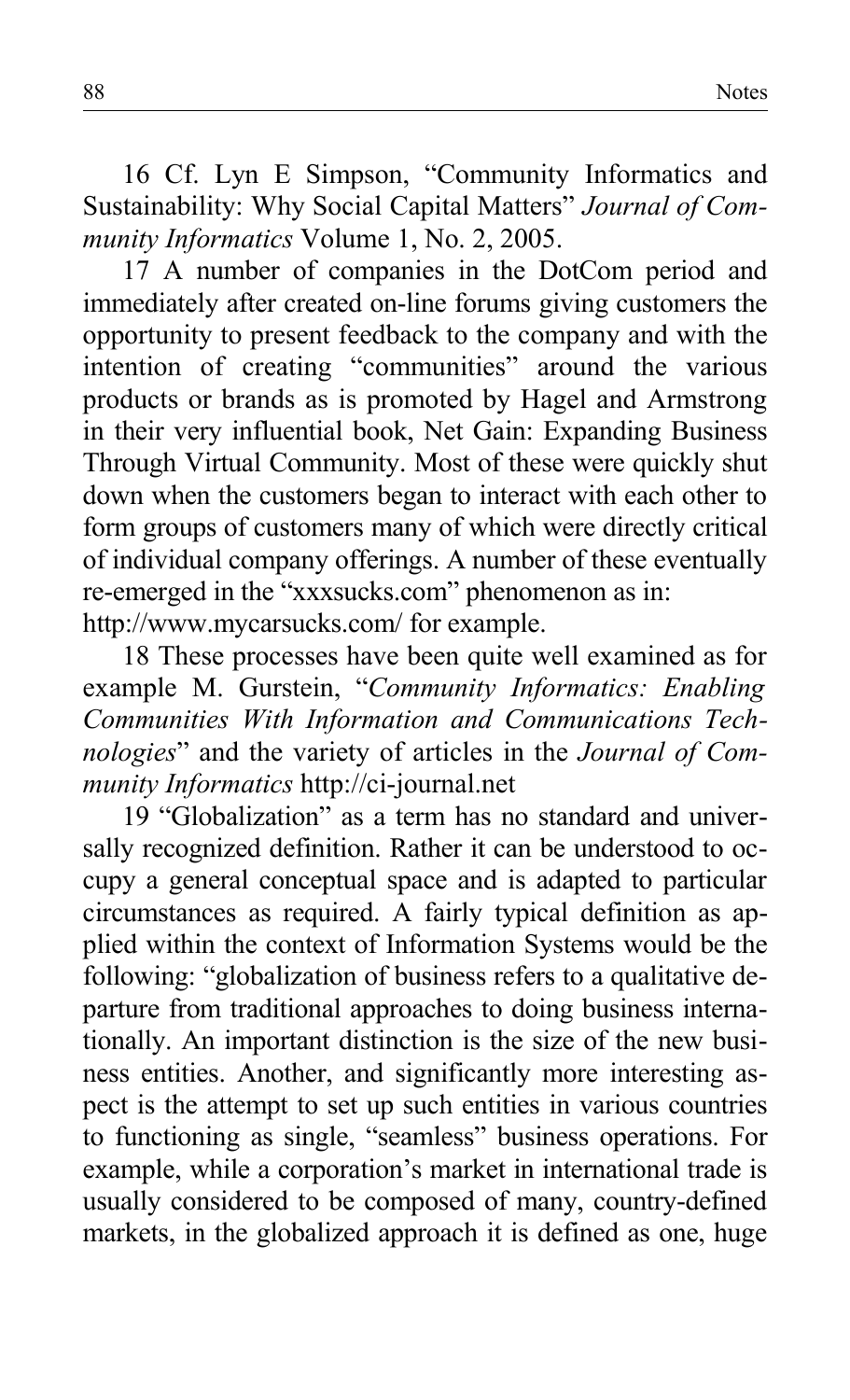globe-encompassing mammoth. Closely related to this notion is the global business corporation's approach to management of business operations in various countries, as elements of a unified system, regardless of the location and national boundaries. A significant implication of this approach is the expected ease of transfer of goods, services, capital and labor across the globe, unencumbered by excessive local and national regulations. http://aabss.org/journal2002/Mahdavi.htm

A further and more Information Systems and less academic definition would be the following: "We define globalization as the responsible development of a geographically balanced network of business units that are fully integrated within both our worldwide business structure and within the local societies in which they operate". http://www.st.com/stonline/company/annual/fy01/p07a.htm

20 This "control" takes the form of either contracting or not contracting i.e. either a company conforms to the technical requirements and standards of Wal-Mart or it doesn't do business with Wal-Mart and, given the massive significance of Wal-Mart as a purchaser this means that conformity is not voluntary but a compulsory aspect of staying in business. http://www.ladlass.com/ice/archives/007533.html

21 Much of the conceptual insight into the role and operations of Wal-Mart and other electronically enabled enterprises comes from the very useful introductory to e-Business by Kalakota and Robinson. "*e-Business: Roadmap for Success*"*,* Addison and Wesley, 2002.

22 The integration of the sales "chain" with the supply chain is probably Wal-Mart's most significant single innovation. Developing the capacity to directly link sales with supply has allowed it to achieve massive efficiencies by effectively eliminating the need for inventory and warehousing. The "joke" in the industry is as follows: Q. Where is Wal-Mart's warehouses? A. The US Interstate highway system.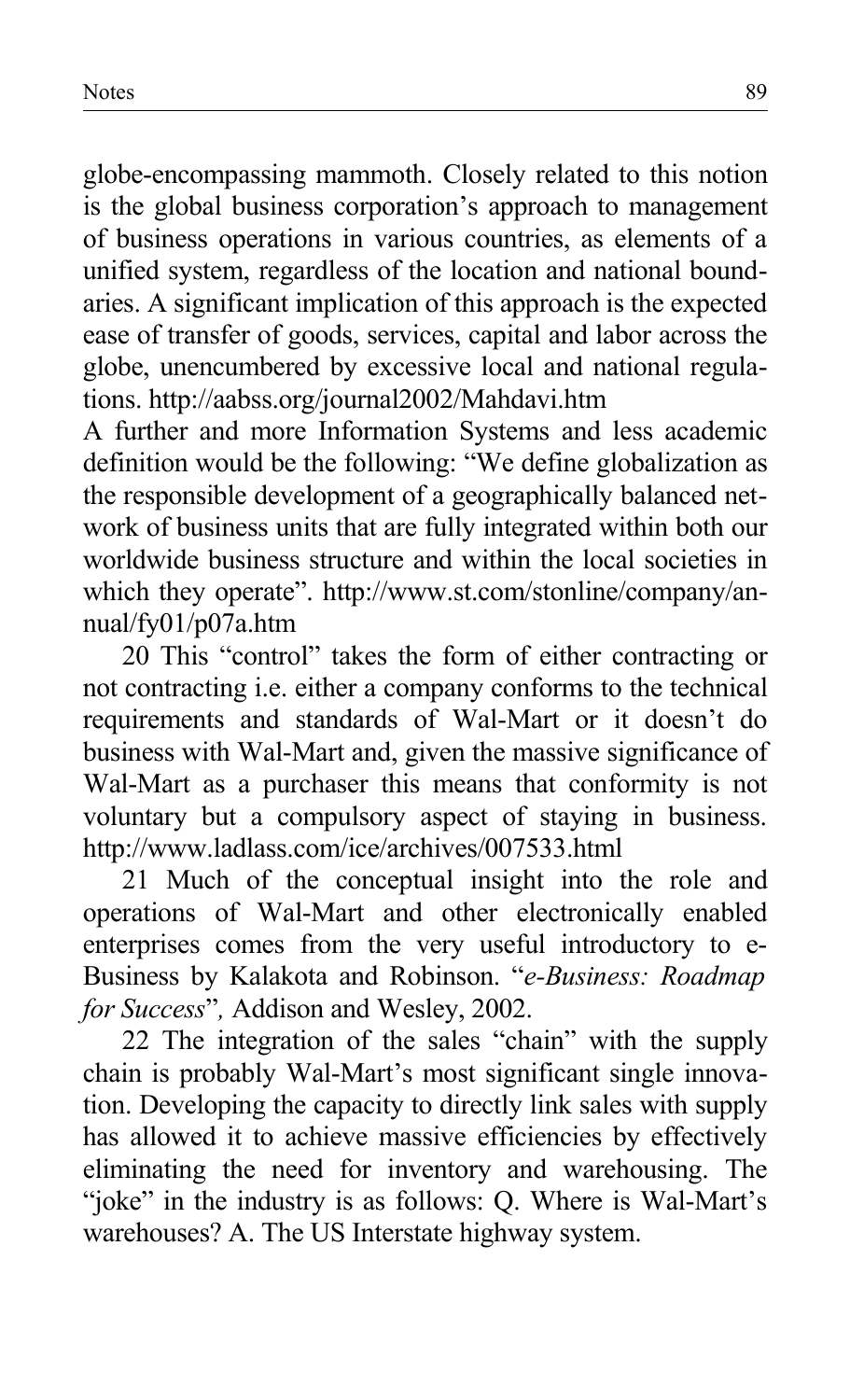23 http://walmartwatch.com/

24 Cf. Wellman's references to contractual or "gemeinschaft" relationships as per Durkheim's notions as the defining characteristic of his "networked individualism" postulate. Wellman and Hampton, op.cit.

25 Gurstein and Horan op.cit.

26 http://rkcsi.indiana.edu/

27 Adapted from M. Gurstein "Effective Use: A Community Informatics Strategy Beyond the Digital Divide", *First Monday*, December 2003. http://www.firstmonday.dk/issues/ issue8\_12/gurstein/index.html

28 http://searchsmb.techtarget.com/sDefinition/0,,sid44\_g ci214062,00.html

29 Canadian International Development Agency, *CIDA's Strategy on Knowledge for Development through Information and Communication Technologies (ICT),* http://www.acdicida.gc.ca/ict

30 Cf. Fiser, Adam, Clement, Andrew, & Walmark, Brian. (2006). *The K-Net Development Process: A Model for First Nations Broadband Community Networks*, CRACIN Working Paper No.12.

31 *B. L. Bell, P. Budka, & A. Fiser* "*We Were On the Outside Looking In*" *MyKnet.org: A First Nations Online Social Network in Northern Ontario, 5th CRACIN Workshop Concordia University, Montreal, June 20-22, 2007.*

32 Association for Community Networking, website: http://www.afcn.org/taxonomy\_menu/1/10?page=13

33 Cf. R. Stoecker, Is Community Informatics Good for Communities? Questions Confronting an Emerging Field. *Journal of Community Informatics* Vol 1, No 3 (2005).

34 For a more complete discussion of Innovation systems in this context see M. Gurstein, "A Community Innovation System: Research and Development in a Remote and Rural Community", in D. Wolfe and A. Holbrook (Eds.), *Knowl-*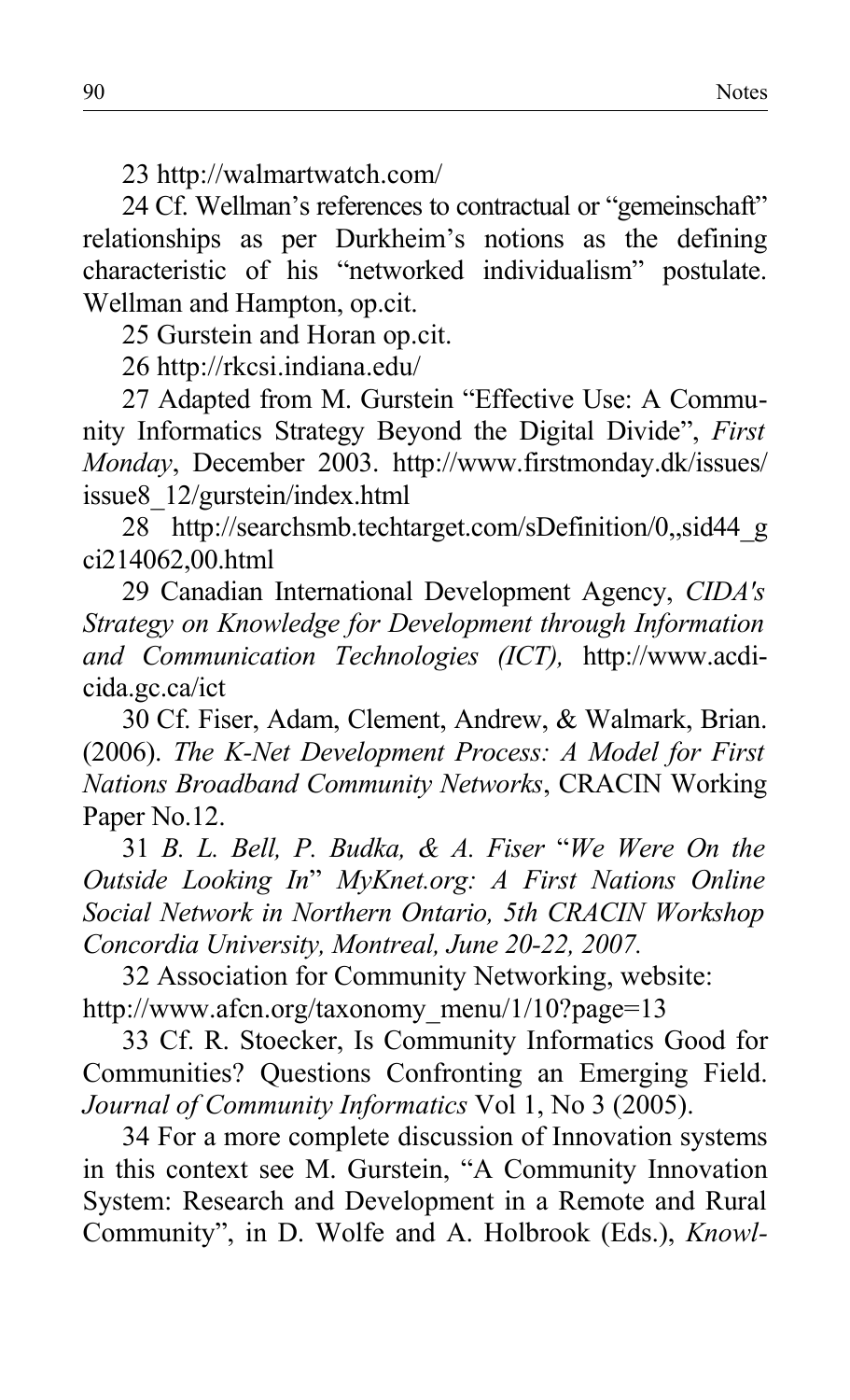*edge, Clusters and Regional Innovation Systems*, Queen's-McGill University Press, 2002**.**

35 For a more extensive discussion of these points see M. Gurstein (2002) op.cit.

36 Cf. M. Gurstein, http://www.firstmonday.dk/issues/issue 4\_2/gurstein/ and M. Gurstein, "Community Informatics, Community Networks and Strategies for Flexible Networking" in *Community Informatics: A Social Agenda for Technology*, Brian Loader and Leigh Keeble (Eds.) Routledge, London, 2001.

37 Cf. M. Gurstein, Community Informatics: Current Status and Future Prospects – Some Thoughts, Community Technology Review, Winter-Spring 2002.

http://ctr.dyndns.org/article.php?article\_id=56

38 M. Gurstein, "Effective Use: A Community Informatics Strategy Beyond the Digital Divide", *First Monday*, December 2003. http://www.firstmonday.dk/issues/issue8\_12/ gurstein/index.html

39 This of course, is the basis of the recent finding by both the US government and the European Union that Microsoft is guilty of monopolistic practices.

Cf. http://europa.eu.int/rapid/pressReleasesAction.do?reference =IP/04/382&format=HTML&aged=1&language=EN&guiLang uage=en

40 Cf. L. Torvalds – Communications of the ACM, 1999 – portal.acm.org *The Linux edge*, Volume 42, Number 4 (1999), Pages 38-39.

41 The Canadian Community Access Program was one of the first large scale CI programs in the world and not surprisingly the overall objectives of this program were to facilitate Internet access in the vast rural and remote areas (and widely among rural and remote populations) in the country. The CA Program had a striking success in the rural areas – having very widespread uptake, a high measure of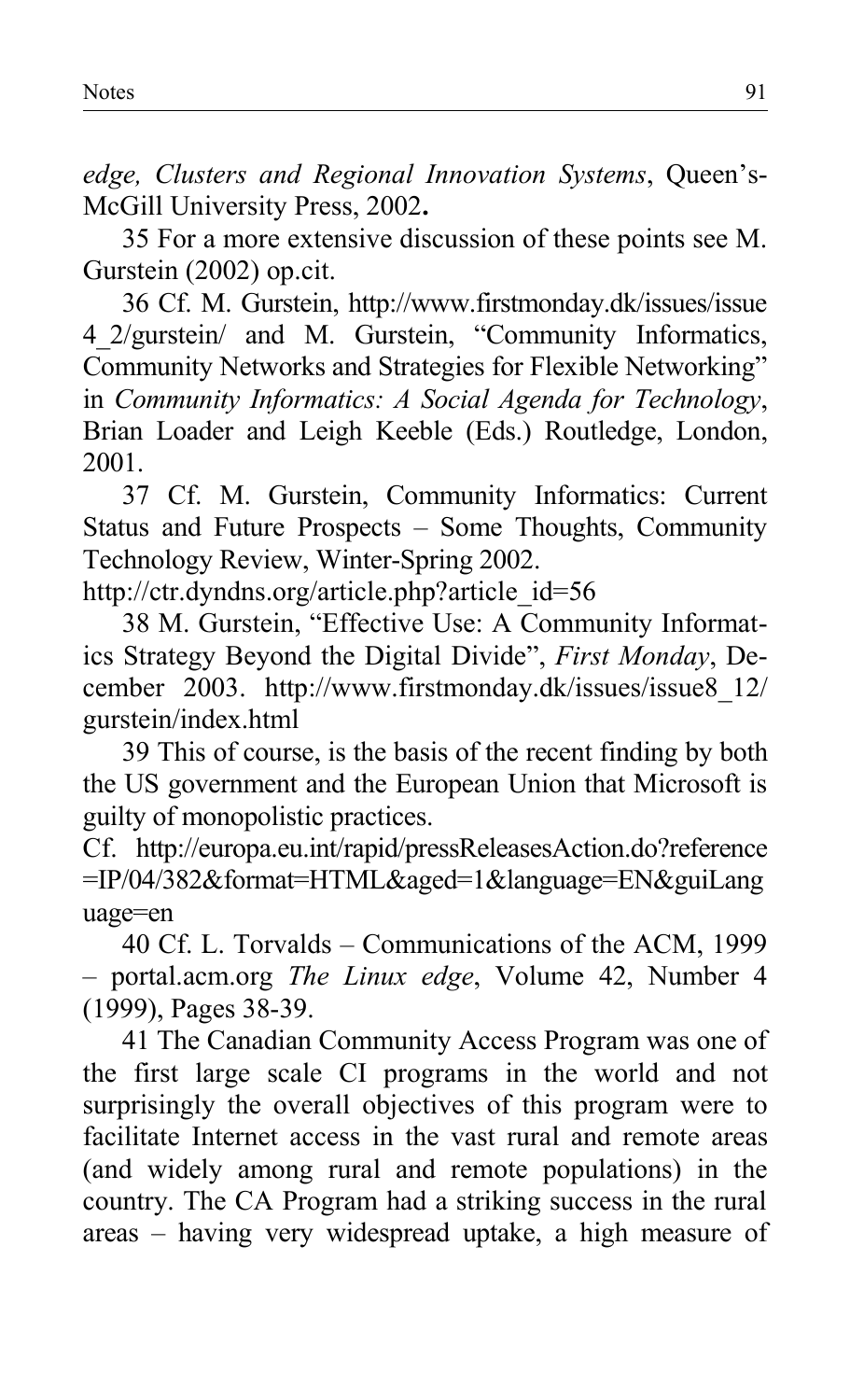voluntary participation and enthusiasm and a significant overall level of participant satisfaction as manifest in political support for the program from local politicians. Based on this experience the Government of Canada determined that it would carry forward with a parallel program in urban Canada and assigned resources including staff and start up funds for this purpose. What this program didn't do however, was to adapt the strategies which had been successful in a rural environment to the urban environment and nor did the Program undertake a clear assessment or develop a clear plan of how it would proceed in this new context. The result was that the program had very very great difficulty getting launched. For reasons of lack of success in finding local sponsors and counterparts (and champions on the ground in the urban areas) the Program itself was almost two years delayed in being launched and once launched had great difficulty in finding "communities" at the local level that could sponsor and sustain these access sites in a manner that had proven so effective in the rural areas. In the urban environment "communities", and thus community structures and processes look and operate quite differently and thus a program that has been successful in rural Canada could not necessarily be expected to be successful in urban Canada.

42 Steve Clift's work with Neighborhood based political action in Minnesota is a good example of this cf. http://www. publicus.net/

43 T. Lowenhaupt & M. Gurstein *Towards City-TLDs in the Public Interest - A White Paper:* http://www.openplans.org/ projects/campaign-for.nyc/towards-city-tlds-in-the-public-interest

44 http:// www.retecivica.milano.it/

45 F. De Cindio, L. A. Ripamonti, & C. Peraboni, "Community Networks as lead users in online public services design", *Journal of Community Informatics*, Vol. 3 No. 1, (2007).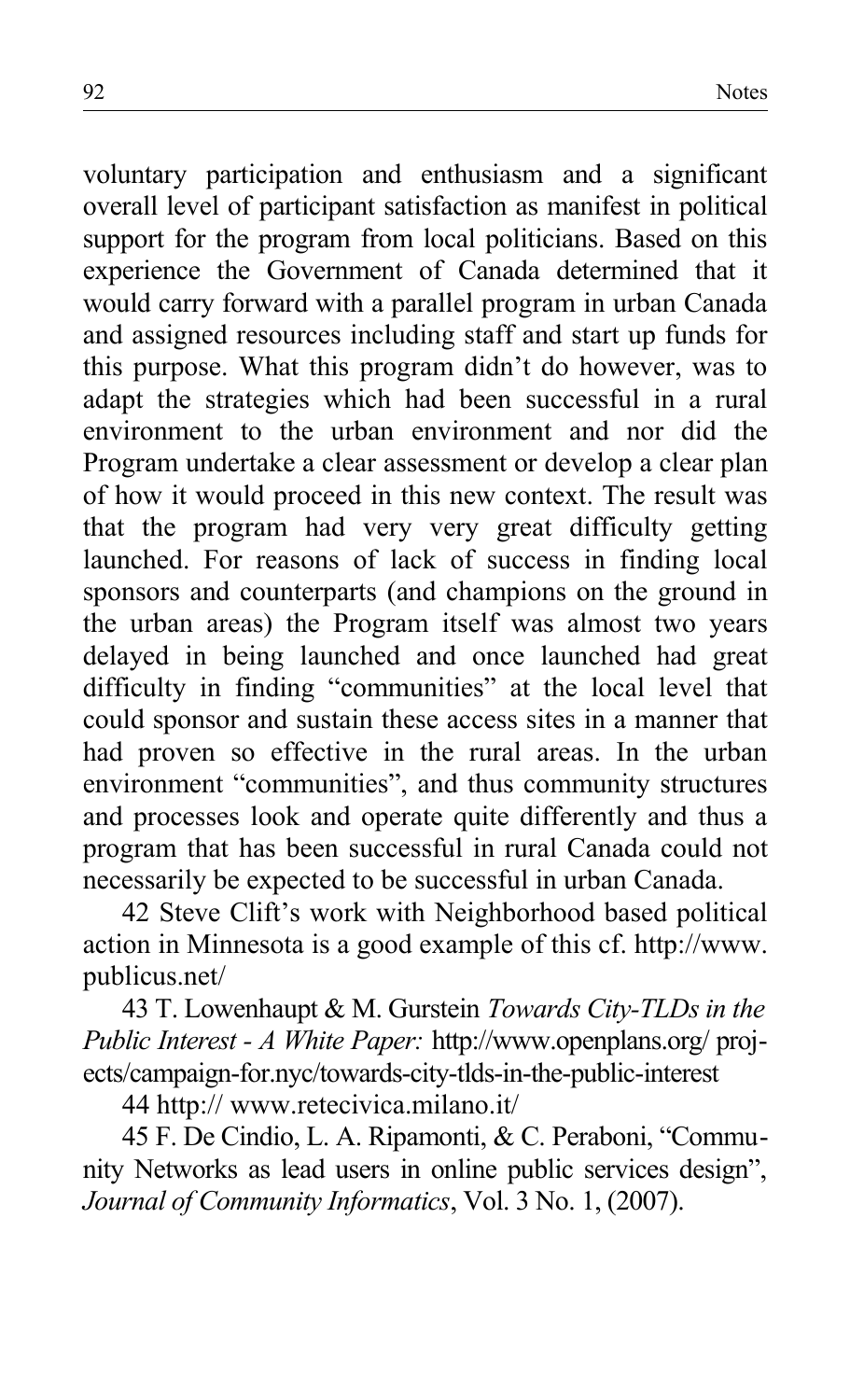46 L. E. Simpson "Community Informatics and Sustainability: Why Social Capital Matters", *Journal of Community Informatics*, Vol 1, No 2 (2005).

47 Cf. http:// www.seattlewireless.net/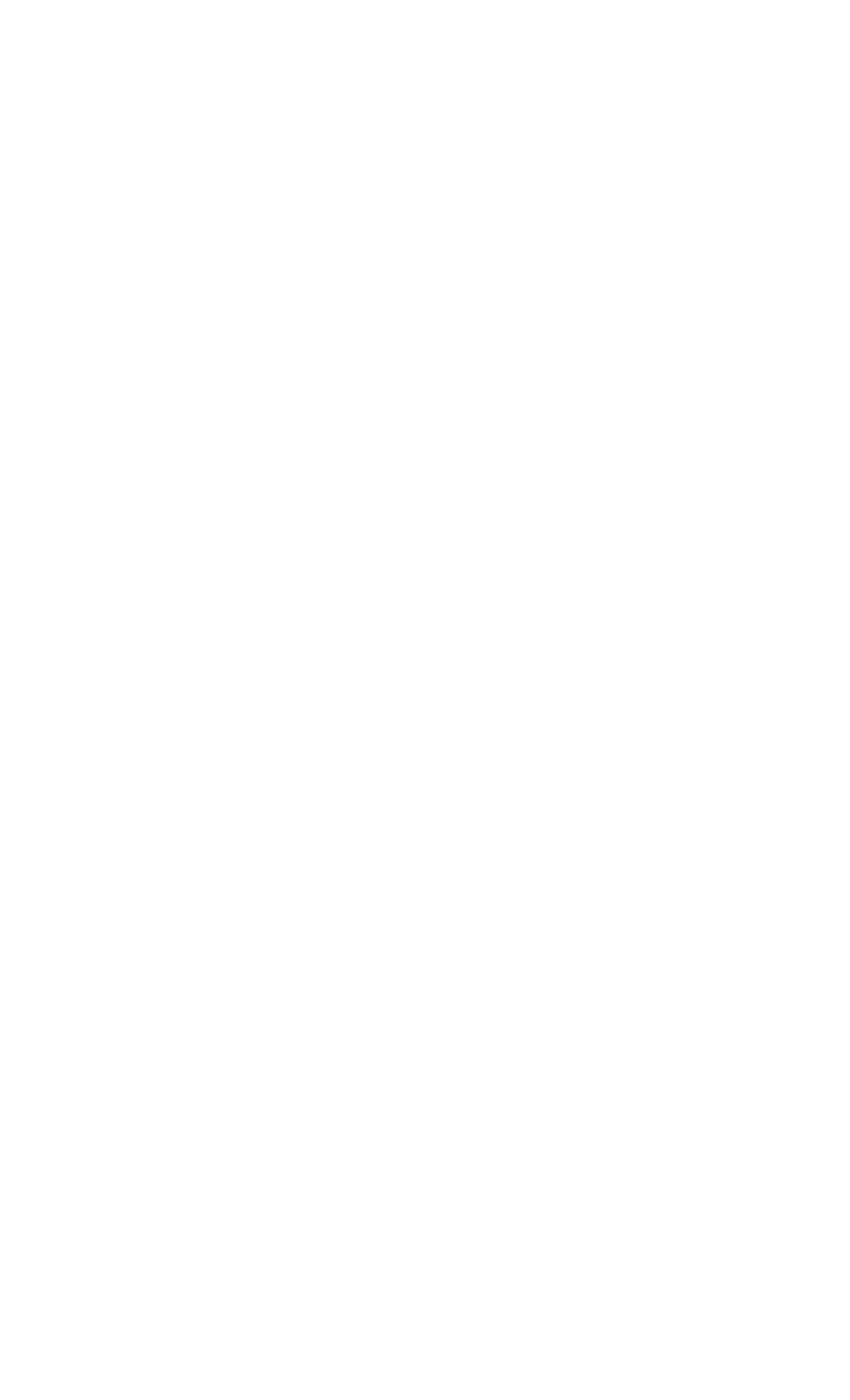# **LIST OF KEYWORDS**

(Some keywords appear duplicated in order to facilitate the search)

### A

| academic discipline38  |  |
|------------------------|--|
| access44, 47, 59       |  |
| action research30      |  |
|                        |  |
| application30, 63      |  |
|                        |  |
| applied research38     |  |
| Association for        |  |
| Community Networking59 |  |

### B

| Barry Wellman17            |  |
|----------------------------|--|
| bottom up development78    |  |
| bottom up implementation81 |  |
| bottom up processes57      |  |
|                            |  |

### C

| Canadian Community          |
|-----------------------------|
| Access Program57            |
| CI application74            |
| CI as a movement78          |
|                             |
| collaborative decision      |
|                             |
| collaborative systems30     |
| communities17, 21, 30       |
| communities of production71 |
| community25, 59, 72         |
|                             |

| community appropriation    |  |
|----------------------------|--|
|                            |  |
| community based ICT        |  |
|                            |  |
| community based support    |  |
| infrastructure74           |  |
| community based            |  |
| technology52               |  |
| community connections77    |  |
| Community                  |  |
| Development (CD)65         |  |
| community                  |  |
| empowerment81              |  |
| Community Informatics11,   |  |
| 14, 42, 81                 |  |
| Community Informatics      |  |
|                            |  |
| Community Innovation       |  |
|                            |  |
| community interaction74    |  |
| community network59        |  |
| community networking59, 77 |  |
| community ontology38       |  |
| community processes38, 72  |  |
| community technology       |  |
|                            |  |
| community-based            |  |
|                            |  |
|                            |  |
| convergence21              |  |
|                            |  |
|                            |  |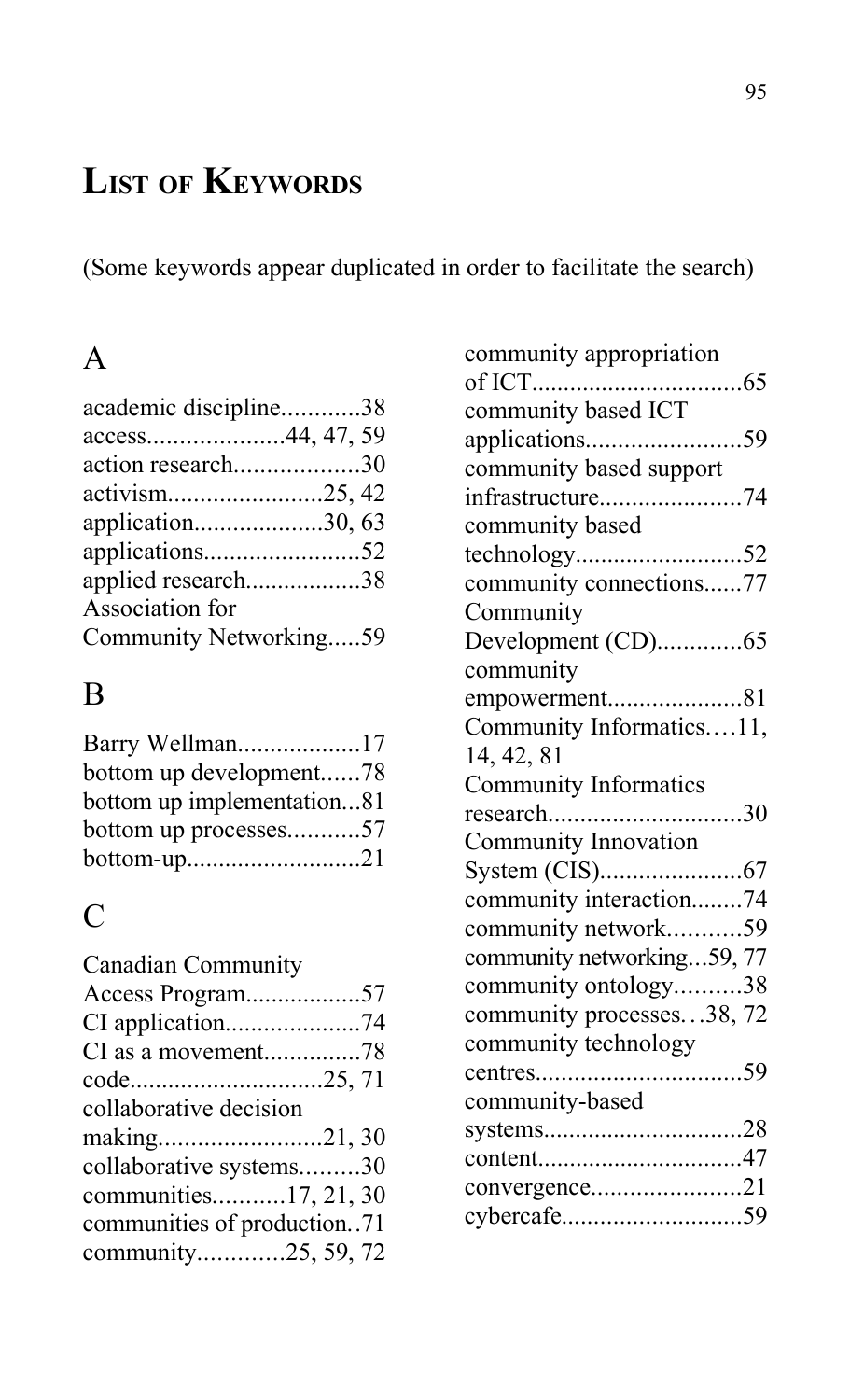# D

| development44            |  |
|--------------------------|--|
| development process47    |  |
| Digital Divide35, 44     |  |
| distributed production67 |  |

# E

| e-government services59            |  |
|------------------------------------|--|
|                                    |  |
|                                    |  |
| e-service delivery54               |  |
|                                    |  |
| economic and social                |  |
| development35                      |  |
| education54                        |  |
| effective use. .30, 44, 47, 59, 67 |  |
| electronic infrastructure71        |  |
| electronically enabled             |  |
| "communities"72                    |  |
| electronically enabled             |  |
| services81                         |  |
| emergent communities21             |  |
| emergent phenomena38               |  |
|                                    |  |
|                                    |  |

## F

# G

| domain names72      |
|---------------------|
| globalization25     |
| Government policy57 |
|                     |

## H

|--|--|--|

## I

| I/O devices47               |  |
|-----------------------------|--|
| ICT14, 47, 54, 57           |  |
| ICT applications74          |  |
| ICT deployment78            |  |
| ICT enablement72            |  |
| ICT for development         |  |
|                             |  |
| ICT infrastructure52        |  |
|                             |  |
| Ile Sans Fils (ISF)77       |  |
|                             |  |
| indigenous populations54    |  |
| individualism25             |  |
| informatics42               |  |
| Information and             |  |
| Communications              |  |
| Technology (ICT)11          |  |
| information intensive       |  |
| services78                  |  |
| Information Society14, 25,  |  |
| 54, 78, 81                  |  |
| Information System30        |  |
| Information Systems63       |  |
| infrastructure44, 47        |  |
|                             |  |
| institutionalization78      |  |
| intelligence at the edges30 |  |
|                             |  |
| <b>Internet Service</b>     |  |
| Provider (ISP)77            |  |
| iterative approach38        |  |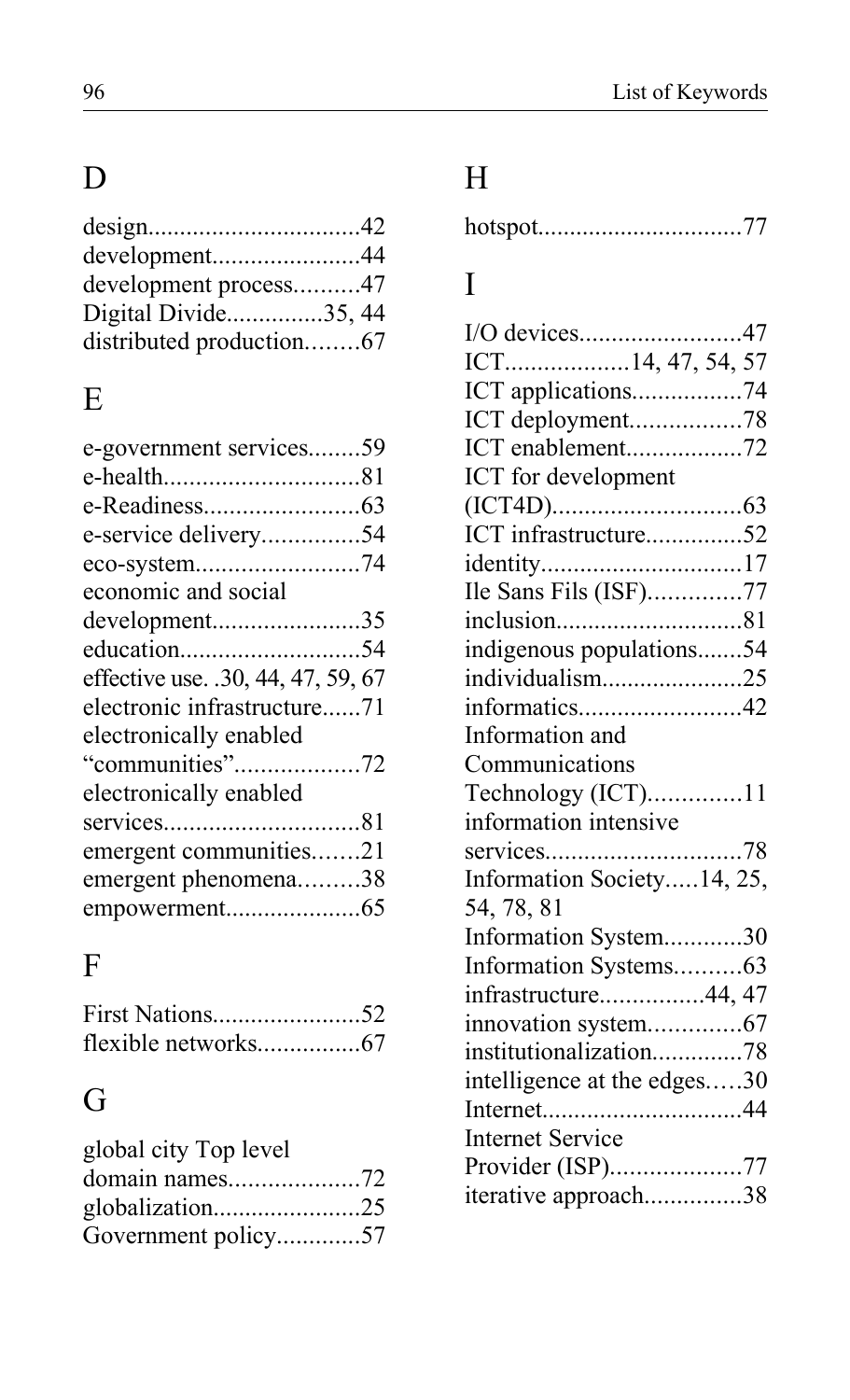# K

| knowledge sharing35 |  |
|---------------------|--|

# L

| Less Developed Country63 |  |
|--------------------------|--|
| local communities57      |  |
| local economic           |  |
|                          |  |
| "local" vs. "global"30   |  |
| local knowledge54        |  |

# M

| Management                |  |
|---------------------------|--|
| Information Systems14, 78 |  |
| Manuell Castells14        |  |
|                           |  |
| MIS research30            |  |
|                           |  |

# N

| network14, 17, 59         |  |
|---------------------------|--|
| networked communities21,  |  |
| 28.38.71                  |  |
| networked individualism17 |  |
| networked organizations67 |  |
| networked societies14     |  |

### O

| online communities72 |  |
|----------------------|--|
|                      |  |
|                      |  |
|                      |  |
|                      |  |

## P

| partnerships35            |  |
|---------------------------|--|
| peer to peer21, 25        |  |
| place-based communities25 |  |
| practice30, 38, 78, 81    |  |
| problem focused81         |  |
|                           |  |

# R

| remote monitoring54           |  |
|-------------------------------|--|
| research35                    |  |
| research "peers"35            |  |
| research and development. .28 |  |
| Research as "process"35       |  |
| research design35             |  |
| Research network35            |  |
|                               |  |
|                               |  |
|                               |  |

## S

| self-management52, 59     |  |
|---------------------------|--|
|                           |  |
| self-organized networks17 |  |
|                           |  |
| service delivery52, 74    |  |
| social and economic       |  |
| development81             |  |
|                           |  |
| Social Informatics42      |  |
| social networking52, 67   |  |
| social networking         |  |
| software17,81             |  |
| social power25            |  |
|                           |  |
|                           |  |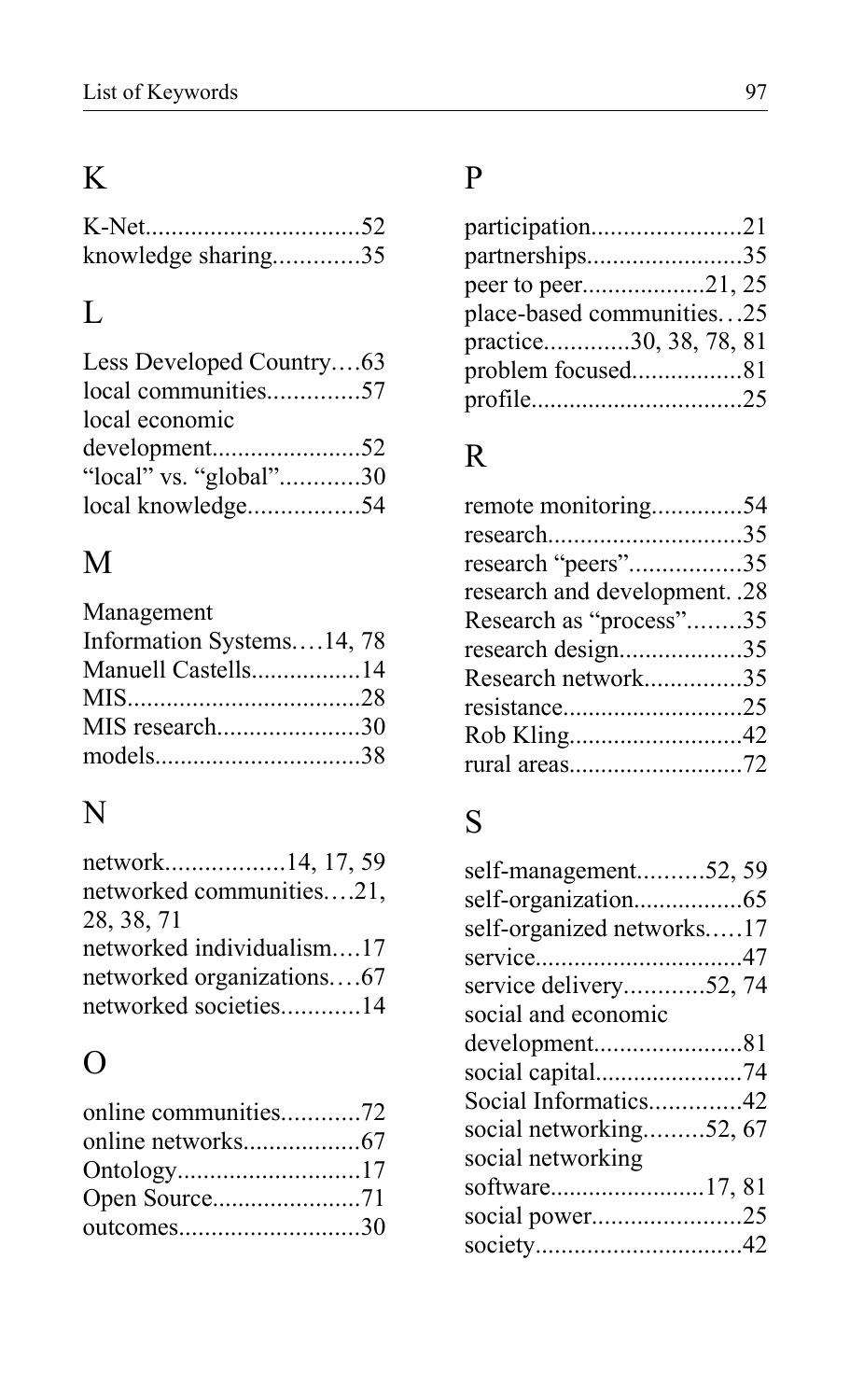| sustainability 21, 35, 52, 57, 74 |  |
|-----------------------------------|--|
|                                   |  |
| systems design30                  |  |

# T

| technology as power35 |  |
|-----------------------|--|
|                       |  |
|                       |  |
| top-down decisions57  |  |
| trans-disciplinary81  |  |

## U

Universities and colleges....59

| urban areas72 |  |
|---------------|--|
|               |  |

### V

| virtual or electronic |  |
|-----------------------|--|
|                       |  |

### W

| Wal-Mart25             |  |
|------------------------|--|
| wireless communities77 |  |
| wireless community     |  |
|                        |  |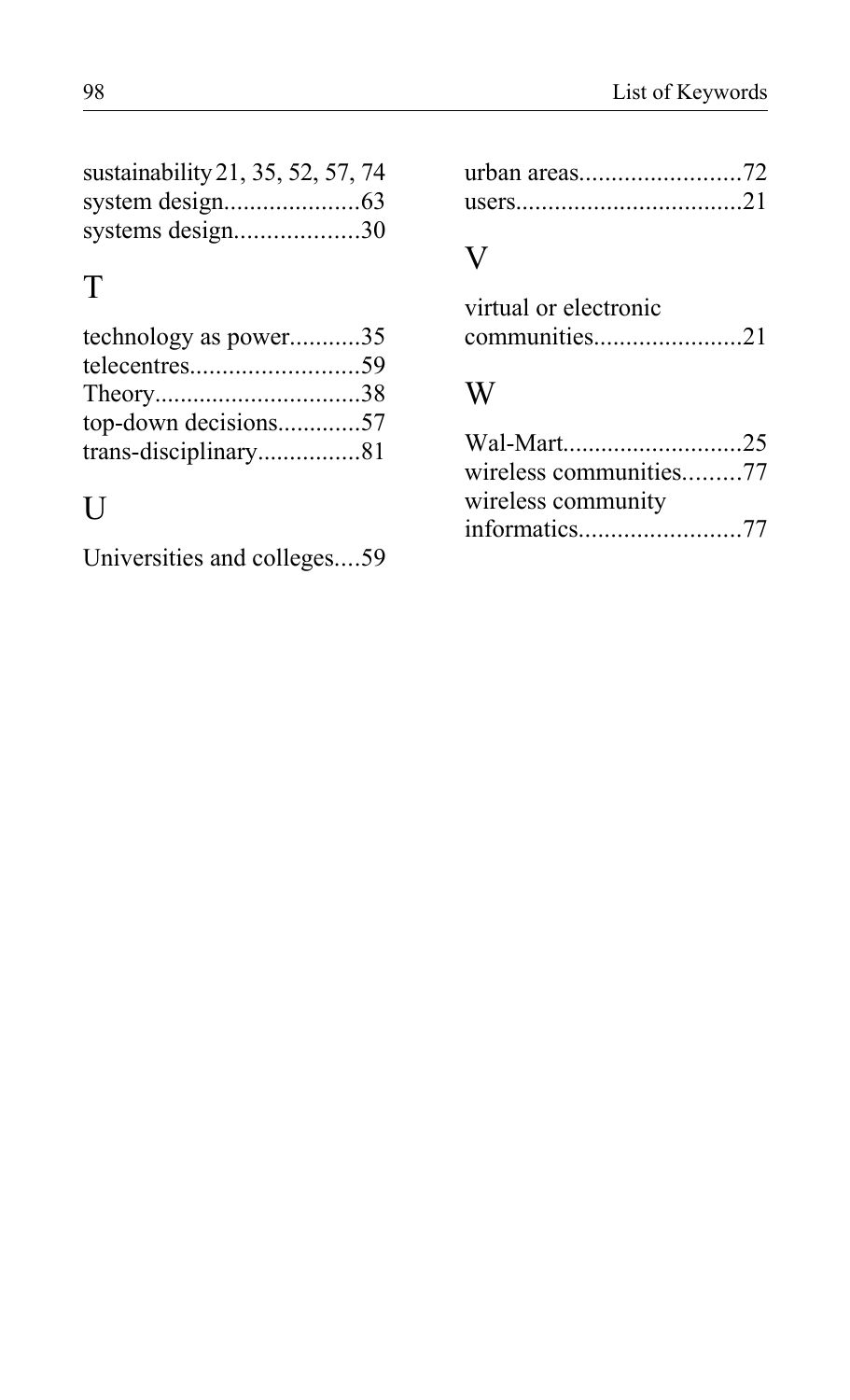#### Creative Commons Legal Code Attribution-NonCommercial 3.0 Unported

CREATIVE COMMONS CORPORATION IS NOT A LAW FIRM AND DOES NOT PROVIDE LEGAL SERVICES. DISTRIBUTION OF THIS LICENSE DOES NOT CREATE AN ATTORNEY-CLIENT RELATIONSHIP. CREATIVE COMMONS PROVIDES THIS INFORMATION ON AN "AS-IS" BASIS. CREATIVE COM-MONS MAKES NO WARRANTIES REGARDING THE INFORMATION PROVID-ED, AND DISCLAIMS LIABILITY FOR DAMAGES RESULTING FROM ITS USE.

#### **License**

THE WORK (AS DEFINED BELOW) IS PROVIDED UNDER THE TERMS OF THIS CREATIVE COMMONS PUBLIC LICENSE ("CCPL" OR "LICENSE"). THE WORK IS PROTECTED BY COPYRIGHT AND/OR OTHER APPLICABLE LAW. ANY USE OF THE WORK OTHER THAN AS AUTHORIZED UNDER THIS LI-CENSE OR COPYRIGHT LAW IS PROHIBITED.

BY EXERCISING ANY RIGHTS TO THE WORK PROVIDED HERE, YOU AC-CEPT AND AGREE TO BE BOUND BY THE TERMS OF THIS LICENSE. TO THE EXTENT THIS LICENSE MAY BE CONSIDERED TO BE A CONTRACT, THE LI-CENSOR GRANTS YOU THE RIGHTS CONTAINED HERE IN CONSIDERA-TION OF YOUR ACCEPTANCE OF SUCH TERMS AND CONDITIONS.

#### **1. Definitions**

- a) "**Adaptation**" means a work based upon the Work, or upon the Work and other pre-existing works, such as a translation, adaptation, derivative work, arrangement of music or other alterations of a literary or artistic work, or phonogram or performance and includes cinematographic adaptations or any other form in which the Work may be recast, transformed, or adapted including in any form recognizably derived from the original, except that a work that constitutes a Collection will not be considered an Adaptation for the purpose of this License. For the avoidance of doubt, where the Work is a musical work, performance or phonogram, the synchronization of the Work in timed-relation with a moving image ("synching") will be considered an Adaptation for the purpose of this License.
- b) "**Collection**" means a collection of literary or artistic works, such as encyclopedias and anthologies, or performances, phonograms or broadcasts, or other works or subject matter other than works listed in Section 1(f) below, which, by reason of the selection and arrangement of their contents, constitute intellectual creations, in which the Work is included in its entirety in unmodified form along with one or more other contributions, each constituting separate and independent works in themselves, which together are assembled into a collective whole. A work that constitutes a Collection will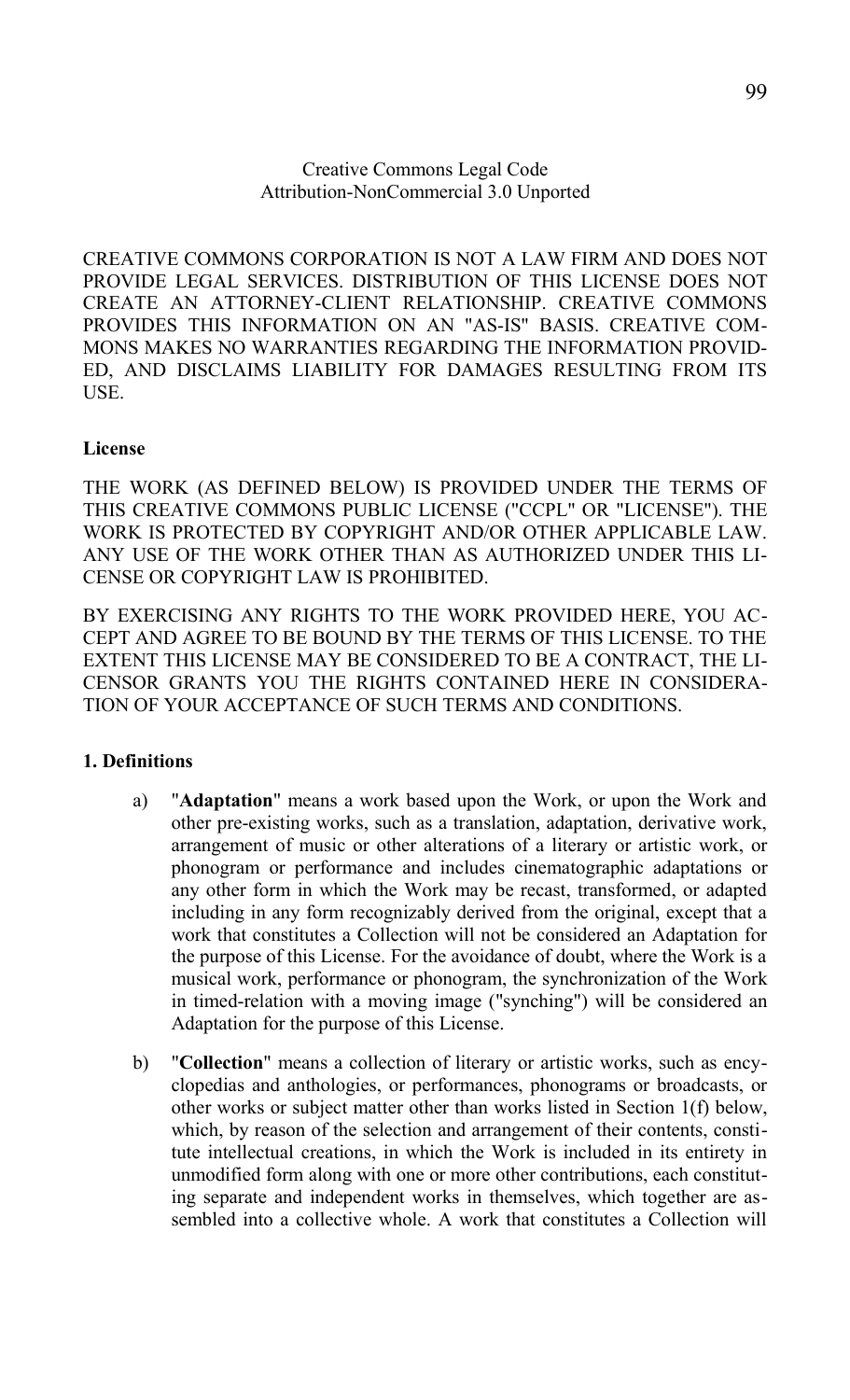not be considered an Adaptation (as defined above) for the purposes of this License.

- c) "**Distribute**" means to make available to the public the original and copies of the Work or Adaptation, as appropriate, through sale or other transfer of ownership.
- d) "**Licensor**" means the individual, individuals, entity or entities that offer(s) the Work under the terms of this License.
- e) "**Original Author**" means, in the case of a literary or artistic work, the individual, individuals, entity or entities who created the Work or if no individual or entity can be identified, the publisher; and in addition (i) in the case of a performance the actors, singers, musicians, dancers, and other persons who act, sing, deliver, declaim, play in, interpret or otherwise perform literary or artistic works or expressions of folklore; (ii) in the case of a phonogram the producer being the person or legal entity who first fixes the sounds of a performance or other sounds; and, (iii) in the case of broadcasts, the organization that transmits the broadcast.
- f) "**Work**" means the literary and/or artistic work offered under the terms of this License including without limitation any production in the literary, scientific and artistic domain, whatever may be the mode or form of its expression including digital form, such as a book, pamphlet and other writing; a lecture, address, sermon or other work of the same nature; a dramatic or dramatico-musical work; a choreographic work or entertainment in dumb show; a musical composition with or without words; a cinematographic work to which are assimilated works expressed by a process analogous to cinematography; a work of drawing, painting, architecture, sculpture, engraving or lithography; a photographic work to which are assimilated works expressed by a process analogous to photography; a work of applied art; an illustration, map, plan, sketch or three-dimensional work relative to geography, topography, architecture or science; a performance; a broadcast; a phonogram; a compilation of data to the extent it is protected as a copyrightable work; or a work performed by a variety or circus performer to the extent it is not otherwise considered a literary or artistic work.
- g) "**You**" means an individual or entity exercising rights under this License who has not previously violated the terms of this License with respect to the Work, or who has received express permission from the Licensor to exercise rights under this License despite a previous violation.
- h) "**Publicly Perform**" means to perform public recitations of the Work and to communicate to the public those public recitations, by any means or process, including by wire or wireless means or public digital performances; to make available to the public Works in such a way that members of the public may access these Works from a place and at a place individually chosen by them; to perform the Work to the public by any means or process and the communication to the public of the performances of the Work, including by public digital performance; to broadcast and rebroadcast the Work by any means including signs, sounds or images.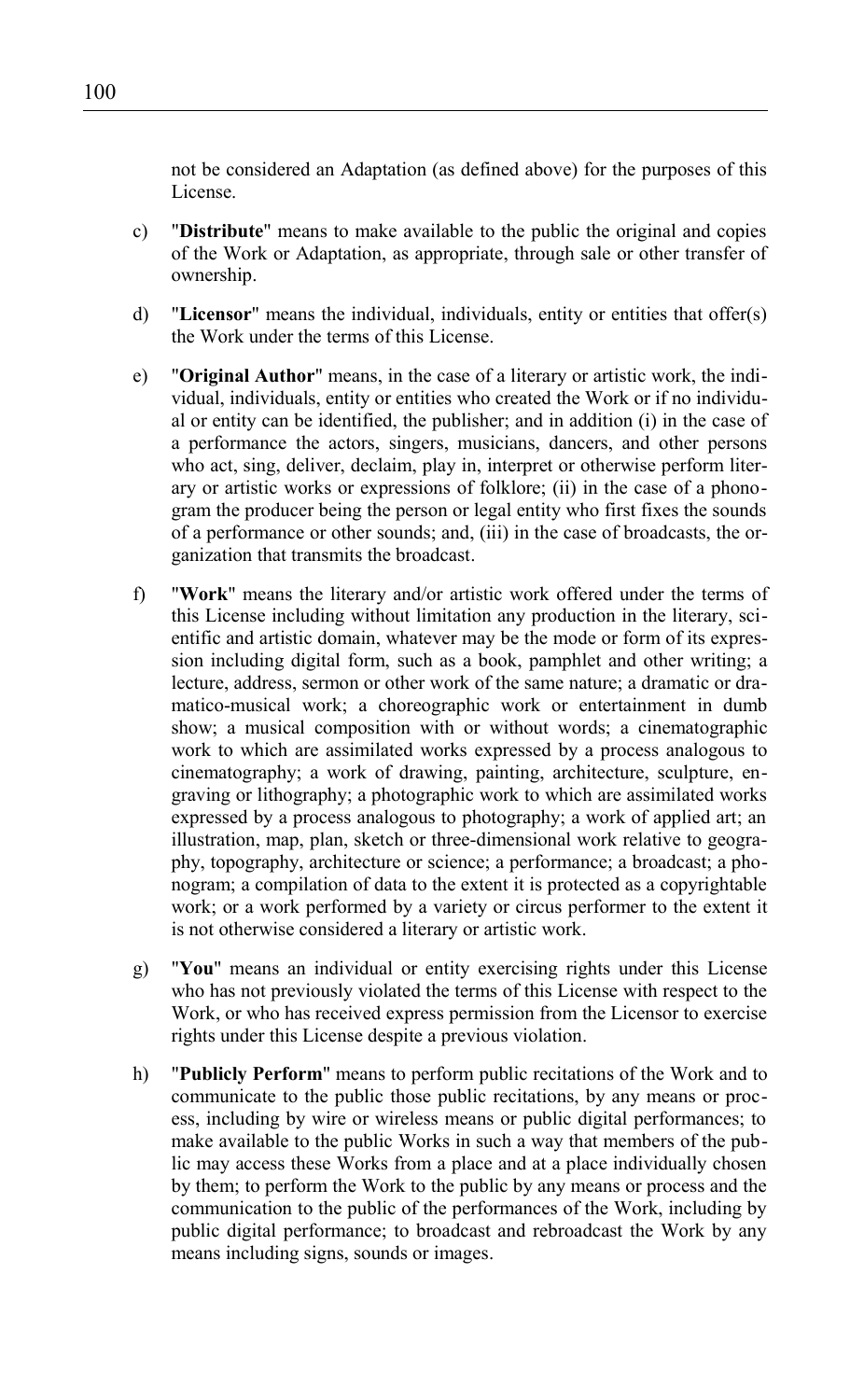i) "**Reproduce**" means to make copies of the Work by any means including without limitation by sound or visual recordings and the right of fixation and reproducing fixations of the Work, including storage of a protected performance or phonogram in digital form or other electronic medium.

**2. Fair Dealing Rights.** Nothing in this License is intended to reduce, limit, or restrict any uses free from copyright or rights arising from limitations or exceptions that are provided for in connection with the copyright protection under copyright law or other applicable laws.

**3. License Grant.** Subject to the terms and conditions of this License, Licensor hereby grants You a worldwide, royalty-free, non-exclusive, perpetual (for the duration of the applicable copyright) license to exercise the rights in the Work as stated below:

- a) to Reproduce the Work, to incorporate the Work into one or more Collections, and to Reproduce the Work as incorporated in the Collections;
- b) to create and Reproduce Adaptations provided that any such Adaptation, including any translation in any medium, takes reasonable steps to clearly label, demarcate or otherwise identify that changes were made to the original Work. For example, a translation could be marked "The original work was translated from English to Spanish," or a modification could indicate "The original work has been modified.";
- c) to Distribute and Publicly Perform the Work including as incorporated in Collections; and,
- d) to Distribute and Publicly Perform Adaptations.

The above rights may be exercised in all media and formats whether now known or hereafter devised. The above rights include the right to make such modifications as are technically necessary to exercise the rights in other media and formats. Subject to Section 8(f), all rights not expressly granted by Licensor are hereby reserved, including but not limited to the rights set forth in Section 4(d).

**4. Restrictions.** The license granted in Section 3 above is expressly made subject to and limited by the following restrictions:

a) You may Distribute or Publicly Perform the Work only under the terms of this License. You must include a copy of, or the Uniform Resource Identifier (URI) for, this License with every copy of the Work You Distribute or Publicly Perform. You may not offer or impose any terms on the Work that restrict the terms of this License or the ability of the recipient of the Work to exercise the rights granted to that recipient under the terms of the License. You may not sublicense the Work. You must keep intact all notices that refer to this License and to the disclaimer of warranties with every copy of the Work You Distribute or Publicly Perform. When You Distribute or Publicly Perform the Work, You may not impose any effective technological measures on the Work that restrict the ability of a recipient of the Work from You to exercise the rights granted to that recipient under the terms of the License. This Section 4(a) applies to the Work as incorporated in a Collection, but this does not require the Collection apart from the Work itself to be made subject to the terms of this License. If You create a Collection, upon notice from any Licensor You must, to the extent practicable, remove from the Collection any credit as required by Section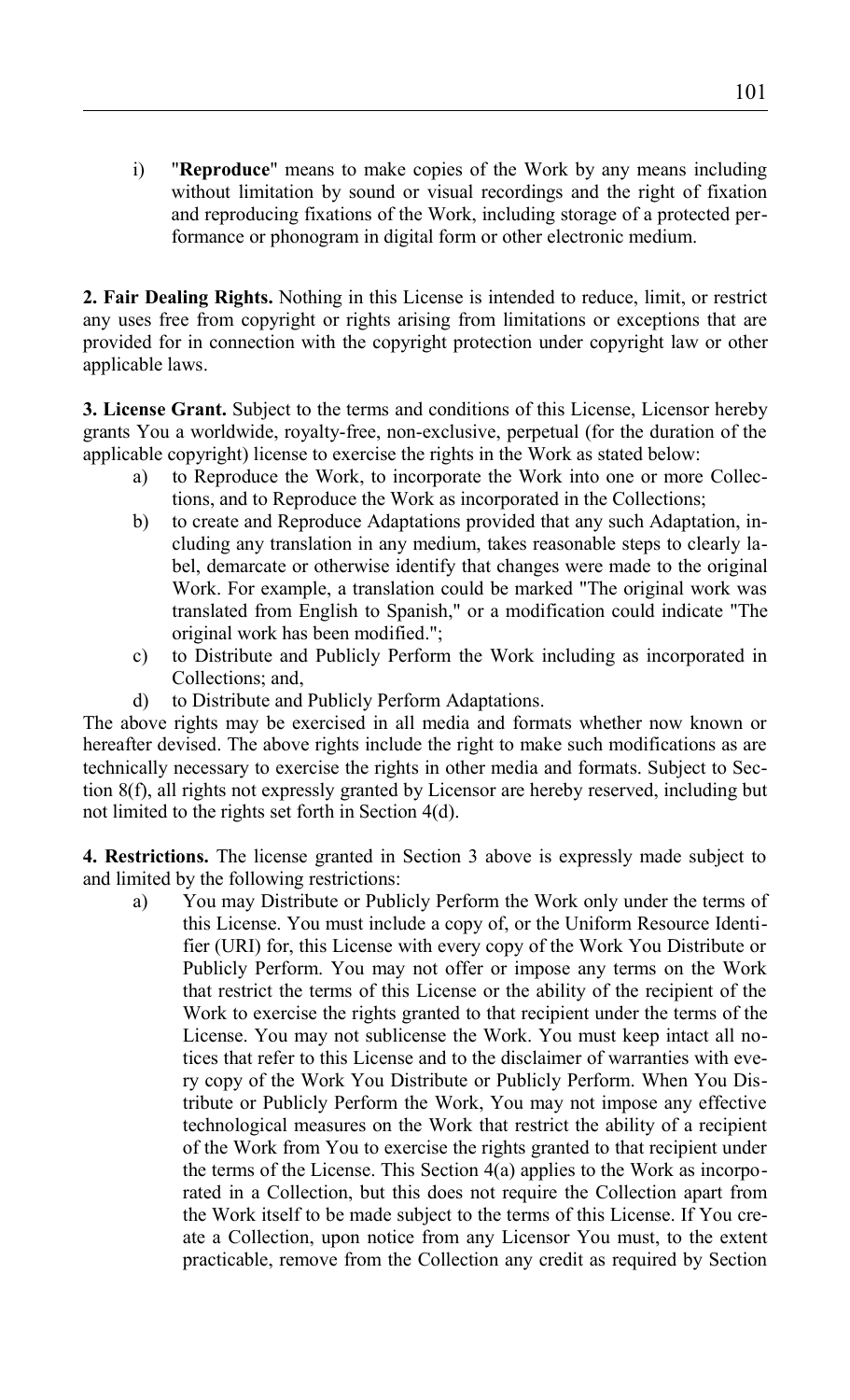4(c), as requested. If You create an Adaptation, upon notice from any Licensor You must, to the extent practicable, remove from the Adaptation any credit as required by Section 4(c), as requested.

- b) You may not exercise any of the rights granted to You in Section 3 above in any manner that is primarily intended for or directed toward commercial advantage or private monetary compensation. The exchange of the Work for other copyrighted works by means of digital file-sharing or otherwise shall not be considered to be intended for or directed toward commercial advantage or private monetary compensation, provided there is no payment of any monetary compensation in connection with the exchange of copyrighted works.
- c) If You Distribute, or Publicly Perform the Work or any Adaptations or Collections, You must, unless a request has been made pursuant to Section 4(a), keep intact all copyright notices for the Work and provide, reasonable to the medium or means You are utilizing: (i) the name of the Original Author (or pseudonym, if applicable) if supplied, and/or if the Original Author and/or Licensor designate another party or parties (e.g., a sponsor institute, publishing entity, journal) for attribution ("Attribution Parties") in Licensor's copyright notice, terms of service or by other reasonable means, the name of such party or parties; (ii) the title of the Work if supplied; (iii) to the extent reasonably practicable, the URI, if any, that Licensor specifies to be associated with the Work, unless such URI does not refer to the copyright notice or licensing information for the Work; and, (iv) consistent with Section 3(b), in the case of an Adaptation, a credit identifying the use of the Work in the Adaptation (e.g., "French translation of the Work by Original Author," or "Screenplay based on original Work by Original Author"). The credit required by this Section 4(c) may be implemented in any reasonable manner; provided, however, that in the case of a Adaptation or Collection, at a minimum such credit will appear, if a credit for all contributing authors of the Adaptation or Collection appears, then as part of these credits and in a manner at least as prominent as the credits for the other contributing authors. For the avoidance of doubt, You may only use the credit required by this Section for the purpose of attribution in the manner set out above and, by exercising Your rights under this License, You may not implicitly or explicitly assert or imply any connection with, sponsorship or endorsement by the Original Author, Licensor and/or Attribution Parties, as appropriate, of You or Your use of the Work, without the separate, express prior written permission of the Original Author, Licensor and/or Attribution Parties.
- d) For the avoidance of doubt:
	- i. i.Non-waivable Compulsory License Schemes. In those jurisdictions in which the right to collect royalties through any statutory or compulsory licensing scheme cannot be waived, the Licensor reserves the exclusive right to collect such royalties for any exercise by You of the rights granted under this License;
	- ii. e.Waivable Compulsory License Schemes. In those jurisdictions in which the right to collect royalties through any statutory or compulsory licensing scheme can be waived, the Licensor reserves the exclusive right to collect such royalties for any exercise by You of the rights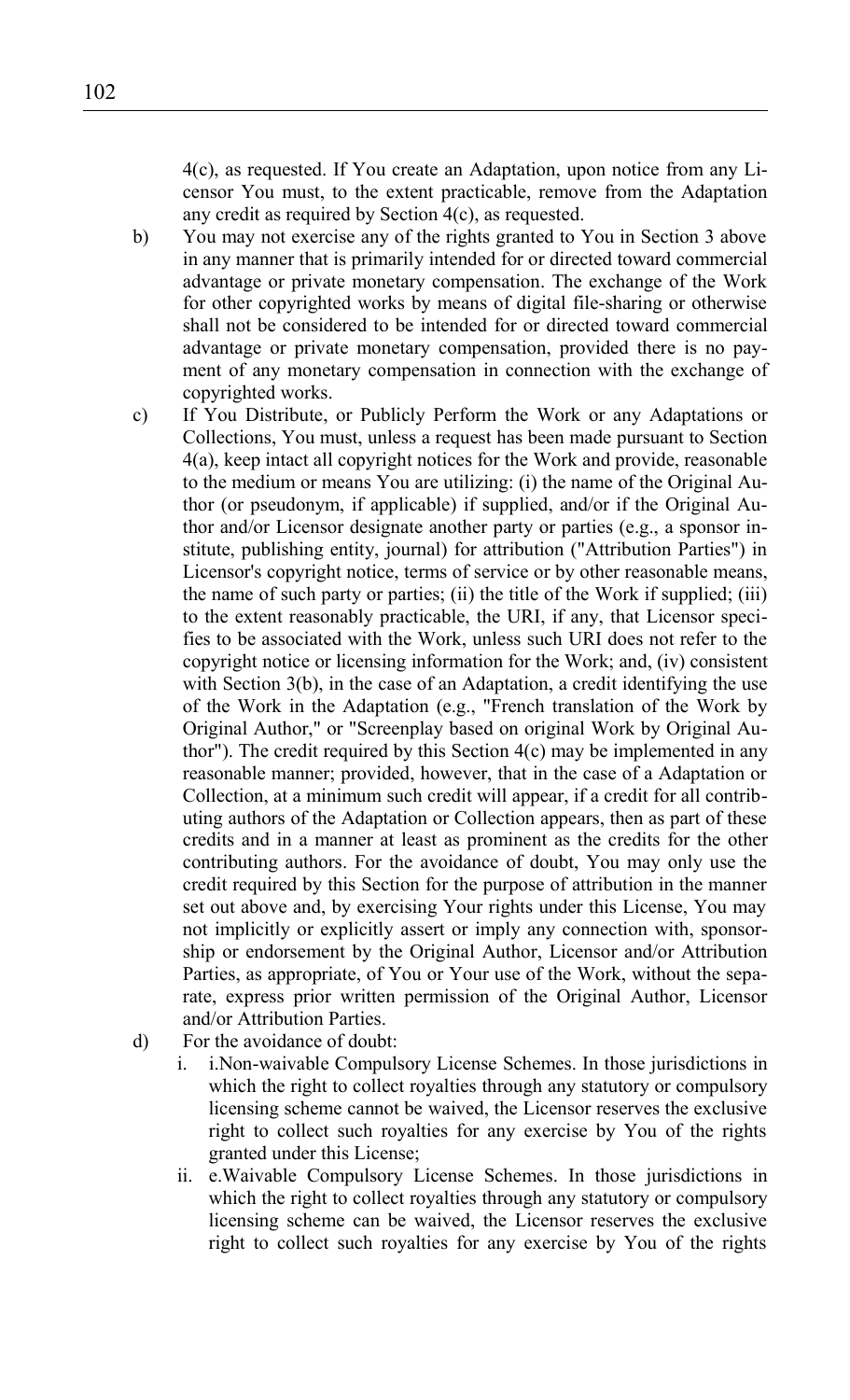granted under this License if Your exercise of such rights is for a purpose or use which is otherwise than noncommercial as permitted under Section 4(b) and otherwise waives the right to collect royalties through any statutory or compulsory licensing scheme; and,

- iii. f.Voluntary License Schemes. The Licensor reserves the right to collect royalties, whether individually or, in the event that the Licensor is a member of a collecting society that administers voluntary licensing schemes, via that society, from any exercise by You of the rights granted under this License that is for a purpose or use which is otherwise than noncommercial as permitted under Section 4(c).
- e) Except as otherwise agreed in writing by the Licensor or as may be otherwise permitted by applicable law, if You Reproduce, Distribute or Publicly Perform the Work either by itself or as part of any Adaptations or Collections, You must not distort, mutilate, modify or take other derogatory action in relation to the Work which would be prejudicial to the Original Author's honor or reputation. Licensor agrees that in those jurisdictions (e.g. Japan), in which any exercise of the right granted in Section 3(b) of this License (the right to make Adaptations) would be deemed to be a distortion, mutilation, modification or other derogatory action prejudicial to the Original Author's honor and reputation, the Licensor will waive or not assert, as appropriate, this Section, to the fullest extent permitted by the applicable national law, to enable You to reasonably exercise Your right under Section 3(b) of this License (right to make Adaptations) but not otherwise.

#### **5. Representations, Warranties and Disclaimer**

UNLESS OTHERWISE MUTUALLY AGREED TO BY THE PARTIES IN WRIT-ING, LICENSOR OFFERS THE WORK AS-IS AND MAKES NO REPRESENTA-TIONS OR WARRANTIES OF ANY KIND CONCERNING THE WORK, EX-PRESS, IMPLIED, STATUTORY OR OTHERWISE, INCLUDING, WITHOUT LIMITATION, WARRANTIES OF TITLE, MERCHANTIBILITY, FITNESS FOR A PARTICULAR PURPOSE, NONINFRINGEMENT, OR THE ABSENCE OF LA-TENT OR OTHER DEFECTS, ACCURACY, OR THE PRESENCE OF ABSENCE OF ERRORS, WHETHER OR NOT DISCOVERABLE. SOME JURISDICTIONS DO NOT ALLOW THE EXCLUSION OF IMPLIED WARRANTIES, SO SUCH EX-CLUSION MAY NOT APPLY TO YOU.

**6. Limitation on Liability.** EXCEPT TO THE EXTENT REQUIRED BY APPLICA-BLE LAW, IN NO EVENT WILL LICENSOR BE LIABLE TO YOU ON ANY LE-GAL THEORY FOR ANY SPECIAL, INCIDENTAL, CONSEQUENTIAL, PUNI-TIVE OR EXEMPLARY DAMAGES ARISING OUT OF THIS LICENSE OR THE USE OF THE WORK, EVEN IF LICENSOR HAS BEEN ADVISED OF THE POSSI-BILITY OF SUCH DAMAGES.

#### **7. Termination**

a) This License and the rights granted hereunder will terminate automatically upon any breach by You of the terms of this License. Individuals or entities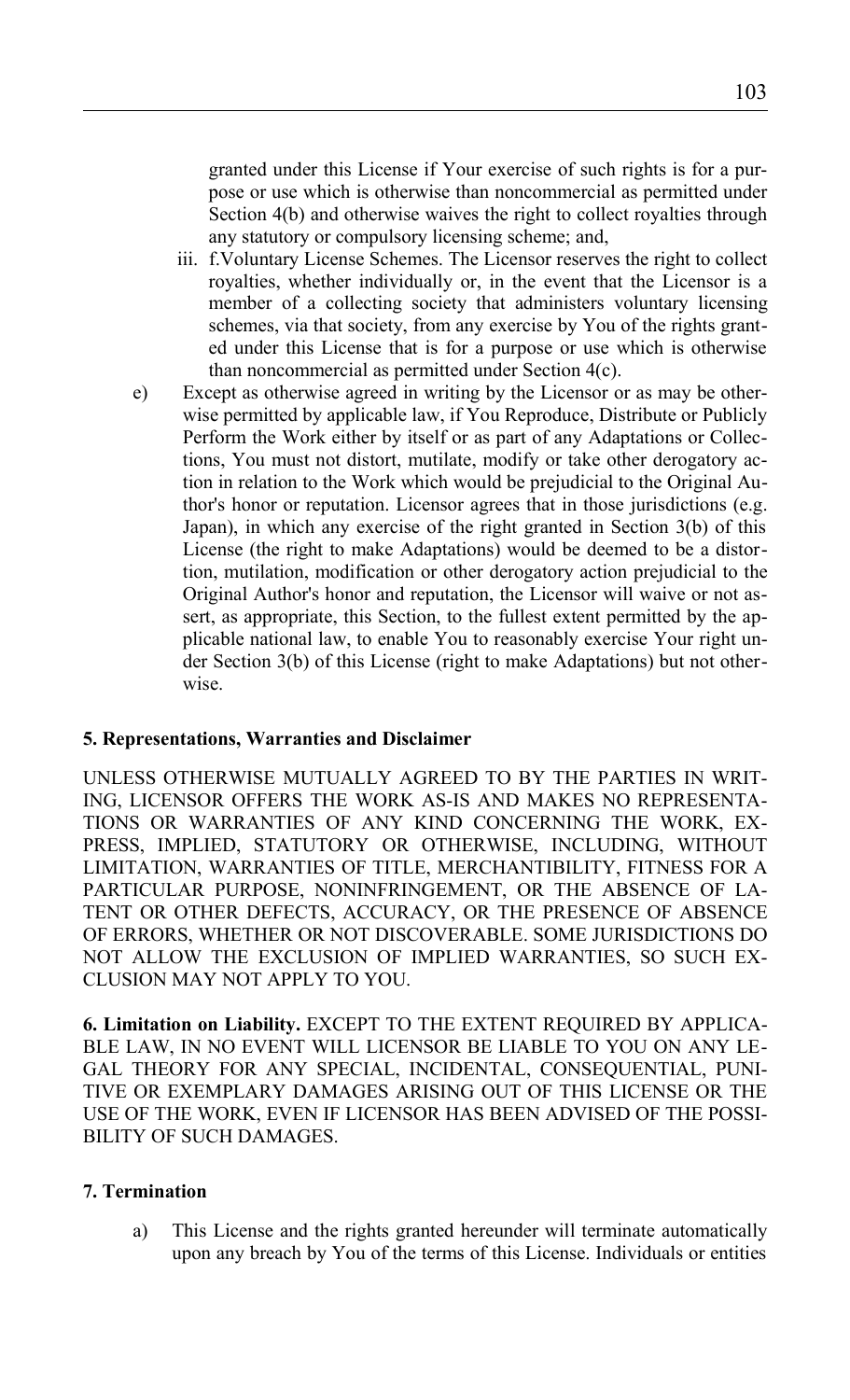who have received Adaptations or Collections from You under this License, however, will not have their licenses terminated provided such individuals or entities remain in full compliance with those licenses. Sections 1, 2, 5, 6, 7, and 8 will survive any termination of this License.

b) Subject to the above terms and conditions, the license granted here is perpetual (for the duration of the applicable copyright in the Work). Notwithstanding the above, Licensor reserves the right to release the Work under different license terms or to stop distributing the Work at any time; provided, however that any such election will not serve to withdraw this License (or any other license that has been, or is required to be, granted under the terms of this License), and this License will continue in full force and effect unless terminated as stated above.

#### **8. Miscellaneous**

- a) Each time You Distribute or Publicly Perform the Work or a Collection, the Licensor offers to the recipient a license to the Work on the same terms and conditions as the license granted to You under this License.
- b) Each time You Distribute or Publicly Perform an Adaptation, Licensor offers to the recipient a license to the original Work on the same terms and conditions as the license granted to You under this License.
- c) If any provision of this License is invalid or unenforceable under applicable law, it shall not affect the validity or enforceability of the remainder of the terms of this License, and without further action by the parties to this agreement, such provision shall be reformed to the minimum extent necessary to make such provision valid and enforceable.
- d) No term or provision of this License shall be deemed waived and no breach consented to unless such waiver or consent shall be in writing and signed by the party to be charged with such waiver or consent.
- e) This License constitutes the entire agreement between the parties with respect to the Work licensed here. There are no understandings, agreements or representations with respect to the Work not specified here. Licensor shall not be bound by any additional provisions that may appear in any communication from You. This License may not be modified without the mutual written agreement of the Licensor and You.
- f) The rights granted under, and the subject matter referenced, in this License were drafted utilizing the terminology of the Berne Convention for the Protection of Literary and Artistic Works (as amended on September 28, 1979), the Rome Convention of 1961, the WIPO Copyright Treaty of 1996, the WIPO Performances and Phonograms Treaty of 1996 and the Universal Copyright Convention (as revised on July 24, 1971). These rights and subject matter take effect in the relevant jurisdiction in which the License terms are sought to be enforced according to the corresponding provisions of the implementation of those treaty provisions in the applicable national law. If the standard suite of rights granted under applicable copyright law includes additional rights not granted under this License, such additional rights are deemed to be included in the License; this License is not intended to restrict the license of any rights under applicable law.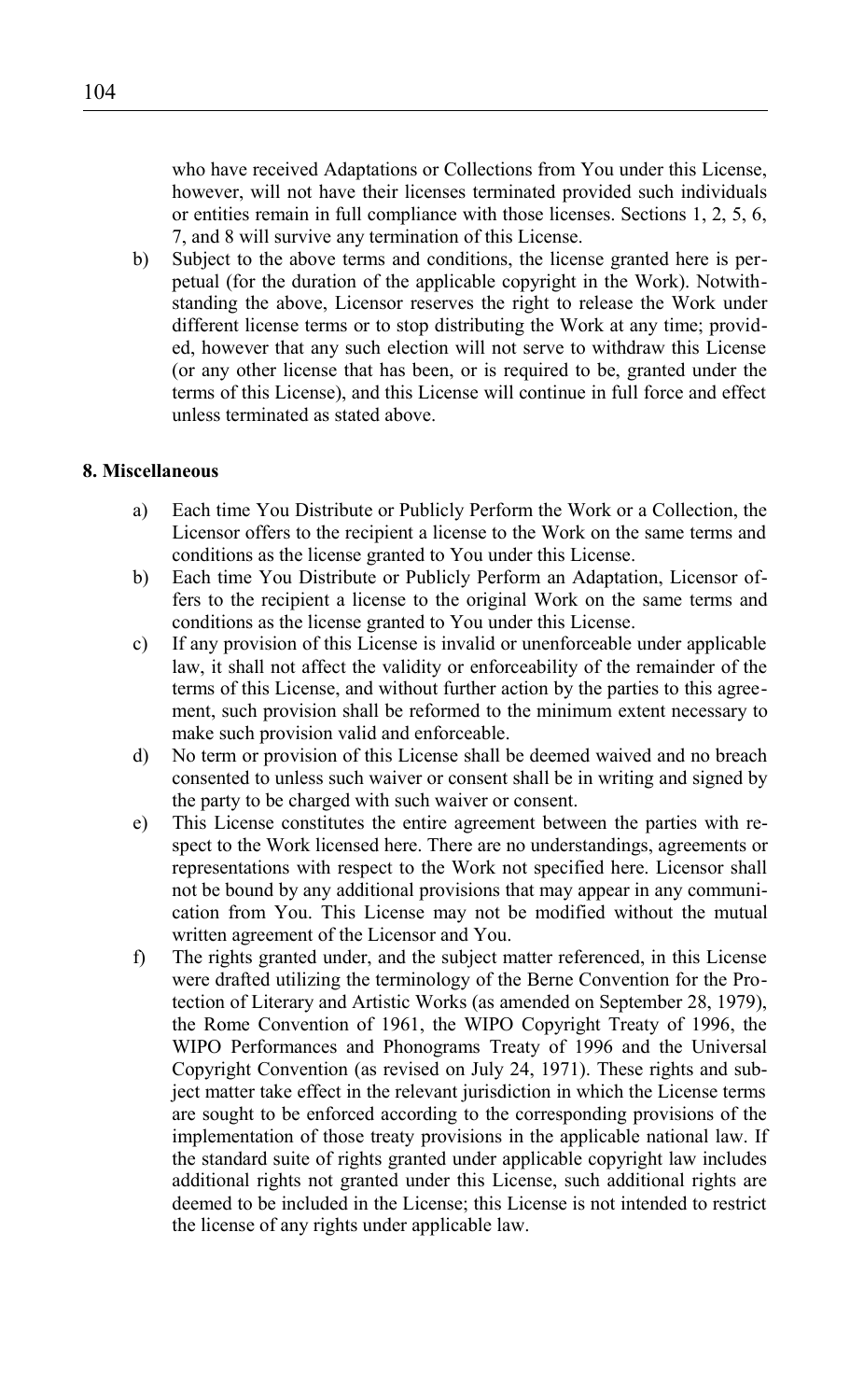#### **Creative Commons Notice**

Creative Commons is not a party to this License, and makes no warranty whatsoever in connection with the Work. Creative Commons will not be liable to You or any party on any legal theory for any damages whatsoever, including without limitation any general, special, incidental or consequential damages arising in connection to this license. Notwithstanding the foregoing two (2) sentences, if Creative Commons has expressly identified itself as the Licensor hereunder, it shall have all rights and obligations of Licensor.

Except for the limited purpose of indicating to the public that the Work is licensed under the CCPL, Creative Commons does not authorize the use by either party of the trademark "Creative Commons" or any related trademark or logo of Creative Commons without the prior written consent of Creative Commons. Any permitted use will be in compliance with Creative Commons' then-current trademark usage guidelines, as may be published on its website or otherwise made available upon request from time to time. For the avoidance of doubt, this trademark restriction does not form part of the License.

Creative Commons may be contacted at http://creativecommons.org/.